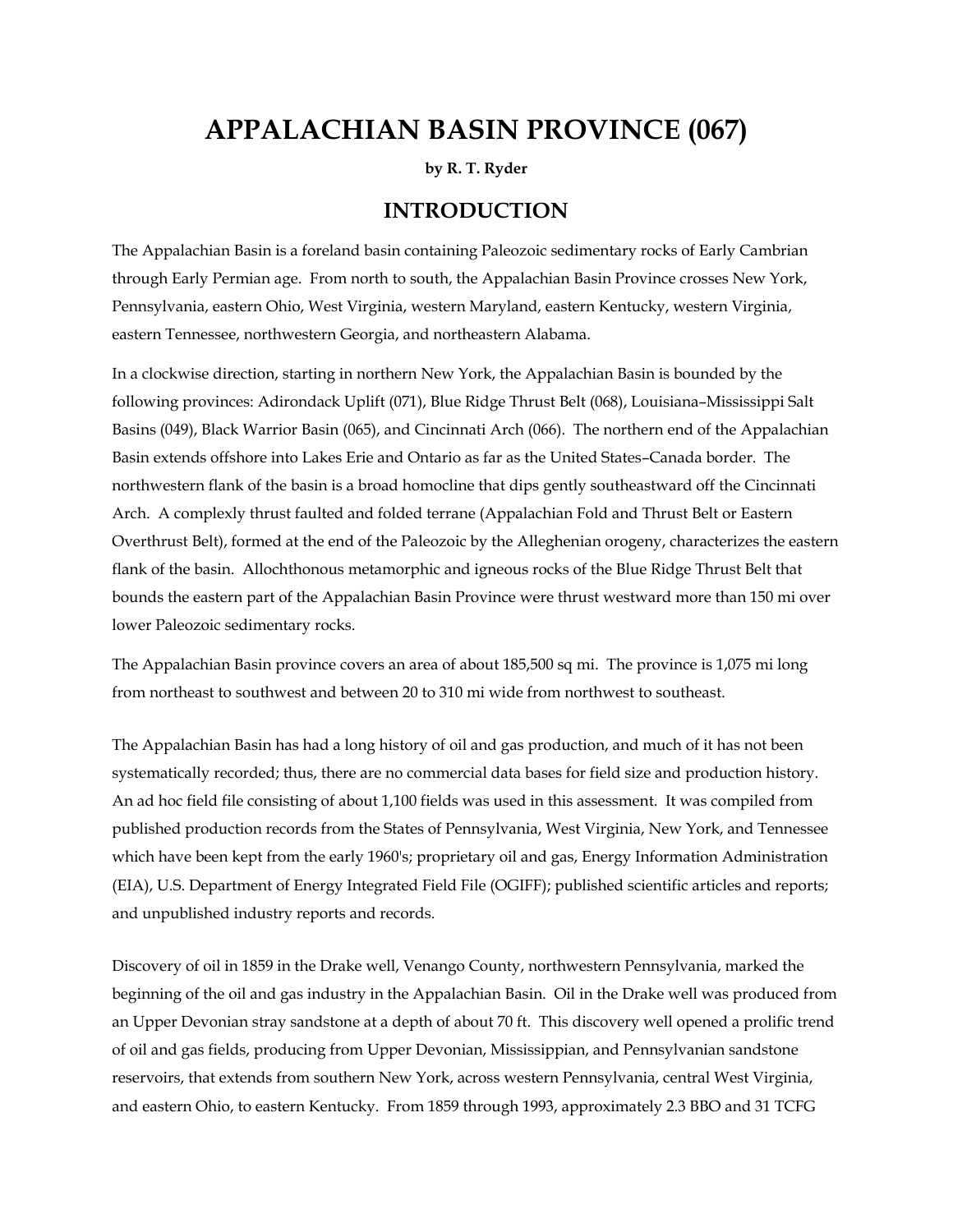have been produced from the trend. Primary annual oil production in the trend peaked at about 36.3 MMBO in 1900, whereas oil production from secondary recovery peaked at about 37.6 MMBO in 1937. Exploration in the trend presently is for gas in low-permeability sandstone reservoirs at depths between 4,500 and 6,000 ft.

A second major trend of oil and gas production in the Appalachian Basin began with the discovery in 1885 of oil and gas in Lower Silurian "Clinton" sandstone reservoirs in Knox County, Ohio. By the late 1880's and early 1900's, the trend extended both north and south across east-central Ohio and included several counties in western New York where gas was discovered in Lower Silurian Medina Group sandstones. Hydrofrac techniques introduced in the early 1950's greatly improved oil and gas recovery from "Clinton" and Medina sandstones and thus encouraged exploration to depths greater than 4,000 ft. The Lower Silurian "Clinton" and Medina sandstone trend now extends across most of central and eastern Ohio, northwestern Pennsylvania, western New York, and a small part of northeastern Kentucky. From 1885 through 1993 approximately 345 MMBO and 7.5 TCFG have been produced from the trend. Current exploration in the trend is for gas in low-permeability sandstone reservoirs at depths between 5,500 and 7,000 ft.

About 1900, large oil reserves were discovered in Silurian and Devonian carbonate reservoirs in eastcentral Kentucky. Truncation traps beneath a widespread pre-Upper Devonian unconformity and lowamplitude anticlines control most of the accumulations. The high-quality limestone and dolomite reservoirs resulted from extensive subaerial exposure and karst processes. Drilling depths to the reservoirs range from about 800 to 2,500 ft. This trend is confined to east-central Kentucky where, between 1900 and the end of 1993, approximately 162.5 MMBO and 205 BCF of associated gas were produced. Now the trend is almost exhausted.

Important gas discoveries from the Lower Devonian Oriskany Sandstone in Cambridge County, Ohio, in 1924, Schuyler County, New York, in 1930, and Kanawha County, West Virginia, in 1936 opened a major gas-producing trend across parts of New York, Pennsylvania, Maryland, Ohio, West Virginia, Kentucky, and Virginia. Early gas exploration was concentrated in the western part of the trend where the gas was trapped in high-porosity sandstone by updip pinchouts, broad anticlines, and combination traps. By the 1950's, exploration for Oriskany gas moved eastward into deeper and structurally more complex parts of the basin where highly compressed, thrust-faulted anticlines are the traps, and fracture porosity has improved the quality of the tightly cemented reservoirs. Fractured Middle Devonian Huntersville Chert, which overlies the Oriskany Sandstone, is an important reservoir in the Oriskany Sandstone gasproducing trend in Pennsylvania, West Virginia, and Maryland. Approximately 2.9 TCFG have been produced from this trend through 1993. Exploration is still active in the trend for gas trapped in faulted anticlines at depths between 6,000 and 9,000 ft.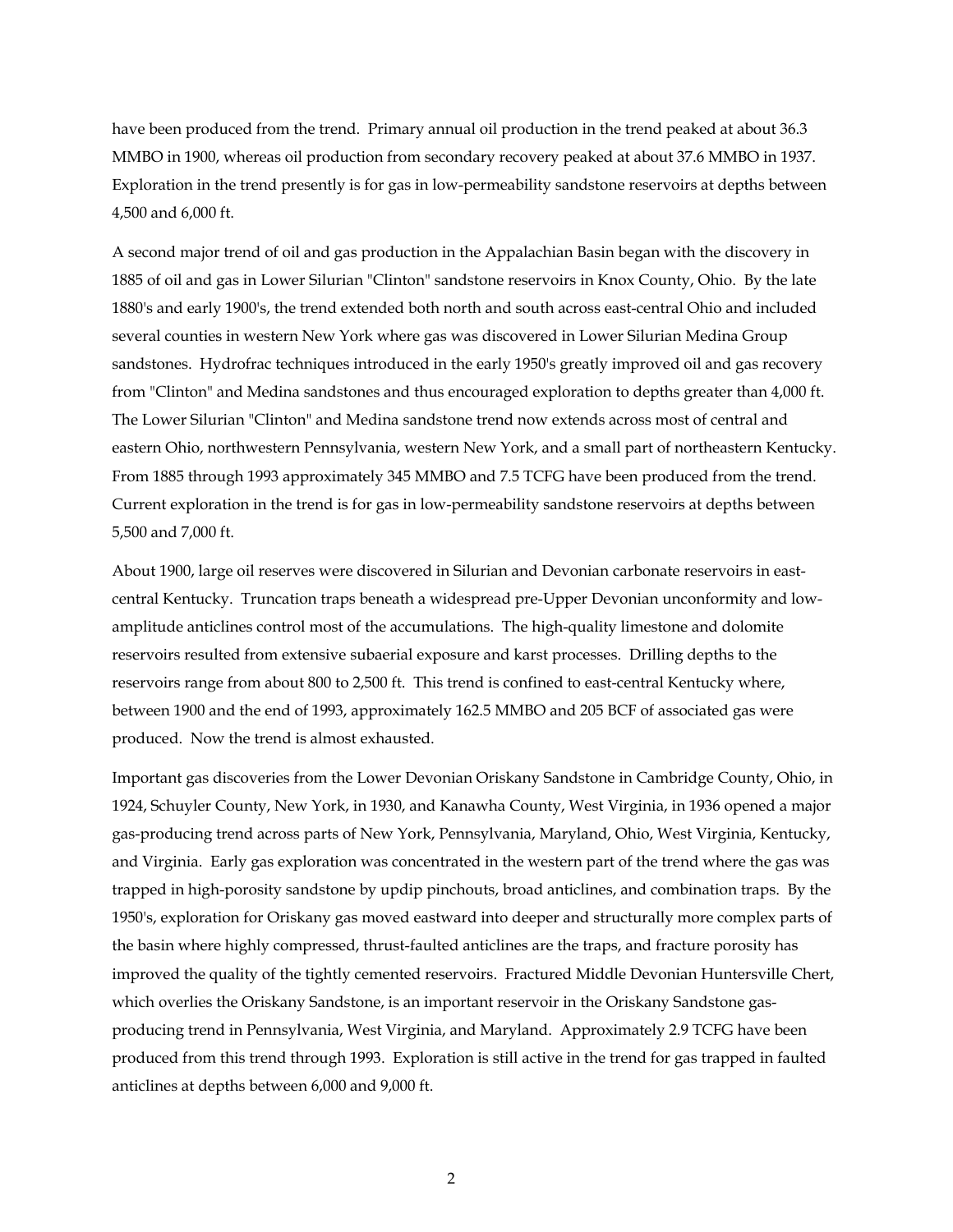The most recent drilling boom in the Appalachian Basin occurred in the 1960's in Morrow County, Ohio, where oil was discovered at about 3,000 ft in the Upper Cambrian part of the Knox Dolomite. Paleotopographic highs beneath the widespread Middle Ordovician Knox unconformity provide the traps. The reservoirs consist of vuggy dolomite formed by prolonged subaerial exposure and karst processes. About 60 MMBO and 30 BCF of associated gas have been produced from Morrow County and several adjoining counties through 1993. Exploration continues in Ohio for fields beneath the Knox unconformity, but the activity has shifted eastward where the objective is gas and condensate in the Late Cambrian(?) Rose Run Sandstone and Lower Ordovician part of the Knox Dolomite (Beekmantown Dolomite).

The Appalachian Basin has produced about 3 BBO and 42 TCFG through 1993. Among the largest oil fields in the basin are Bradford (McKean Co., Pa., and Allegheny Co., N.Y.), discovery date 1871, reservoir Upper Devonian Bradford sandstones, ultimate recovery 680 MMBO; East Canton (Stark Co., Ohio), discovery date 1966, reservoir Lower Silurian "Clinton" sandstone, ultimate recovery 100 MMBO; Big Sinking (Estill and Lee Counties, Ky.), discovery date 1918, reservoir Upper Silurian and Middle Devonian "Corniferous" limestone, ultimate recovery 80 MMBO; Fairview-Statler Run-Mt. Morris, (Monongalia County, W.Va.), discovery date 1890, reservoir Lower Mississippian Big Injun sandstone, ultimate recovery 32 MMBO. The largest gas fields include Big Sandy area, eastern Kentucky and adjoining West Virginia, discovery date 1892 (major development of shale gas began in 1920's), reservoir(s) Upper Devonian black shale and Mississippian and Pennsylvanian sandstone, ultimate recovery >3 TCFG; Elk-Poca, Kanawha County, W. Va., discovery date 1936, reservoir Lower Devonian Oriskany Sandstone, ultimate recovery 1 TCFG; Lakeshore, Chautauqua County, N.Y., discovery date 1904, reservoir Lower Silurian Medina Group sandstones, ultimate recovery 650 BCFG; Driftwood, Cameron County, Pa., discovery date 1951, reservoir Lower Devonian Oriskany Sandstone, ultimate recovery 260 BCFG.

Deep drilling in the late 1970's and early 1980's for gas in the Appalachian Fold and Thrust Belt east of the Allegheny structural front has been unsuccessful. Potential reservoirs in the Upper Cambrian and Lower Ordovician Knox Group (dolomite), Middle Ordovician Trenton Group (limestone), and Tuscarora Sandstone were primary objectives. In addition to two small oil fields discovered in southwesternmost Virginia in 1949 and 1963, this part of the Appalachian Basin has yielded only five or six small gas fields.

Equally disappointing were the results of deep drilling in the 1970's for gas in the Rome Trough of Pennsylvania, West Virginia, and Kentucky. This Middle Cambrian rift basin, with prospective Middle Cambrian sandstone and carbonate reservoirs, has been tested by about 20 drill holes that end in Middle Proterozoic basement rock. Several of these drill holes in west-central West Virginia exceed depths of

3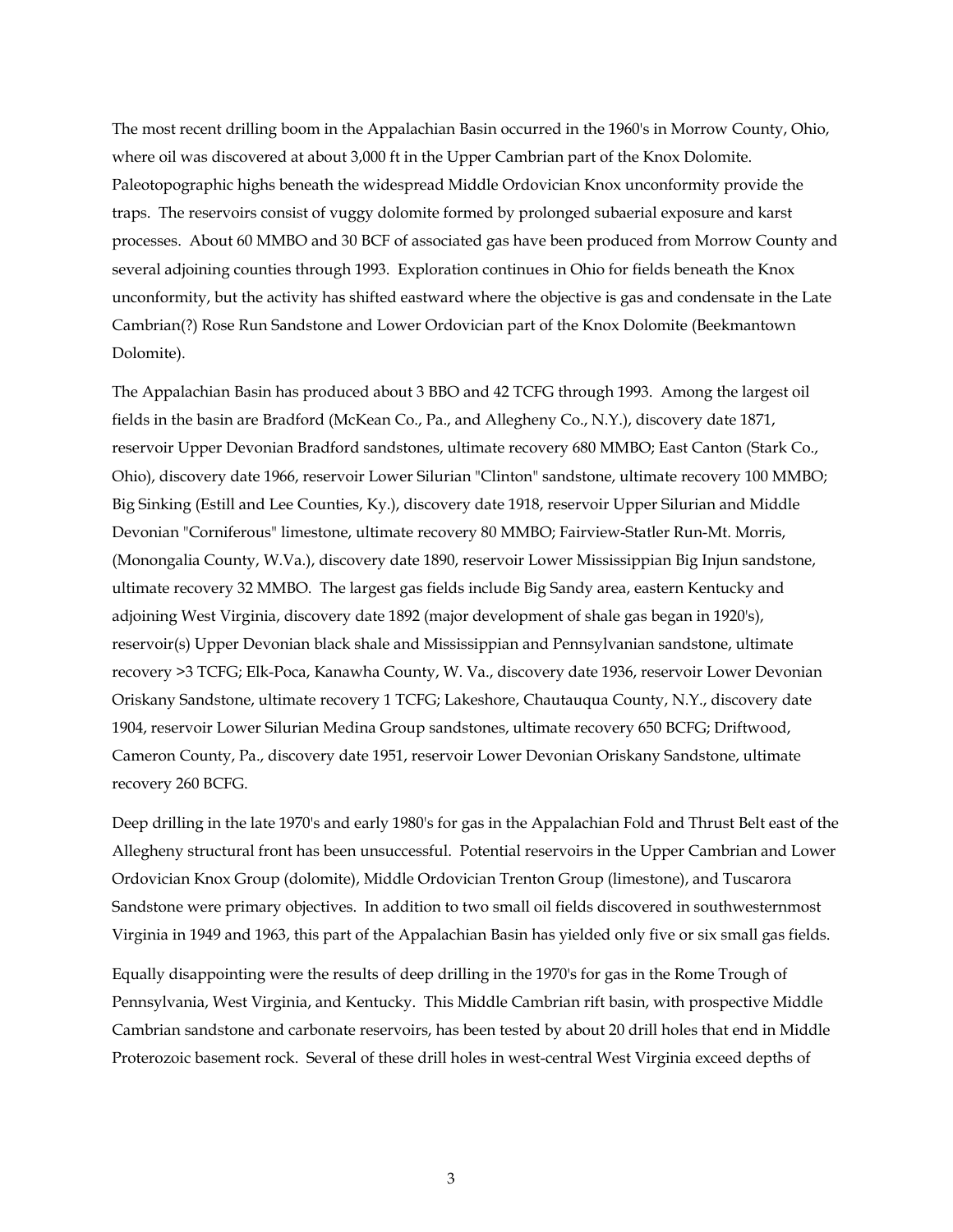19,000 ft. Discoveries in the Rome Trough have been limited to one small oil field and several good gas shows.

Exploration in the last 10 years has focused primarily on the following objectives: gas in low-permeability sandstone reservoirs of the Lower Silurian "Clinton" sandstone and Medina Group in eastern Ohio, northwestern Pennsylvania, and western New York; gas in low-permeability sandstone reservoirs of the Upper Devonian sequence in central Pennsylvania and east-central West Virginia; gas in the Lower Devonian Oriskany Sandstone and overlying Middle Devonian Huntersville Chert trapped by thrustfaulted anticlines (New York, Pennsylvania, and West Virginia); gas in fractured Middle and Upper Devonian black shale in New York, Pennsylvania, Ohio, West Virginia, Kentucky, and Virginia; and gas in the Upper Cambrian(?) Rose Run Sandstone and Lower Ordovician part of the Knox Dolomite (Beekmantown Dolomite) trapped beneath the Knox unconformity in eastern Ohio.

Nineteen conventional plays and 16 unconventional plays are recognized in this province for this assessment. Of the 16 unconventional plays, 12 are in continuous-type accumulations and 4 are coalbed gas plays. R.C. Milici has described those continuous-type plays in the Devonian black shale. Dudley D. Rice and Thomas M. Finn have described the coalbed gas plays; further discussion of and references for coalbed gas plays may be found in Rice's chapter "Geologic framework and description of coalbed gas plays" elsewhere in this CD-ROM.

The plays are listed below numerically; unconventional plays are shown in italics. In the text, the conventional plays will be described and followed, in general, by the unconventional plays. One exception is the Tuscarora Sandstone and Clinton/Medina Sandstone group of plays 6727 through 6732 which are discussed together; this group includes both conventional and unconventional plays; the narrative for the group begins with the conventional Tuscarora Sandstone Gas Play (6727). A similar exception is the group of Upper Devonian sandstone plays 6733 through 6737 which are also discussed together, beginning with unconventional play 6733, Upper Devonian Sandstone Gas High Potential Play, and also includes both conventional and unconventional plays.

- 6701 Rome Trough
- 6702 Upper Cambrian, Ordovician, and Lower/Middle Silurian Thrust Belt
- 6703 Beekmantown/Knox Carbonate Oil/Gas
- 6704 Rose Run/Gatesburg/Theresa Sandstone Gas
- 6706 Trenton/Black River Carbonate Oil/Gas
- 6708 Queenston/Bald Eagle Sandstone Gas
- 6714 Keefer/Big Six Sandstone Gas
- 6715 "Corniferous Limestone" /Big Six Sandstone Oil/Gas
- 6716 Upper Silurian Sandstone Gas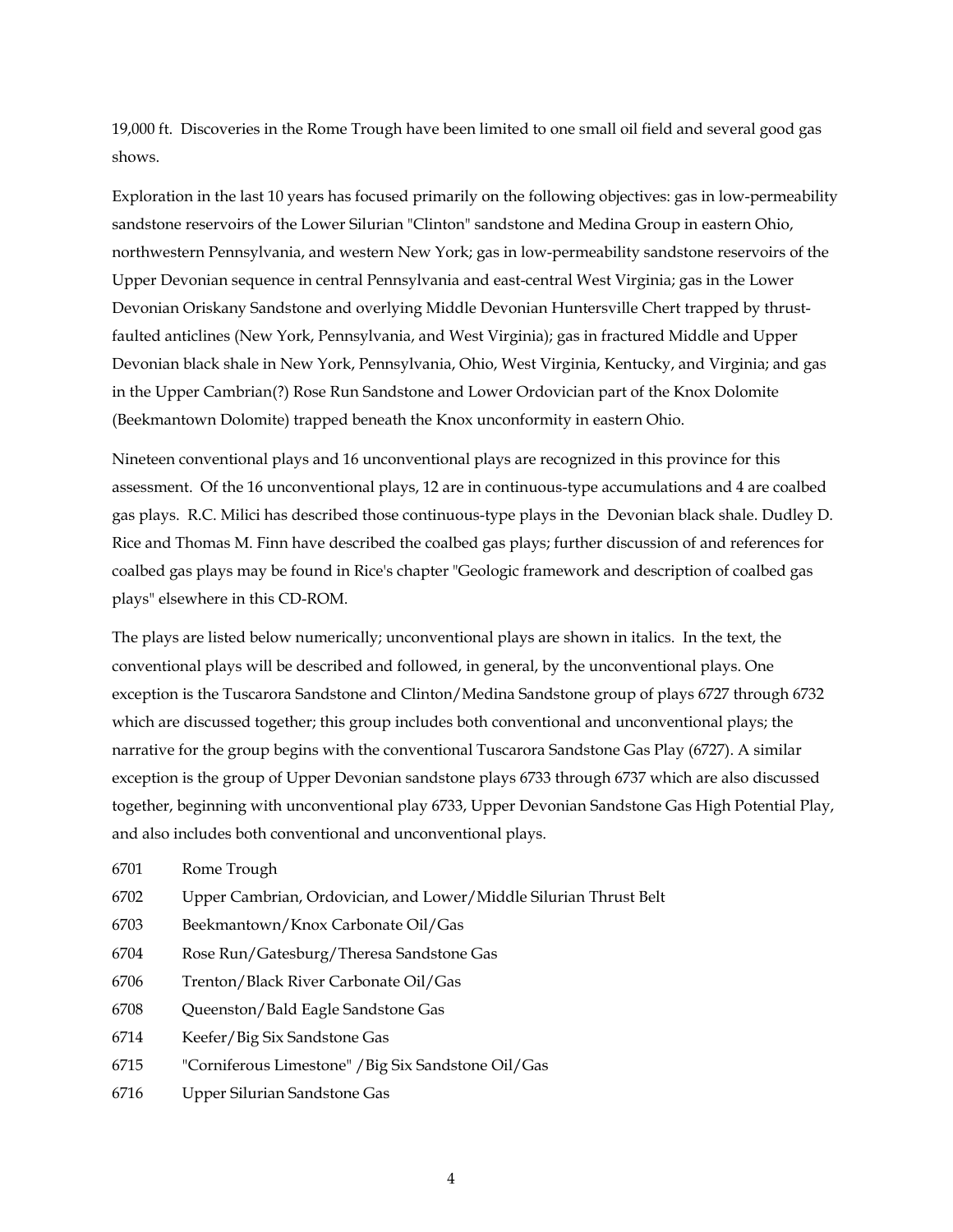| 6717 | Silurian Carbonate Gas                                            |
|------|-------------------------------------------------------------------|
| 6718 | Silurian and Devonian Carbonate Thrust Belt                       |
| 6719 | Devonian Carbonate Gas                                            |
| 6720 | Oriskany Sandstone Gas/Faulted Anticlines                         |
| 6721 | Oriskany Sandstone Gas                                            |
| 6725 | Mississippian and Pennsylvanian Sandstone/Carbonate               |
| 6727 | Tuscarora Sandstone Gas                                           |
| 6728 | Clinton/Medina Sandstone Gas High Potential                       |
| 6729 | Clinton/Medina Sandstone Gas Medium Potential                     |
| 6730 | Clinton/Medina Sandstone Gas Medium-Low Potential                 |
| 6731 | Clinton/Medina Sandstone Gas Low Potential                        |
| 6732 | Clinton/Medina Sandstone Oil/Gas                                  |
| 6733 | Upper Devonian Sandstone Gas High Potential                       |
| 6734 | Upper Devonian Sandstone Gas Medium Potential                     |
| 6735 | Upper Devonian Sandstone Gas Medium-Low Potential                 |
| 6736 | Upper Devonian Sandstone Gas Low Potential                        |
| 6737 | Upper Devonian Sandstone Oil/Gas                                  |
| 6740 | Devonian Black Shale-Greater Big Sandy                            |
| 6741 | Devonian Black Shale -Greater Siltstone Content                   |
| 6742 | Devonian Black Shale-Lower Thermal Maturity                       |
| 6743 | Devonian Black Shale-Undeveloped NE Ohio and Western Pennsylvania |
| 6750 | Northern Appalachian Basin-Anticline                              |
| 6751 | Northern Appalachian Basin-Syncline                               |
| 6752 | Central Appalachian Basin-Central Basin                           |
| 6753 | Cahaba Coal Field                                                 |
|      |                                                                   |

## **ACKNOWLEDGMENTS**

Scientists affiliated with the American Association of Petroleum Geologists and from various State geological surveys contributed significantly to play concepts and definitions. Their contributions are gratefully acknowledged.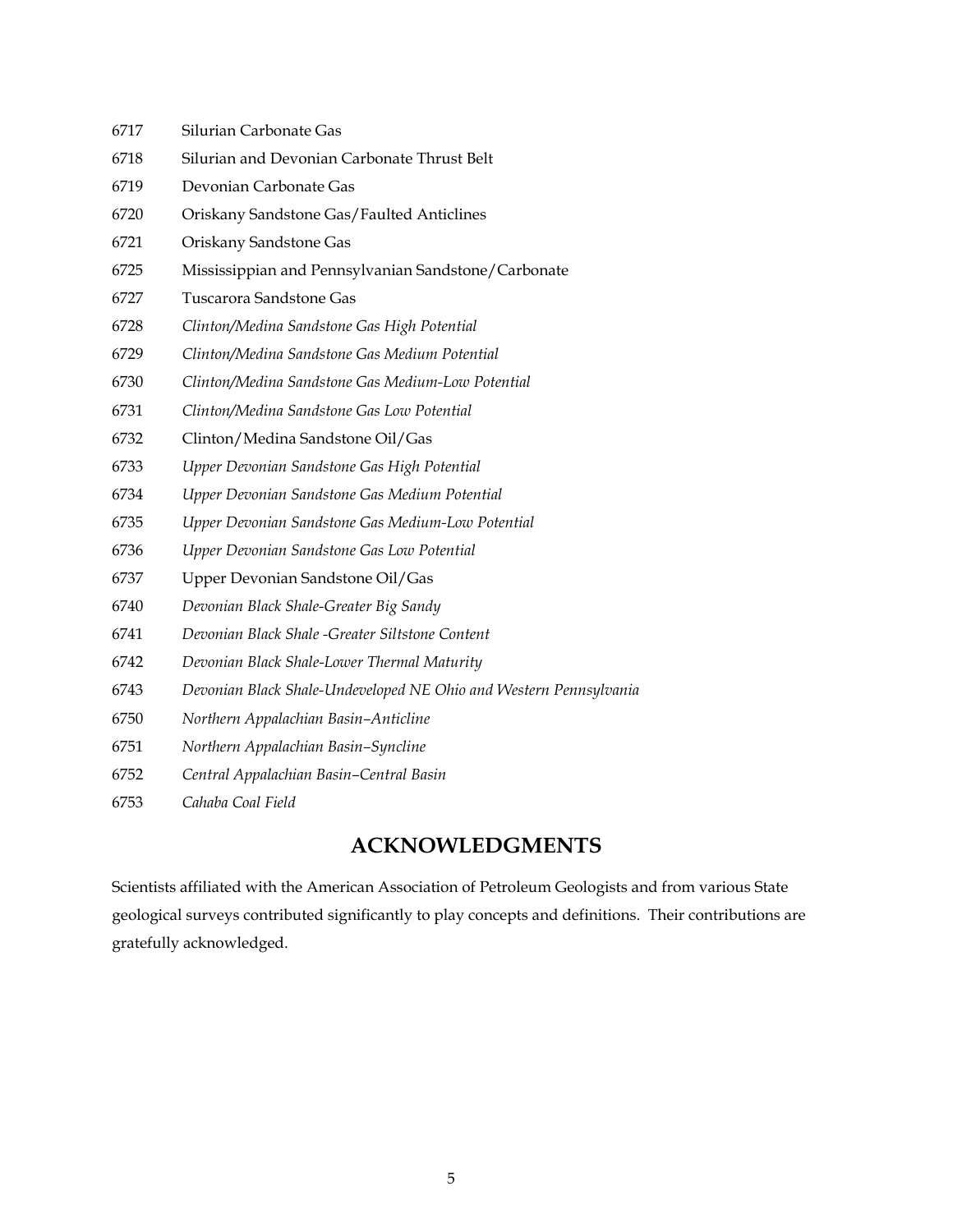## **CONVENTIONAL AND UNCONVENTIONAL PLAYS**

#### **6701. ROME TROUGH PLAY (HYPOTHETICAL)**

The Rome Trough is a narrow northeast-trending rift basin that underlies the Appalachian Basin in Pennsylvania, West Virginia, and Kentucky. Approximately 6,000 – 9,000 ft of Lower and Middle Cambrian shallow-marine to peritidal carbonate, sandstone, and shale fill the rift. The Rome Trough Play is defined by gas trapped in sandstone and carbonate reservoirs within the rift by basement-controlled fault blocks and anticlines. Stratigraphically, the play involves the Lower and Middle Cambrian Rome Formation and the Middle and Upper Cambrian Conasauga Group. The play is hypothetical and is confined mostly to the Kentucky and West Virginia part of the Rome Trough. The sandstone and carbonate reservoirs are classified as conventional.

**Reservoirs:** Sandstone in axial and basin-margin locations with respect to the rift system are important reservoirs in the play. Axial sandstone deposits generally are more quartzose in composition and better sorted than the basin margin sandstones, and they contain abundant carbonate grains. Locally, the axial sandstone deposits are so calcareous that they are more appropriately identified as sandy limestone. Both the axial and basin-margin sandstone facies contain feldspar, but the latter facies generally contains the most because of its closer proximity to granitic terranes. Deep burial diagenesis has occluded much of the primary porosity in the axial and basin-margin sandstones with silica and calcite cement. Most intergranular porosity that remains is secondary in nature, having resulted from the dissolution of feldspar and carbonate grains and carbonate cement.

Vuggy limestone and dolomite, created by brief subaerial exposure and karst processes, are potential reservoirs. Limestone reservoirs having oomoldic and biomoldic porosity and secondary intergranular porosity may be present.

Very likely, tectonic fractures are required to improve the quality of the sandstone and limestone reservoirs. In some cases, fractures may be the sole cause of a reservoir's porosity and permeability. Fractures are abundant in the rift-fill sequence as a result of multiple periods of reactivation along faultbounded basement blocks, but there is some question as to whether or not they are still open at depths greater than 10,000 ft.

**Source rocks:** Dark-gray to black shale and argillaceous limestone in the Conasauga Group and upper part of the Rome Formation are the likely sources of gas and local oil in the play. Individual shale beds are no thicker than about 1 ft, but their cumulative thickness may be several tens of feet. Argillaceous limestone sequences may be as thick as 150 – 200 ft. TOC values of the dark-gray to black shale and limestone in the Conasauga Group and Rome Formation range from 0.05 to 0.59 percent (avg 0.27, *n*=22).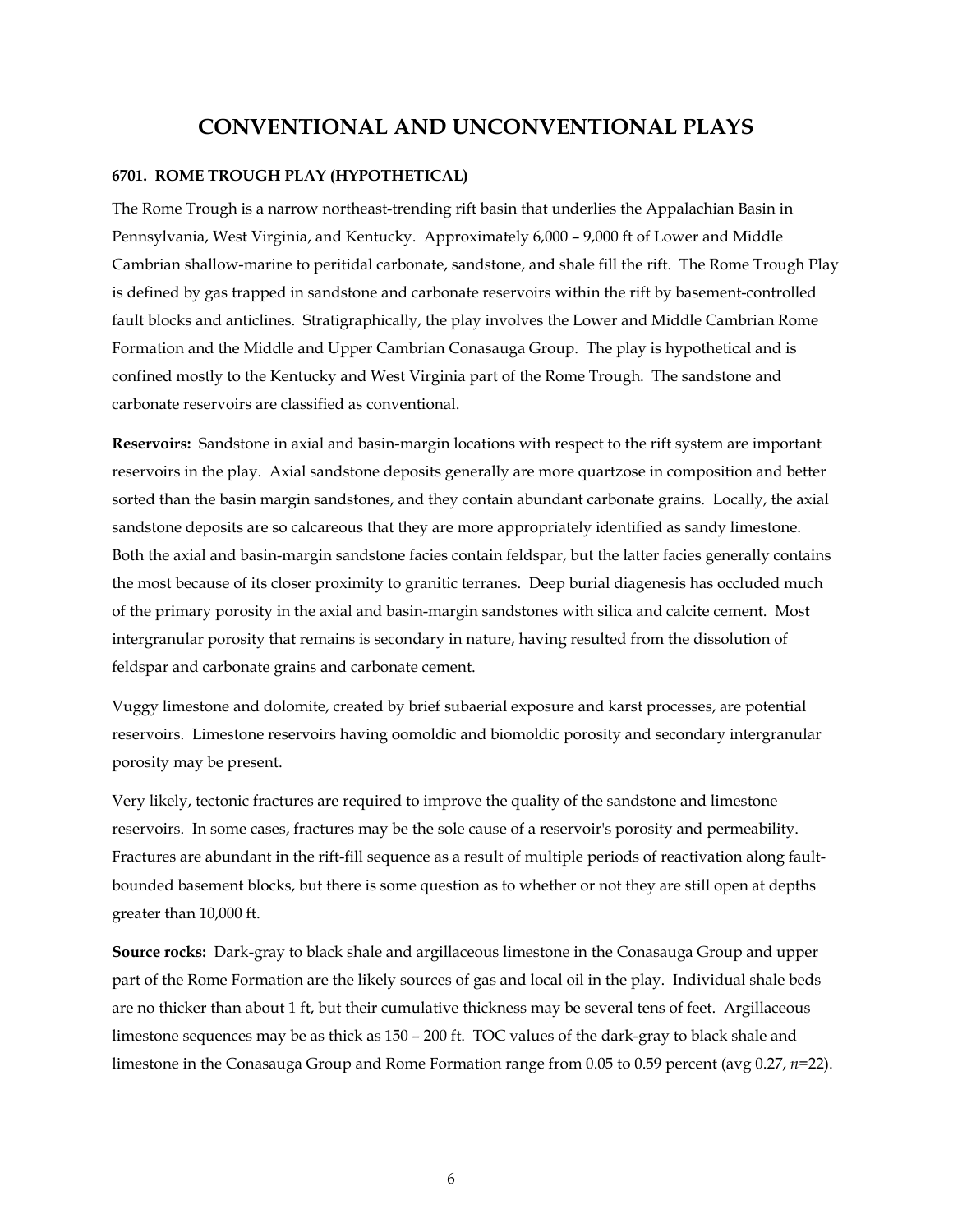Because of their high level of thermal maturation, the type of organic matter in the shale and limestone could not be determined.

Scattered CAI and  $T_{\text{max}}$  values indicate that the rift-fill sequence in the northern West Virginia and Pennsylvania parts of the Rome Trough is overmature with respect to the generation of oil and gas. In central and southern West Virginia the Rome Trough is in the late stages of the gas generation zone, whereas in eastern Kentucky the Rome Trough is in the late stages of the oil generation zone. Dry thermal gas is the expected hydrocarbon type in most of the Rome Trough. In the Kentucky part of the Rome Trough local oil is expected to be associated with the dry gas.

**Timing and migration:** Oil and gas generation from the Conasauga Group and Rome Formation in the Rome Trough probably occurred from latest Ordovician to Late Devonian time, depending on local thermal and burial conditions. Most of the oil and gas generated at this time was trapped in nearby structures formed by extensional and(or) transtensional tectonics. Many of the original traps were modified by later compressional events such as the late Paleozoic Alleghenian orogeny, and, thus, oil and gas might have been redistributed to younger traps or lost.

**Traps:** Faulted rollover anticlines, tilted fault blocks, and positive flower structures are the major traps expected in the play. Closure on these structural traps may cover an area as large as 10,000 acres. The traps are most likely to be present between the depths of 8,000 and 15,000 ft. Seals for the structural traps are micrite and argillaceous micrite of the Conasauga Group and shale and siltstone of the Rome Formation. Abnormally high formation pressure measured in parts of the Rome Trough indicates that the seals are very efficient.

**Exploration status:** No more than 50 holes have been drilled through all or part of the rift-sequence in the Rome Trough. Several good gas and oil shows have been reported, the best of which was an initial potential flow of between 5 and 9 MMCFGPD from the Exxon No. 1 McCoy well in Jackson County, West Virginia. The well produced briefly before it was abandoned in 1975. The Mavity oil field, discovered in 1967 in Boyd County, Kentucky, produced about 10,000 BO in 1-1/2 years from a sandstone in the upper part of the Conasauga Group.

**Resource potential:** This play has potential for several undiscovered gas fields greater than 6 BCFG. A small oil field and good gas and oil shows indicate that hydrocarbons are present in the rift sequence. Moreover, numerous structures in the Rome Trough have not been tested. Several factors may limit the potential of the play: (1) reservoirs may be widely scattered and of low quality, (2) source beds may be very local and lean, and (3) numerous episodes of basement-fault reactivation may have permitted much of the gas to escape.

#### **6702. UPPER CAMBRIAN, ORDOVICIAN, AND LOWER/MIDDLE SILURIAN THRUST BELT PLAY**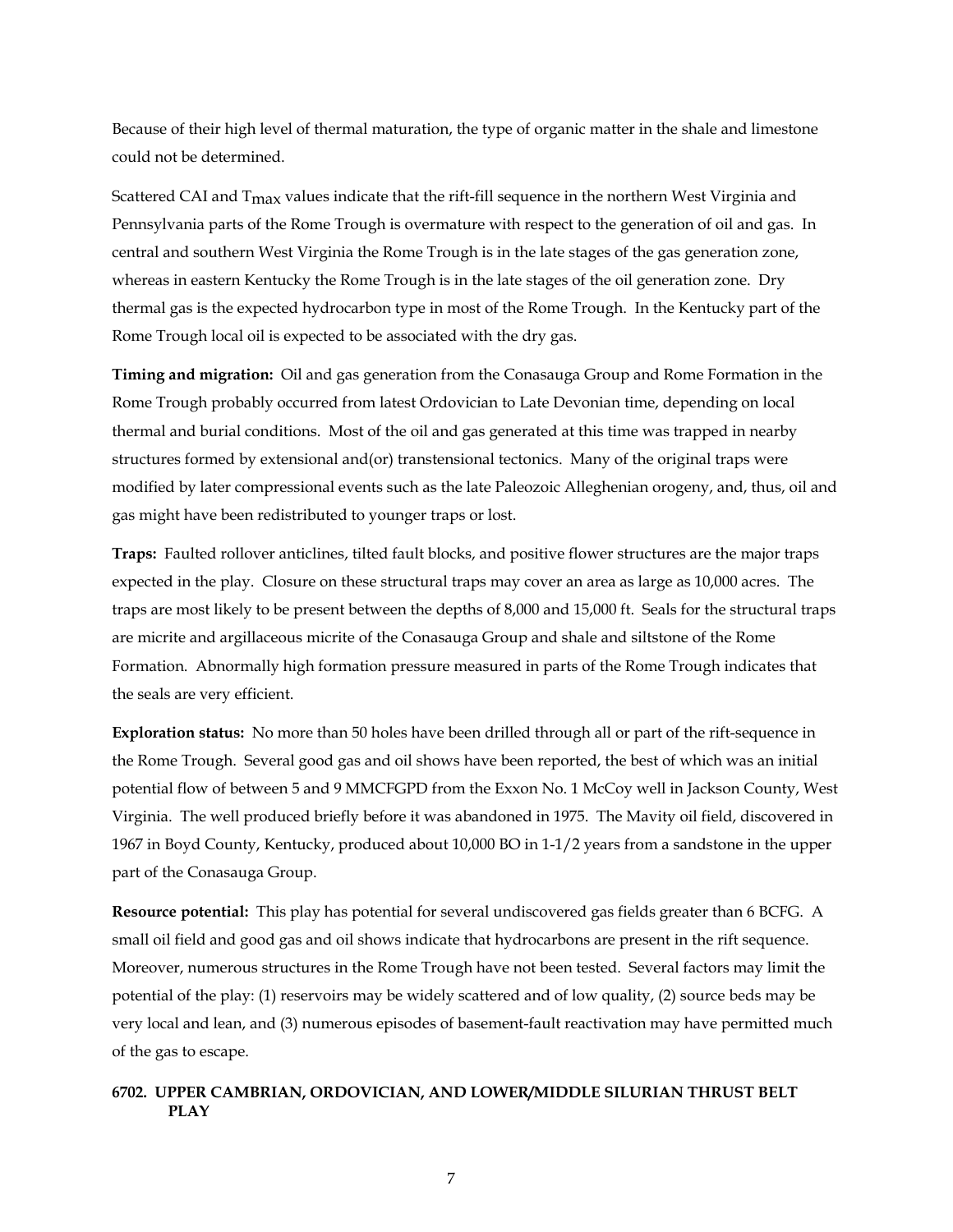The Upper Cambrian, Ordovician, and Lower/Middle Silurian Thrust Belt Play is defined by gas trapped in anticlines of the Appalachian Fold and Thrust Belt between, approximately, the Allegheny structural front on the west and the Blue Ridge structural front and thrust fault on the east. Dolomite, limestone, and sandstone reservoirs are prospective. Stratigraphically, the play involves the Upper Cambrian and Lower Ordovician Knox Group, Upper Cambrian Gatesburg Formation, Lower Ordovician and lower Middle Ordovician Beekmantown Group, Middle Ordovician Black River, Trenton, and Chickamauga Limestones, Upper Ordovician Bald Eagle (Oswego) Sandstone, Lower Silurian Tuscarora (Clinch) Sandstone, and Middle Silurian Keefer Sandstone. The play is confirmed and extends from New York to Alabama. The prospective reservoirs are classified as conventional.

**Reservoirs:** Platform dolomite and limestone that have vuggy porosity are important reservoirs in the play. The vuggy porosity was caused largely by karst processes and (or) by migrating deep basin fluids. Although these zones of vuggy porosity are capable of producing high-quality reservoirs in general, they probably are very discontinuous and heterogeneous in the play area. Among the most extensive zones of vuggy porosity are those formed beneath the Middle Ordovician Knox unconformity as a result of widespread subaerial exposure and karst activity. Limestone containing zones of oomoldic and biomoldic porosity, formed by one or more dissolution mechanisms, represents reservoirs of secondary importance.

Sandstone of shallow-marine, fluvial, and deltaic origin constitute a second group of important reservoirs. The composition of the sandstones range from quartzarenite to litharenite, and their feldspar content ranges from several percent to as much as 10 percent. Burial diagenesis has plugged much of the primary porosity in the sandstones with silica and calcite cement. Secondary intergranular porosity caused by the dissolution of feldspar, rock fragments, and cement is the dominant porosity type in the sandstone reservoirs. Locally, primary intergranular porosity has been preserved by unusual circumstances such as grain coatings of iron-rich cement.

Tectonic fractures greatly improve the quality of the carbonate and sandstone reservoirs and, in some cases, may be the sole cause of the reservoir. Fractures are commonly associated with faulted ramp anticlines, imbricate fault slices, and decollement zones, but many of them are cemented by syn- and post-tectonic episodes of burial and fluid flow.

**Source rocks:** Black shale and argillaceous limestone in the Middle Ordovician Utica Shale, Antes Shale, Dolly Ridge Formation of the Trenton Group, Trenton Limestone, Martinsburg Formation (lower part), and Chickamauga Limestone are the most likely sources of gas and local oil in the play. The thickness of the black shale and limestone sequences ranges from 200 to 400 ft. Gas and oil generated from these source beds are required to migrate approximately 1,000 – 1,500 ft downsection to reach dolomite reservoirs in the Cambrian and Lower Ordovician sequence. In contrast, between 4,000 and 5,000 ft of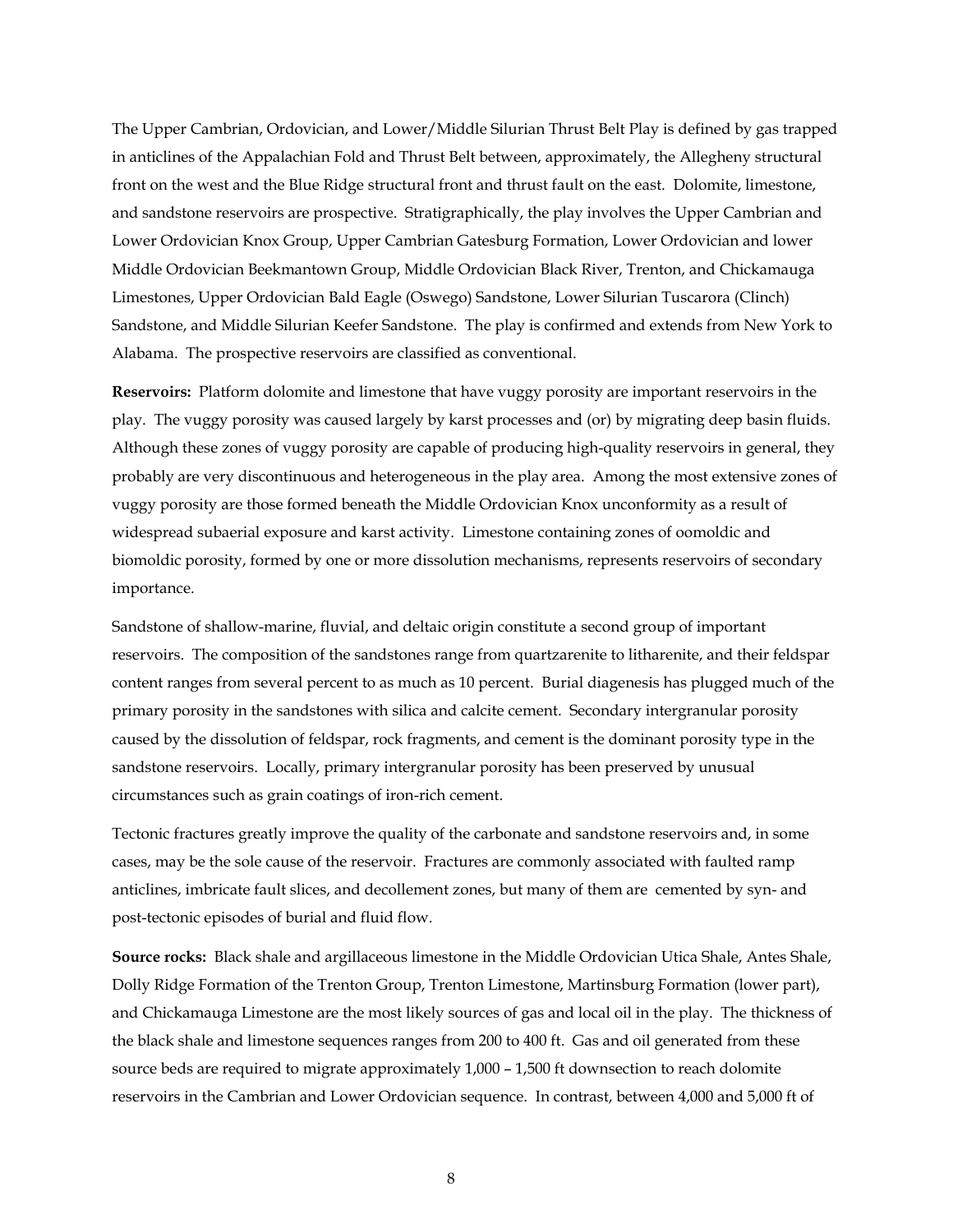upward vertical migration is required for oil and gas from Middle Ordovician source beds to reach Lower and Middle Silurian sandstone reservoirs.

Black shale and argillaceous limestone in the Middle Ordovician Jacksonburg Limestone, Liberty Hall Formation, Paperville Shale, Blockhouse Shale, Sevier Formation, and Athens Shale--now located in fartraveled thrust sheets along the eastern margin of the play area--may be source beds of secondary importance. These shale and limestone sequences are generally thicker and of deeper water origin than those in the western part of play, but hydrocarbons generated from them would have migrated a long distance to charge available reservoirs. Upper Devonian black shale may be a local source rock in southern Virginia and eastern Tennessee where it is overridden by frontal thrust slices of lower Paleozoic carbonate rocks.

TOC values in the Middle Ordovician black shale and argillaceous limestone sequences range from about 0.5 to 3 percent. Organic matter mostly consists of type II kerogen. Based on CAI and  $T_{\text{max}}$  values, the source beds in the Pennsylvania part of the play are overmature with respect to the generation of oil and gas. This region of overmature Middle Ordovician source beds continues northward into adjoining southeast New York and southward into adjoining western Maryland and eastern West Virginia. From northern Virginia and adjoining West Virginia the overmature region begins to narrow southward and follow the eastern limit of the play through southwestern Virginia, eastern Tennessee, northeastern Georgia, and eastern Alabama. The remainder of the play area, from northeastern West Virginia to eastcentral Alabama, is mainly in the gas generation zone. A narrow region along the western side of the play area in southwestern Virginia, east-central Tennessee, northwesternmost Georgia, and northeastern Alabama is in the oil generation zone. Dry thermal gas and local oil are the expected hydrocarbon types. Because of the generally high thermal maturity of the strata in the play area, high amounts of noncombustible gas may be mixed with the methane gas.

**Timing and migration:** Peak oil and gas generation from Middle Ordovician shale and argillaceous limestone source beds probably occurred between Late Pennsylvanian and Early Triassic time when these rocks were deeply buried under an eastward-thickening wedge of orogenic sediments and thrust sheets. Ramp anticlines formed during the Alleghenian orogeny (Pennsylvanian-Permian) were available to trap the hydrocarbons. Abnormally high formation pressures achieved in the source beds may have assisted the vertical migration of oil and (or) gas. Middle Ordovician source beds in the interior parts of the fold and thrust belt may have reached maturity at a slightly earlier time when fewer compressional structures were available to trap the oil and gas. Some of these hydrocarbons may have migrated up the adjoining northwest flank of the basin.

**Traps:** Faulted ramp anticlines and imbricate fault slices formed above zones of bedding plane detachment in Cambrian and (or) Ordovician shale are the major traps. Some of the traps are very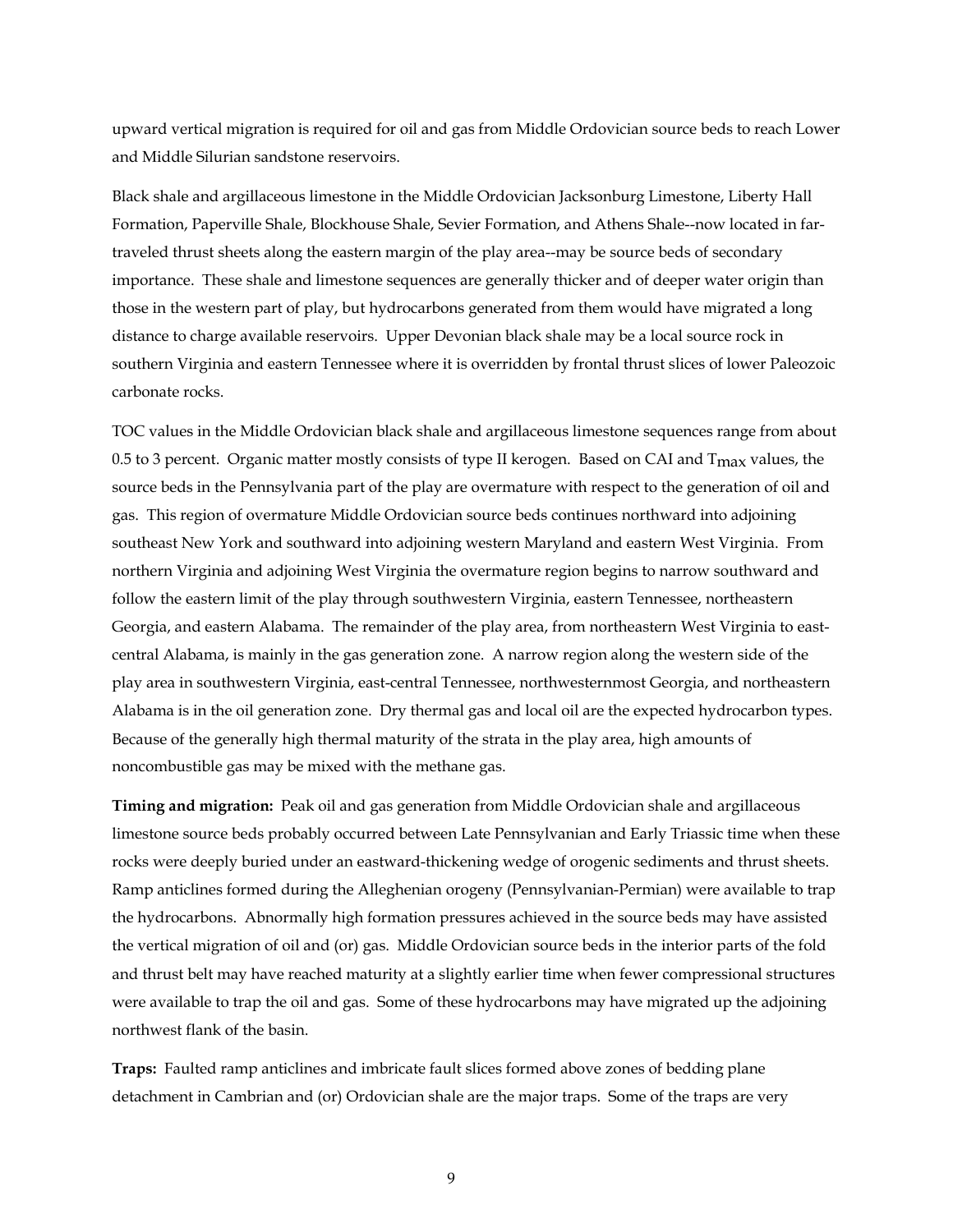complex with structural closure and(or) fracturing commonly occurring at several structural and stratigraphic levels and in different geographic locations. Closure on the traps may cover an area as large as 5,000 acres. The depth range to unexplored structural traps is between 10,000 and 15,000 ft.

Important shale and micrite seals are present in the Middle Ordovician part of the Beekmantown Group; Middle Ordovician Loysburg Formation, Blackford Formation, Lenoir Limestone, Chickamauga Limestone and Antes Shale; Upper Ordovician Reedsville Shale, Martinsburg Formation, Juniata Formation, and Sequatchie Formation; and the Middle Silurian Rose Hill Formation, Rochester Shale, and Mifflintown Formation.

**Exploration status:** Approximately 100 holes have been drilled to one or more of the objective reservoirs in the play, resulting in the discovery of several small oil and gas fields. The largest oil fields, Rose Hill and Ben Hur, located in Lee County, Virginia, produce oil from fractured limestone in the Middle Ordovician sequence. From 1946 through 1993, about 600,000 BO have been produced from the Rose Hill field. Possibly the production in this field will exceed 1 MMBO. One well in the field produces from fractured dolomite in the Knox Group. Another 1-well oil field was found in 1980 in the Middle Ordovician Stones River Group in Cumberland County, Tennessee.

The largest gas fields found to date produce from the Tuscarora Sandstone in Centre County, Pennsylvania, (discovery dates 1977 – 1982), and in Tucker and Preston Counties, West Virginia, (discovery date 1963). The Devils Elbow field (Centre Co., Pa.) and the Leadmine field (Tucker and Preston Cos., W. Va.,) will each ultimately produce at least 6 BCFG. Additional known gas fields in the play are an unnamed 1-well Knox field in Grainger County, Tennessee, and a 2-well Keefer Sandstone pool in the North Headsville field, Mineral County, West Virginia.

**Resource potential:** This play has potential for several undiscovered gas fields greater than 6 BCFG. Small oil and gas fields indicate that hydrocarbons are present in all the prospective reservoirs. Several factors may limit the potential of the play: (1) reservoirs may be widely scattered and low in quality, (2) although good source beds are present, they are in less than optimum positions to have charged prospective reservoirs, (3) 10 – 20 dry holes drilled in the 1980's have tested some of the most attractive structures in the play, and (4) post-Triassic uplift and erosion of the fold and thrust belt may have permitted most of the oil and gas to escape

#### **6703. BEEKMANTOWN/KNOX CARBONATE OIL/GAS PLAY**

The Beekmantown/Knox Carbonate Oil and Gas Play is defined by oil and gas trapped in Cambrian and Lower to lower Middle Ordovician platform dolomite reservoirs by truncation traps, paleotopographic highs, and low-amplitude basement-controlled anticlines. The play involves Cambrian and Lower Ordovician dolomite approximately between the Allegheny structural front and the western limit of the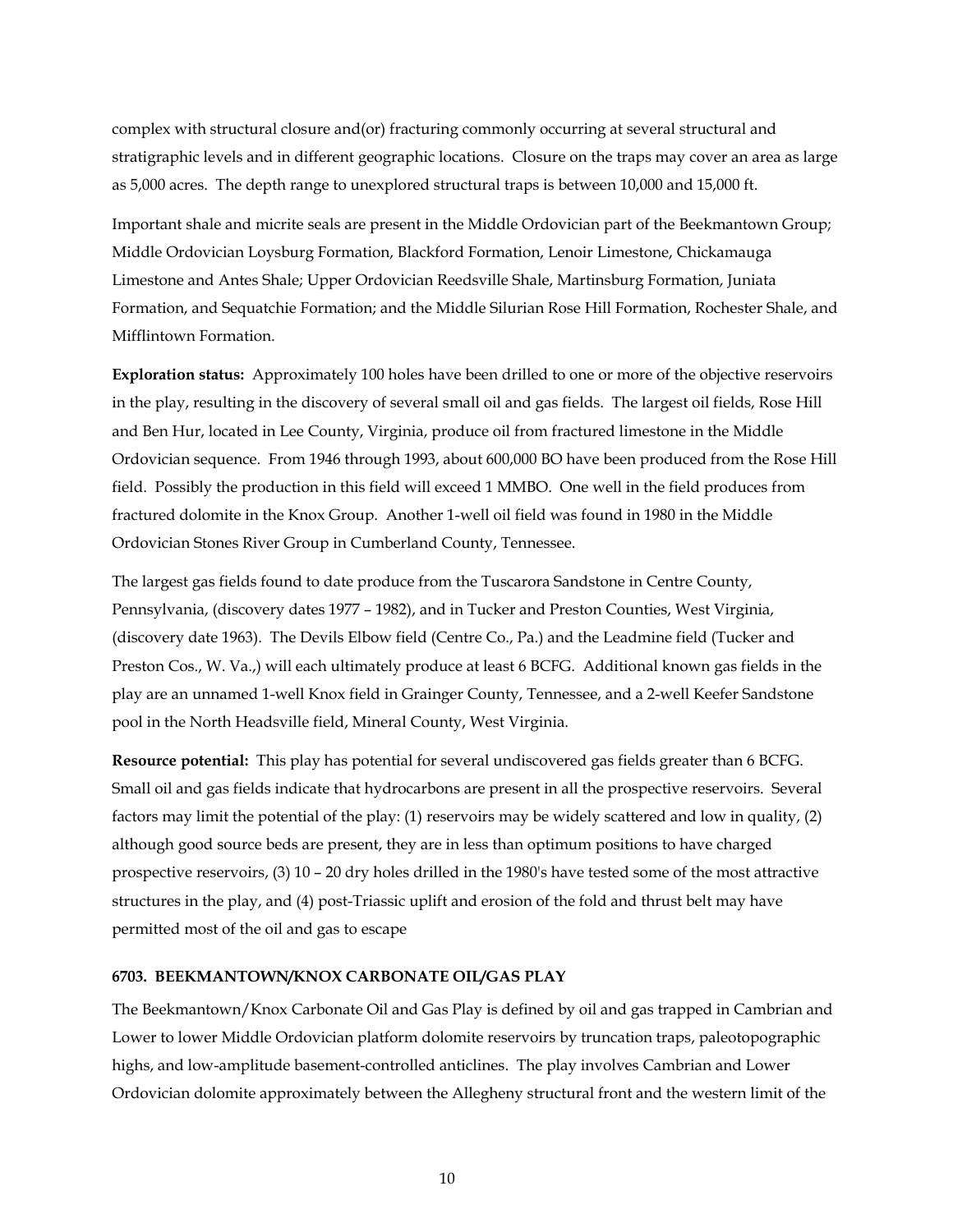Appalachian Basin. This play area is northwest of the Valley and Ridge part of the Appalachian Fold and Thrust Belt and contains few, if any, bedding-plane detachment structures in pre-Upper Ordovician rocks. Stratigraphically, the play involves the Upper Cambrian and Lower Ordovician Knox Group and the Lower Ordovician and lower Middle Ordovician Beekmantown Group. Commonly, the Cambrian part of the Knox Dolomite in central Ohio is referred to as the Trempealeau Dolomite. Also included in the central Ohio part of the play are thin quartzose sandstones (for example, Krysik sandstone) intercalated with the Upper Cambrian dolomite.

The play is confirmed and extends across parts of New York, Pennsylvania, Ohio, West Virginia, Kentucky, Virginia, Tennessee, and Alabama. Prospective reservoirs in the play are classified as conventional.

**Reservoirs:** Dolomite that has vuggy and (or) fracture porosity is the most important reservoir in the play. The vuggy porosity formed by subaerial exposure and karst processes. Commonly, tectonic fracturing is required to improve the quality of the dolomite reservoirs. Most likely, the fracturing resulted from recurrent movement of fault-bounded basement blocks. Some of the fractures may have originated by the undermining and collapse of karst terranes.

The most porous and continuous zones of vuggy porosity are either directly beneath or within several hundred feet of the widespread Middle Ordovician Knox unconformity. Intercrystalline porosity in coarsely crystalline sparry dolomite supplements the vuggy porosity in these reservoirs. Periods of subaerial exposure of shorter duration have formed karst-related porous zones in dolomite far below the Knox unconformity. These zones may be suitable for oil and gas reservoirs, particularly if tectonic fractures and selective dissolution of unstable cement and intraclasts by circulating basin fluids have improved their porosity.

**Source rocks:** Black shale and argillaceous limestone in the Middle Ordovician Utica Shale, Antes Shale, Trenton Limestone, and Dolly Ridge Formation of the Trenton Group are the most likely sources of oil and gas in the New York, Pennsylvania, Ohio, and West Virginia parts of the play. The thickness of the black shale and limestone sequences ranges from 200 to 400 ft. Oil and gas are required to migrate approximately 1,000–1,500 ft downsection to reach dolomite reservoirs in the Cambrian and Lower Ordovician sequence. In Kentucky and adjoining western West Virginia, shale and argillaceous limestone in the Middle and Upper Cambrian Conasauga Group in the Rome Trough may be the source of oil and gas.

Black shale and argillaceous limestone is the Middle Ordovician Jacksonburg Limestone, Liberty Hall Formation, Paperville Shale, Blockhouse Shale, Sevier Formation, and Athens Shale--outside the play area in far-traveled thrust sheets along the eastern margin of the Valley and Ridge--may be source beds of secondary importance. These shale and limestone sequences are generally thicker and of deeper water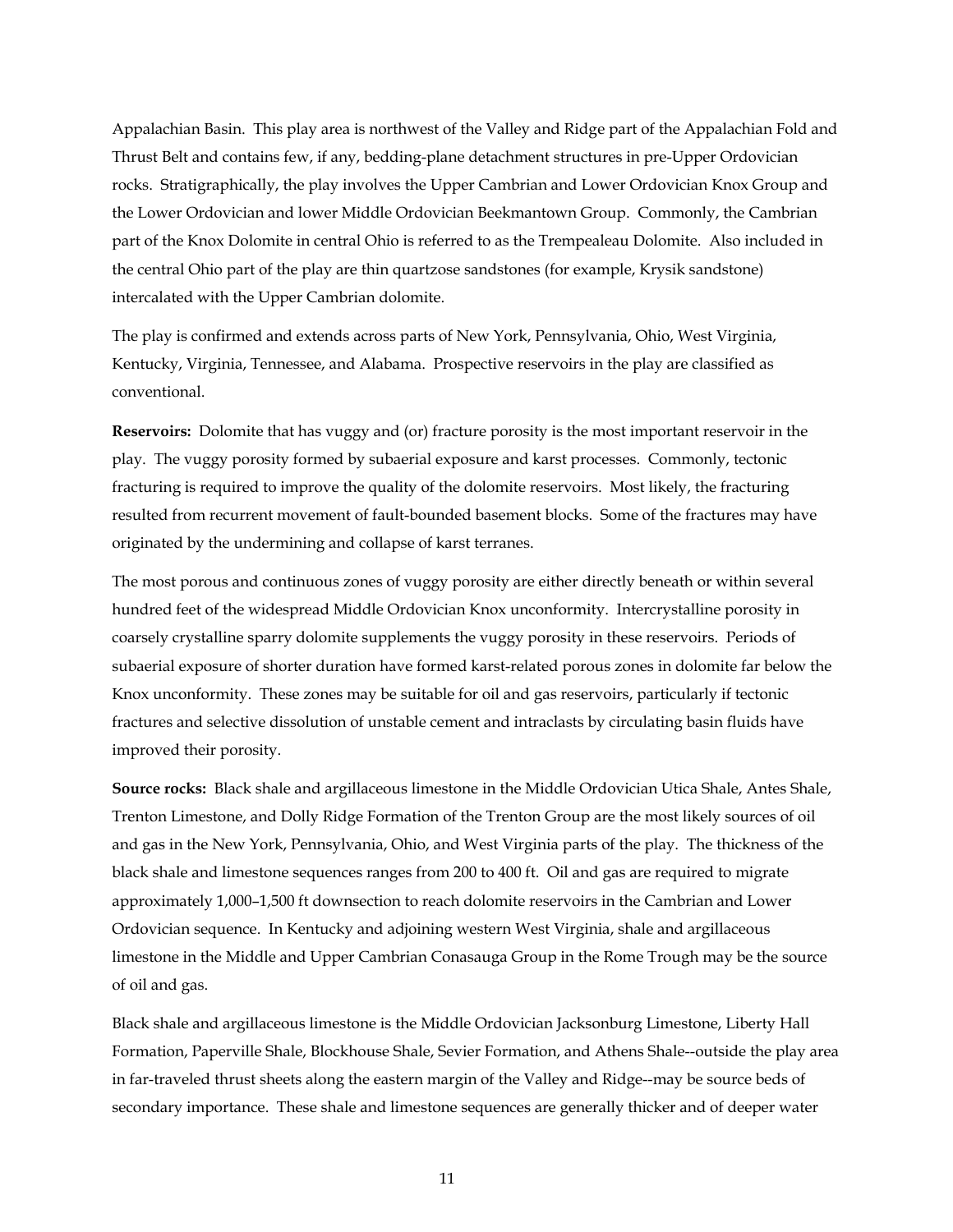origin than those sequences in the play area, but hydrocarbons generated from them would have migrated a long distance to charge available reservoirs. Oil and gas in the Virginia, Tennessee, and Alabama parts of the play probably depend on these source rocks.

TOC values in the Middle Ordovician black shale and argillaceous limestone sequences range from about 0.5 to 3 percent. Organic matter mostly consists of type II kerogen. Based on CAI and  $T_{\text{max}}$  values, Middle Ordovician source beds in the New York, Pennsylvania, eastern Ohio, and West Virginia parts of the play are in the gas generation zone. The gas generation zone continues into Kentucky where Cambrian shale and limestone in the Rome Trough, rather than Middle Ordovician shale and limestone, are probable source beds for the play. Middle Ordovician source beds in a narrow zone that adjoins the Allegheny structural front in Pennsylvania and New York are overmature with respect to oil and gas generation. In most of central and eastern Ohio, Middle Ordovician source beds are in the oil generation zone. Although Middle Ordovician rocks in southern Ohio, Kentucky, Tennessee, and Alabama are in the oil generation zone, they contain no known source rocks. Oil and thermal gas are the expected hydrocarbon types in the play.

**Timing and migration:** Peak oil and gas generation from Middle Ordovician shale and argillaceous limestone source beds probably occurred between Late Pennsylvanian and Early Triassic time when these rocks were deeply buried under an eastward-thickening wedge of orogenic sediments and thrust sheets. Much of the oil and gas that was generated from Middle Ordovician source beds migrated up the gently dipping northwest flank of the basin along porous carbonate horizons beneath the Knox unconformity. Numerous stratigraphic traps and a modest number of anticlinal traps were available to entrap the migrating hydrocarbons. As the zone of oil and gas generation expanded northward and westward with increasing burial, traps on the homoclinal northwest flank of the basin became charged with locally derived hydrocarbons.

Cambrian source beds in the Rome Trough of Kentucky and adjoining West Virginia probably reached the oil and gas generation zone in latest Ordovician to Late Devonian time. Some of this oil and gas may have migrated vertically upward into Cambrian and Lower Ordovician reservoirs and become trapped in basement-involved fault blocks and anticlines.

**Traps:** Truncation traps and paleotopographic hills beneath the Knox unconformity are principal traps in the play. Commonly, these traps are combined with small anticlines, anticlinal noses, and faults. These stratigraphic traps cover an area as large as 2,000 acres. Low-amplitude anticlines controlled by basement tectonics also may be important traps in the play. In general, these structural traps are larger than the stratigraphic traps and, because of their history of recurrent growth, may be associated with fractureenhanced reservoirs.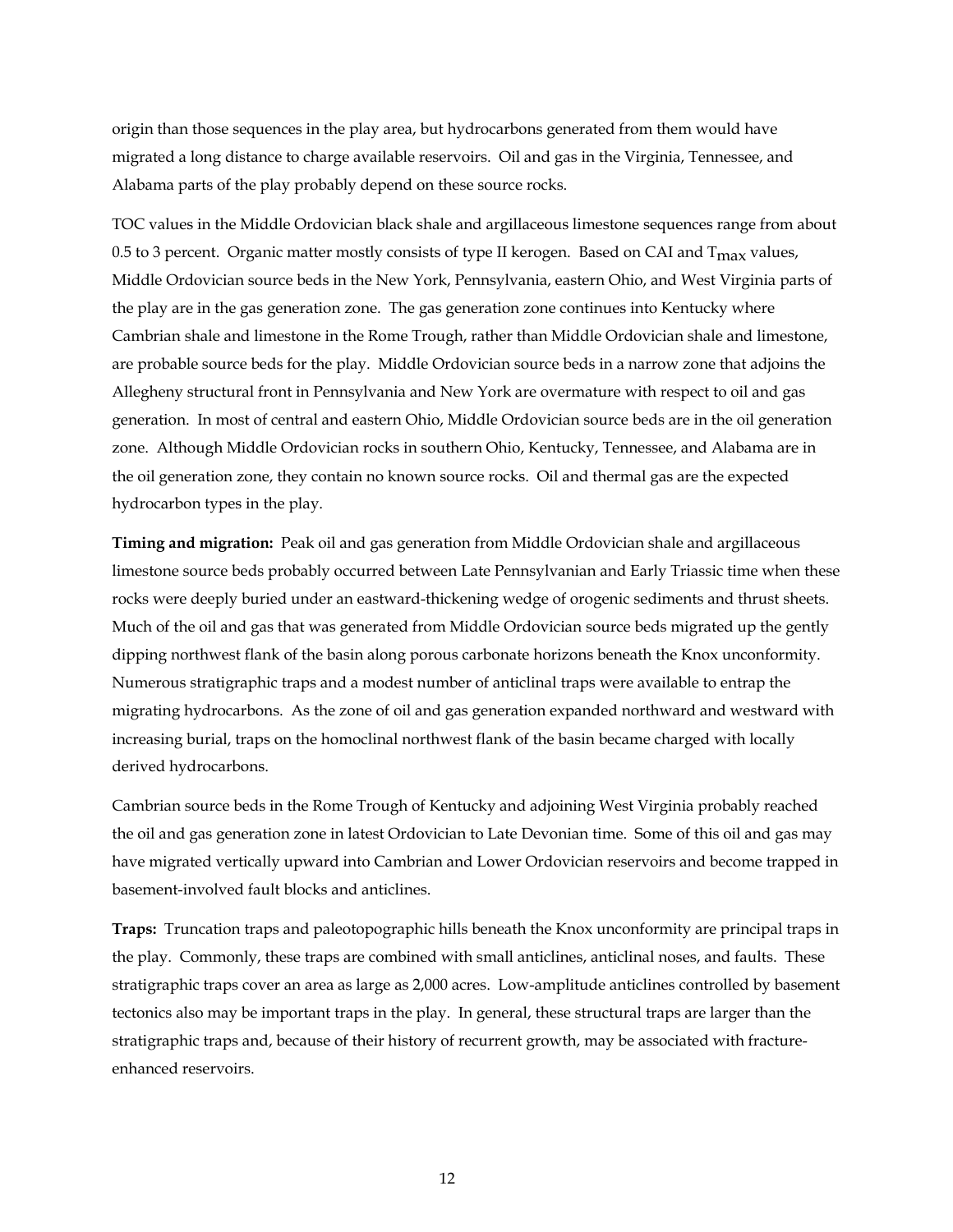Important seals in the play are green shale and argillaceous dolomite in the Middle Ordovician Wells Creek Formation (Dolomite), Shadow Lake Formation, and Pamelia Formation and anhydritic dolomicrite and local shale in the lower Middle Ordovician part of the Beekmantown Group. These units directly overlie the Knox unconformity throughout much of the play area. Also, thick dolomicrite units separating karst-related porous zones in the Knox and Beekmantown Group are good seals.

**Exploration status:** The Morrow County, Ohio, oil boom in the early 1960's led to the discovery of 50 – 75 oil fields trapped in Cambrian dolomite beneath the Knox unconformity. Drilling depths to the reservoir range from 3,000 to 4,000 ft. About 29 of the fields are equal to or greater than 1 MMBO in size, the largest of which has an ultimate recovery of approximately 15 MMBO. Through 1993, about 60 MMBO and 30 BCF of associated gas have been produced from Morrow County and adjoining counties. The largest fields in the trend are Cardington East, ultimate recovery ~15 MMBO; Denmark, ultimate recovery ~7.5 MMBO; and Woodbury South, ultimate recovery ~6.2 MMBO.

Gas and minor oil accumulations were discovered in the Lower Ordovician Beekmantown Group (Dolomite) of eastern Ohio and northwestern Pennsylvania in the late 1960's through the early 1980's. Most of the gas is in 1-well fields at depths between 8,000 and 10,000 ft. Several gas wells in Columbiana County, Ohio, produced briefly at a rate of 10 – 14.5 MMCFGPD. Bakersville, the largest Beekmantown field, is in Coshocton County, Ohio. Discovered in 1980 along the Upper Cambrian(?) Rose Run Sandstone producing trend, this field produces gas and minor condensate from fractured vuggy dolomite at a depth of 6,700 ft. An ultimate recovery of 14 BCFG is expected for the field.

About 14 small gas fields, some with minor associated oil, have been discovered in the Knox Group in Kentucky. The largest gas accumulation is a deeper pool extension of the Mine Fork field, Johnson County, Kentucky, discovered in 1980 by Ashland Oil Company. Located along the Irvine-Paint Creek basement fault, this 3- to 4-well field has yielded an unknown quantity of gas from the Knox Group. A group of subcommercial gas fields (Raccoon Mountain, Fogertown, Trixie, and Chavie), with commingled production from Knox dolomite and Middle Ordovician limestone reservoirs, is along the basement controlled Rockcastle River uplift in Laurel, Clay, and possibly Perry Counties, Kentucky.

**Resource potential:** This play has potential for a modest number of undiscovered oil and gas fields greater than 1 MMBO or 6 BCFG. Prospective stratigraphic and anticlinal traps are very subtle and could easily have been overlooked in previous seismic surveys and exploration phases. The relatively late discovery (1980) of the largest gas field in the play and recent discoveries of oil and gas in Licking and Pickaway Counties, Ohio, in Cambrian dolomite and sandstone suggest that more fields remain to be found. There are large areas that are sparsely drilled to the Knox and Beekmantown Groups. A limiting factor in the play may be that reservoirs east and south of the Morrow County trend are widely scattered and of low quality.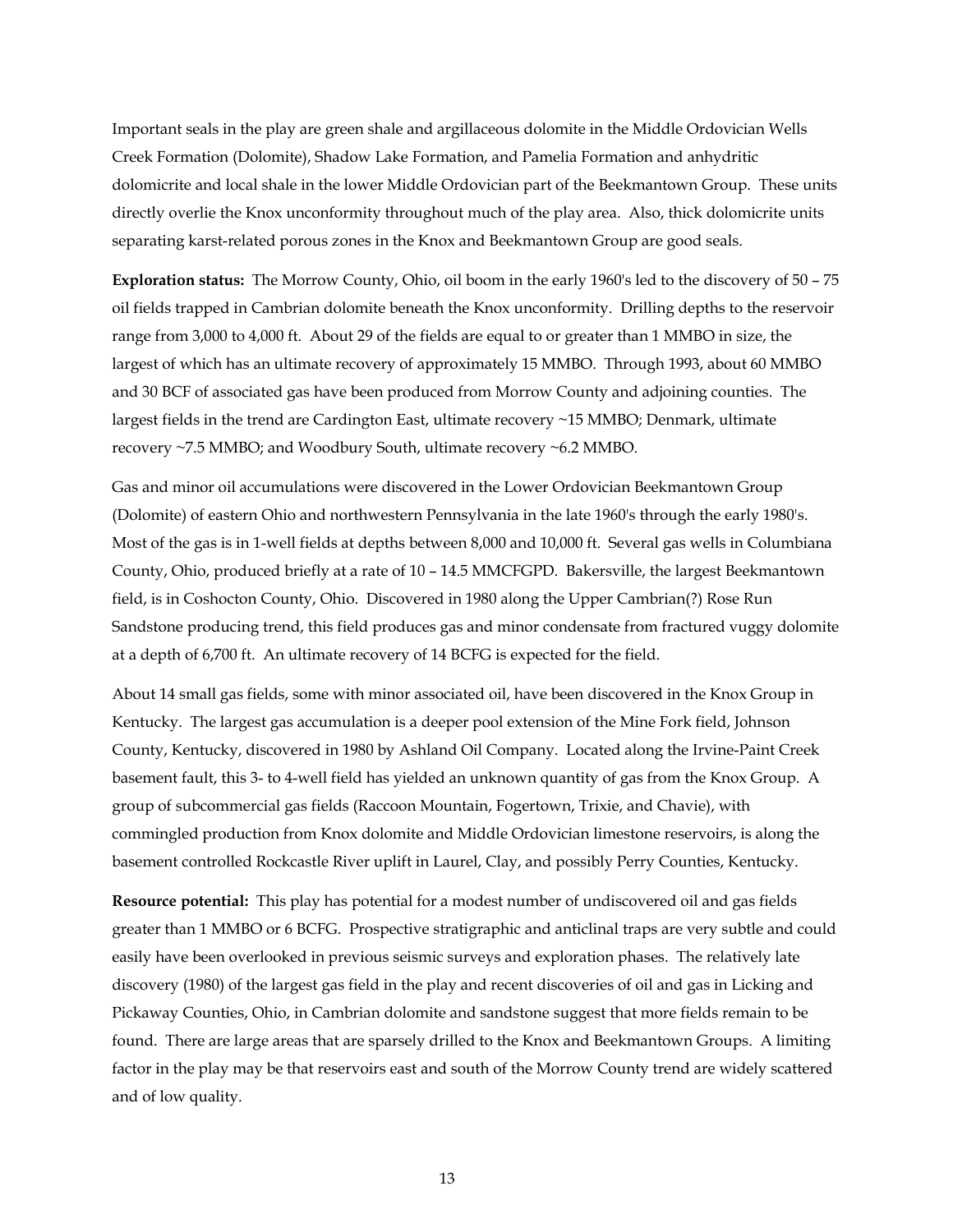#### **6704. ROSE RUN/GATESBURG/THERESA SANDSTONE GAS PLAY**

The Rose Run/Gatesburg/Theresa Sandstone Gas Play is defined by gas trapped in Upper Cambrian(?) shelf sandstone reservoirs by truncation traps, paleotopographic highs, and low-amplitude, basementcontrolled anticlines. Stratigraphically, the play involves the Upper Cambrian(?) Rose Run Sandstone, lower and upper sandy members of the Gatesburg Formation, lower and upper sandstone members of the Copper Ridge Dolomite, and Theresa Formation.

The play covers western New York, western Pennsylvania, eastern Ohio, westernmost Maryland, western West Virginia, and northeastern Kentucky. In Ohio, the western limit of the play is marked by the northeast-trending subcrop of the Rose Run Sandstone beneath the Knox unconformity. The truncated western limit of Cambrian sandstones in the play continues from Ohio into northwesternmost Pennsylvania and western New York. The western boundary of the play in eastern Kentucky is defined by the depositional limit of the Rose Run Sandstone. Prospective sandstone in the play extends eastward to a poorly defined depositional limit in eastern New York, central Pennsylvania, eastern West Virginia, and southeast Kentucky controlled in part by post-rift subsidence of the Rome Trough. Most of the play area is northwest of the Valley and Ridge part of the Appalachian Fold and Thrust Belt and contains few, if any, bedding plane detachment structures in pre-Upper Ordovician rocks. The play is confirmed, and its prospective reservoirs are classified as conventional.

**Reservoirs:** The reservoirs in the play are sandstone of shallow-marine shelf and peritidal origin. They are in 50–150-foot-thick sandstone-dominated sequences containing numerous thin- to medium-sized beds of dolomite. Commonly the sandstone beds in the sequences thicken progressively upward at the expense of the dolomite beds. In the Rome Trough of southern Pennsylvania the sandstone-dominated sequences are as thick as 400 ft. Lateral continuity and reservoir quality of the sandstones are diminished by their close depositional and diagenetic association with dolomite lithofacies.

The sandstones consist of quartzarenite, subarkose, and arkose. Secondary intergranular porosity, caused by dissolution of feldspar grains and dolomite cement, is the dominant porosity type. Porosity values in the Ohio and northwestern Pennsylvania part of the play range from  $\leq 1$  to 25 percent (avg  $\sim$  7), and permeability values range from  $\leq 0.1$  to 240 mD (avg  $\sim$  5). Drilling depths to reservoirs in this part of the play range from about 6,000–8,000 ft. These reservoirs are among the most porous and continuous in the play because of their location either directly beneath or within several hundred feet of the Knox unconformity. Lower porosity and permeability values are expected in easternmost Ohio, central West Virginia, and west-central Pennsylvania where drilling depths to the Upper Cambrian sandstones exceed 9,000 ft and the dolomite section between the Knox unconformity and the sandstones is thicker. There, tectonic fracturing and extreme dissolution of unstable grains and cement are necessary to increase reservoir quality.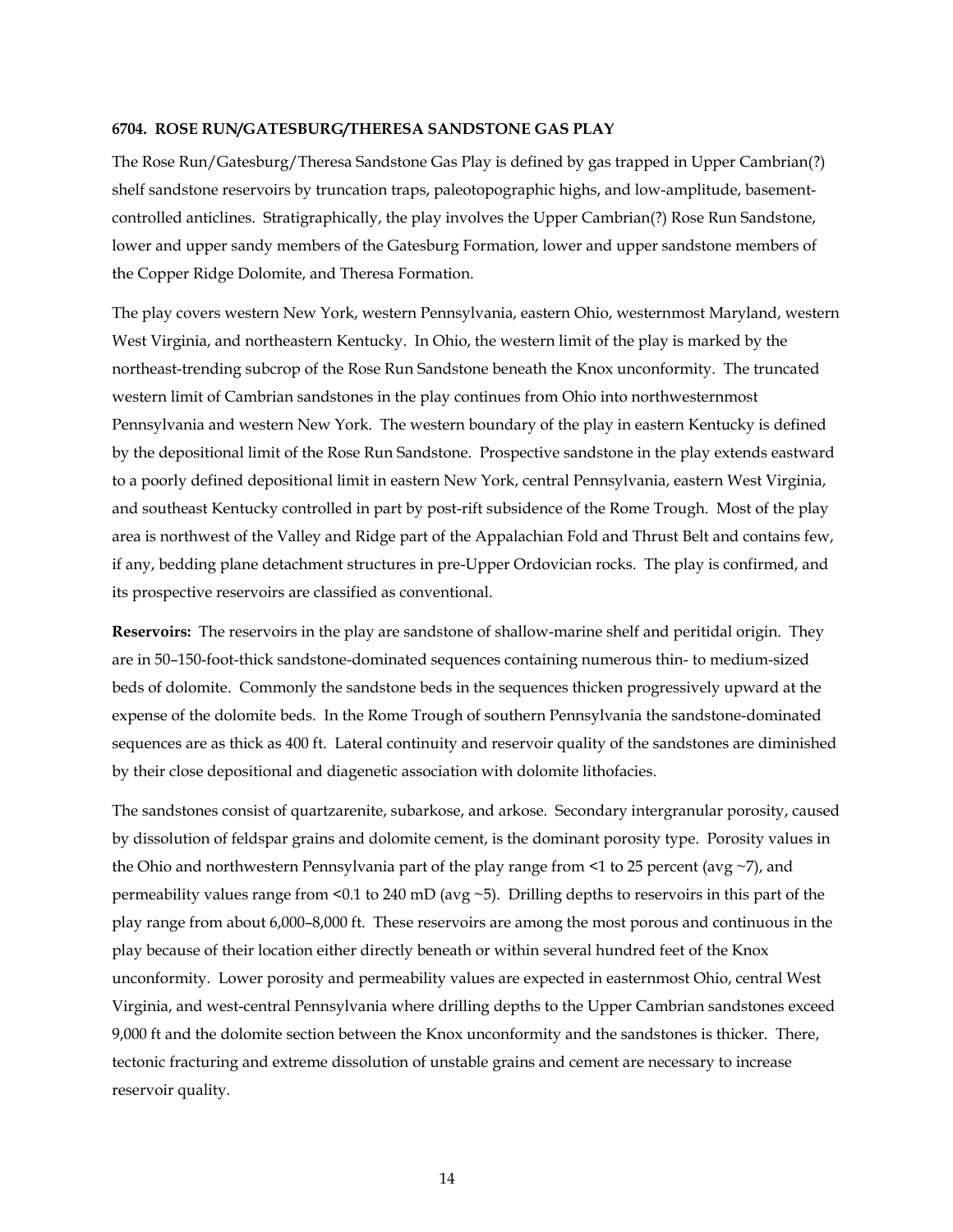**Source rocks:** Black shale and argillaceous limestone in the Middle Ordovician Utica Shale, Antes Shale, Trenton Limestone, and Dolly Ridge Formation of the Trenton Group are the most likely sources of gas and local oil in the play. The thickness of the black shale and limestone sequences ranges from 200 to 400 ft. Approximately 1,000 – 1,500 ft of downward migration is required for oil and gas to reach Cambrian sandstones directly beneath the Knox unconformity, whereas  $2,000 - 3,000$  ft of downward migration is required to reach sandstones separated from the Knox unconformity by dolomite from the Beekmantown Group. Shale and argillaceous limestone in the Middle to Late Cambrian Conasauga Group and equivalent Pleasant Hill Limestone may be a source of gas in the eastern Kentucky part of the play where Middle Ordovician source beds are absent and in central Pennsylvania and central West Virginia where about 3,000 ft of micrite and dolomicrite separate sandstone reservoirs from Middle Ordovician source beds.

TOC values in the Middle Ordovician black shale and limestone sequences range from about 0.5 to 3 percent. Organic matter largely consists of type II kerogen. Based on CAI and  $T_{\text{max}}$  values, Middle Ordovician source beds across most of the play are in the gas generation zone. The gas generation zone extends into eastern Kentucky where Cambrian shale and limestone in the Rome Trough, rather than Middle Ordovician shale and limestone, are probable source beds for the play. Middle Ordovician source beds in a narrow zone that adjoins the Allegheny structural front in Pennsylvania are overmature with respect to oil and gas generation. The oil generation zone for Middle Ordovician source beds crosses most of the Ohio part of the play and extends into northwesternmost Pennsylvania and New York. Although Middle Ordovician rocks in southern Ohio and east-central Kentucky are in the oil generation zone, they contain no known source rocks. Dry and wet thermal gas and local oil and condensate are the expected hydrocarbon types in the play.

**Timing and migration:** Peak oil and gas generation from the Middle Ordovician shale and argillaceous limestone source beds probably occurred between Late Pennsylvanian and Early Triassic time when these rocks were deeply buried under an eastward thickening wedge of orogenic sediments and thrust sheets. Much of the oil and gas that was generated from Middle Ordovician source beds migrated up the gently dipping northwest flank of the basin along porous carbonate horizons beneath the Knox unconformity. Numerous stratigraphic traps and a modest number of anticlinal traps were available along the Rose Run Sandstone subcrop to entrap migrating hydrocarbons. East of the subcrop belt, some oil and gas may have worked their way downsection through 1,000 ft or more of Beekmantown Group dolomite to the Rose Run Sandstone and became trapped in anticlinal structures.

Cambrian source beds in the Rome Trough of Kentucky, West Virginia, and Pennsylvania probably reached the oil and gas generation zone in latest Ordovician to Late Devonian time. Some of this oil and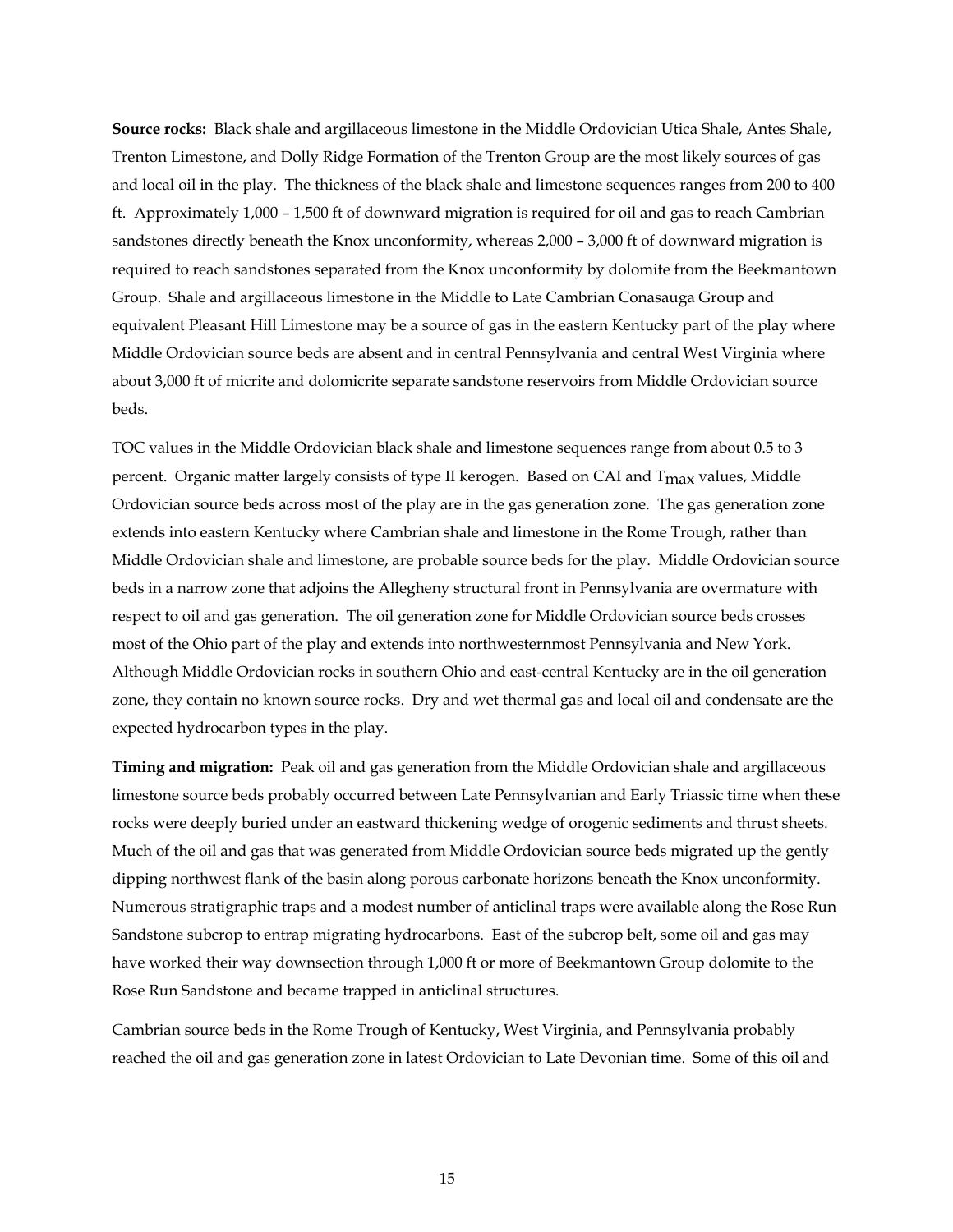gas may have migrated vertically upward into Upper Cambrian sandstone reservoirs and become trapped in basement-involved fault blocks and anticlines.

**Traps:** Truncation traps and paleotopographic hills beneath the Knox unconformity are principal traps in the play. Commonly, these traps are combined with small anticlines, anticlinal noses, and faults. Paleotopographic hills typically cover an area of 80 acres or less but locally may be a large as 2,000 acres. Low-amplitude anticlines controlled by basement tectonics also may be important traps in the play. In general, these structural traps are larger than the stratigraphic traps and, because of their history of recurrent growth, may be associated with fracture-enhanced reservoirs.

Important seals in the play are green shale and argillaceous dolomite in the Middle Ordovician Wells Creek Formation, Shadow Lake Formation, and Pamelia Formation that directly overlie the Rose Run Sandstone subcrop. Also, dolomicrite beds in the Beekmantown Group are good seals for Rose Run Sandstone gas accumulations east of the subcrop belt.

**Exploration status:** Exploration along the Rose Run Sandstone subcrop trend in eastern Ohio, between the late 1970's and the present, has led to the discovery of about 25 gas fields. Most of the fields are concentrated in Coshocton County, Ohio, and adjoining Holmes and Tuscarawas Counties; however, fields are scattered over at least six additional counties. The trend continues into northwesternmost Pennsylvania and western New York where small gas fields produce from the upper sandy member of the Gatesburg Formation and Theresa Formation, respectively. Drilling depths to the Rose Run Sandstone reservoir in Ohio range from 6,000 to 8,000 ft. Through 1991 about 21.5 BCFG and 0.5 MMBO have been produced from the Rose Run Sandstone. Three fields are equal to or greater than 6 BCFG in size: Baltic, (Holmes Co., Ohio), discovery date 1965, ultimate recovery ~50 BCFG; White Eyes, (Coshocton Co., Ohio), discovery date 1975, ultimate recovery ~8 BCFG; and Bakersville West, (Coshocton Co., Ohio), discovery date 1980, ultimate recovery ~6 BCFG.

The number of gas fields in the Rose Run Sandstone diminishes markedly east of the subcrop belt. Gas was briefly produced from subcommercial one-well fields in Noble County, Ohio, (drilling depth ~9,000 ft), Harrison County, Ohio, (drilling depth ~8,500 ft), and McKean County, Pennsylvania, (Minard Run pool, drilling depth ~10,000 ft). Basement-controlled fault blocks and anticlines have trapped these minor accumulations.

**Resource potential:** This play has potential for a modest number of undiscovered gas fields greater than 6 BCFG. Many prospective stratigraphic and anticlinal traps are very subtle and could easily have been overlooked in previous seismic surveys and exploration phases. The recent surge of discoveries in the play and the extension of the play southward into Licking and Pickaway Counties, Ohio, suggest that more fields remain to be found. There are large areas that have been sparsely drilled to the Rose Run Sandstone and equivalent Upper Cambrian reservoirs. Limiting factors for the play east of the subcrop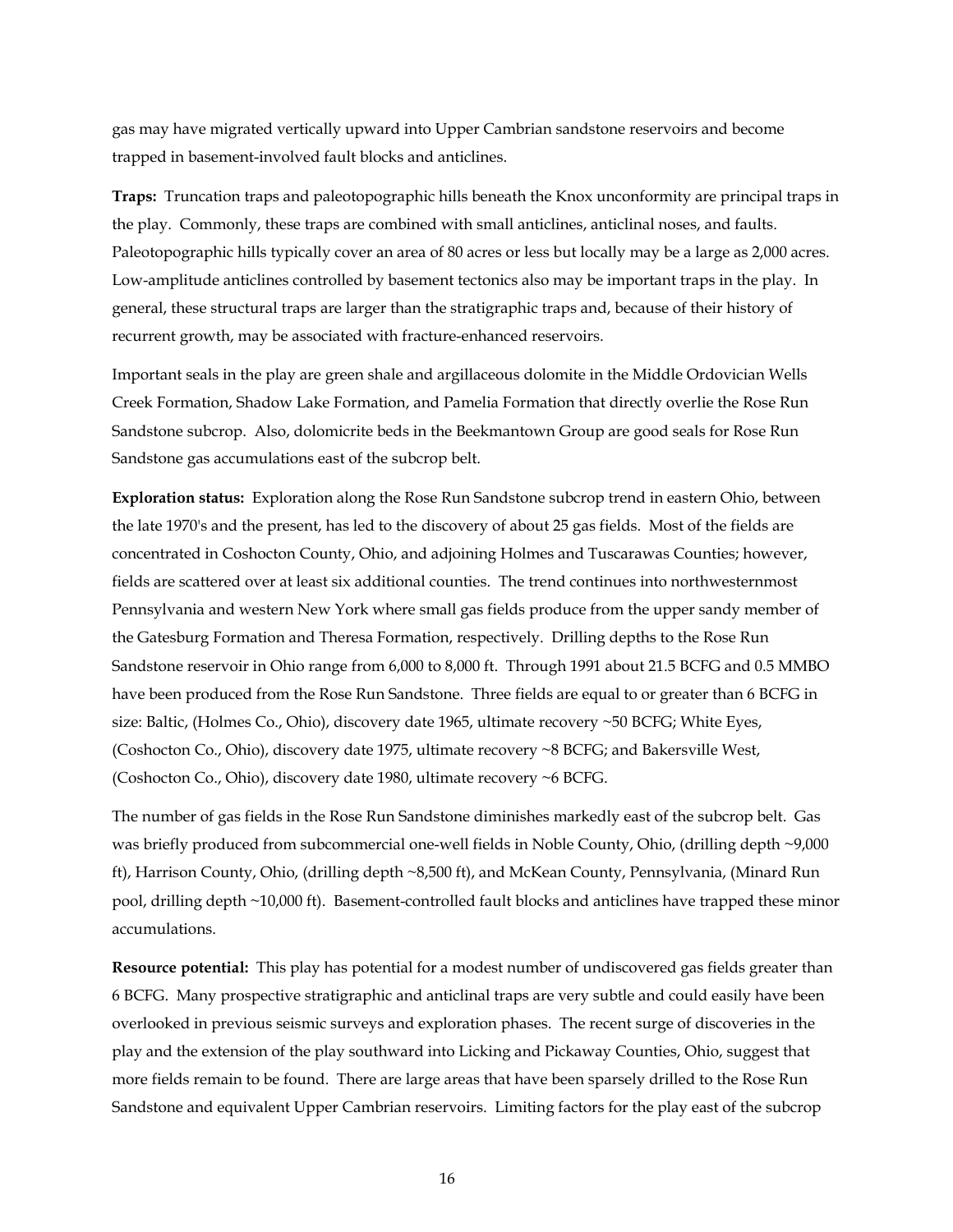trend may be (1) reservoirs are widely scattered and of low quality and (2) Middle Ordovician source beds are too far removed to charge the reservoirs.

#### **6706. TRENTON/BLACK RIVER CARBONATE OIL/GAS PLAY**

The Trenton/Black River Carbonate Oil/Gas Play is defined by oil and gas trapped in Middle Ordovician platform limestone reservoirs by facies-change stratigraphic traps, low-amplitude basement-controlled anticlines, dolomitized fracture zones, and natural fractures. The play involves Middle Ordovician limestone approximately between the Allegheny structural front and the western limit of the Appalachian basin. This play area is northwest of the Valley and Ridge part of the Appalachian Fold and Thrust Belt and contains few, if any, bedding-plane detachment structures in pre-Upper Ordovician rocks. Stratigraphically, the play involves the Middle Ordovician Trenton Group (Limestone), Black River Group (Limestone), Lexington Limestone (in part Upper Ordovician), High Bridge Group, Stones River Group, Nashville Group (in part Upper Ordovician), and Chickamauga Group (Limestone). Also included in the eastern Kentucky part of the play is quartzose sandstone of the St. Peter Sandstone that rests directly on the Knox unconformity.

The play is confirmed and extends across parts of New York, Pennsylvania, Ohio, West Virginia, Kentucky, Virginia, Tennessee, and Alabama. Most prospective reservoirs in the play are conventional.

**Reservoirs:** Fractured micrite of the Trenton Limestone is an important gas reservoir in north-central New York. Fractures are most common in the transition zone between the Trenton Limestone and overlying Utica Shale where limestone beds are intercalated with thin black shale beds. Recurrent movement of fault-bounded basement blocks and differential stretching of anticlinal flanks account for most of the fracturing. Fractured limestone reservoirs in New York State cover an area as large as 10,000 acres.

Narrow fault-controlled zones of dolomitized limestone, akin to those in the Albian-Scipio field of the Michigan Basin, are recognized in the Trenton and Black River Limestones of central New York and eastcentral Ohio. Coarsely crystalline sparry dolomite in the dolomitized fracture zones provide high-quality reservoirs with vuggy and intercrystalline porosity.

Another reservoir in the play is bioclastic limestone that has vuggy (biomoldic) porosity. Vugs were formed mostly by the leaching of fossil fragments during brief periods of subaerial exposure. These reservoirs are most commonly present in the Lexington Limestone and High Bridge Group of Kentucky and the Nashville and Stones River Groups in Tennessee.

**Source rocks:** Black shale and argillaceous limestone in the Middle Ordovician Utica Shale, Antes Shale, Trenton Limestone, and Dolly Ridge Formation of the Trenton Group are the most likely sources of oil and gas in the New York, Pennsylvania, Ohio, and West Virginia parts of the play. The black shale and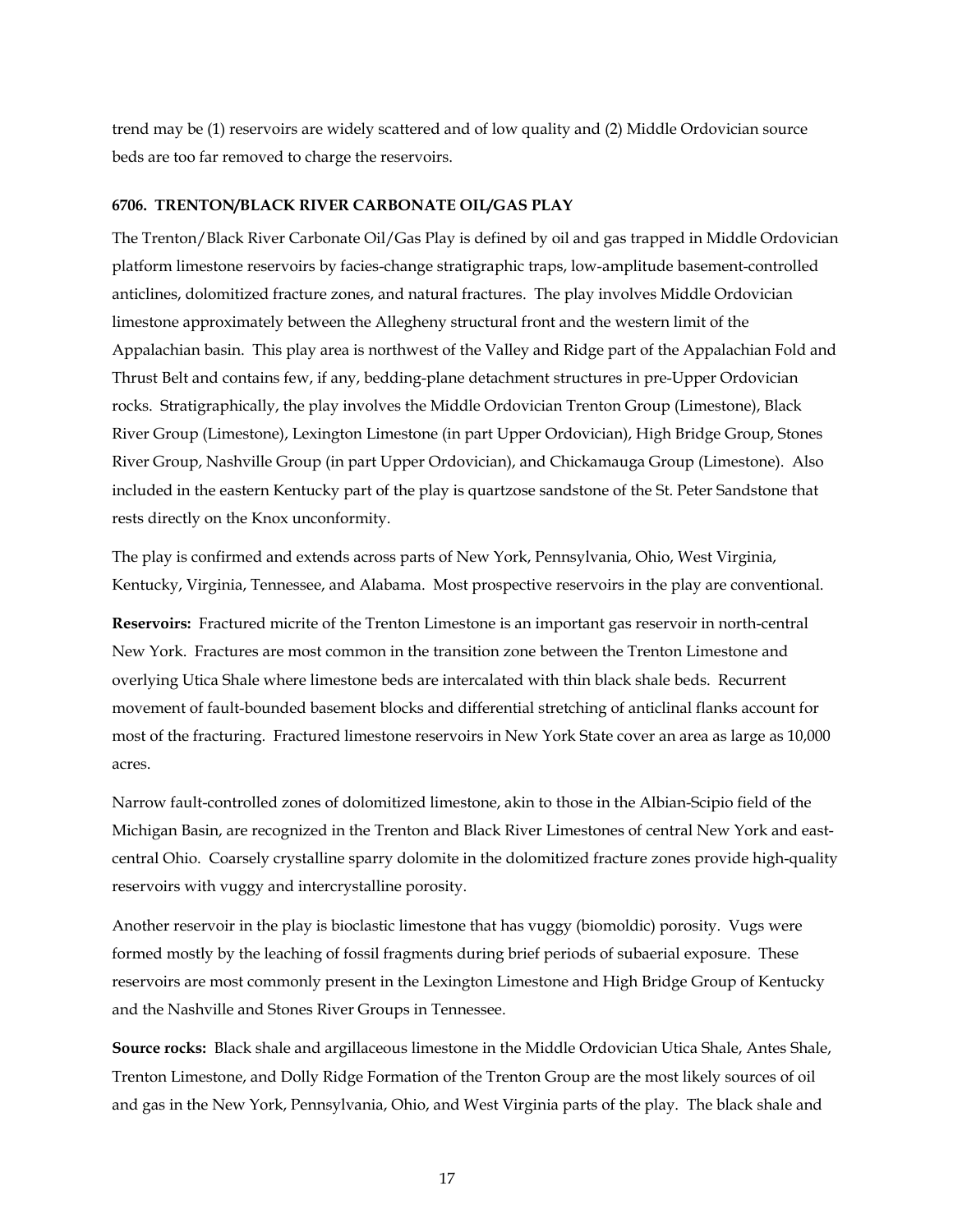limestone sequences are between 200 and 400 ft thick and they rest directly on or within several hundred feet of reservoir units. In Kentucky and adjoining western West Virginia, shale and argillaceous limestone in the Middle and Upper Cambrian Conasauga Group in the Rome Trough may be the source of oil and gas.

Black shale and argillaceous limestone in the Middle Ordovician Jacksonburg Limestone, Liberty Hall Formation, Paperville Shale, Sevier Formation, and Athens Shale--located outside the play area in fartraveled thrust sheets along the eastern margin of the Valley and Ridge--may be source beds of secondary importance. These shale and limestone sequences are generally thicker and of deeper water origin than those sequences in the play area, but hydrocarbons generated from them would have migrated a long distance to charge available reservoirs. Oil and gas in the Virginia, Tennessee, and Alabama parts of the play probably depend on these source rocks.

TOC values in the Middle Ordovician black shale and argillaceous limestone sequences range from about 0.5 to 3 percent. Organic matter mostly consists of type II kerogen. Based on CAI and  $T_{\text{max}}$  values, Middle Ordovician source beds in the New York, Pennsylvania, eastern Ohio, and West Virginia parts of the play are in the gas generation zone. The gas generation zone continues into Kentucky where Cambrian shale and limestone in the Rome Trough, rather than Middle Ordovician shale and limestone, are probable source beds for the play. Middle Ordovician source beds in a narrow zone that adjoins the Allegheny structural front in Pennsylvania and New York are overmature with respect to oil and gas generation. In most of central and eastern Ohio, Middle Ordovician source beds are in the oil generation zone. Although Middle Ordovician rocks in southern Ohio and contiguous Kentucky, Tennessee, and Alabama are in the oil generation zone, they contain no known source beds. Oil and thermal gas are the expected hydrocarbon types in the play.

**Timing and migration:** Peak oil and gas generation from Middle Ordovician shale and argillaceous limestone source beds probably occurred between Late Pennsylvanian and Early Triassic time when these beds were deeply buried under an eastward-thickening wedge of orogenic sediments and thrust sheets. Much of the oil and gas that was generated from Middle Ordovician source beds migrated up the gently dipping northwest flank of the basin along porous carbonate horizons beneath the Knox unconformity. Some of this oil and gas was trapped in Trenton and Black River Limestones as it migrated to the Knox unconformity. A modest number of stratigraphic and anticlinal traps were available to trap the migrating hydrocarbons. As the zone of oil and gas generation expanded northward and westward with increasing burial, traps on the homoclinal northwest flank of the basin became charged with locally-derived hydrocarbons.

Cambrian source beds in the Rome Trough of Kentucky and adjoining West Virginia probably reached the oil and gas generation zone in latest Ordovician to Late Devonian time. Some of this oil and gas may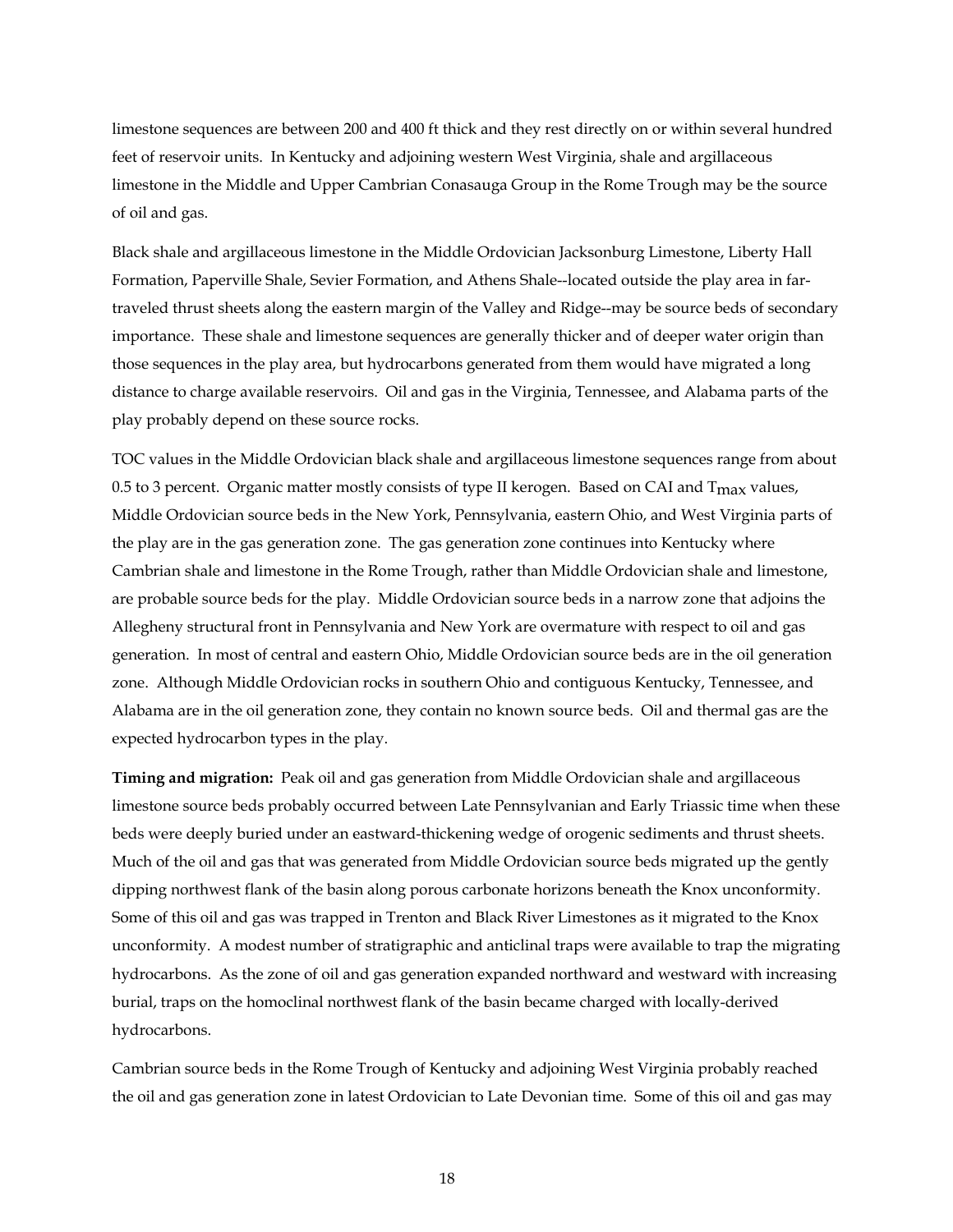have migrated vertically upward into Middle Ordovician limestone reservoirs and become trapped in basement-involved fault blocks and anticlines.

**Traps:** A variety of oil and gas traps are present in the play. They consist of stratigraphic traps of the facies-change variety, diagenetic traps characterized by fault-controlled coarsely crystalline dolomite pinching out into nonporous micrite, low-amplitude, basement-controlled anticlines, and highly fractured limestone.

Important seals in the play are black shale of the Middle Ordovician Utica and Antes Shales and thick gray shale of the Upper Ordovician Reedsville Shale, Lorraine Shale, and Clays Ferry Formation. In the southern part of the play the seals consist of shale and argillaceous micrite of the Upper Ordovician part of the Nashville Group and the Upper Ordovician Sequatchie Formation.

**Exploration status:** Between 1879 and 1933, 11 gas fields were discovered in fractured Trenton Limestone reservoirs in north-central New York. Drilling depths to the reservoir vary from less than 1,000 to about 2,500 ft. Most of the fields are now abandoned. A twelfth field, the Blue Tail Rooster, discovered in 1966, is still producing. The largest fields in the trend are Pulaski, ultimate recovery ~23 BCFG; Baldwinsville, ultimate recovery  $\sim$  17 BCFG; and Rome, ultimate recovery  $\sim$ 9 BCFG.

Several gas and associated oil accumulations have been discovered in dolomite and dolomitic limestone associated with fracture and(or) fault zones. The Harlem field, discovered in Delaware County, Ohio, in 1964, is the largest of the accumulations, having produced an unknown quantity of gas and oil from 5 or 6 wells. Additional fields of this type are subcommercial 1-well accumulations discovered in the mid-1980's in the Finger Lakes region of north-central New York and in the early 1990's along the Starr fault zone in southeastern Ohio. The depth to the reservoir in these areas is between 6,000 and 9,000 ft.

About 15 small gas fields, some with minor associated oil, have been discovered in the High Bridge Group, Lexington Limestone and St. Peter Sandstone in Kentucky and in the Stones River and Nashville Groups of Tennessee. Most of these accumulations are trapped in basement-controlled fault blocks and anticlines but a few of them may be trapped by facies-change stratigraphic traps.

**Resource potential:** This play has potential for a modest number of undiscovered gas and oil fields greater than 1 MMBO or 6 BCFG. Middle Ordovician source beds have adequate organic richness and are in an optimum location to charge many of the reservoirs. Prospective structural and diagenetic traps and fractured reservoirs are very subtle and could easily have been overlooked in earlier periods of exploration. There are large areas in the play that have been sparsely drilled to the Middle Ordovician carbonate sequence. A limiting factor in the play may be that reservoirs are widely scattered and of low quality.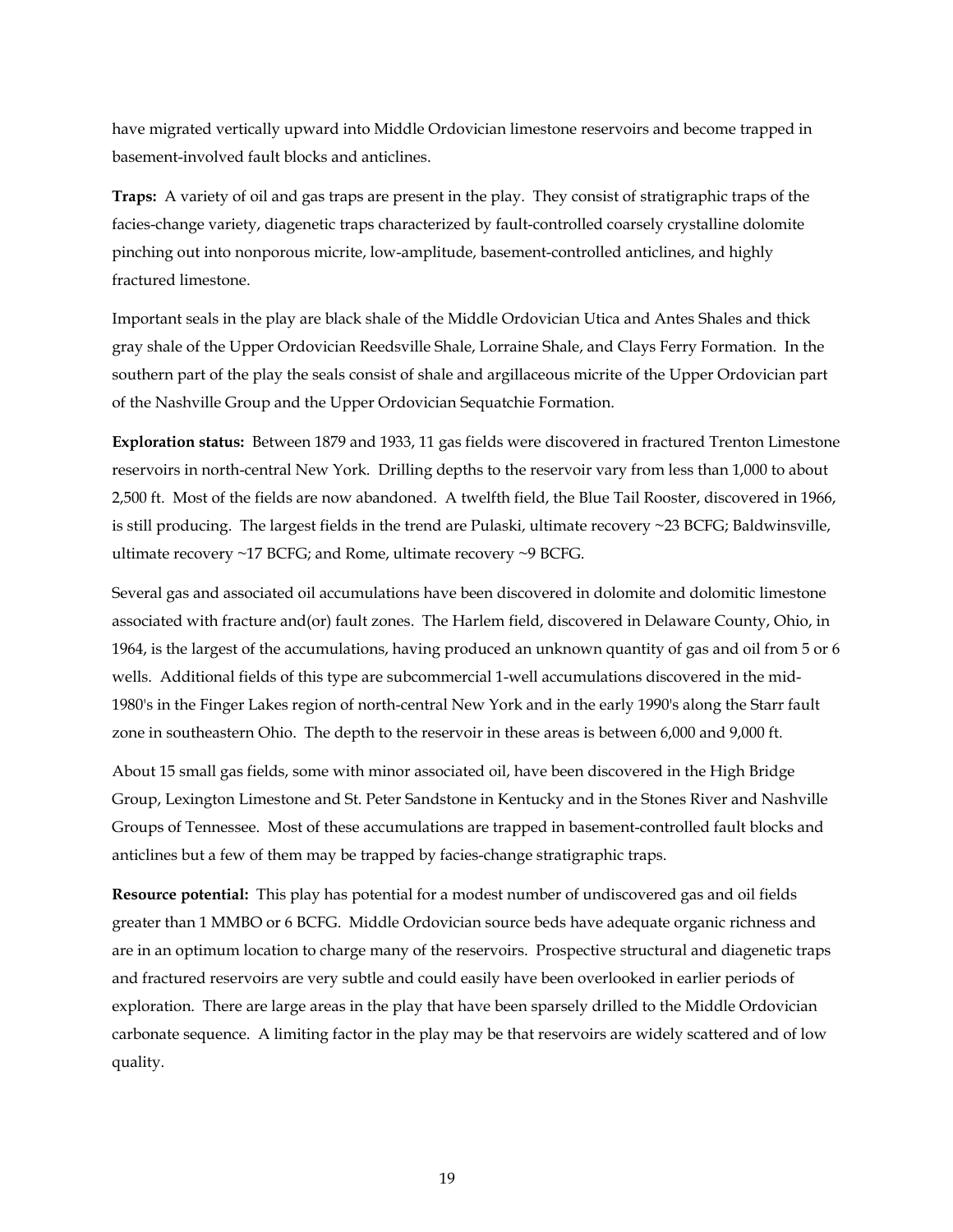#### **6708. QUEENSTON/BALD EAGLE SANDSTONE GAS PLAY**

The Queenston/Bald Eagle Sandstone Gas Play is defined by gas trapped in the Upper Ordovician Bald Eagle (Oswego) Sandstone and sandy facies of the Upper Ordovician Queenston Formation. Traps consist of low-amplitude anticlines controlled by basement faults and facies-change stratigraphic traps. Fractures play an important role in both types of accumulation. The play area covers most of central Pennsylvania and central New York between the depositional limits of the Bald Eagle (Oswego) Sandstone and sandy facies of the Queenston Formation on the west and the Allegheny structural front in Pennsylvania on the east. The northeast limit of the play is in east-central New York where Upper Ordovician sandstone units are truncated. A narrow piece of the play extends into West Virginia approximately between the western depositional limit of the Oswego Sandstone and the western limit of detached anticlines in Upper Ordovician and older strata. The play is confirmed, and its prospective reservoirs are conventional.

**Reservoirs:** The reservoirs in the play are sandstone of nearshore shallow-marine and fluvial origin deposited near the distal end of the Upper Ordovician Queenston delta. In central New York the sandstone reservoirs that occur in the upper 300 ft of the 700-to 800-foot-thick Queenston Formation are fine-grained. The sandstone reservoir in central Pennsylvania is fine- to medium-grained and produces gas from a 130-foot-thick zone near the middle part of the approximately 1,000-foot-thick Bald Eagle Sandstone.

The sandstones are mainly litharenites that contain abundant metamorphic fragments and minor feldspar. Primary intergranular porosity supplemented by fracture porosity is the dominant porosity type in the central New York part of the play. Pore-filling clay minerals have reduced the permeability of the reservoirs. Porosity values range from  $2 - 13$  percent (avg  $\sim$ 4 percent), and permeability values range from  $\leq 0.1$  to 5 mD (avg  $\sim 0.2$  mD). Drilling depths to the sandstone reservoirs of the Queenston Formation in central New York range from about 1,500 – 5,500 ft. Fracture porosity dominates the porosity of the Bald Eagle Sandstone reservoir in central Pennsylvania where drilling depths to the reservoir range from 10,000 to 13,000 ft.

Fractures in the Queenston Formation of New York formed mostly by recurrent movement of faultbounded basement blocks. A recent study indicates that many of the fractures in the Bald Eagle Sandstone of central Pennsylvania formed by hydraulically induced stress in regions of high abnormal formation pressure.

**Source rocks:** Black shale and argillaceous limestone in the Middle Ordovician Utica Shale, Antes Shale, and Trenton Limestone are the most likely sources of gas in the play. The thickness of the black shale and limestone sequences ranges from 200 to 400 ft. Approximately 1,000 – 1,500 ft of upward vertical migration is required for gas to reach Upper Ordovician sandstone reservoirs. TOC values in the Middle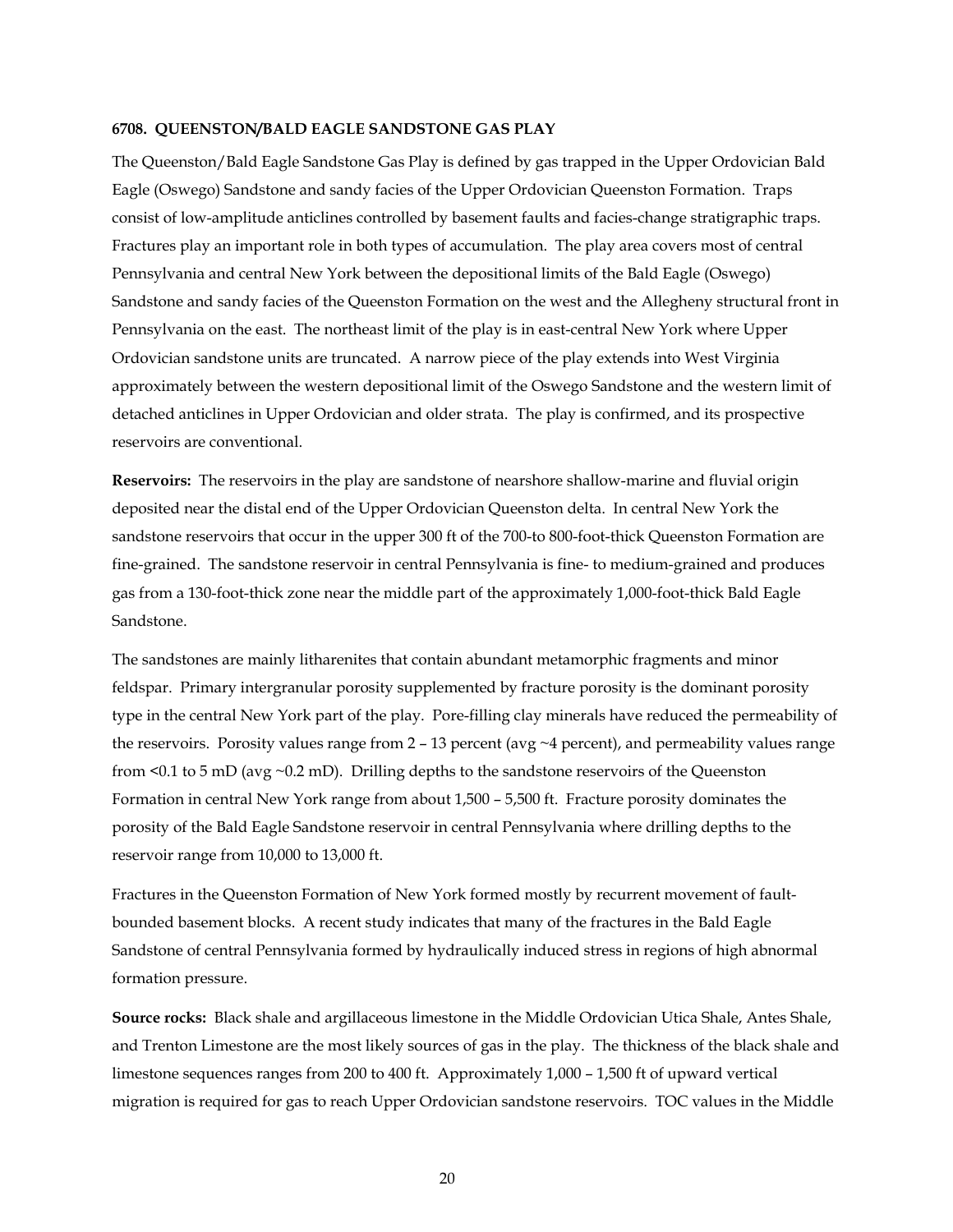Ordovician black shale and limestone range from about 0.5 to 3 percent. Organic matter mostly consists of type II kerogen.

Based on CAI and  $T_{\text{max}}$  values, Middle Ordovician source beds in the play are in the gas generation zone. Middle Ordovician source beds in a narrow zone that adjoins the west side of the Allegheny structural front in Pennsylvania are overmature with respect to oil and gas generation. Dry thermal gas is the expected hydrocarbon in the play.

**Timing and migration:** Peak gas generation from Middle Ordovician shale and argillaceous limestone source beds probably occurred between Late Pennsylvanian and Early Triassic time when these beds were deeply buried under an eastward-thickening wedge of orogenic sediments and thrust sheets. Much of the gas that was generated from Middle Ordovician source beds migrated up the gently dipping northwest flank of the basin along porous carbonate horizons beneath the Knox unconformity; however, an equal amount or more of the gas migrated vertically upward, through available fracture systems, to the Upper Ordovician sandstone reservoirs. A modest number of stratigraphic and anticlinal traps were available to trap the vertically migrated gas.

**Traps:** Facies-change stratigraphic traps and low-amplitude basement-controlled anticlines are the major traps in the play. Truncated strata beneath the widespread Taconic unconformity may have trapped some gas in east-central New York. A northward decrease in sandstone grain size and an increase in shale beds in the upper part of the Queenston Formation are responsible for the permeability barrier in many of the stratigraphically trapped gas fields in New York. The seals for these fields are clay-rich siltstone and silty shale of the Lower Silurian Medina Group. Several of the larger fields are crossed by northeast-trending fracture systems that have improved reservoir quality.

The northeast-trending anticline that has trapped gas in the Grugan field in central Pennsylvania is bounded by a down-to-the-northwest basement fault. Major fractures parallel the fold axis. Lowpermeability sandstone and mineralized fractures in the Bald Eagle Sandstone provide the seal.

**Exploration status:** Gas fields in the Queenston Formation of central New York were discovered between 1895 and the mid-1980's. The largest of about 14 fields in the trend are Auburn West, (Cayuga Co., N.Y.), discovery date 1960, ultimate recovery ~60 BCFG; and Fayette-Waterloo, (Seneca Co., N.Y.), discovery date 1962, ultimate recovery ~18 BCFG. The Grugan gas field, (Clinton Co., Penn,), was discovered in 1982. Approximately 7 BCFG has been produced in three wells through 1991. The ultimate recovery of the field is about 10 BCFG.

Exploration still continues for gas fields in the Queenston Formation and Bald Eagle Sandstone. In the mid-1980's several dry holes were drilled to the Bald Eagle Sandstone in central Pennsylvania in search of Gugan-like accumulations. The sandstone reservoirs in the play have tight formation status.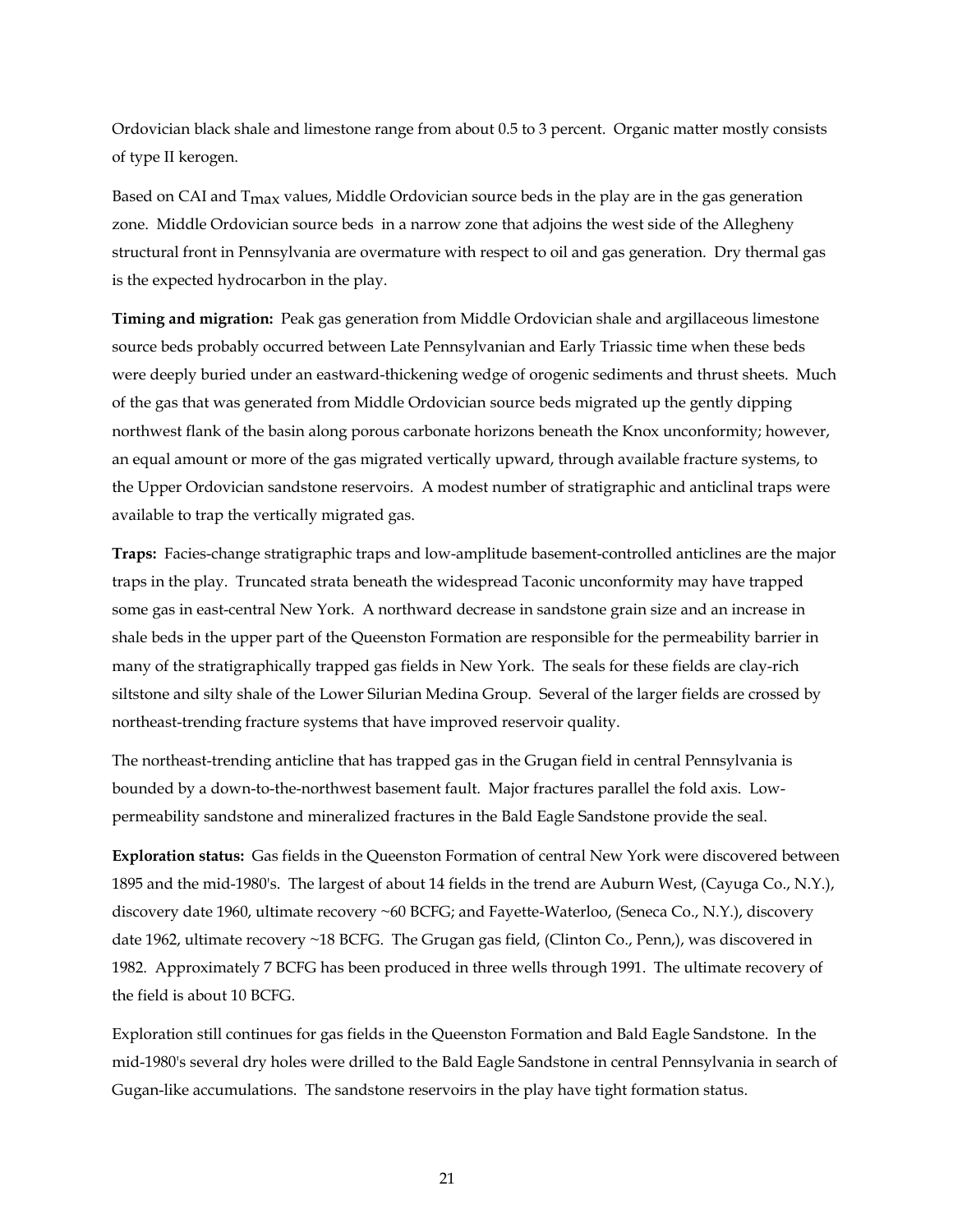**Resource potential:** This play has potential for a modest number of undiscovered gas fields greater than 6 BCFG. There are large areas in the play that have been sparsely drilled to Upper Ordovician sandstone reservoirs. A limiting factor in the play may be the lack of pervasive fracture systems that greatly improve reservoir quality and facilitate the 1,500 – 2,000 ft of vertical gas migration from Middle Ordovician source rocks.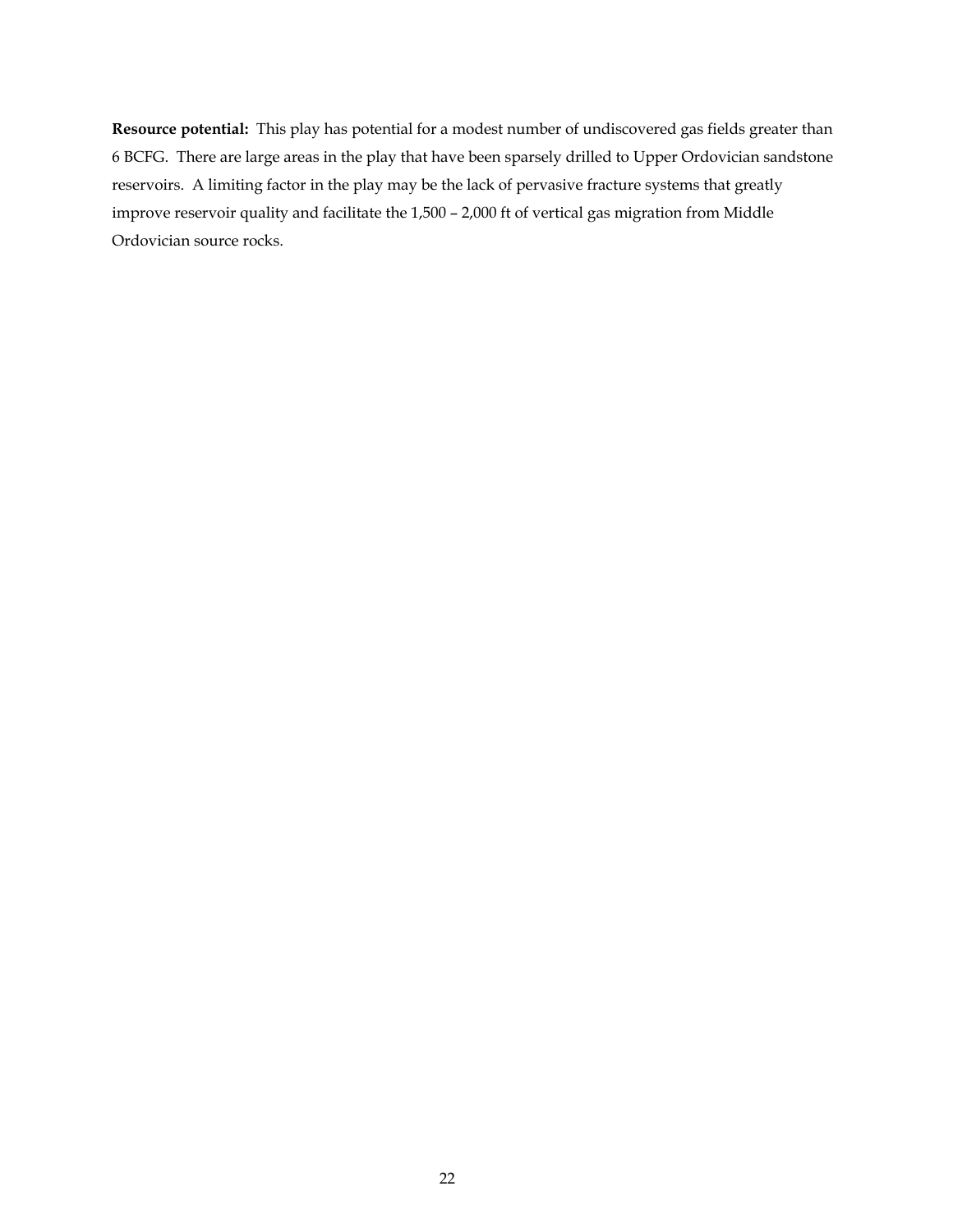#### **6714. KEEFER/BIG SIX SANDSTONE GAS PLAY**

The Keefer/Big Six Sandstone Gas Play is defined by gas trapped in the Middle Silurian Keefer Sandstone, Big Six sandstone, Oneida Sandstone, and Herkimer Sandstone by facies-change stratigraphic traps, combination traps, and low-amplitude anticlines. The main part of the play covers eastern Kentucky where the Big Six sandstone was named by early drillers, central and western West Virginia where the Keefer Sandstone is present, and southwestern Pennsylvania where the Keefer Sandstone is present. A small part of the play covers northeastern Pennsylvania, near the northern limit of the Keefer Sandstone, and adjoining southeastern New York, where Keefer Sandstone equivalents, the Middle Silurian Oneida and Herkimer Sandstones, are present. The play is confirmed because several gas fields in eastern Kentucky probably exceed 6 BCF of gas in size. The reservoirs in the play are conventional.

**Reservoirs:** Quartzose sandstone of littoral and offshore marine origin constitutes the reservoir in the play. The grain size of the sandstone is quite variable; along the eastern boundary of the play the sandstone is medium to coarse grained and contains quartz pebbles, whereas along the west side of the play, near the depositional limit of the Keefer, the sandstone is very fine to fine grained. Most commonly, the quartz grains are cemented with dolomite, but locally silica and calcite cement are present. Although porosity of the sandstone reservoirs may be as high as 20 percent, in most localities it averages about 4 to 5 percent. Primary intergranular porosity is the dominant porosity type, but secondary intergranular porosity and fracture porosity may be present locally.

The Keefer Sandstone and Big Six sandstone generally range in thickness from about 25 to 50 ft. Drilling depths to the sandstone reservoir range from about 1,800 to 3,000 ft in Kentucky and southeastern New York and from about 3,700 to 7,000 ft in West Virginia.

**Source rocks:** The source of gas in the Kentucky and adjoining West Virginia part of the play is the Upper Devonian black shale sequence that rests unconformably on Silurian and Lower and Middle Devonian strata within 100–600 ft of the underlying Big Six sandstone. The Upper Devonian black shale sequence in eastern Kentucky is 50–400 ft thick and has TOC contents between 3 and 7. Vitrinite reflectance data suggest that the Upper Devonian black shale sequence in Kentucky and adjoining West Virginia is in the oil zone of generation and the beginning of the gas zone of generation. Wet thermal gas and local oil are the expected hydrocarbon types.

The source of gas in the remainder of the play is less certain. The most plausible candidates are (1) shale and argillaceous limestone of the Middle Ordovician Utica Shale, Antes Shale, and Trenton Limestone and (2) black shale of the Middle and Upper Devonian sequence. Both proposed source rock sequences are relatively thick (200–400 ft for the Middle Ordovician sequence; 50–300 ft for the Middle and Upper Devonian sequence), adequately rich (TOC 0.5-3 percent for the Middle Ordovician sequence; TOC 1-5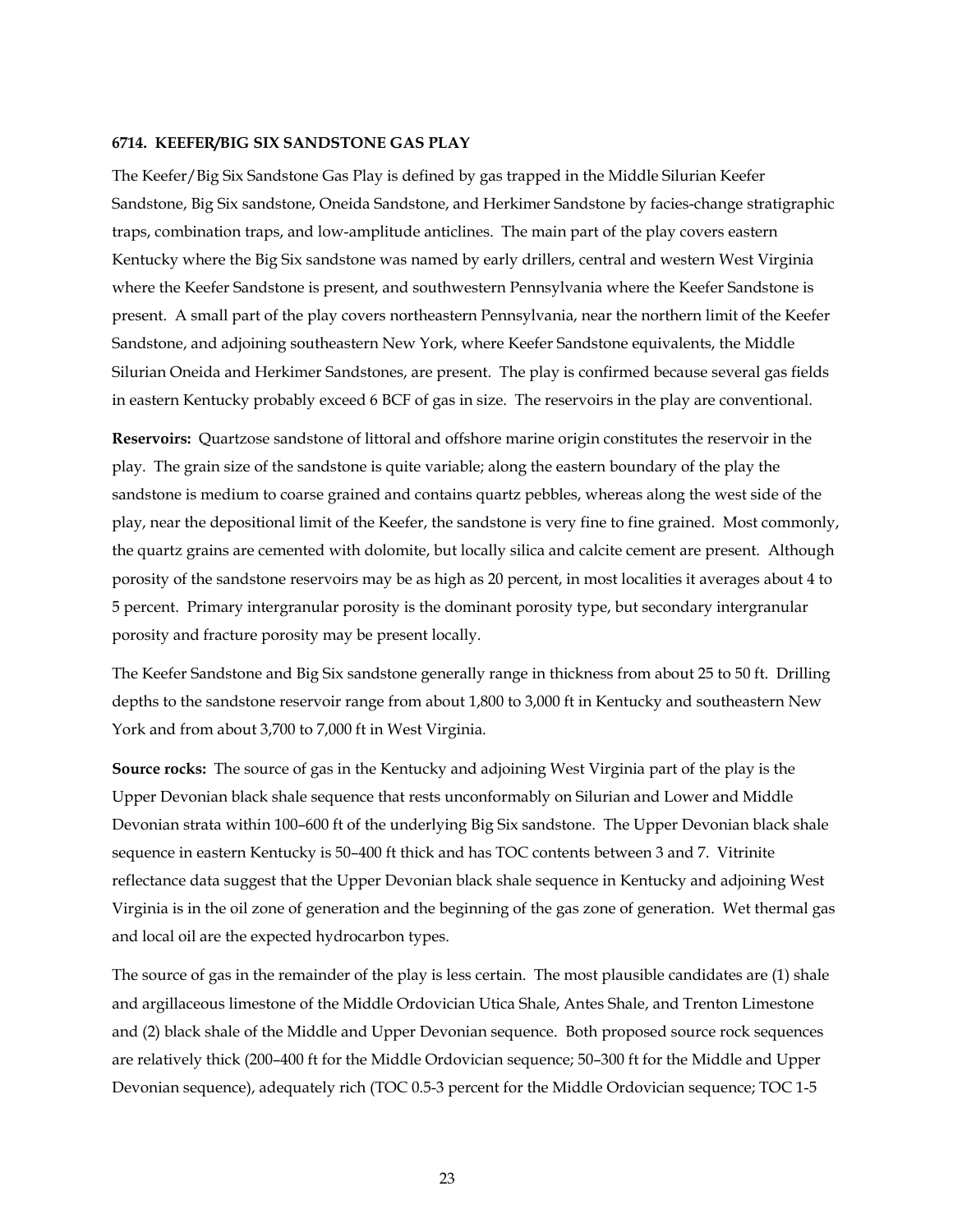percent for the Middle and Upper Devonian sequence), and have organic matter dominated by type II kerogen. Gas generated from these source bed sequences however is not particularly accessible to the sandstone reservoirs. For example, between 1,500 and 2,000 ft of vertical migration through predominantly shale and siltstone is required for gas derived from the Middle Ordovician shale sequence to reach the reservoirs. In contrast, between 1,500 and 3,000 ft of downward migration, through at least 500 ft of evaporite and evaporitic dolomite, is required for Middle and Upper Devonian shale gas to reach the sandstone reservoirs. A slight preference is given to Middle Ordovician source beds because upward vertical migration is more plausible than downward migration.

Based on CAI and  $T_{\text{max}}$  data for the Middle Ordovician sequence and vitrinite reflectance data for the Middle and Upper Devonian sequence, both source bed sequences in the West Virginia, Pennsylvania, and New York part of the play are in the zone of gas generation. A narrow part of the play area in eastern West Virginia, southwestern Pennsylvania, and northeastern Pennsylvania and adjoining southeastern New York that contains Middle Ordovician and Devonian source beds is overmature with respect to oil and gas generation. Wet and dry thermal gas are the expected hydrocarbon types whether the source is the Middle Ordovician or Devonian shale sequence.

**Timing and migration:** Peak gas generation from the Middle Ordovician and Devonian shale sequences probably occurred between Late Pennsylvanian and Early Triassic time when these beds were deeply buried under an eastward-thickening wedge of orogenic sediments. Gas migrated vertically upsection or downsection to the reservoir depending on which of the two proposed source rock sequences it was generated from. A modest number of facies-change stratigraphic traps, combination traps, and lowamplitude anticlines were available to trap the vertically migrated gas.

**Traps:** Facies-change stratigraphic traps, combination traps, and low-amplitude anticlines are the major traps in the play. The combination traps formed by facies changes and locally diagenetic changes that occurred on the flanks and noses of gently plunging, low-amplitude anticlines. The seal for the traps consist of dolomicrite of the overlying Middle Silurian Lockport Dolomite.

**Exploration status:** Gas production from the Big Six sandstone was established in the late 1890's and early 1900's during exploration for oil-bearing zones in the Silurian and Devonian "Corniferous" reservoirs. Most of the 30 or 40 Big Six sandstone gas fields produce from multiple reservoirs that include the Middle Silurian Lockport Dolomite, Middle Silurian Salina Formation, Middle Devonian Boyle Dolomite, and many Mississippian formations. Most of the Big Six sandstone has been explored, but the Keefer Sandstone in many parts of West Virginia remains untested. Moreover, southeastern New York, where several fields were discovered in the late 1950's and early 1960's, is still sparsely drilled. Sandstone reservoirs in parts of the play have tight formation status.

24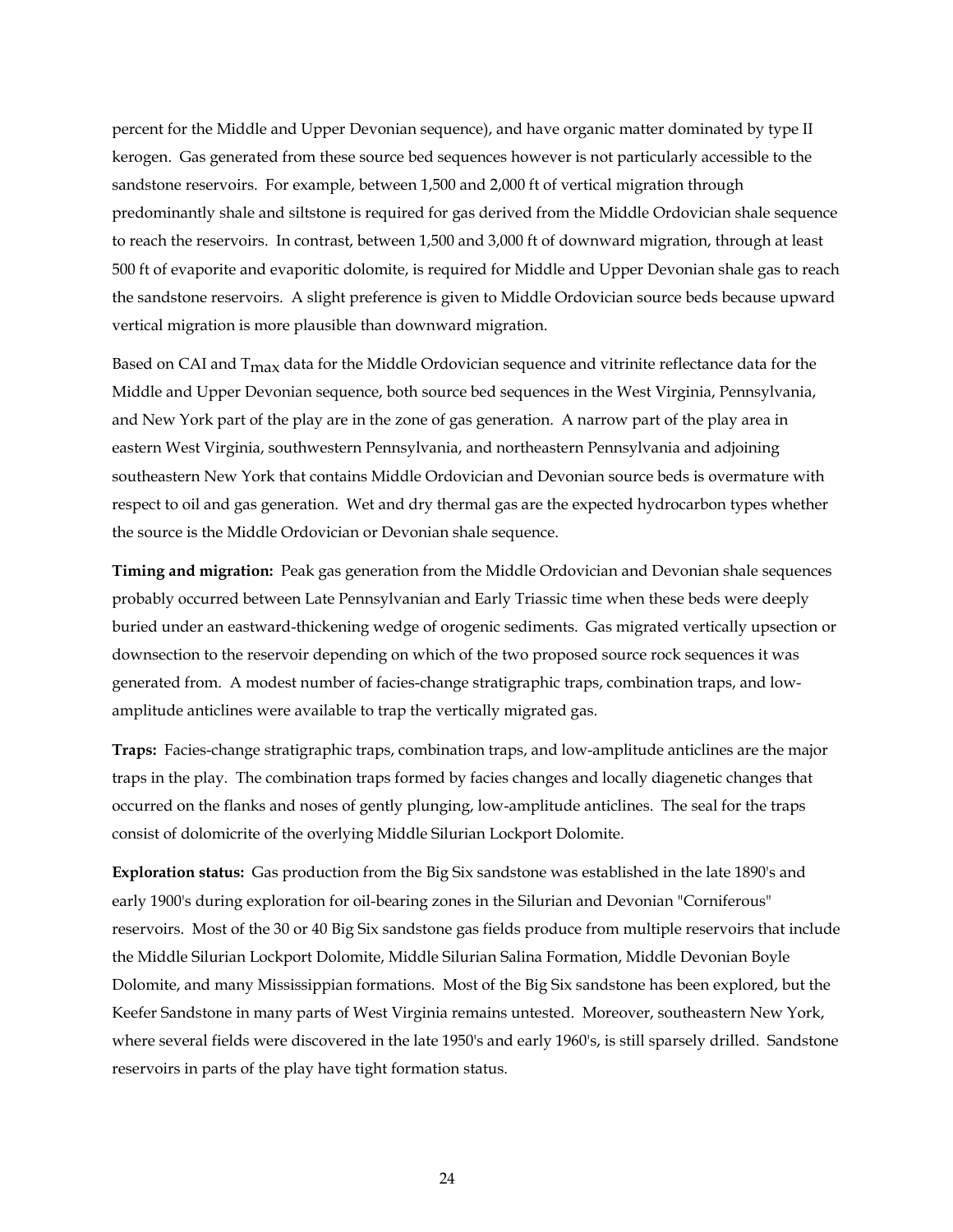**Resource potential:** This play has potential for a small number of undiscovered gas fields greater than 6 BCFG. The most attractive aspect of the play is its updip continuity with the prolific oil and gas fields of the "Corniferous" limestone. In addition, large areas in the play have been sparsely drilled to the Keefer Sandstone, and parts of prospective structures remain untested. Limiting factors in the play may be lowquality reservoirs and their poor accessibility to known source rock sequences.

#### **6715. "CORNIFEROUS" LIMESTONE/BIG SIX SANDSTONE OIL/GAS PLAY**

The "Corniferous" Limestone/Big Six Sandstone Oil/Gas Play is defined by oil and gas trapped in Middle and Upper Silurian carbonate units, commonly referred to by the driller's term "Corniferous" limestone, and in the underlying Big Six sandstone. Traps consist of truncation traps, facies-change traps, combination traps, and low-amplitude anticlines. Carbonate units included in the "Corniferous" limestone are the Middle Silurian Lockport Dolomite, Middle Silurian Bisher Dolomite, Upper Silurian Salina Formation, and Middle Devonian Boyle Dolomite. The play is confined to a small area in northcentral Kentucky where oil and associated gas are produced from the "Corniferous" limestone and Big Six sandstone. The contiguous Keefer/Big Six Sandstone Gas Play (6714) and the Silurian Carbonate Gas Play (6717) are mostly gas plays. The play is confirmed, and the reservoirs are classified as conventional.

**Reservoirs:** Primary reservoirs in the play are vuggy dolomite formed by karst processes during regional pre-Upper Devonian uplift and erosion. Intercrystalline porosity supplements the vuggy porosity. Highly dolomitic, very fine to fine grained quartzose sandstones of the Big Six sandstone, which has primary intergranular porosity, is important locally. Tectonic fractures, probably resulting from differential movement of fault-bounded blocks, may have improved the reservoir quality of the vuggy, intercrystalline, and intergranular porosity zones. The dolomite and sandstone reservoirs in the play are of very high quality. Porosity ranges from about 4 to 18 percent (avg 9 percent) and permeability ranges from 0.2 to 575 mD (avg 75 mD). Thickness of "Corniferous" limestone reservoirs range from 10 to 50 ft thick whereas that of the Big Six sandstone reservoir ranges from 25 to 50 ft. The drilling depth to the "Corniferous" limestone and Big Six sandstone reservoirs ranges from less than 1000 to 1,500 ft.

**Source rocks:** The source of oil and gas in the play is the Upper Devonian black shale sequence that rests unconformably on the "Corniferous" limestone. The Upper Devonian black shale sequence in eastern Kentucky is 50–400 ft thick, has TOC values between 3 and 7 percent, and its organic matter consists mostly of type II kerogen. Vitrinite reflectance data suggest that the Upper Devonian black shale sequence in the play area either is at the beginning of the oil generation zone or is immature with respect to oil and gas generation. The low maturation of the Upper Devonian black shale in the play area suggests that oil and gas accumulations resulted from short-range migration from the south and east where the Upper Devonian black shale is thicker and within the zone of oil generation. Oil and wet thermal gas are the expected hydrocarbon types.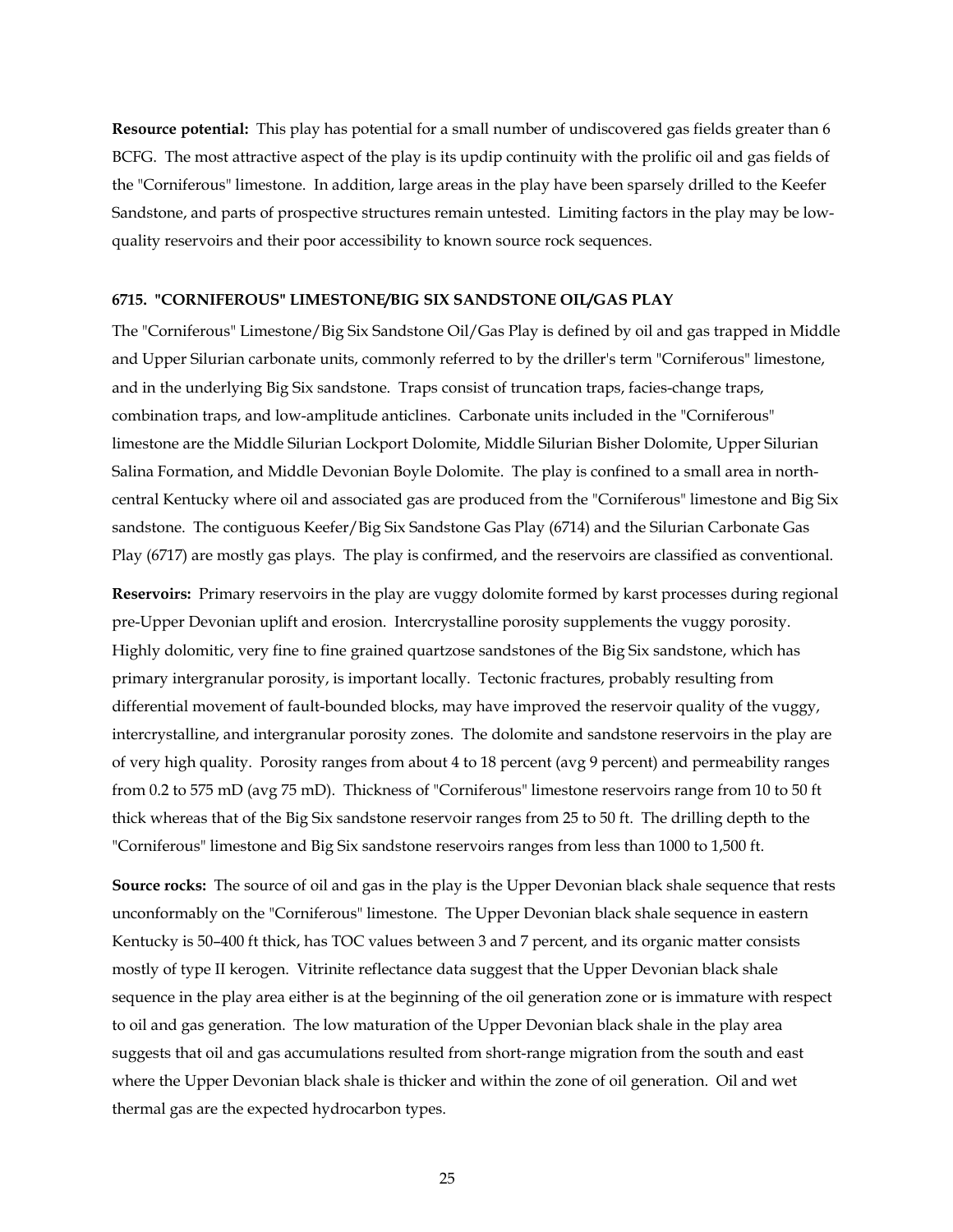**Timing and migration:** Peak oil and gas generation from the Upper Devonian black shale sequence probably occurred between Late Pennsylvanian and Early Triassic time when it was buried under an eastward-thickening wedge of orogenic sediments. Most of the oil and gas probably migrated into the play from a short distance to the east and south where higher levels of thermal maturation had been achieved. The migrating oil and gas was trapped in a variety stratigraphic, combination, and anticlinal traps.

**Traps:** Most of the traps in the play are truncation traps, anticlinal traps, and combination traps where truncation has occurred on the flanks of low-amplitude anticlines. Locally, facies changes have trapped oil and gas either alone or in combination with anticlinal flanks and noses. The seal for the truncation traps and many of the anticlinal traps is the Upper Devonian Ohio Shale. The facies-change traps and a few anticlinal traps depend on dolomicrite of the Lockport Dolomite and Salina Formation for their seals.

**Exploration status:** Most of the oil and gas production in the play was established between 1900 and 1920. The largest fields in the trend are Irvine-Furnace (discovery date 1914) and Big Sinking (discovery date 1918), which have a combined ultimate recovery, including the smaller Pilot field, of about 100 MMBO. The Campton field, discovered in 1903, has an ultimate recovery of about 3 MMBO. Including a few small fields found in the 1980's, between 60 and 70 oil and (or) gas fields have been discovered in the play.

**Resource potential:** This play has no potential for undiscovered oil and gas fields greater than 1 MMBO or 6 BCFG. The shallow depth of the reservoirs and the high drilling density in the play area suggest that the play is exhausted except for very small accumulations.

#### **6716. UPPER SILURIAN SANDSTONE GAS PLAY**

The Upper Silurian Sandstone Gas Play is defined by gas trapped in the Upper Silurian Williamsport Sandstone (Newburg sand of drillers) by facies-change stratigraphic traps and combination traps. The play has an unusual outline: several long, thin lobes are caused by the distribution of the cleanest and thickest sandstone beds in the Williamsburg Sandstone. Most of the play is in west-central and southern West Virginia, but small parts of the play are in northern and north-central West Virginia, western Maryland, southwestern Pennsylvania, and western and northwestern Virginia. The play is confirmed, and the reservoirs are conventional.

**Reservoirs:** Fine- to coarse-grained quartzose sandstone of littoral and offshore-marine origin constitutes the reservoir in the play. Cementation of commonly well sorted and rounded quartz grains is variable; it ranges from tightly cemented with silica to poorly cemented with dolomite, clay, and minor silica. Primary intergranular porosity, ranging from 6 to 24 percent (avg 12 percent) is the dominant porosity in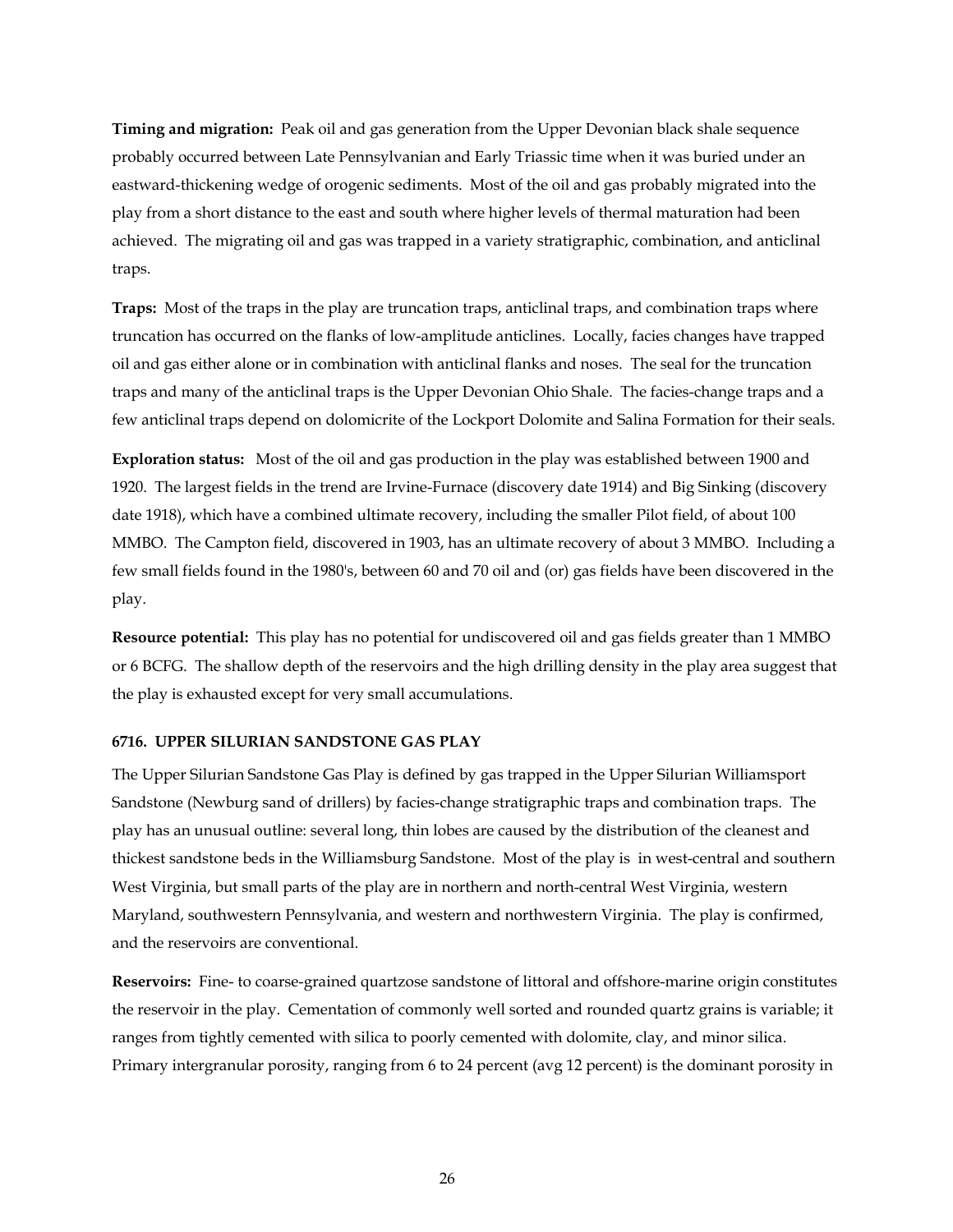the reservoir. Permeability of the sandstone reservoir is as high as 183 mD. In the southern and eastern parts of the play, fracture porosity may be needed to improve reservoir quality.

The Williamsport Sandstone ranges in thickness from 10 to 40 ft in most of the play area except in southern West Virginia where it ranges in thickness from 80 to 120 ft. The thickness of the producing part of the Williamsburg Sandstone ranges from 3 to 10 ft. Drilling depths to the Williamsburg Sandstone in known fields are between 4,800 and 6,800 ft. In the deeper parts of the play, the drilling depth to the Williamsport Sandstone is as much as 8,000 ft.

**Source rocks:** The source of gas in the play is uncertain. The most plausible candidates are (1) shale and argillaceous limestone of the Antes Shale, Trenton Limestone, and Dolly Ridge Formation of the Trenton Group, (2) black shale of the Middle and Upper Devonian sequence, and (3) dispersed organic matter in salt beds of the Salina Group. Only the Middle Ordovician and Middle and Upper Devonian sequences can be evaluated using existing geochemical data. These proposed source rock sequences are relatively thick (200–400 ft for the Middle Ordovician sequence; 50–300 ft for the Middle and Upper Devonian sequence), adequately rich (TOC 1–3 percent for both sequences), and have organic matter dominated by type II kerogen; however, gas generated from these source bed sequences is not particularly accessible to the reservoir. For example, between 2,100–3,000 ft of vertical migration, through predominantly shale and siltstone, is required for gas derived from the Middle Ordovician shale-limestone sequence to reach the Williamsport Sandstone. In contrast, between 1,000 and 2,500 ft of downward migration, through at least 500 ft of evaporite and evaporitic dolomite, is required for Devonian shale gas to reach the sandstone reservoir. A slight preference is given to Middle Ordovician source beds because upward vertical migration is more plausible than downward migration.

Based on CAI and T<sub>max</sub> data for the Middle Ordovician sequence and vitrinite reflectance data for the Middle and Upper Devonian sequence, both source bed sequences are in the zone of gas generation. Dry thermal gas is the expected hydrocarbon type whether the source is the Middle Ordovician or Devonian shale sequence.

**Timing and migration:** Peak gas generation from the Middle Ordovician and Devonian shale sequences occurred between Late Pennsylvanian and Early Triassic time when these beds were buried under an eastward-thickening wedge of orogenic sediments. Gas migrated vertically upsection or downsection to the sandstone reservoir depending on which of the two proposed source rock sequences it was generated from. Facies-change stratigraphic traps in combination with anticlinal closure and noses were available to trap the vertically migrated gas.

**Traps:** Depositional pinchouts of the Williamsport Sandstone in combination with anticlinal flanks and noses represent the major trapping mechanism in the productive part of the play. This trap type may be present in other parts of the play in addition to low-amplitude basement-controlled anticlines and ramp

27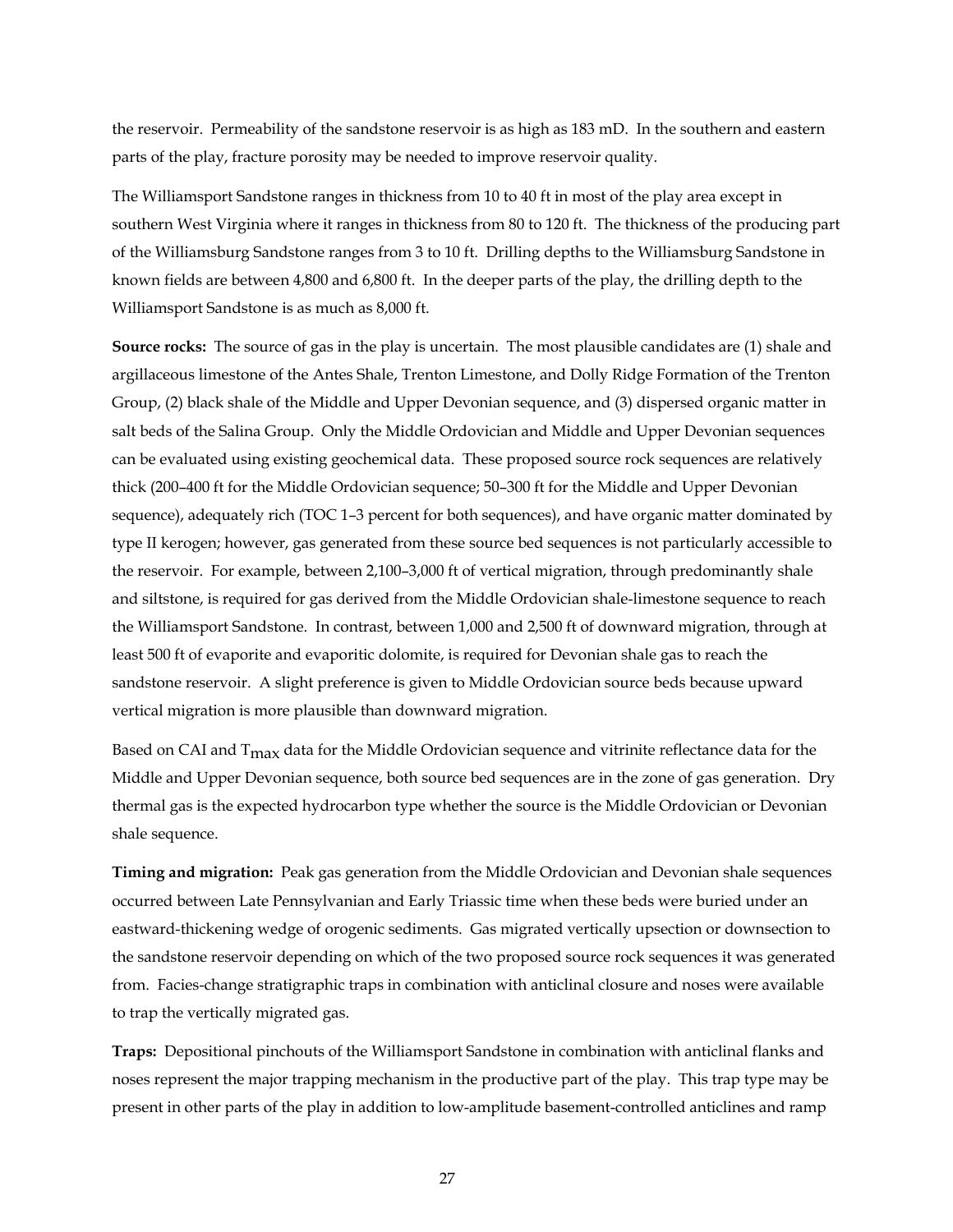anticlines above a zone of detachment in the lowermost part of the Salina Group or Upper Ordovician shales. Very likely, reservoirs in these types of anticlines must be enhanced by fracture porosity to be gas productive. The seals for the play are evaporites and evaporitic dolomicrite of the Upper Silurian Salina Group.

**Exploration status:** Most of the nine gas fields in the play were discovered in the late 1960's. The largest of these gas fields Rocky Fork, (Kanawha and Putnam Cos., W. Va.), discovery date 1966, ultimate recovery ~130 BCFG; North Ripley (Jackson Co., W. Va.), discovery date 1970, ultimate recovery ~86 BCFG, and Kanawha Forest (Kanawha and Boone Cos., W. Va.), discovery date 1939, ultimate recovery ~42 BCFG. Although exploration continues for new fields in the play, none have been found since 1970.

**Resource potential:** This play has potential for a small number of undiscovered gas fields greater than 6 BCFG. The most attractive aspect of the play is that more than half of the discovered fields are greater than 6 BCFG in size. Apparently, smaller fields in the population have not yet been found and perhaps several of them are greater than 6 BCFG in size. In addition, a large area in west-central West Virginia only has been sparsely drilled to the Williamsport Sandstone. Limiting factors in the play may be lowquality reservoirs and their poor accessibility to known source rock sequences.

#### **6717. SILURIAN CARBONATE GAS PLAY**

The Silurian Carbonate Gas Play is defined by gas and local oil trapped in Middle and Upper Silurian platform carbonates by facies-change stratigraphic traps including (reefs), low-amplitude basementcontrolled anticlines, and combination traps. Stratigraphically, the play involves the Middle Silurian Lockport Dolomite, Middle Silurian Newburg "zone," Middle Silurian McKenzie Formation (Limestone), Upper Silurian Salina Group (Formation), and Upper Silurian Bass Islands Dolomite. The play extends across central and southern New York, northwestern Pennsylvania, eastern Ohio, western West Virginia, eastern Kentucky, and a small part of southwestern Virginia.

The eastern boundary of the play is defined arbitrarily in west-central Pennsylvania, central West Virginia, and southern New York as the eastern limit of stratigraphic traps and basement-involved lowamplitude anticlines in the Middle and Upper Silurian carbonate sequence. Silurian carbonate gas fields east and south of this arbitrary limit are considered to be in the Silurian and Devonian Carbonate Thrust Belt Play (6718). Traps in play 6718 are faulted ramp anticlines, imbricate thrust slices, and fracture zones largely controlled by Upper Silurian Salina Group bedding plane detachment. Because bedding-plane detachment at the Salina level, with overlying thin-skinned structures, extends across western Pennsylvania, most of southern and western New York, and easternmost Ohio, the Silurian and Devonian Carbonate Thrust Belt Play (6718) and the Silurian Carbonate Gas Play (6717) overlap by 100– 125 mi.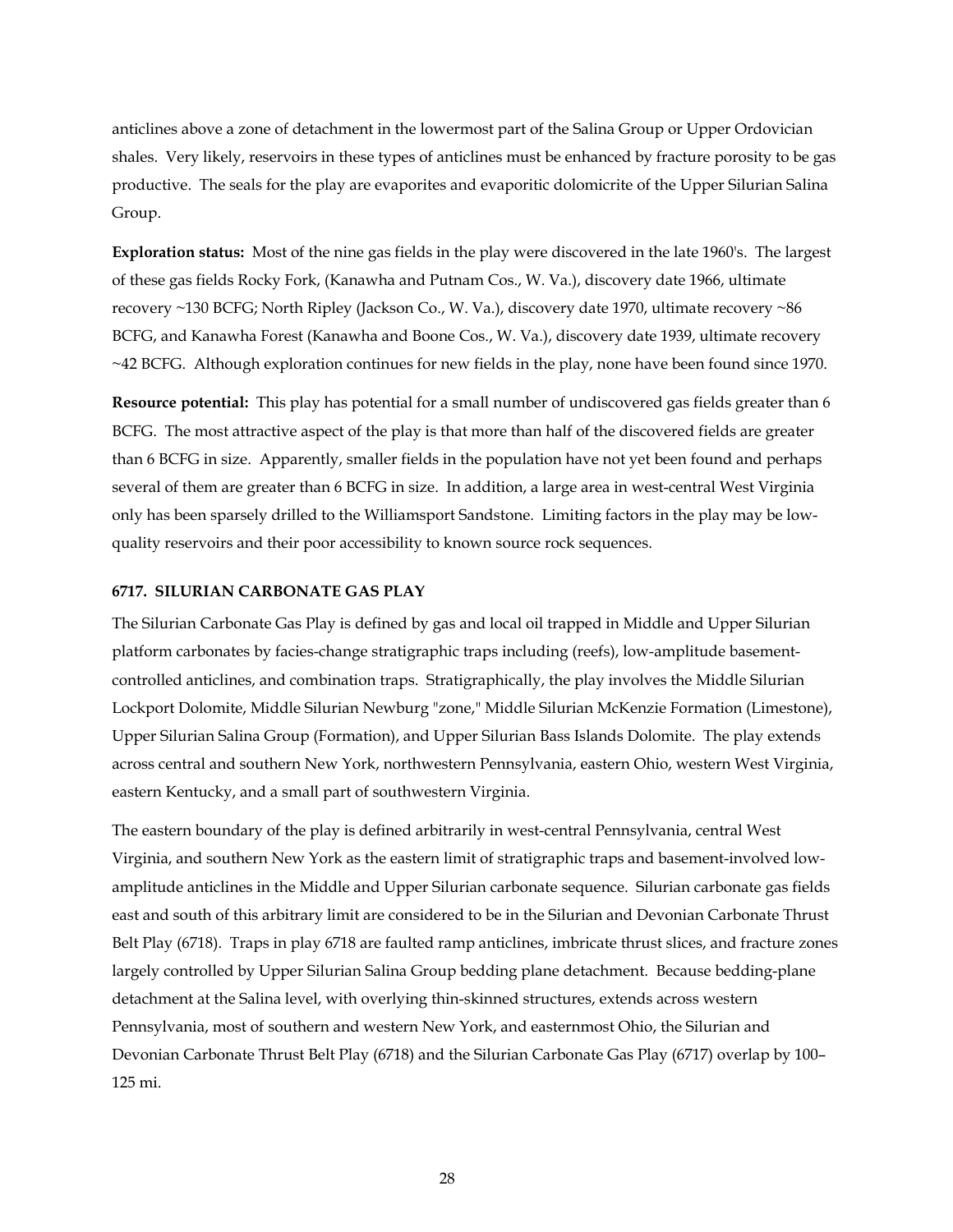The northern boundary of the play is defined by the outcrop limit of the Silurian carbonate sequence at the north end of the Appalachian Basin in New York and by the United States-Canada border in the middle of Lake Erie. The western boundary of the play in Ohio is marked by the outcrop limit of the Silurian carbonate sequence, whereas the western boundary of the play in Kentucky is marked by the province boundary and the outline of play 6715. The play is confirmed, and most of its reservoirs are conventional.

**Reservoirs:** Many reservoirs in the play are dolomitized bioherms and pinnacle reefs that formed on shallow-water carbonate shelves and along margins of deeper water basinal settings. Corals, brachiopods, pelmatozoans, and sponges dominate the diverse fauna of the reef assemblage. Nonreef carbonate facies also are good reservoirs in the play. For example, in Ohio, porous zones at the base and top of the Lockport Dolomite are probably too widespread and continuous to have been caused by bioherm- and reef-building processes alone. The uppermost porous zone, 80–100 ft below the top of the Lockport Dolomite, was named the "Newburg zone" by drillers. Possibly, these porous dolomite zones formed by karst processes that evolved during widespread subaerial exposure of the carbonate shelf. Moderately to highly fractured oolitic and biomicrite facies, containing local dissolution vugs may also be gas reservoirs. Fractures are most common along zones of bedding-plane detachment and near basement-controlled anticlines. Vuggy and moldic porosity are the dominant porosity types in both the reef and nonreef facies. Locally, intercrystalline and fracture porosity are important. The vugs, molds, and fractures have been filled to varying degrees by calcite and dolomite. Porosity in the vuggy zones range from 2 to 37 percent and average about 8–10 percent. Permeability values range from 0.10 to 50 mD. The net thickness of the reservoirs is between 3 and 55 ft. Drilling depths to Silurian carbonate reservoirs vary according to State: Ohio, less than 1,000 to 5,000 ft; New York, less than 1,000 to 6,000 ft; Pennsylvania, 2,000–7,000 ft; West Virginia, 3,500–6,000 ft; and Kentucky, 1,500–2,700 ft.

**Source rocks:** The source of gas and local oil in the Kentucky, Virginia, and West Virginia parts of the play is the Upper Devonian black shale sequence that either rests unconformably on the Silurian carbonate sequence or overlies it by less than 1,000 ft. The Upper Devonian black shale sequence in eastern Kentucky is 50–400 ft thick and has TOC values between 3 and 7 percent. Vitrinite reflectance data suggest that the Upper Devonian black shale sequence in Kentucky and adjoining Virginia and West Virginia is in the zone of oil generation and the beginning part of the zone of gas generation. Wet thermal gas and local oil are the expected hydrocarbon types. Devonian black shales in northern Kentucky are immature with respect to oil and gas generation. Therefore, gas trapped in Silurian carbonates here resulted from short-range migration from the south and east where the black shale sequence is thicker and within the zone of oil and gas generation.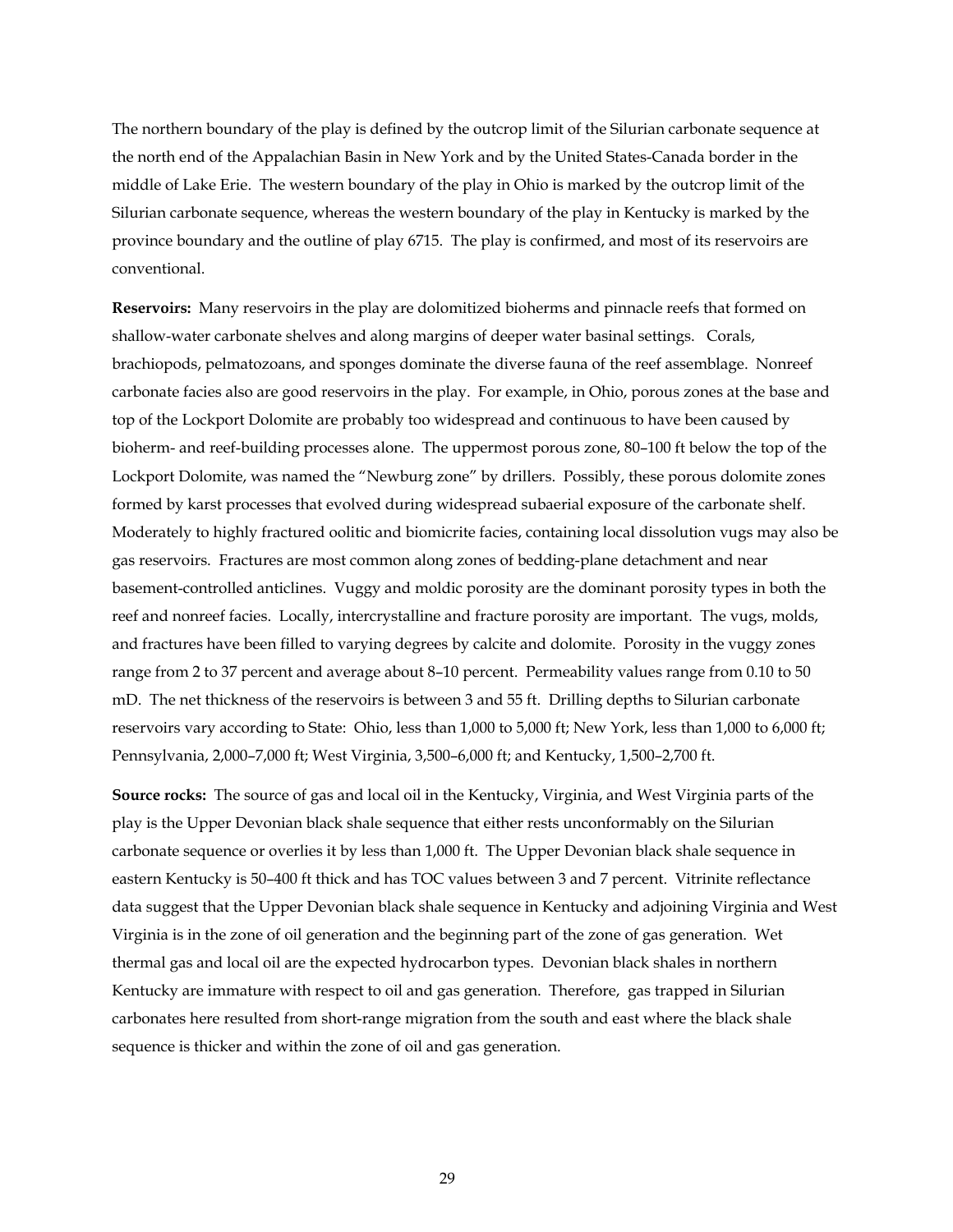The source of gas in the remainder of the play is less certain. The most plausible candidates are (1) shale and argillaceous limestone of the Middle Ordovician Utica Shale, Antes Shale, and Trenton Limestone, (2) black shale of the Middle and Upper Devonian sequence, and (3) dispersed organic matter in salt beds of the Salina Group. Only the Middle Ordovician and Middle to Upper Devonian sequences can be evaluated using existing geochemical data. These proposed source rock sequences are relatively thick (200–400 ft for the Middle Ordovician sequence; 50–300 ft for the Middle and Upper Devonian sequence), adequately rich (TOC 0.5-3 percent for the Middle Ordovician sequence; TOC 1-10 percent for the Middle and Upper Devonian sequence), and have organic matter dominated by type II kerogen; however, gas and local oil generated from these source bed sequences are not particularly accessible to the carbonate reservoirs. For example, between 2,000 and 3,000 ft of vertical migration, through predominantly shale and siltstone, is required for gas and oil derived from the Middle Ordovician shale-limestone sequence to reach the Silurian carbonates. In contrast, between 800 ft and 2,000 ft of downward migration, through at least 500 ft of evaporite and evaporitic dolomite is required for Devonian gas and oil to reach the carbonate reservoir. A slight preference is given to the Middle Ordovician source beds because upward vertical migration is more plausible than downward migration.

Based on CAI and  $T_{\text{max}}$  data, Middle Ordovician source rocks in the play are in the gas and oil generation zone. Dry and wet thermal gas and local oil are the expected hydrocarbon types derived from Middle Ordovician source rocks. Vitrinite reflectance dates suggest that Middle and Upper Devonian source rocks in the play have achieved several levels of thermal maturity. Devonian source rocks in eastern and central New York, northwestern Pennsylvania, and easternmost Ohio are in the zone of gas generation, whereas those in western New York, northwesternmost Pennsylvania, and eastern Ohio are in the zone of oil generation. Devonian source rocks in east-central Ohio and offshore northern Ohio (Lake Erie) are immature with respect to oil and gas generation. Oil and wet thermal gas are the expected hydrocarbon types derived from the Middle and Upper Devonian source rocks.

**Timing and migration:** Peak oil and gas generation from the Middle Ordovician and Devonian shale sequences occurred between Late Pennsylvanian and Early Triassic time when these beds were buried under an eastward-thickening wedge of orogenic sediments. Oil and gas migrated vertically upsection or downsection depending on which of the proposed source rock sequences they were derived from. Oil and gas may have migrated laterally along porous zones in the Lockport Dolomite into east-central Ohio from areas to the east where higher levels of thermal maturity were achieved. A variety of stratigraphic traps, combination traps, and low-amplitude anticlines trapped the gas and local oil.

**Traps:** Bioherms, pinnacle reefs, low-amplitude basement-controlled anticlines, and combination traps are the major traps in the play. The bioherms and reefs cover an area between 350 and 700 acres, whereas anticlinal closure covers an area as large as 3,500 acres. The largest fields discovered to date are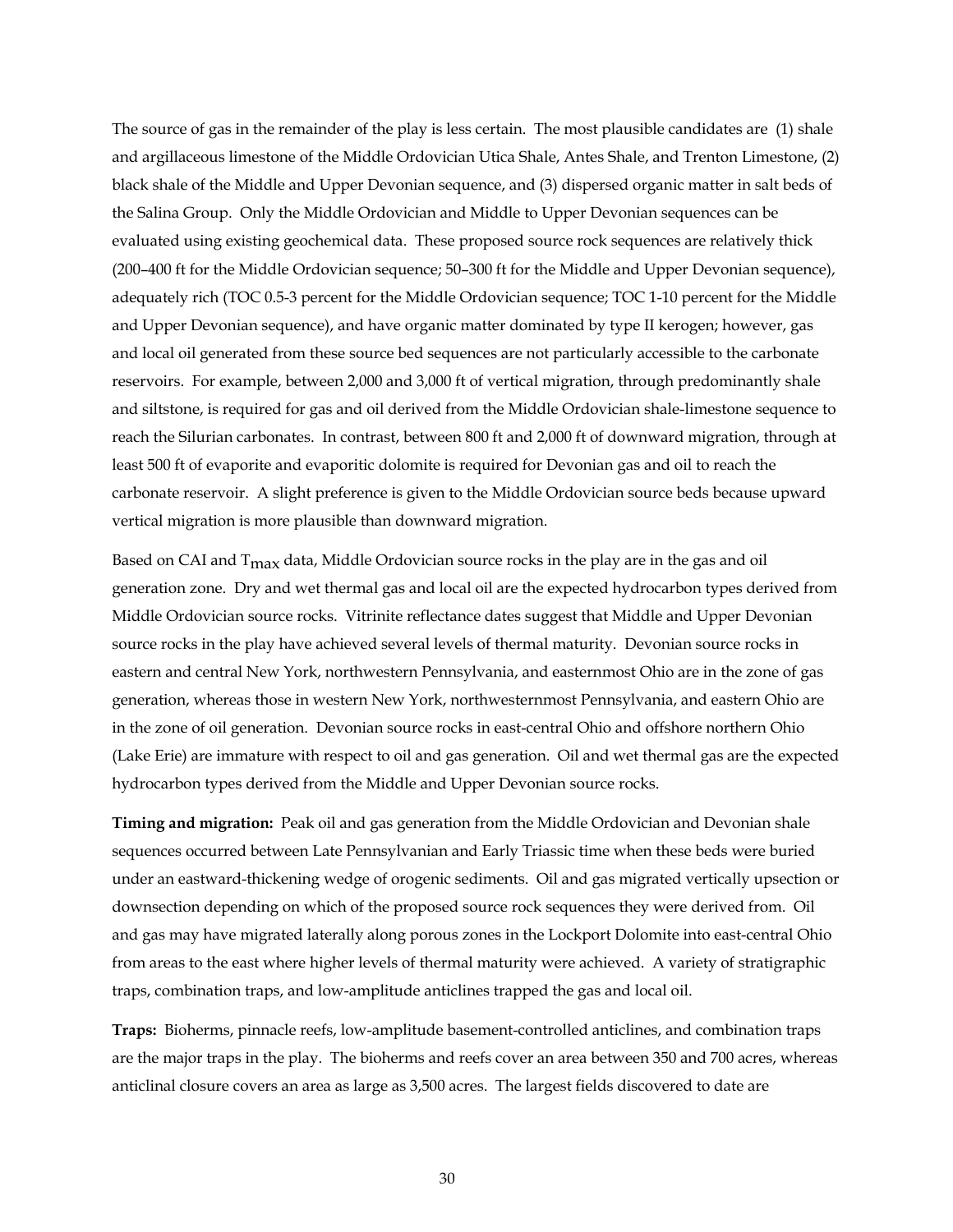associated with anticlines and combination traps. Combination traps are present where permeability barriers, caused by depositional and diagenetic facies changes and truncation, cross noses and flanks of anticlines. Seals for the traps are Upper Devonian black shale and evaporite beds and evaporitic dolomicrite in the Upper Silurian Salina Group.

**Exploration status:** Tens of thousands of holes have been drilled through all or part of the Silurian carbonate sequence in eastern Kentucky, Ohio, northwestern Pennsylvania, and western New York. Since the late 1890's, between 100 and 120 gas and local oil fields have been discovered. Many of the fields consist of 1 or 2 wells and are subcommercial. Moreover, in about a third of the fields, the Silurian carbonate gas production is commingled with gas production from the Clinton sandstone, Oriskany Sandstone, Devonian black shale, and a variety of Mississippian sandstones. The largest gas fields in the play are: Oneida (Clay County, Ky.), discovery date 1928, ultimate recovery 26.6 BCFG; Artemus-Himyar (Knox County, Ky.), discovery date 1931, ultimate recovery 18.8 BCFG; Mayfield (Cuyahoga County, Ohio), discovery date 1938 (Lockport part), ultimate recovery 11.8 BCFG; 4) Green (Summit County, Ohio), discovery date 1928, ultimate recovery 9.8 BCFG; and Henderson dome-Kilgore, (Mercer County, Pa.), discovery date 1966 (Lockport part), ultimate recovery 8.7 BCFG. Exploration drilling continues in the deeper parts of the play in New York, Pennsylvania, Ohio, and West Virginia.

**Resource potential:** This play has potential for a modest number of undiscovered gas fields greater than 6 BCFG. Most of the undiscovered fields probably are in sparsely drilled deeper parts of the play in western New York, northwestern Pennsylvania, eastern Ohio, and western West Virginia and in undrilled Lake Erie. Prospective reefs and anticlinal traps are very subtle and may have been overlooked in previous exploration phases; however, the small size of the traps may limit the available gas resources in the play.

#### **6718. SILURIAN AND DEVONIAN CARBONATE THRUST BELT PLAY**

The Silurian and Devonian Carbonate Thrust Belt Play is defined by gas and local oil trapped in Upper Silurian, Lower Devonian, and Middle Devonian shelf carbonates by faulted ramp anticlines, salt anticlines, imbricate fault slices, and fracture zones associated with bedding plane detachment in the Upper Silurian Salina Group. Also, ramp anticlines associated with zones of bedding plane detachment in Cambrian and Ordovician strata may have trapped gas in Middle Silurian carbonates. Stratigraphically, the play involves the Middle Silurian McKenzie Formation; Upper Silurian Salina Group, Bass Islands Dolomite and Tonoloway Limestone; Upper Silurian and Lower Devonian Rondout Limestone and Keyser Limestone; Lower Devonian Helderberg Limestone; Lower and Middle Devonian Bois Blanc Formation; and Middle Devonian Onondaga Limestone. The play extends across southcentral New York, northeastern, central, and southwestern Pennsylvania, western Maryland, eastern West Virginia, and narrow pieces of west-central and southwestern Virginia.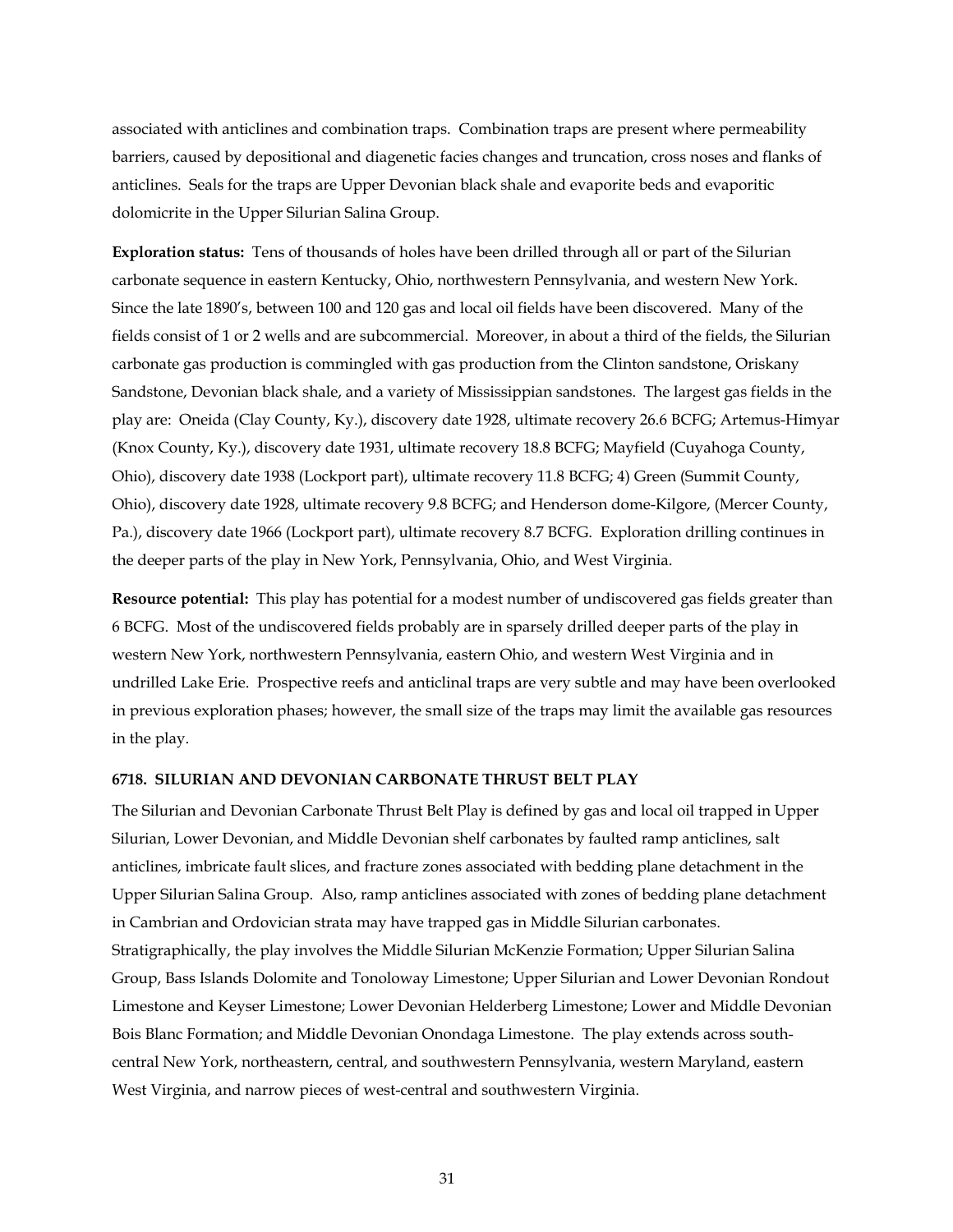The western and northern boundaries of the play are marked by the approximate western and northern limit of high-amplitude salt anticlines, and (or) ramp anticlines formed by bedding-plane detachment and flowage in salt beds of the Salina Group. A narrow zone of imbricate faults and intense fracturing that involves Silurian and Devonian carbonates, called the Bass Islands trend, marks the limit of the play in northwestern New York and adjoining Pennsylvania. The eastern boundary of the play is defined by the eastern limit of Silurian and Devonian carbonate strata in the Appalachian Fold and Thrust Belt. The play is confirmed, and its reservoirs are conventional.

**Reservoirs:** Fractured dolomite and limestone are the most important reservoirs in the play. Depositional settings of these carbonates include shallow-water carbonate platform, tidal flat, deeper water platform and basin, and restricted basin. Carbonate rocks in the play consist mainly of sparsely fossiliferous micrite and dolomicrite; however, moderately fossiliferous zones, crinoidal calcarenite bars, and coral-stromotoporoid bioherms have been reported locally. The largest bioherms and pinnacle reefs in the Silurian and Devonian sequence are in the Silurian Carbonate Gas Play (6717) and Devonian Carbonate Gas Play (6719). Zones of vuggy porosity may have formed by karst processes that evolved during brief periods of subaerial exposure of the carbonate shelf. Strata with vuggy and (or) moldic porosity probably require fracture porosity to be good reservoirs.

Fractured Upper Silurian and Lower Devonian carbonates in the Bass Islands trend have porosity values ranging from 10 to 15 percent. Drilling depths to the carbonate reservoirs in the trend are between 1,800 and 3,000 ft. In contrast, drilling depths to the carbonate reservoirs over most of the play are between 4,000 and 9,000 ft.

**Source rocks:** Middle and Upper Devonian black shale is the source of gas and local oil in the play. In most parts of the play, the Devonian black shales either rest directly on the carbonate reservoirs or within 1,000 ft above them. The Middle and Upper Devonian black shale sequence in the play is 50 ft–200 ft thick, and has TOC values between 3 and 5 percent; its organic matter is dominated by type II kerogen. Vitrinite reflectance data suggest that about a third of the Middle and Upper Devonian black shale sequence in the play area is in the zone of gas generation, whereas two-thirds of the sequence is overmature with respect to oil and gas generation. The black shale sequence in the Bass Islands trend is in the zone of oil generation. Dry thermal gas is the expected hydrocarbon type in the play.

**Timing and migration:** Peak gas generation from the Middle and Upper Devonian black shale sequence occurred between Late Pennsylvanian and Early Triassic time when it was buried under an eastwardthickening wedge of orogenic sediments. Gas migrated a short distance downsection into available structural traps.

**Traps:** Faulted ramp anticlines, salt anticlines, imbricate fault slices and fracture zones associated with bedding plane detachment in the Salina Group are the major traps in the play. Also, highly fractured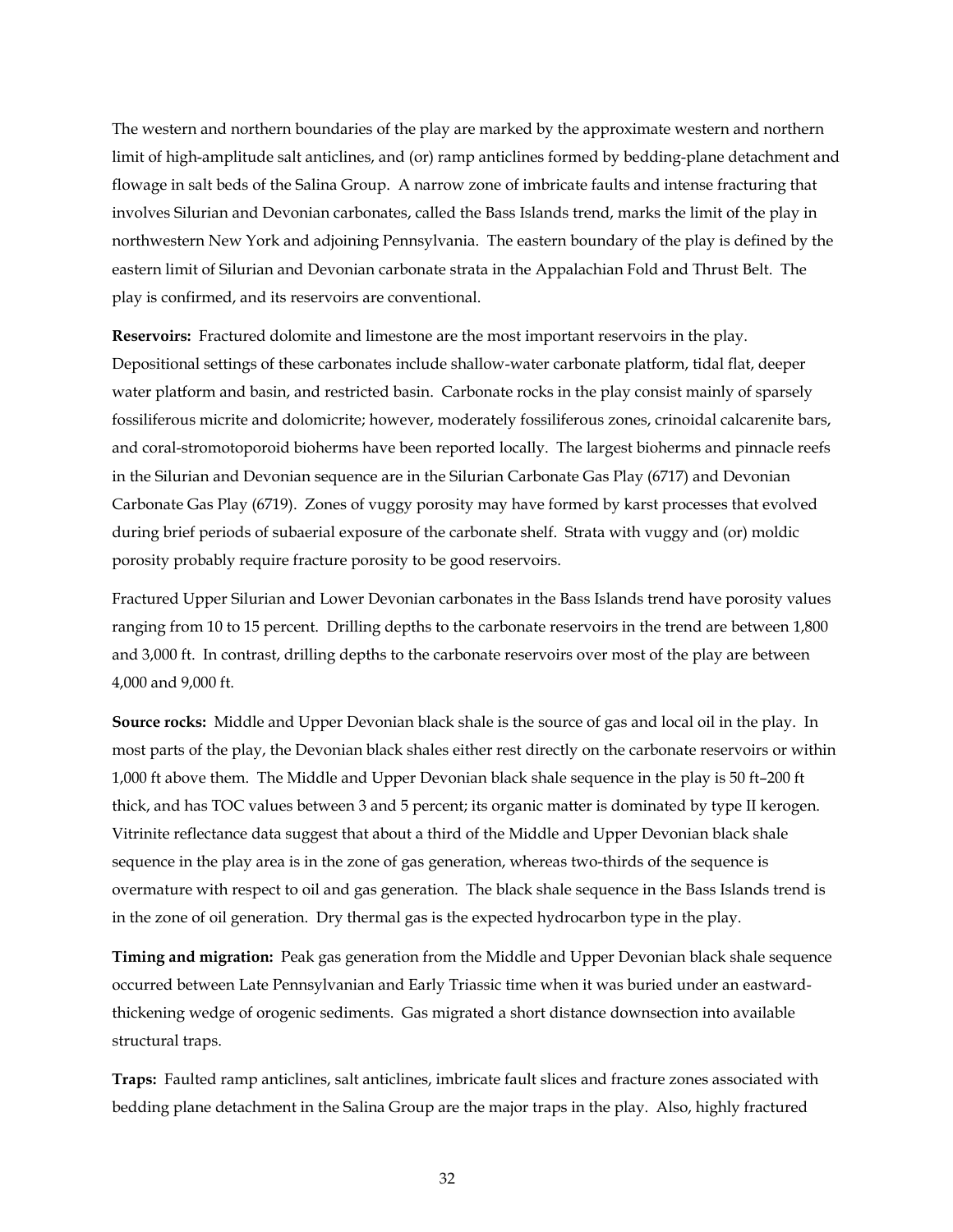faulted ramp anticlines and imbricate fault slices associated with older zones (Cambrian and Ordovician) of bedding-plane detachment may be traps in the play. Most traps are very complex in that structural closure and (or) fracturing commonly occurs at several structural and stratigraphic levels and in different geographic localities. The seals for the traps are unfractured to sparsely fractured micrite and dolomicrite and mineralized fractures in the Middle Silurian through Middle Devonian carbonate sequence.

**Exploration status:** Gas and local oil fields discovered in the Bass Islands trend in the early 1980's are the largest known accumulations in the play. An ultimate recovery of 30–40 BCFG and 2.5 MMBO is expected from the 10 or 12 fields in the trend. The Gerry field (Chautauqua County, N.Y.), discovery date 1981, ultimate recovery 18 BCFG, 1 MMBO and the North Harmony field (Cattaraugus County, N.Y.), discovery date 1981, ultimate recovery 11 BCFG,

1 MMBO are the largest fields in the Bass Island trend.

Several small subcommercial gas fields have been discovered in the play in north-central Pennsylvania. The Boot Jack pool, discovered in Elk County, Pennsylvania, in 1973 has produced 20 MMCFG through 1986 from the Helderberg Limestone. No current drilling is designed specifically to test for gas in fractured Silurian and Devonian carbonate reservoirs; however, these intervals may be tested as secondary objectives in holes drilled to the Lower Devonian Oriskany Sandstone and Middle Devonian Huntersville Chert.

**Resource potential:** This play has potential for a modest number of undiscovered gas fields greater than 6 BCFG. The fractured reservoirs required for the play are commonly very subtle and may have been overlooked in previous seismic and exploration programs. Future gas fields in the play probably will be discovered by chance in drilling for more predictable targets in the Lower Devonian Oriskany Sandstone and the Middle Devonian Huntersville Chert. A limiting factor in the play is that many of the prospective fracture zones may be cemented by syn- and post-tectonic episodes of burial and fluid flow.

#### **6719. DEVONIAN CARBONATE GAS PLAY**

The Devonian Carbonate Gas Play is defined by gas trapped in pinnacle reefs of the Middle Devonian Onondaga and Columbus Limestones. The play extends across central and southern New York, northwestern Pennsylvania, eastern Ohio, western West Virginia, eastern Kentucky, and a small part of southwestern Virginia.

The eastern boundary of the play is defined in west-central Pennsylvania, central West Virginia, and south-central New York as the eastern limit of pinnacle reefs in the Middle Devonian Onondaga Limestone. Middle Devonian carbonate gas fields east and south of the boundary are considered to be in the Silurian and Devonian Carbonate Thrust Belt Play (6718). Traps in play 6718 are faulted ramp anticlines, imbricate thrust slices, and fracture zones mostly controlled by Upper Silurian Salina Group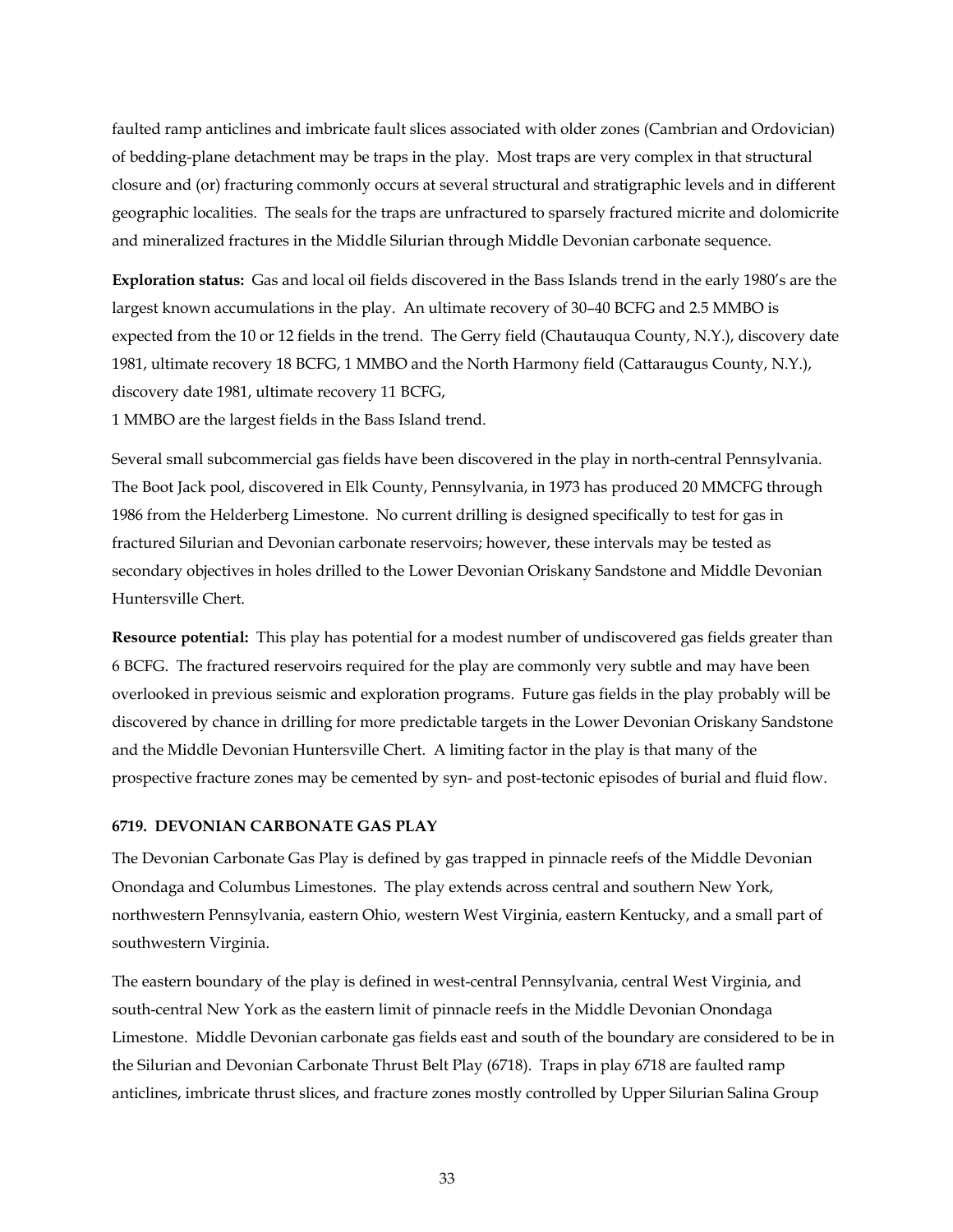bedding-plane detachment. Because bedding-plane detachment at the Salina level, with overlying thinskinned structures, extends across western Pennsylvania, most of southern and western New York, and easternmost Ohio, the Silurian and Devonian Carbonate Thrust Belt Play (6718) and the Devonian Carbonate Play (6719) overlap by 100–125 mi.

The northern boundary of the play is defined by the outcrop limit of the Devonian carbonate sequence at the north end of the Appalachian Basin in New York and by the United States–Canada border in the middle of Lake Erie. The western boundary of the play in Ohio is marked by the outcrop limit of the Columbus Limestone, whereas the western boundary of the play in Kentucky is marked by the subcrop limit of the Onondaga Limestone. The play is confirmed, and its reservoirs are conventional.

**Reservoirs:** Pinnacle reefs that formed on a shallow-water carbonate shelf and along a transition zone between shelf and deeper water basinal settings are the reservoirs in the play. Reef facies consist of bioclastic limestone as thick as 180 ft that has good to excellent vuggy and interskeletal porosity. The net pay thickness of the reef reservoirs averages about 80–100 ft. Interreef strata are about 50 ft thick and consist of biomicrite and local biosparite. Pinnacle reefs in the play cover an area between 350 and 500 acres. Drilling depths to the Onondaga reef facies across most of the trend range from 3,500 to 5,000 ft.

**Source rocks:** The source of gas in the play is the Middle and Upper Devonian black shale sequence that overlies the Onondaga and Columbus Limestones by 500 ft or less. The Middle and Upper Devonian black shale sequence in the play area is between 50 and 400 ft thick and has TOC values between 1 and 10 percent. Vitrinite reflectance data indicate that Middle and Upper Devonian source rocks in the play have achieved several levels of thermal maturity. Devonian source rocks in eastern and central New York, northwestern Pennsylvania, and easternmost Ohio are in the zone of gas generation, whereas those in western New York, northwesternmost Pennsylvania, and eastern Ohio are in the zone of oil generation. Devonian source rocks in east-central Ohio and offshore northern Ohio in Lake Erie are immature with respect to oil and gas generation. Wet thermal gas and local oil are the expected hydrocarbon types derived from the Middle and Upper Devonian source rocks.

**Timing and migration:** Peak oil and gas generation from the Middle and Upper Devonian black shale sequence occurred between Late Pennsylvanian and Early Triassic time when these beds were buried under an eastward-thickening wedge of orogenic sediments. Gas migrated a short distance downsection to the Onondaga reefs. Gas and local oil in the Columbus Limestone, in thermally immature parts of Ohio, probably migrated there from east of the play area where higher levels of thermal maturity were achieved. The Lower Devonian Oriskany Sandstone may have been the carrier bed for laterally migrated gas and oil.

**Traps:** Pinnacle reefs constitute the trap in the play and surrounding micrite and biomicrite are the seals.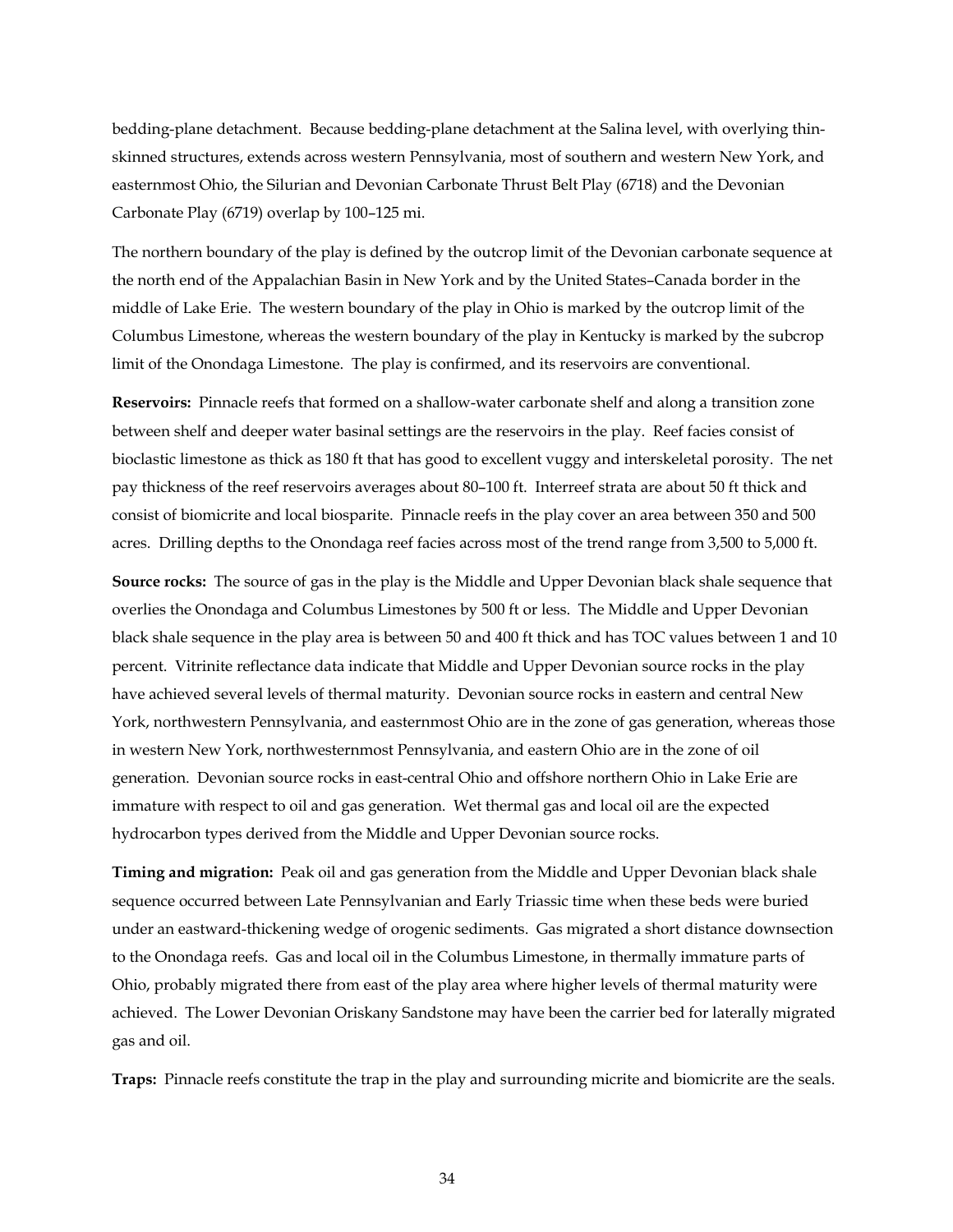**Exploration status:** Tens of thousands of holes have been drilled through the Onondaga Limestone in eastern Kentucky, northwest Pennsylvania, and western New York and the Columbus Limestone in Ohio in search of deeper objectives. The first gas fields in the Onondaga Limestone to be recognized as pinnacle reefs were discovered in the late 1960's and early 1970's in south-central New York and adjoining Pennsylvania. To date, about 17 fields in New York, 2 fields in Pennsylvania, and about 6 fields in Ohio produce gas and local oil from Onondaga-Columbus Limestone reefs. Several of these fields were discovered in the late 1980's and early 1990's. The Adrian Reef field (Steuben County, N. Y., discovery date 1971, ultimate recovery 8.2 BCFG), Thomas Corners field (Steuben County, N. Y., discovery date 1971, ultimate recovery ~6 BCFG), and Cyclone (McKean County, Pa., discovery date 1974, cumulative production through 1990 ~2.3 BCFG) are the largest fields discovered in the play.

**Resource potential:** This play has potential for a small number of undiscovered gas fields greater than 6 BCFG. Reefs are very subtle features that may have been overlooked in previous seismic and exploration programs. Most of the undiscovered fields are in sparsely drilled deeper parts of the play in western New York, northwestern Pennsylvania, eastern Ohio, and western West Virginia and in undrilled Lake Erie. Some fields will be discovered by chance in search of deeper objectives. A limiting factor in the play may be that the largest reefs are restricted to a 5- or 6-county area in west-central New York and adjoining north-central Pennsylvania.

#### **6720. ORISKANY SANDSTONE GAS/FAULTED ANTICLINES PLAY**

The Oriskany Sandstone Gas/Faulted Anticlines Play (6720) and the Oriskany Sandstone Gas Play (6721) are contiguous plays in the Lower Devonian Oriskany Sandstone depositional system. This sandstone system was deposited on a storm-dominated marine shelf. The Oriskany Sandstone Gas/Faulted Anticlines Play, the easternmost of the two plays, is defined by gas trapped in highly faulted ramp anticlines, salt anticlines, imbricate fault slices, and combination traps above bedding plane detachment in the Upper Silurian Salina Group and (or) Cambrian and Ordovician shale sequences. In addition to the Oriskany Sandstone, the play involves gas-bearing fractured chert in the overlying Middle Devonian Huntersville Chert. The play extends across south-central New York, northeastern, central and southwestern Pennsylvania, western Maryland, central and eastern West Virginia, and narrow parts of western Virginia.

The western and northern boundaries of the play are marked by the approximate western and northern limit of high-amplitude salt anticlines and (or) highly faulted ramp anticlines formed by bedding plane detachment and flowage in salt beds of the Salina Group. Bedding-plane detachment at the Salina level continues west of the play area into New York, Pennsylvania, and easternmost Ohio; however, stratigraphic pinch-outs and low-amplitude basement controlled anticlines are the dominant traps in the Oriskany Sandstone here. Oriskany Sandstone reservoirs in these more mildly deformed parts of the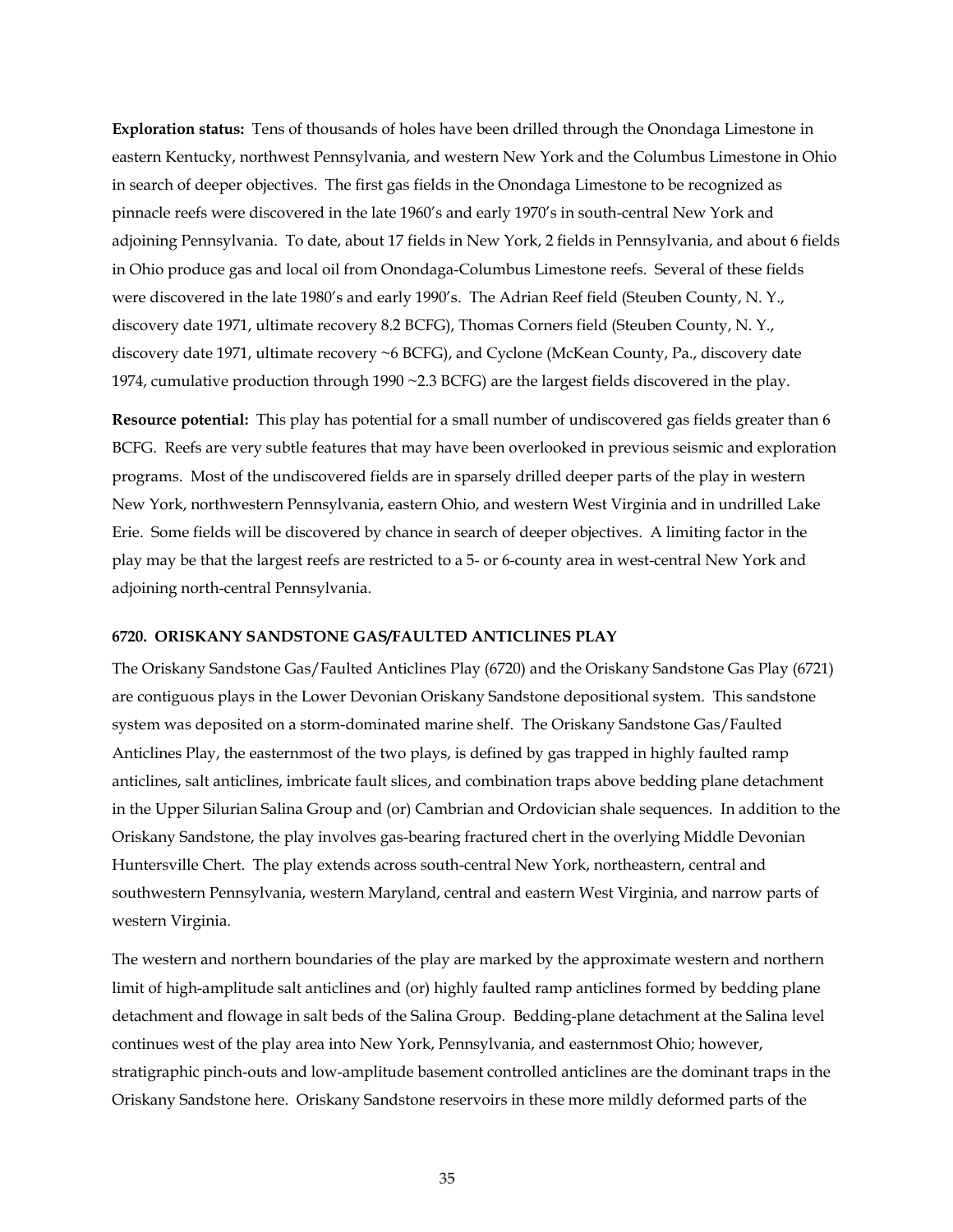basin are included in the Oriskany Sandstone Gas Play (6721). The Oriskany Sandstone in mildly deformed southeastern New York and adjoining northeasternmost Pennsylvania is included with play 6720.

The eastern boundary of the play is defined by the eastern limit of the Oriskany Sandstone in the Appalachian Fold and Thrust Belt. The play is confirmed, and the reservoirs are conventional.

**Reservoirs:** The primary reservoir in the play is the Oriskany Sandstone, a quartz-rich, calcite- and silicacemented, fine- to coarse-grained sandstone sequence. Although primary intergranular porosity is important locally, secondary intergranular and fracture porosity are the dominant porosity types in the Oriskany Sandstone. Fracture porosity also is present in the Huntersville Chert, commonly the primary reservoir in the play. Secondary intergranular porosity in the Oriskany Sandstone resulted from the dissolution of calcite cement and unstable grains such as chert and calcareous fossil fragments. Porosity for the sandstone ranges from 3 to 20 percent and averages 8 percent. The thickness of the producing part of the Oriskany Sandstone reservoir ranges from 6 to 150 ft, whereas the thickness of the producing part of the Huntersville Chert ranges from about 60 to 170 ft. Drilling depths to the Oriskany Sandstone reservoir in the play range from about 6,000 to 9,000 ft.

**Source rocks:** The source of gas in the play is the Middle and Upper Devonian black shale sequence that overlies the Oriskany Sandstone by 500 ft or less. The Middle and Upper Devonian black shale sequence in the play area is between 50 ft and 400 ft thick and has TOC values between 3 and 5 percent. Vitrinite reflectance data indicate that Middle and Upper Devonian source rocks in the play have achieved several levels of thermal maturity. Devonian source rocks in about the northern and western third of the play area are in the zone of gas generation whereas Devonian source rocks in the remainder of the play are overmature with respect to the generation of oil and gas. Dry thermal gas is the expected hydrocarbon type in the play.

**Timing and migration:** Peak oil and gas generation from the Middle and Upper Devonian black shale sequence occurred between Late Pennsylvanian and Early Triassic time when it was buried under an eastward-thickening wedge of orogenic sediments. Gas migrated a short distance downsection into available structural traps. Local solid hydrocarbon coatings on quartz grains suggest that some oil was originally trapped in the play and later converted to gas as thermal maturation levels increased.

**Traps:** Highly fractured, faulted ramp anticlines, salt anticlines, and imbricate fault slices above bedding plane detachment at Cambrian, Ordovician, and Silurian stratigraphic levels are the major traps in the play. Depositional and (or) erosional pinchouts of sandstone in combination with anticlinal flanks also are important traps. Most traps are very complex in that structural closure and (or) fracturing commonly occurs at several structural levels and in different geographic localities. The seals for the traps are micrite in the Onondaga Limestone and black shale in the Middle Devonian Marcellus Shale.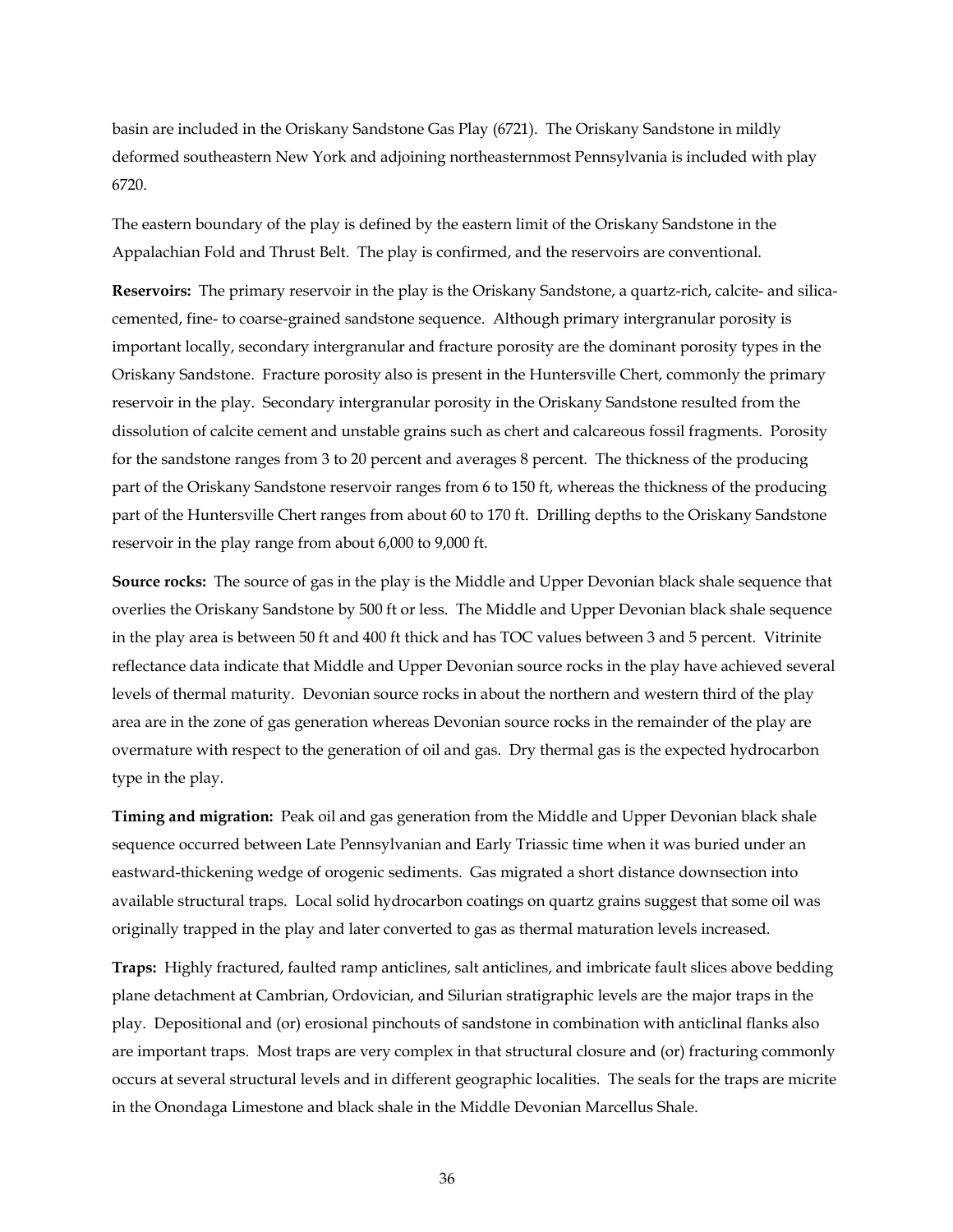**Exploration status:** Gas was first discovered in the play in the early 1930's in south-central New York and adjoining Pennsylvania. Drilling depths to the Oriskany Sandstone in this region range from 2,000 to 5,500 ft. By the 1950's and 1960's exploration in the play had successfully expanded into central Pennsylvania, southern Pennsylvania, western Maryland, and eastern West Virginia where drilling depths to the Oriskany were 7,000–8,000 ft. Successful exploration continues today for Oriskany-Huntersville gas in generally deeper and most eastward parts of the play. Between 1930 and 1990 approximately 110 gas fields were discovered in the play, and about half of them are greater than 6 BCFG in size. The most recently discovered fields that exceed 6 BCFG are the Jordan Run (Grant County, W. Va., discovery date 1982, ultimate recovery ~25 BCFG) and Stagecoach (Tioga County, N.Y., discovery date 1987, ultimate recovery  $\sim$  8 BCFG).

The largest fields in the play are Driftwood, (Cameron Co., Pa.), discovery date 1951, ultimate recovery ~253 BCFG; Helvetia, (Clearfield Co., Pa.), discovery date 1960, ultimate recovery ~153 BCFG; Dubois, (Clearfield Co., Pa.), discovery date 1960, ultimate recovery ~107 BCFG; and Leidy, (Clinton Co., Pa.), discovery date 1950, ultimate recovery ~94 BCFG.

**Resource potential:** This play has potential for a modest number of undiscovered gas fields greater than 6 BCFG. Drilling is still active for structurally trapped Oriskany Sandstone gas, and several fields greater than 6 BCFG in size were discovered in the 1980's. Many sparsely drilled parts of the play having complex structure probably contain undiscovered fields. A limiting factor in the play is that reservoir quality of the Oriskany Sandstone diminishes in the deeper parts of the play. Commonly, fractures and pore space are tightly cemented making porosity very difficult to predict.

#### **6721. ORISKANY SANDSTONE GAS**

The Oriskany Sandstone Gas Play (6721) and the Oriskany Sandstone Gas/Faulted Anticlines Play (6720) are contiguous plays in the Lower Devonian Oriskany Sandstone depositional system. This sandstone system was deposited on a storm-dominated marine shelf. The Oriskany Sandstone Gas Play, the westernmost of the two plays, is defined by gas and local oil trapped by depositional and erosional pinchouts, combination traps, and low-amplitude anticlines. The play extends across northwestern Pennsylvania, eastern Ohio, offshore Ohio and Pennsylvania in Lake Erie, western West Virginia, and small parts of western New York, eastern Kentucky, and southwestern Virginia. The Oriskany Sandstone is absent in several large areas of the play in Ohio, Pennsylvania, and New York due to erosion and (or) nondeposition.

The eastern boundary of the play is marked by the approximate limit of high-amplitude salt anticlines and (or) ramp anticlines formed by bedding-plane detachment and flowage in salt beds of the Salina Group. Oriskany Sandstone reservoirs in these highly deformed regions of the basin are included in the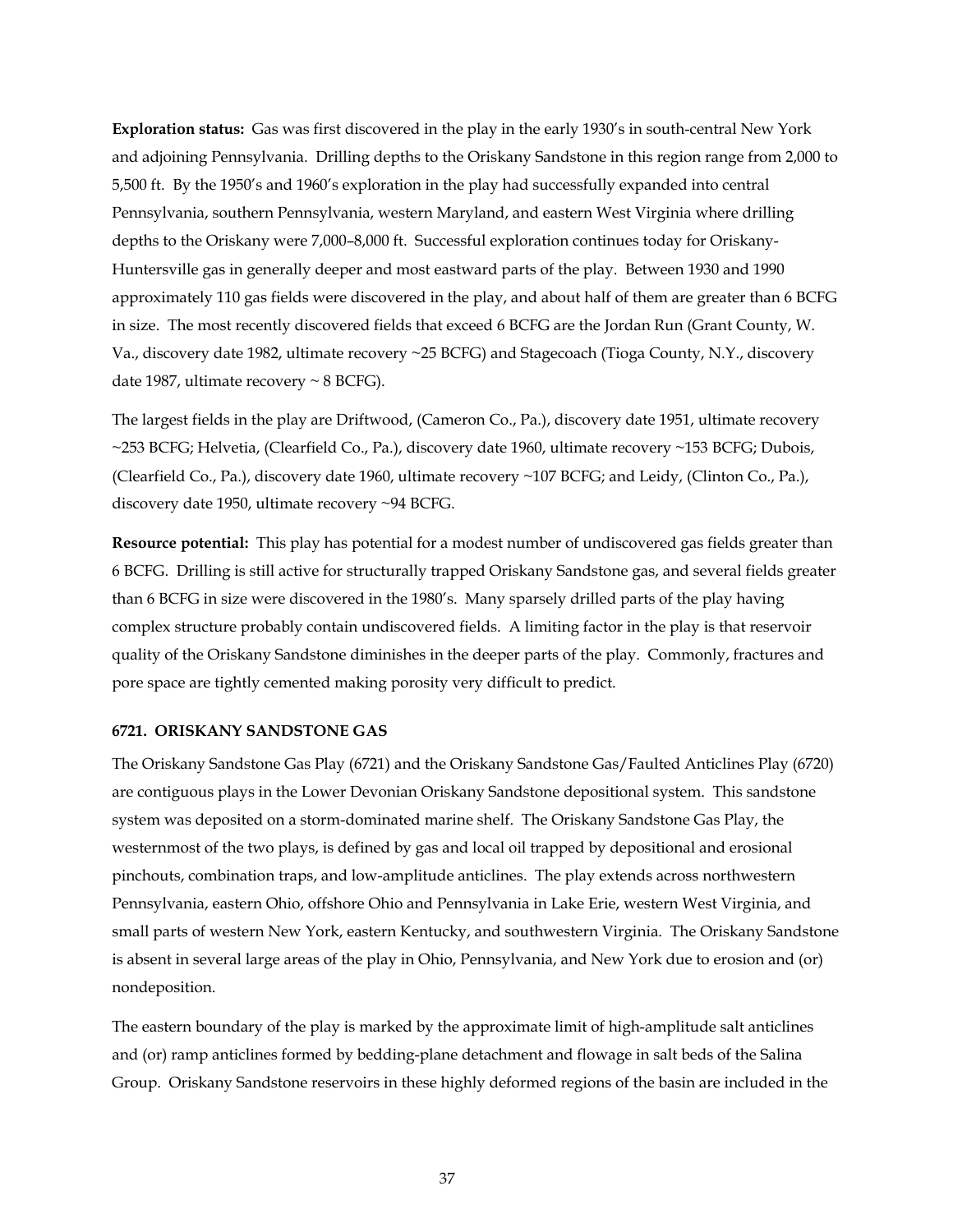Oriskany Sandstone Gas/Faulted Anticlines Play (6720). Bedding plane detachment at the Salina level continues into New York, Pennsylvania, and easternmost Ohio parts of the play area; however, stratigraphic pinch-outs and low-amplitude, basement-controlled anticlines are the dominant traps in the Oriskany Sandstone here.

The western and northern boundaries of the play are defined by the depositional and (or) erosional limit of the Oriskany Sandstone. The depositional limit of the Oriskany Sandstone is undefined in Lake Erie and may extend as far north as the United States-Canada border. The play is confirmed, and the sandstone reservoirs are conventional.

**Reservoir:** The reservoir in the play is the Oriskany Sandstone, a quartz-rich, calcite- and silicacemented, fine- to coarse-grained sandstone sequence. Although secondary intergranular and fracture porosity are important locally, primary intergranular porosity is the dominant porosity type. Porosity for the sandstone ranges from 6 to 22 percent and averages 12 percent, whereas permeability for the sandstone ranges from 10 to 60 mD and averages 27 mD. The total thickness of the gas producing parts of the Oriskany Sandstone ranges from 5 to 50 ft. Drilling depths to the Oriskany Sandstone in the play are between 2,000 and 6,000 ft.

**Source rock:** The source of gas in the play is the Middle and Upper Devonian black shale sequence that overlies the Oriskany Sandstone by 500 ft or less. The Middle and Upper Devonian black shale sequence in the play area is between 100 and 400 ft thick and has TOC values between 3 and 5. Vitrinite reflectance data indicate that Middle and Upper Devonian source rocks in the play have achieved several levels of thermal maturity. Devonian source rocks in western New York, northwestern Pennsylvania, easternmost Ohio, southern West Virginia, and southwestern Virginia are in the zone of gas generation, whereas those in northwesternmost Pennsylvania, eastern Ohio, western West Virginia, and eastern Kentucky are in the zone of oil generation. Devonian source rocks in east-central Ohio, offshore northern Ohio in Lake Erie, and northeastern Kentucky are immature with respect to oil and gas generation. Wet thermal gas and oil are the expected hydrocarbon types derived from the Middle and Upper Devonian source rocks.

**Timing and migration:** Peak oil and gas generation from the Middle and Upper Devonian black shale sequence occurred between Late Pennsylvanian and Early Triassic time when these beds were buried under an eastward-thickening wedge of orogenic sediments. Gas migrated a short distance downsection to the Oriskany Sandstone. Gas and local oil in the Oriskany Sandstone, in thermally immature parts of Ohio, probably migrated there from southeast of the play area where thermal maturity levels were higher.

**Traps:** Depositional updip pinchouts of the Oriskany Sandstone and combination traps, where the Oriskany Sandstone pinches out along anticlinal flanks or noses, have trapped the largest accumulations

38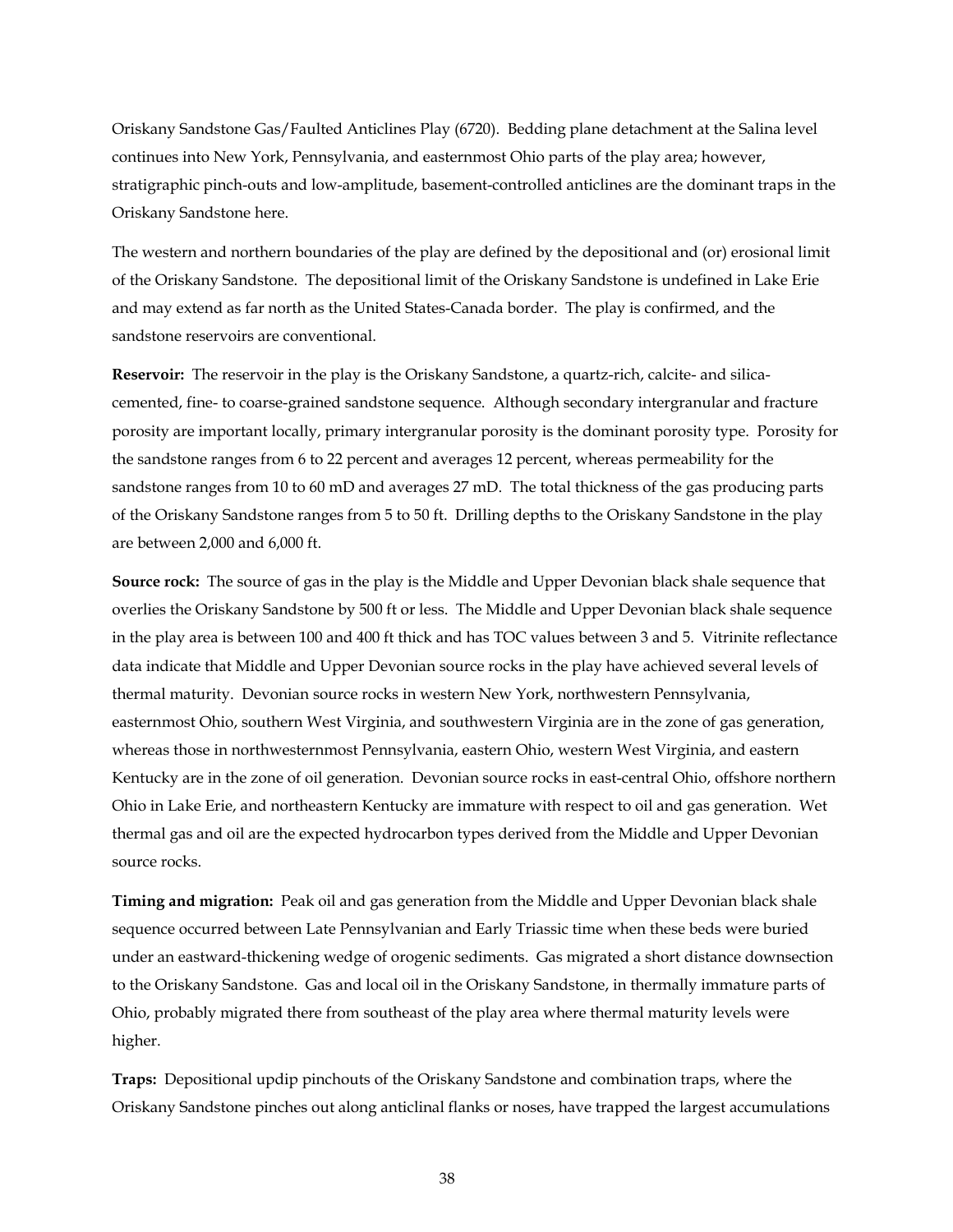in the play. Low-amplitude anticlines controlled by basement fault blocks or minor bedding-plane detachment in the Salina Group also are traps. Seals are micrite in the Middle Devonian Onondaga Limestone.

**Exploration status:** The first fields in the play were discovered in northeastern Ohio, close to Lake Erie, between 1899 and 1915. By 1935, about 18 gas and local oil fields had been discovered in the Ohio part of the play. Active drilling for Oriskany Sandstone gas had also begun in West Virginia by the mid-1930's, and shortly afterward the giant Elk-Poca field was discovered. Between 1899 and 1986, approximately 100 gas fields were discovered in the play, eleven of them are equal to or greater than 6 BCFG in size. No fields of this size have been discovered since 1967. Tens of thousands of holes have been drilled to or through the Oriskany Sandstone in the play. Several Oriskany Sandstone fields have been discovered in northwestern Pennsylvania in the 1980's, but they are less than 1 BCFG in size.

The largest fields in the play are Elk-Poca (Sissonville), (Kanawha and Jackson Cos., W.V.), discovery date 1936, ultimate recovery 1.0 TCFG; Blue Creek (Falling Rock), (Kanawha Co., W.V.), discovery date 1944, ultimate recovery 67 BCFG; Campbell Creek-Malden, (Kanawha Co., W.V.), discovery date 1930, ultimate recovery 28 BCFG; and Birds Run, (Guernsey Co., Ohio), discovery date 1942, ultimate recovery ~ 26 BCFG.

**Resource potential:** This play has potential for a small number of undiscovered gas fields greater than 6 BCFG. Probably the undiscovered fields are located in undrilled Lake Erie. Outside of Lake Erie, this play is exhausted except for very small accumulations.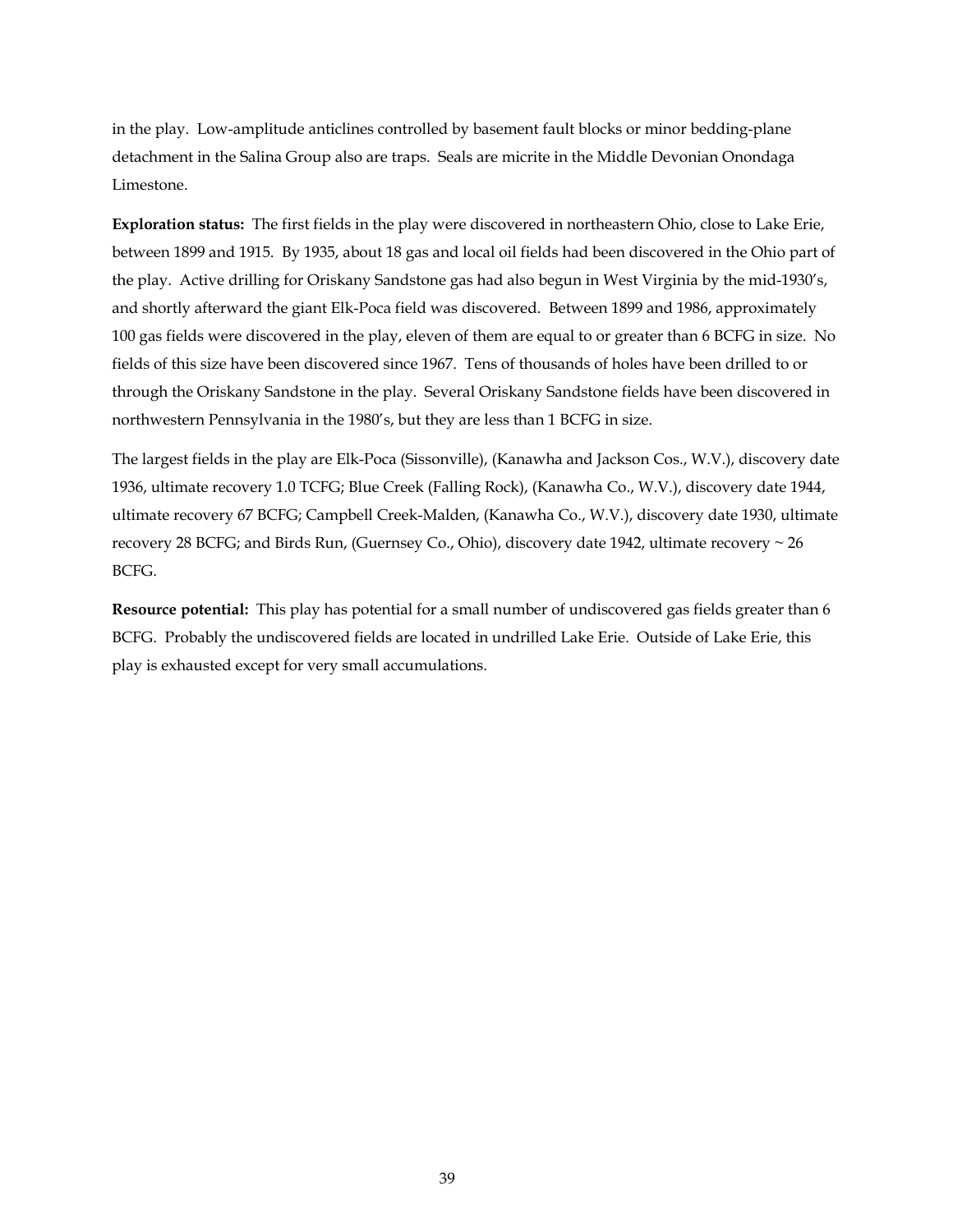# **TUSCARORA SANDSTONE–CLINTON/MEDINA SANDSTONE PLAYS**

### **6727. TUSCARORA SANDSTONE GAS PLAY**

The conventional Tuscarora Sandstone Gas Play (6727), Clinton/Medina Sandstone Gas plays (unconventional continous-type plays 6728, 6729, 6730, 6731), and the conventional Clinton/Medina Sandstone Oil/Gas Play (6732) are contiguous plays that occupy progressively westward parts of the widespread Lower Silurian sandstone depositional system. Although sandstones of fluvial and distributary channel origin are recognized locally, most of the sandstone was deposited in littoral marine, deltaic, and offshore-marine settings. This group of plays extends westward from near the Allegheny structural front in Pennsylvania, West Virginia, and Virginia, where sandstone beds are thickest and have minor shale interbeds (Tuscarora Sandstone), to the depositional limit of the Lower Silurian "Clinton" sandstones in east-central Ohio and eastern Kentucky, where sandstone beds are thinner and intercalated with abundant shale and siltstone. The Lower Silurian sandstone system extends into New York as far north as the outcrop limit of the Lower Silurian Medina Group and as far east as the subcrop of the Tuscarora Sandstone beneath the Middle Silurian Oneida Sandstone.

The Tuscarora Sandstone Gas Play is defined by gas trapped in the Lower Silurian Tuscarora Sandstone by low-amplitude basement-controlled anticlines commonly in combination with diagenetic traps. The most easterly of the Lower Silurian sandstone plays, this play covers large parts of New York, Pennsylvania, and West Virginia; the southwesternmost end of the play includes small parts of Virginia and Kentucky. On the east side, the play is bounded by the approximate western limit of detached anticlines involving Upper Ordovician and older strata, whereas, on the west side, it is bounded by an arbitrary line separating the Tuscarora Sandstone from Clinton–Medina sandstones. The play is confirmed and its prospective reservoirs are conventional.

**Reservoirs:** Fine- to medium-grained sandstones consisting mostly of quartzarenite constitute the reservoirs in the play. Compaction and burial diagenetic processes have plugged most of the primary intergranular porosity with silica and minor calcite cement. Locally, primary porosity may be preserved by clay coatings that inhibit the formation of quartz overgrowths. The dominant porosity types are: secondary intergranular porosity caused by dissolution of chert grains, rock fragments, and calcite cement and fracture porosity probably caused by tectonic activity. Porosity values are as high as 13 percent but generally average 4 percent or less. Permeability values are less than 1 mD. The thickness of the Tuscarora Sandstone in the play ranges from about 100 to 325 ft, and sandstone to shale ratios generally exceed 3. Drilling depths to the Tuscarora Sandstone range from 5,000 to 11,000 ft.

**Source rocks:** The source of gas in the play is uncertain. The most plausible candidates are shale and argillaceous limestone of the Middle Ordovician Utica Shale, Antes Shale, and Trenton Limestone or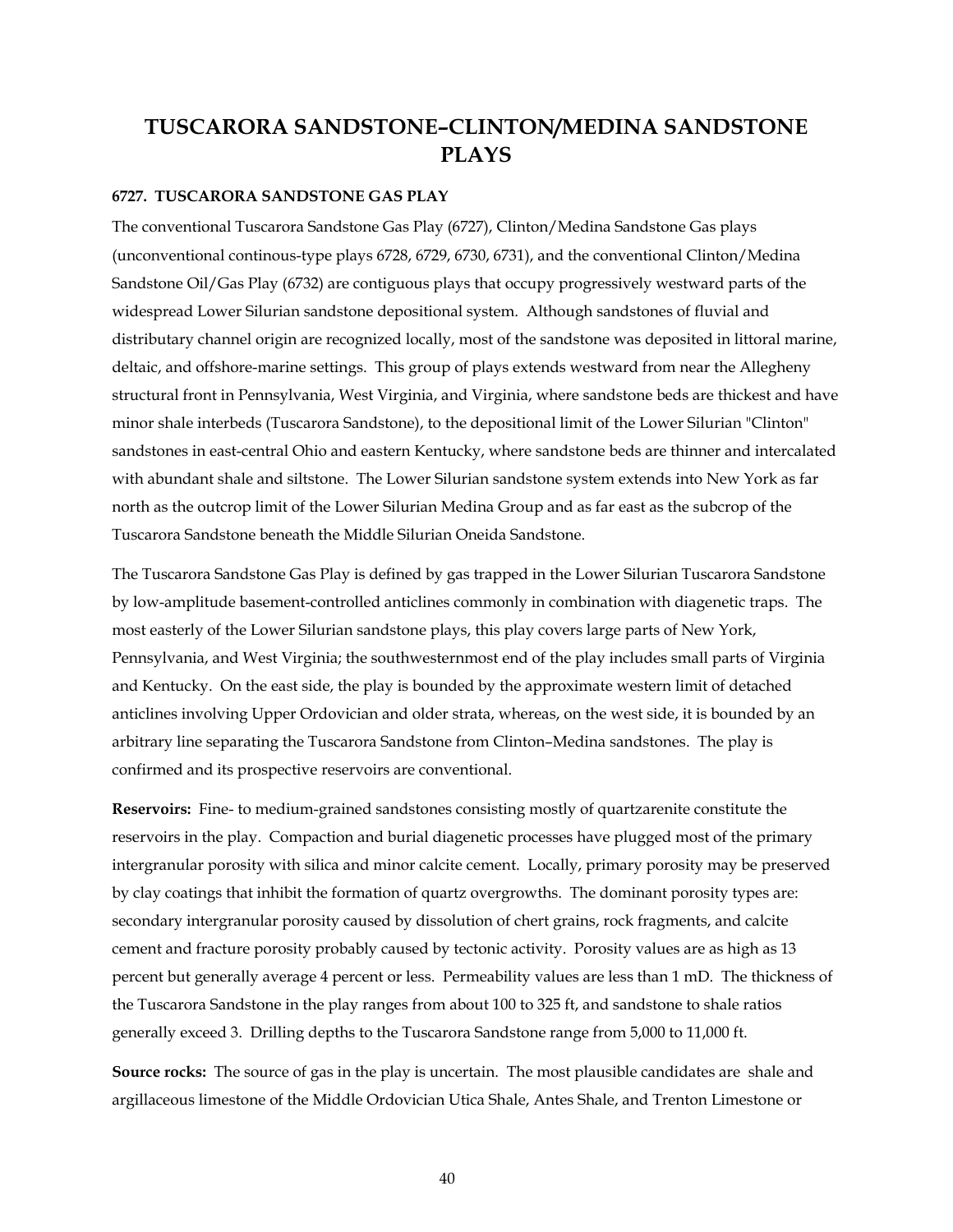black shale of the Middle and Upper Devonian sequence. Both proposed source rock sequences are relatively thick (200–400 ft for the Middle Ordovician sequence; 50–250 ft for the Middle and Upper Devonian sequence), adequately rich (TOC 0.5-3 percent for the Middle Ordovician sequence; TOC 1-5 percent for the Middle and Upper Devonian sequence), and have organic matter dominated by type II kerogen. However, gas generated from these source-rock sequences is not particularly accessible to the reservoir. For example, between 2,000 and 3,000 ft of vertical migration, through predominantly shale and siltstone, is required for gas derived from the Middle Ordovician shale sequence to reach the Tuscarora Sandstone. In contrast, between 1,500 and 3,000 ft of downward migration, through at least 500 ft of evaporite and evaporitic dolomite, is required for Middle and Upper Devonian shale gas to reach the Tuscarora Sandstone. A slight preference is given to the Middle Ordovician source beds because upward vertical migration is more plausible than downward migration.

Based on CAI and T<sub>max</sub> data for the Middle Ordovician sequence and vitrinite reflectance data for the Middle and Upper Devonian sequence, both proposed source-bed sequences in the play area are in the zone of gas generation. A narrow region that contains Middle Ordovician and Devonian source beds along the west side of the Allegheny structural front in Pennsylvania and part of adjoining West Virginia is overmature with respect to oil and gas generation. Dry thermal gas is the expected hydrocarbon type whether the source is the Middle Ordovician or Middle and Upper Devonian shale sequence.

**Timing and migration:** Peak gas generation from the Middle Ordovician and Devonian shale sequences probably occurred between Late Pennsylvanian and Early Triassic time when these beds were deeply buried under an eastward-thickening wedge of orogenic sediments and thrust sheets. Gas migrated vertically upsection or downsection to the reservoir depending on which of the two proposed source-rock sequences it was generated from. A modest number of anticlinal and combination traps were available to trap the vertically migrated gas.

**Traps:** Basement-controlled anticlines and combination traps are the major traps in the play. The combination traps are formed by diagenetically produced permeability barriers that cross the flanks and noses of gently plunging, low-amplitude anticlines. The seal for the traps consists of red shale and silty shale of the Middle Silurian Rose Hill Formation.

**Exploration status:** Gas production from the Tuscarora Sandstone was established in the mid-1970's by deeper drilling in the Campbell Creek-Malden and Hernshaw-Bull Creek oil fields in central West Virginia. The Indian Creek field, largest of three fields in Kanawha County, West Virginia, has an ultimate recovery of about 32 BCFG. Several subcommercial 1-well fields have been discovered in northern West Virginia and southern Pennsylvania along the trend of the Chestnut Ridge anticline. One of these accumulations, the Heyn pool, Fayette County, Pennsylvania, produces gas from fractured Tuscarora Sandstone probably caused by minor bedding-plane detachment in underlying Upper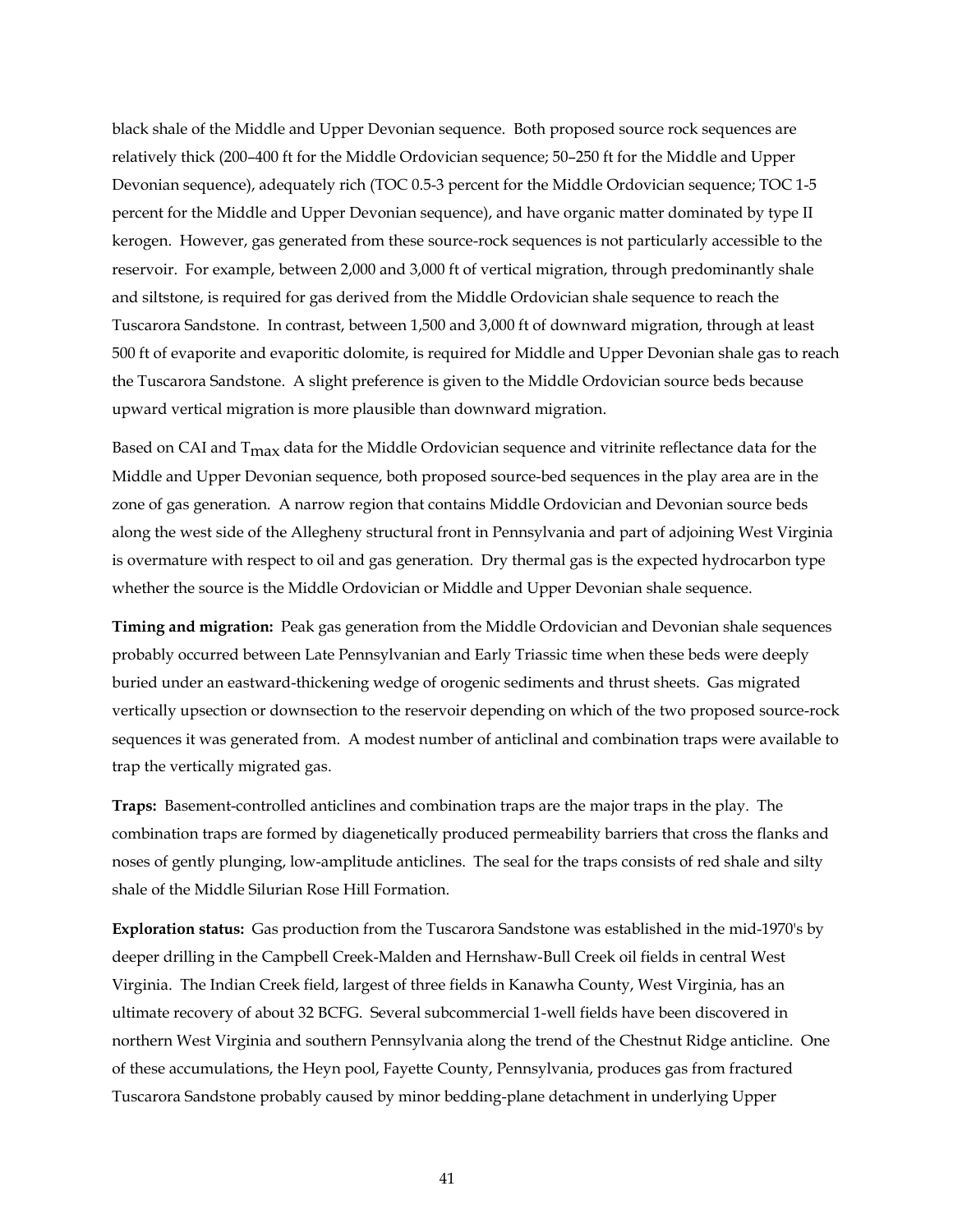Ordovician shale. Additional 1-well, Tuscarora Sandstone fields are scattered around Pennsylvania and West Virginia and many of them are associated with basement-controlled anticlines. Exploration for gas fields in the Tuscarora Sandstone continues in Pennsylvania and West Virginia, at the rate of several drill holes per year.

**Resource potential:** This play has potential for a modest number of undiscovered gas fields greater than 6 BCFG. The most attractive aspect of the play is its lateral updip continuity with the prolific oil and gas fields of the Clinton and Medina sandstones. In addition, there are large areas in the play that have been sparsely drilled to the Tuscarora Sandstone, and some parts of prospective structures remain untested. Limiting factors in the play may be (1) low-quality reservoirs, (2) poor accessibility to known source rock sequences, and (3) a high percentage of noncombustible gas mixed with the methane gas.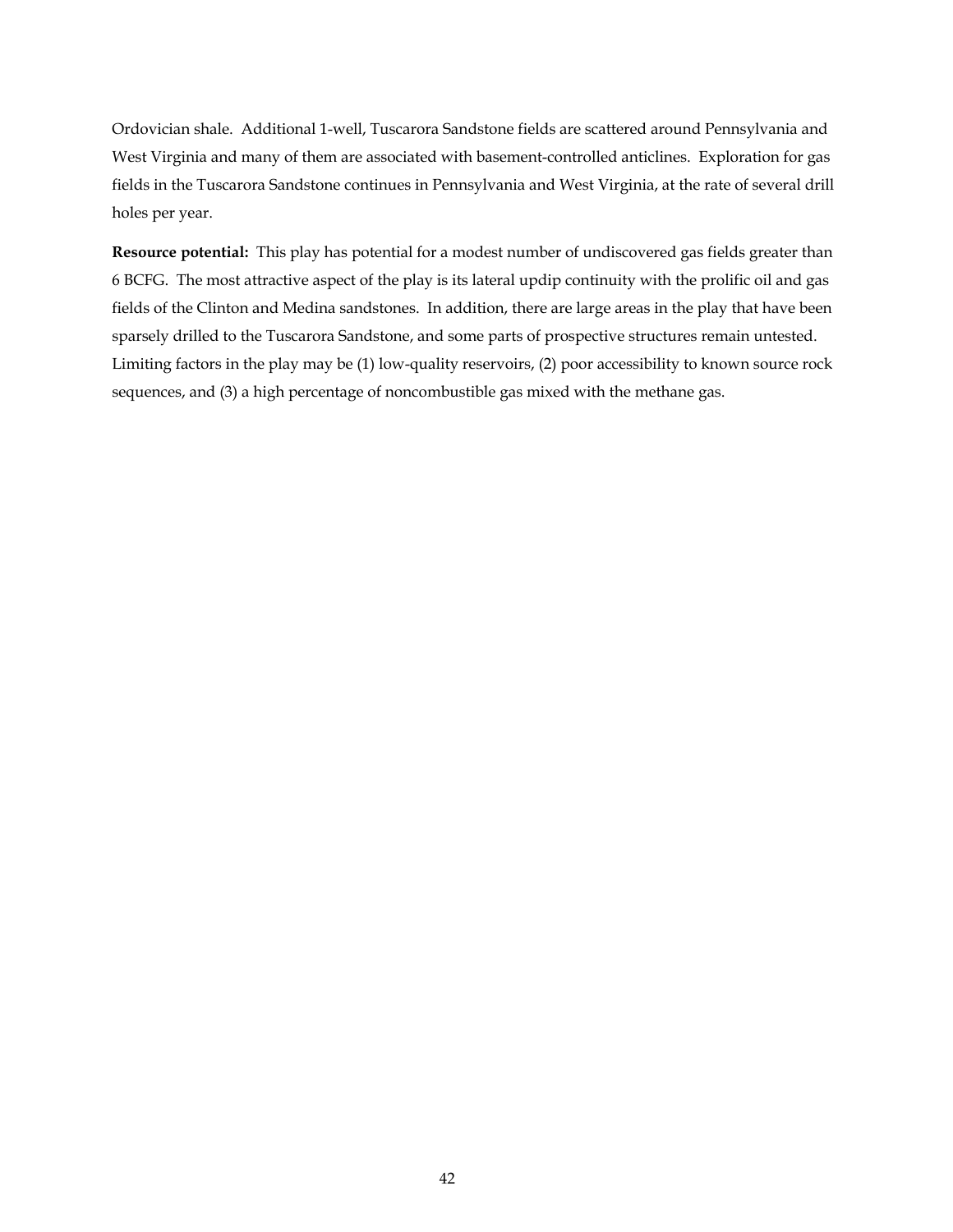# *CLINTON/MEDINA SANDSTONE GAS PLAYS*

## *6728. CLINTON/MEDINA SANDSTONE GAS HIGH POTENTIAL 6729. CLINTON/MEDINA SANDSTONE GAS MEDIUM POTENTIAL (HYPOTHETICAL) 6730. CLINTON/MEDINA SANDSTONE GAS MEDIUM-LOW POTENTIAL (HYPOTHETICAL) 6731. CLINTON/MEDINA SANDSTONE GAS PLAYS LOW POTENTIAL (HYPOTHETICAL)*

The Tuscarora Sandstone Gas Play (6727), Clinton/Medina Sandstone Gas Plays (6728, 6729, 6730, 6731), and Clinton/Medina Sandstone Oil/Gas Play (6732) are contiguous plays that occupy progressively westward parts of the widespread Lower Silurian sandstone depositional system. Although sandstones of fluvial and distributary channel origin are recognized locally, most of the sandstone was deposited in littoral marine, deltaic, and offshore-marine settings. This group of plays extends westward from near the Allegheny structural front in Pennsylvania, West Virginia, and Virginia, where sandstone beds are thickest and have minor shale interbeds (Tuscarora Sandstone), to the depositional limit of the Lower Silurian "Clinton" sandstone in east-central Ohio and eastern Kentucky, where sandstone beds are thinner and intercalated with abundant shale and siltstone. The Lower Silurian sandstone system extends into New York as far north as the outcrop limit of the Lower Silurian Medina Group and as far east as the subcrop of the Tuscarora Sandstone beneath the Middle Silurian Oneida Sandstone.

The Clinton/Medina Sandstone Gas plays are defined as parts of a continuous-type gas accumulation. These plays are characterized as continuous-type accumulations because of low-permeability reservoirs, abnormally low formation pressure, coalesced gas fields, gas shows or production in most holes drilled, and general lack of control by anticlinal closure on gas accumulations. Four Clinton/Medina Sandstone Gas plays are recognized according to their estimated potential for undiscovered gas resources. The Clinton/Medina Sandstone Gas High Potential Play (6728), the largest of the plays, is down-dip and along strike of the Clinton/Medina Sandstone Oil and Gas play (6732). It extends across western New York, northwestern Pennsylvania, and eastern Ohio and includes the offshore Lake Erie and Lake Ontario part of these states. The relatively small Clinton/Medina Sandstone Gas Medium Potential Play (6729) consists of two parts: an east-central New York part attached to the north end of Clinton/Medina Sandstone Gas High Potential Play 6728 and a southern Ohio, northeastern Kentucky, and westernmost West Virginia part attached to the south end of play 6728. The Clinton/Medina Sandstone Gas Medium-Low Potential Play (6730) consists of three parts: (1) a long narrow piece of northern and western West Virginia and adjoining southwestern Pennsylvania attached to the downdip side of plays 6728 and 6729, (2) a narrow piece of north-central New York between the outcrop and plays 6728 and 6729, and (3) a small piece of south-central New York attached to the down dip side of play 6729. The two parts of the Clinton/Medina Sandstone Gas Low Potential Play (6731) mark the extreme northern and southern ends of the proposed continuous-type accumulation. The northern part of the play is in east-central New York, whereas the southern part is in southeastern Kentucky and adjoining Virginia.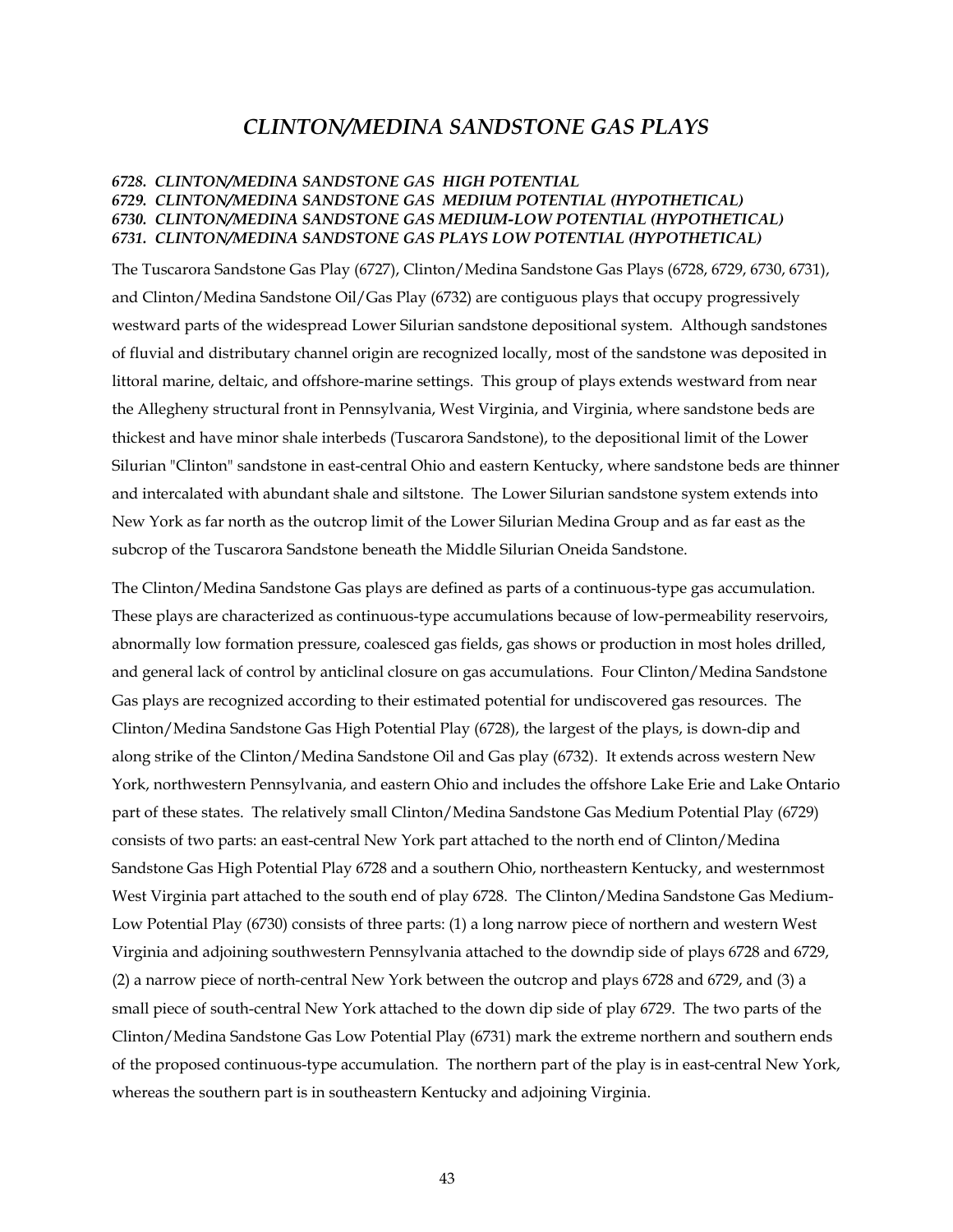Stratigraphically, the plays involve the "Clinton" sandstone and its informal driller's subunits--the red, white, and stray Clinton sands--in Ohio and the Whirlpool Sandstone, stray sandstones in the Cabot Head Shale, and Grimsby Sandstone of the Medina Group in New York and Pennsylvania. The "Clinton" sandstone (or sands) in Ohio correlates with the Lower Silurian Medina Group of New York and not with the Middle Silurian Clinton Group of New York as originally believed; however, the term is so popular in the petroleum industry that its usage continues.

Flanked by the Tuscarora Sandstone Play (6727) on the east and the Clinton/Medina Sandstone Oil/Gas Play (6732) on the west, the plays cover large parts of New York, Pennsylvania, Ohio, and West Virginia; the southern end of the plays includes small parts of Kentucky and Virginia. On the east side the plays are bounded by an arbitrary line separating the Tuscarora Sandstone from Clinton/Medina sandstones, whereas, on the west side, they are bounded by the approximate limit of oil production in the Clinton/Medina sandstones. The United States–Canada border in the middle of Lake Erie marks the northern limit of the play.

The plays are confirmed, and their prospective reservoirs are classified as unconventional because of the probable continuous nature of the gas accumulations.

**Reservoirs:** Very fine- to fine-grained sandstone consisting of quartzarenite and local sublitharenite and subarkose constitutes the reservoir in the plays. Compaction and burial diagenesis have greatly reduced the primary intergranular porosity of the reservoir. Silica cement and authigenic clay minerals are the primary pore-filling materials. Locally, calcite, dolomite, anhydrite, and hematite cement may be abundant. Secondary intergranular porosity, caused by the dissolution of rock fragments, feldspar grains, and cement, and fracture porosity, caused by movement between basement-involved fault blocks, are the important porosity types in the play. Porosity for the reservoirs ranges from 3 to 11 percent and average 5 percent. Permeability is as high as 0.2 to 0.6 mD but it generally averages less than 0.01 mD. The thickness of the Clinton sandstone sequence and the Medina Group in the plays ranges from 120 to 210 ft, and sandstone to shale ratios vary from 0.6 to 1. The net reservoir thickness ranges from 2 to 90 ft and averages about 25 ft. Drilling depths to the sandstone reservoirs in eastern Ohio and northwestern Pennsylvania range from 4,000 to 6,300 ft and in southwestern Pennsylvania they may be as much as 10,000 ft. In New York the drilling depths to the Medina Group are between 1,000 and 4,000 ft, whereas in southern Ohio and adjoining eastern Kentucky the drilling depths to the "Clinton" sandstone are between 2,000 and 3,000 ft.

**Source rocks:** The source of the gas in the plays is uncertain. The most plausible candidates are (1) shale and argillaceous limestone of the Middle Ordovician Utica Shale, Antes Shale, and Trenton Limestone and (2) black shale of the Middle and Upper Devonian sequence. Both proposed source rock sequences are relatively thick (200–400 ft for the Middle Ordovician sequence; 50–300 ft for the Middle and Upper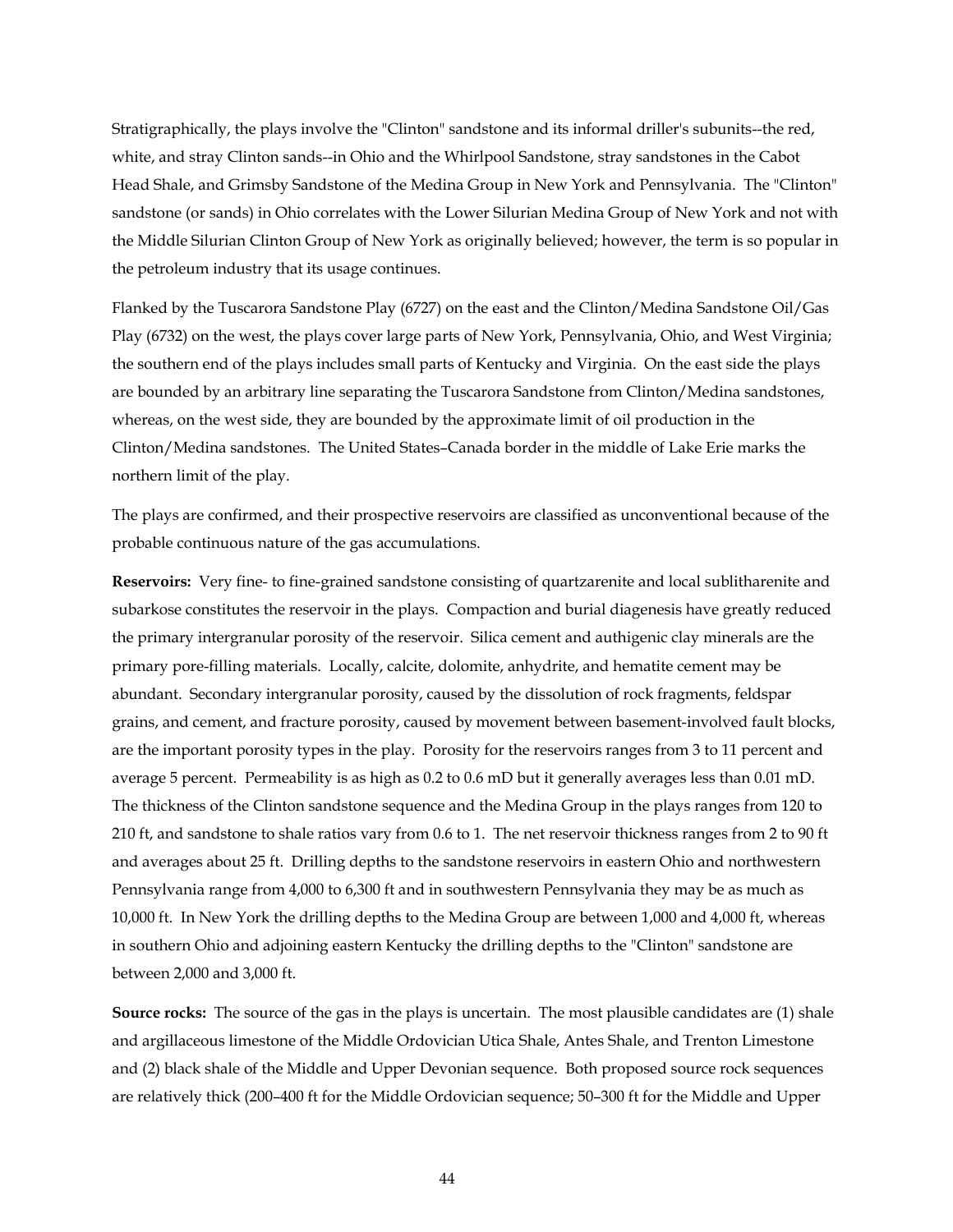Devonian sequence), adequately rich (TOC 0.5-3 percent for the Middle Ordovician sequence; TOC 1-5 percent for the Middle and Upper Devonian sequence), and have organic matter dominated by type II kerogen. However, gas generated from these source bed sequences is not particularly accessible to the reservoir sandstones. For example, between 1,500 and 2,000 ft of vertical migration, through predominantly shale and siltstone, is required for gas derived from the Middle Ordovician shale sequence to reach the Clinton/Medina sandstone reservoirs. In contrast, between 1,500 and 3,000 ft of downward migration, through at least 500 ft of evaporite and evaporitic dolomite, is required for Middle and Upper Devonian shale gas to reach the sandstone reservoirs. A slight preference is given to Middle Ordovician source beds because upward vertical migration is more plausible than downward migration.

Based on CAI and  $T_{\text{max}}$  data, Middle Ordovician source rocks in the plays are in the gas generation zone. Although Middle Ordovician rocks in southernmost Ohio and eastern Kentucky are in the zone of gas generation, they contain no known source beds. Dry and wet thermal gas are the expected hydrocarbon types derived from Middle Ordovician source beds. Vitrinite reflectance data suggest that Middle and Upper Devonian source rocks in the plays have achieved several levels of thermal maturity. Devonian source rocks in western Pennsylvania, eastern Ohio, and northern West Virginia are mainly in the zone of gas generation, whereas those source rocks in western New York and eastern Ohio are in the zone of oil generation. Devonian source rocks in offshore northern Ohio (Lake Erie) and southern Ohio probably are immature with respect to oil and gas generation. Wet thermal gas and local oil are the expected hydrocarbon types derived from the Middle and Upper Devonian source rocks.

**Timing and migration:** Peak gas generation from the Middle Ordovician and Devonian shale sequences occurred between Late Pennsylvanian and Early Triassic time when these beds were deeply buried under an eastward-thickening wedge of orogenic sediments and thrust sheets. Gas migrated vertically upsection or downsection to the sandstone reservoirs depending on which of the two proposed source rock sequences it was generated from. Numerous facies-change stratigraphic traps, some in combination with subtle anticlinal closure and noses, were available to trap the vertically migrated gas.

**Traps:** Facies-change stratigraphic traps are the most important traps in the play; however, commonly the permeability barriers produced by facies changes, and to a lesser extent by diagenetic changes, are in combination with subtle anticlinal flanks and noses. In general, anticlinal closure has exerted only subtle influence, if any, on gas accumulations in the plays. Water block has been suggested by several petroleum geologists as a possible trapping mechanism for gas in the Clinton/Medina sandstones. This type of trap is created by low-permeability sandstone sequences whose permeability to water is much greater than their permeability to gas. If the model is applicable to these plays, it would imply the presence of a basin-center gas accumulation.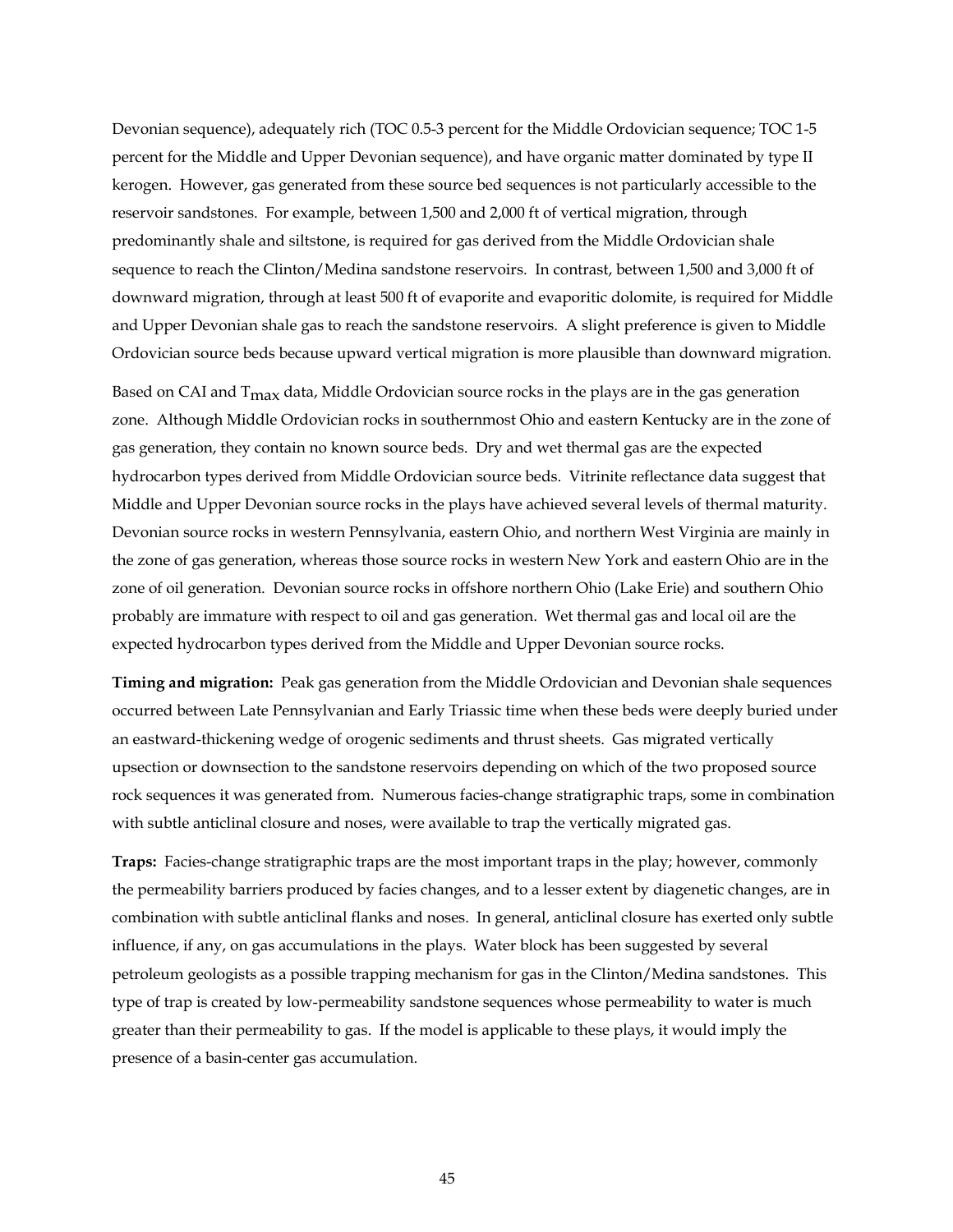Seals for the stratigraphic traps are shale beds within the Clinton/Medina interval and Middle Silurian shale and micrite beds of the Packer Shell limestone, Dayton Limestone, Rochester Shale, and Clinton Group.

**Exploration status:** Gas was first discovered in the play in the mid to late 1880's in western New York and in the late 1890's in southern Ohio. Drilling depths to the Clinton and Medina sandstones in these regions range from less than 1,000 to about 2,000 ft; however, because of the low permeability of the Lower Silurian sandstones, most of the exploration was concentrated in east-central Ohio where reservoir quality was higher and oil was produced as well as gas. By the late 1950's and early 1960's, exploration activity had successfully expanded into eastern Ohio, northwestern Pennsylvania, and western New York where lower quality sandstone reservoirs occur, drilling depths commonly exceed 4,000 ft, and gas is the dominant hydrocarbon type. Successful exploration for gas continues today in sparsely drilled parts of the play such as southern and east-central New York, northwestern Pennsylvania, and eastern Ohio. In Pennsylvania and Ohio, drilling depths to the Clinton and Medina sandstones exceed 6,000 ft. An offshore gas well drilled in 1958 in Pennsylvania and numerous offshore wells drilled since 1913 in Canada indicate that gas in the play extends into Lake Erie at least as far north as the United States– Canada border. Most sandstone reservoirs in the play have tight formation status.

The most important factor that insured exploration success in low-permeability sandstone reservoirs was the development of hydraulic fracturing techniques. Wells that originally had a very low natural flow of gas were transformed by hydraulic stimulation into wells producing as much as 1–2 MMCFGPD. Field size has little meaning in the plays because older fields tend to merge together into continuous-type accumulations with additional drilling. For example, the three or four Medina gas fields that were discovered in Chautauqua County, western New York, in the 1960's have now merged into the giant Lakeshore field, which has an ultimate recovery of about 650 BCFG.

**Resource potential:** This group of plays has the potential for yielding a large volume of undiscovered gas in a continuous-type accumulation. Undiscovered gas in the plays is assessed using a continuoustype unconventional resource model. This model incorporates: (1) estimated ultimate recovery (EUR) per well probability distributions, (2) optimum area that a well can drain (spacing), (3) number of untested drill sites having the appropriate spacing area, (4) success ratio of previously drilled holes, and (5) risk.

EUR values for producing wells in the Clinton/Medina Sandstone Gas High Potential Play (6728) range from 5 (F95) to 330 (F5) MMCFG and have a median (F50) of about 70 MMCFG. Smaller EUR values are recorded for producing wells in the Clinton/Medina Sandstone Gas Medium Potential Play (6729); they range from 5 to 150 MMCFG and have a median (F50) of about 50 MMCFG. Low EUR values, high risk, and a low success ratio are assigned to the Clinton/Medina Sandstone Gas Medium-Low Potential (6730)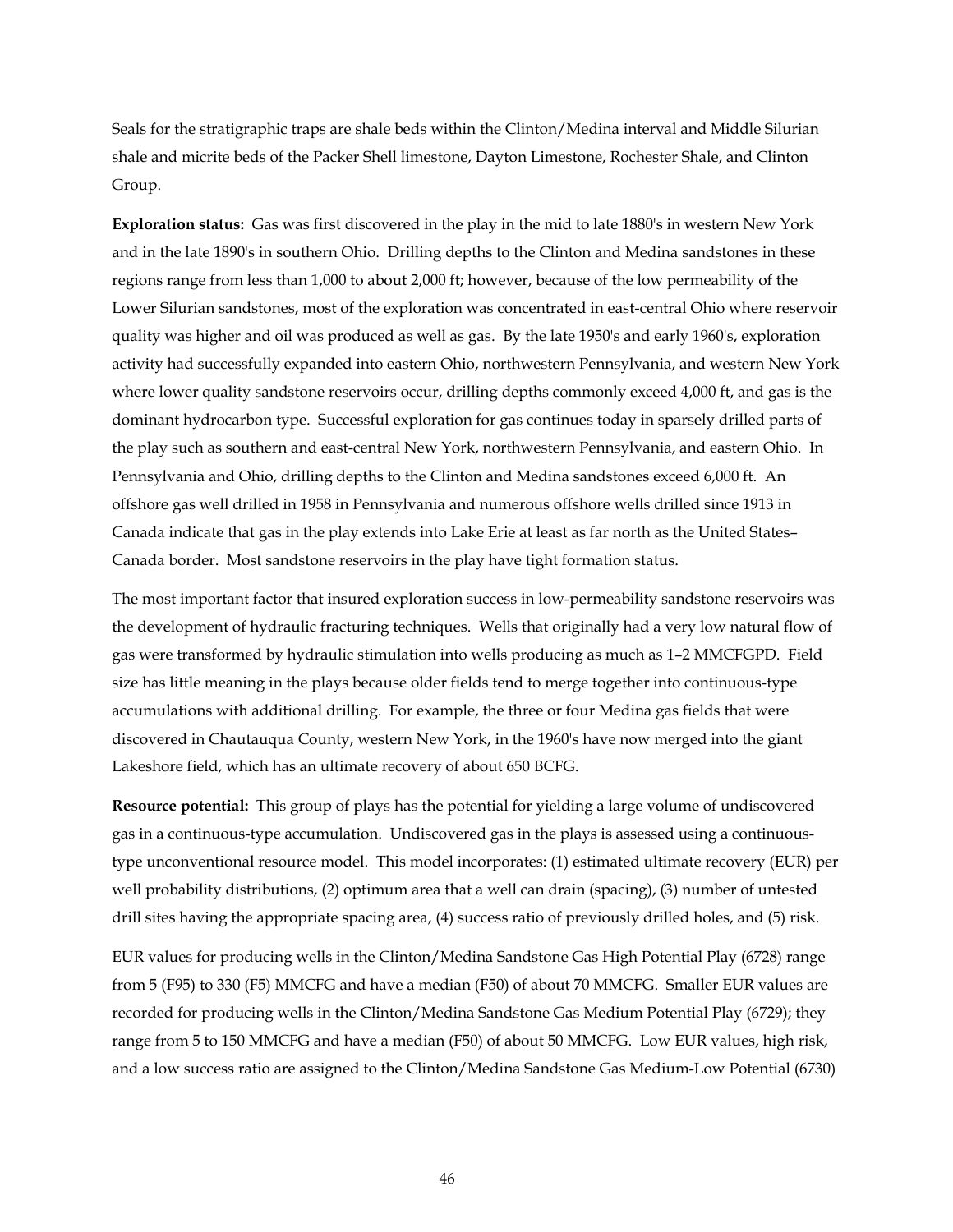and Clinton/Medina Sandstone Gas Low Potential Plays (6731). A well spacing of 40 acres is selected for all plays.

### **6732. CLINTON/MEDINA SANDSTONE OIL/GAS PLAY**

The Tuscarora Sandstone Gas Play (6727), Clinton/Medina Sandstone Gas Plays (6728, 6729, 6730, 6731), and Clinton/Medina Sandstone Oil/Gas Play (6732) are contiguous plays that occupy progressively western parts of the widespread Lower Silurian sandstone depositional system. Although sandstones of fluvial and distributary channel origin are recognized locally, most of the sandstone was deposited in littoral marine, deltaic, and offshore-marine settings. This group of plays extends westward from near the Allegheny structural front in Pennsylvania, West Virginia, and Virginia where sandstone beds are thickest and have minor shale interbeds (Tuscarora Sandstone), to the depositional limit of the Lower Silurian "Clinton" sandstones in east-central Ohio and eastern Kentucky, where sandstone beds are thinner and intercalated with abundant shale and siltstone. The Lower Silurian sandstone system extends into New York as far north as the outcrop limit of the Lower Silurian Medina Group and as far east as the subcrop of the Tuscarora Sandstone beneath the Middle Silurian Oneida Sandstone.

The Clinton/Medina Sandstone Oil and Gas Play (6732) is defined by oil and gas trapped in the Lower Silurian "Clinton" sandstones and Medina Group sandstones by facies-change stratigraphic traps and combination traps. The play is confirmed, and it has many aspects of continuous-type accumulations such as abnormally low formation pressure, coalesced oil and gas fields, and a general lack of control by anticlinal closure on accumulations; however, because of the high drilling density of the play, it is most conveniently described as conventional and its resources--except for those in Lake Erie--assessed as reserve growth.

Stratigraphically, the play involves the "Clinton" sandstone and its informal driller's subunits, the red, white, and stray Clinton sands, in Ohio and the Whirlpool Sandstone, stray sandstones in the Cabot Head Shale, and Grimsby Sandstone of the Medina Group in New York and Pennsylvania. The "Clinton" sandstone (or sands) in Ohio correlates with the Lower Silurian Medina Group of New York and not with the Middle Silurian Clinton Group of New York as originally believed, however, the term is so popular in the petroleum industry that its usage continues. The most westerly of the three Lower Silurian sandstone plays, this play covers most of east-central Ohio and a very small part of northwestern Pennsylvania. On the east side the play is bounded by an arbitrary line that marks the approximate eastern limit of oil production in the Clinton/Medina sandstones, whereas on the west side it is bounded by the approximate depositional limit of the Clinton/Medina sandstones. The northern part of the play extends into Lake Erie.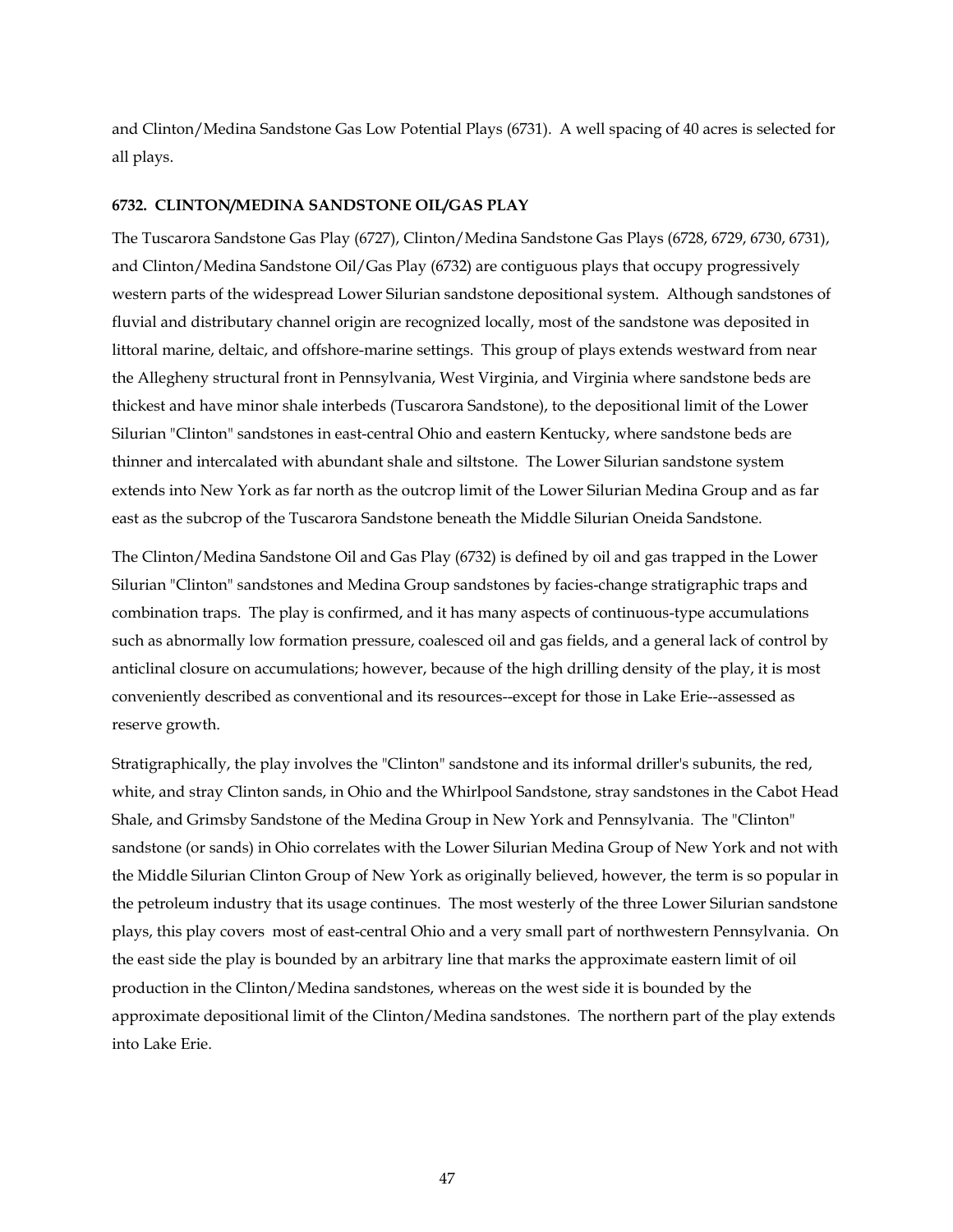**Reservoirs:** Very fine to fine grained sandstone consisting of quartzarenite and local sublitharenite and subarkose constitute the reservoir in the play. Compaction and burial diagenesis have reduced the primary intergranular porosity of the sandstone reservoirs but not to as extreme a degree as in the sandstone reservoirs of the adjoining Clinton/Medina Sandstone Gas Plays. Porosity for reservoirs in the play ranges from 8 to 15 percent and averages 12 percent. Most of this porosity is caused by primary intergranular porosity, but fracture porosity, caused by movement between basement-involved fault blocks, may be important locally. Permeability ranges from <0.1 to 75 mD and averages 5 mD. The thickness of the Clinton sandstone sequence and the Medina Group in the play ranges from 100 to 200 ft and sandstone to shale ratios range from 0.2 to 1.0. The net reservoir thickness ranges from 6 to 105 ft and averages about 40 ft. Drilling depths to the sandstone reservoirs in the play range from 1,000 to 5,000 ft.

**Source rocks:** The source of the oil and gas in the play is uncertain. The most plausible candidates are (1) shale and argillaceous limestone of the Middle Ordovician Utica Shale, Antes Shale, and Trenton Limestone and (2) black shale of the Middle and Upper Devonian sequence. Both proposed source rock sequences are relatively thick (200-400 ft for the Middle Ordovician sequence; 50-300 ft for the Middle and Upper Devonian sequence), adequately rich (TOC 0.5-3 percent for the Middle Ordovician sequence; TOC 1-5 percent for the Middle and Upper Devonian sequence), and have organic matter dominated by type II kerogen. However, oil and gas generated from these source bed sequences are not particularly accessible to the reservoir sandstones. For example, between 1,500 and 2,000 ft of vertical migration, through predominantly shale and siltstone, is required for oil and gas derived from the Middle Ordovician shale sequence to reach the Clinton/Medina sandstone reservoirs. In contrast, between 1,500 and 3,000 ft of downward migration, through at least 500 ft of evaporite and evaporitic dolomite, is required for Middle and Upper Devonian-derived oil and gas to reach the sandstone reservoirs. A slight preference is given to Middle Ordovician source beds because upward vertical migration is more plausible than downward migration.

Based on CAI and T<sub>max</sub> data for the Middle Ordovician sequence and vitrinite reflectance data for the Middle and Upper Devonian sequence, both source bed sequences are located in the zone of oil generation; however, Devonian source rocks in about half the play are immature with respect to oil and gas generation. Oil and wet thermal gas are the expected hydrocarbon types whether the source is the Middle Ordovician or Devonian shale sequence.

**Timing and migration:** Peak oil and gas generation from the Middle Ordovician and Devonian shale sequences occurred between Late Pennsylvanian and Early Triassic time when these beds were buried under an eastward-thickening wedge of orogenic sediments and thrust sheets. Most of the oil and gas was generated east of the play, probably in the vicinity of the Clinton/Medina Sandstone Gas plays and the Tuscarora Sandstone Gas Play (6727). Oil and gas migrated vertically upsection or downsection to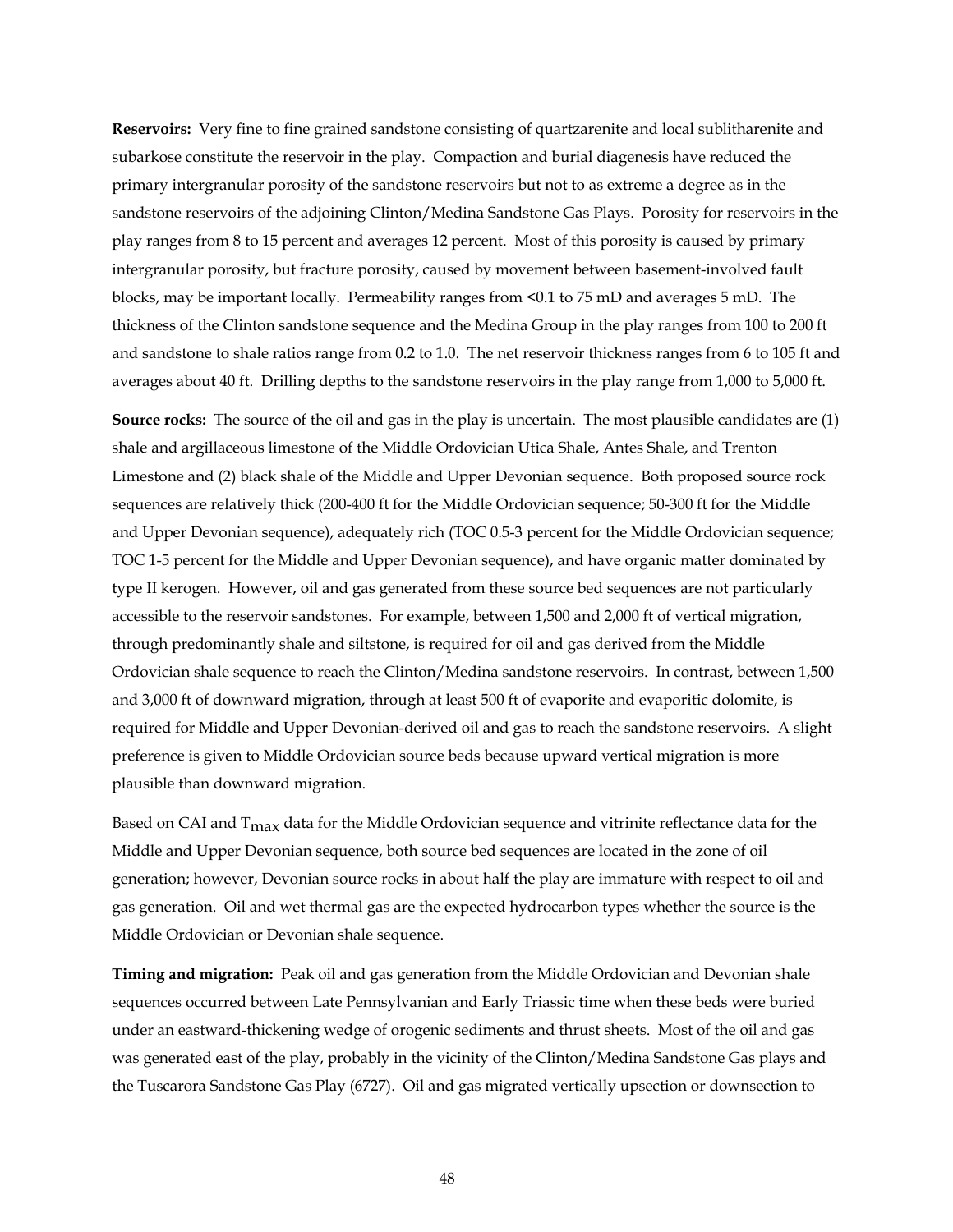Lower Silurian sandstones, depending on which of the two proposed source rock sequences they were generated from, and then migrated up the gently dipping northwest flank of the basin to east-central Ohio. Numerous facies-change stratigraphic traps, some in combination with subtle anticlinal flanks and noses, were available to trap the laterally migrated oil and gas.

**Traps:** Facies-change stratigraphic traps are the most important traps in the play; however, commonly, permeability barriers produced by facies changes, and to a lesser extent by diagenetic changes, are in combination with subtle anticlinal flanks and noses. Seals for the stratigraphic traps are shale beds within the Clinton/Medina interval and Middle Silurian shale and micrite beds of the Packer Shell limestone, Dayton Limestone, Rochester Shale, and Clinton Group.

**Exploration status:** Oil and gas was first discovered in the play in the mid- to late-1880's in Knox, Licking, Fairfield, and Perry Counties in east-central Ohio. Clinton sandstones are relatively shallow in this region and range from depths of 2,000 to 2,800 ft. In a short time, the trend had spread northward across all of east-central Ohio to the southern shore of Lake Erie. For about 70 years this region has yielded large quantities of oil and gas from reservoirs of good to moderate quality. Most of the oil and gas fields found at this time began to coalesce with later infill drilling. By the late 1950's and early 1960's, exploration for oil and gas in the Lower Silurian sandstones had successfully expanded into eastern Ohio where drilling depths were commonly greater than 4,000 ft and reservoir quality had diminished.

The most important factor that insured exploration success along the eastern part of the play was the development of hydraulic fracturing techniques. Wells that originally had very low natural flows of oil and gas were transformed by hydraulic stimulation into wells producing as much as 150 BOPD and 1 to 2 MMCFGPD. The largest oil field in the play is East Canton (Stark Co., Ohio, discovery date 1966, ultimate recovery ~100 MMBO). The exploration phase of the play is now over and sandstone reservoirs in its eastern parts have tight formation status.

**Resource potential:** This play has potential for a small number of undiscovered oil and gas fields greater than 1 MMBO or 6 BCFG. The undiscovered fields are in undrilled Lake Erie. Outside of Lake Erie, this play is exhausted except for very small oil and gas accumulations.

#### **6737. UPPER DEVONIAN SANDSTONE OIL/GAS PLAY**

The Upper Devonian Sandstone Oil/Gas Play (6737) and the unconventional Upper Devonian Sandstone Gas plays (6733, 6734, 6735, 6736) are contiguous plays in the sandstone depositional system of the Upper Devonian Catskill Delta. Most of the sandstone was deposited in littoral-marine, deltaic, offshore shallow-marine, and offshore deeper water marine (turbidite) settings. The Upper Devonian Sandstone Oil/Gas Play is defined by oil and gas trapped in Upper Devonian sandstone and local siltstone by facieschange stratigraphic traps in combination with diagenetic traps or fractured reservoir traps. The play is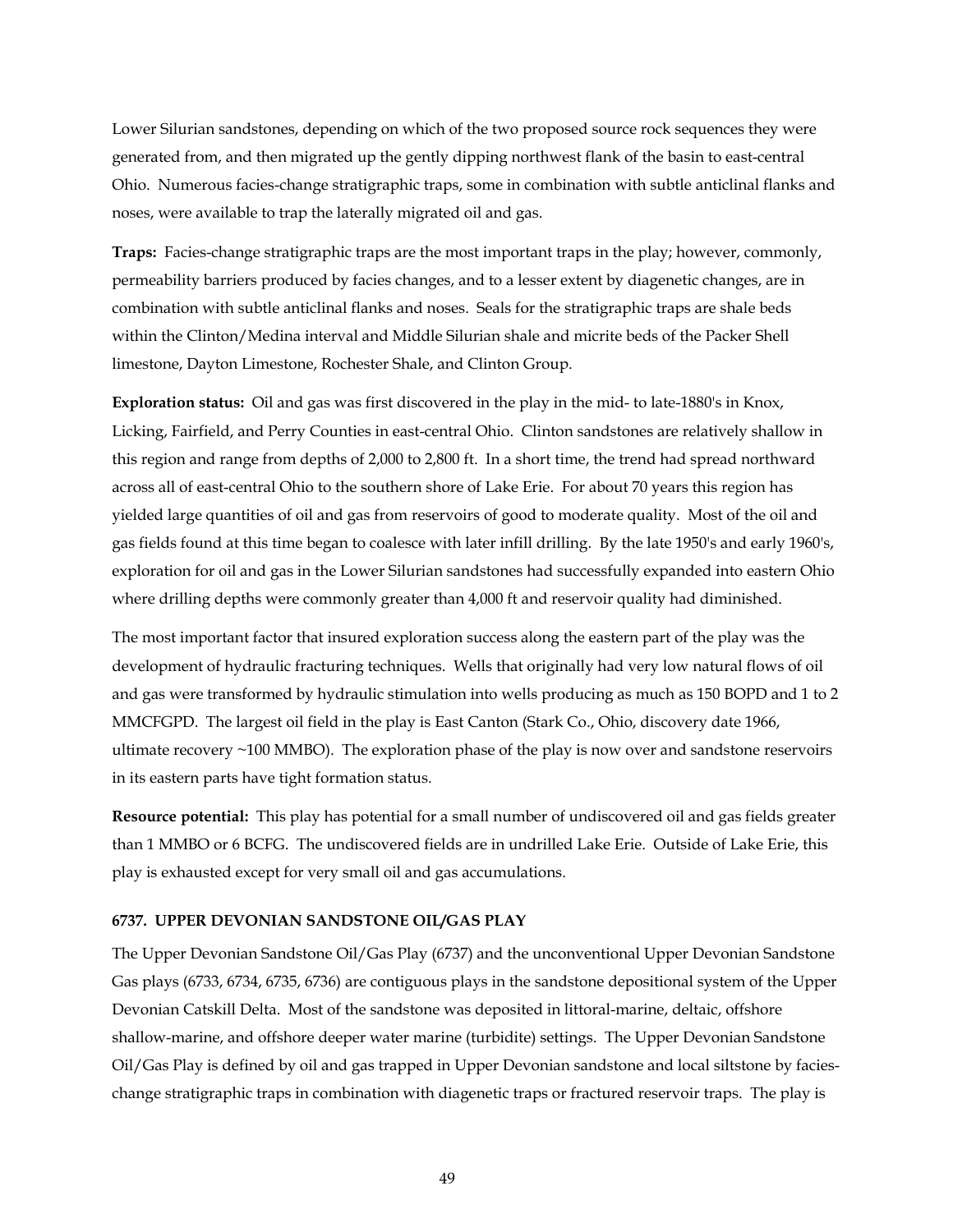confirmed, and it has many aspects of continuous-type accumulations such as abnormally low formation pressure, coalesced oil and gas fields, and a general lack of structural control on accumulations. Because of the high drilling density, the play is most conveniently described, however, as conventional, and its resources are assessed as reserve growth. The play covers western New York, northwestern Pennsylvania, southeastern Ohio, and north-central West Virginia.

Stratigraphically, the play involves numerous formal and informal sandstone units deposited during multiple regressive events. In Pennsylvania, Upper Devonian sandstones are organized into four major sequences, in ascending order, the Braillier Formation, Elk Group, Bradford Group, and Venango Group. In West Virginia, Upper Devonian sandstones are organized, in ascending order, into the Braillier Formation, Greenland Gap Formation, Venango Formation, and Oswayo Formation. Farther to the westward in West Virginia, the Greenland Gap Formation changes facies and is replaced by shale and siltstone of the Braillier Formation. Pennsylvania and West Virginia nomenclature correlate approximately as follows: (1) the lower part of the Elk Group and underlying Braillier Formation in Pennsylvania correlate with the lower part of the Braillier Formation in West Virginia; (2) the upper part of the Elk Group, the Bradford Group, and the lower part of the Venango Group in Pennsylvania correlate with the Greenland Gap Formation in West Virginia; and (3) the middle and upper parts of the Venango Group in Pennsylvania correlate with the Venango Formation and Oswayo Formation in West Virginia.

The eastern boundary of the play is marked by the approximate limit of oil production in the Upper Devonian sandstone sequence, whereas the western boundary of the play is the approximate depositional limit of the Upper Devonian sandstone and siltstone sequence.

**Reservoirs:** Coarse siltstone, very fine to fine grained sandstone, medium-grained sandstone, and local pebbly sandstone, classified as sublitharenite, subarkose, quartzarenite, and quartzwacke, constitute the reservoirs in the play. Primary intergranular porosity, although reduced somewhat by silica and calcite cement and authigenic clay minerals, is the dominant porosity type in the play. Porosity types of lesser importance are (1) secondary intergranular porosity caused by dissolution of detrital grains (feldspar, metamorphic rock fragments) and silica and (or) calcite cement, (2) fracture porosity caused by movement between basement-involved fault blocks, and (3) moldic porosity caused by fossil fragment dissolution. Porosity values for reservoirs in the play range from 2 to 26 percent and average about 14 percent. Permeability values range from 0.07 mD to several thousands of millidarcies and average about 10 mD.

A variety of sandstone bodies differing in depositional setting, orientation to paleoshoreline, and degree of lateral continuity are recognized in the play. Among the most common types are (1) sheetlike sandstone bodies deposited along deltaic and interdeltaic shorelines, (2) long, narrow pebbly sandstone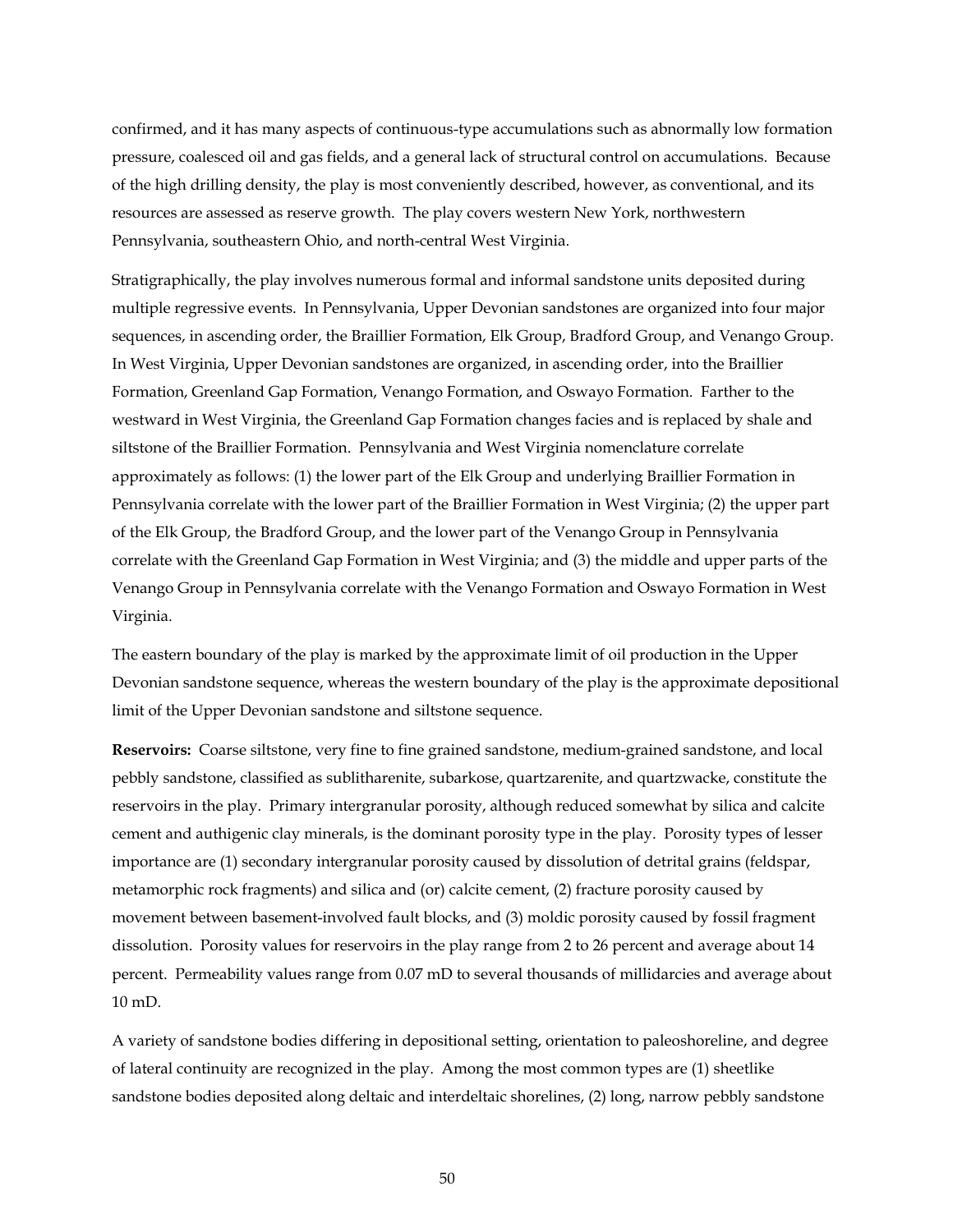bodies deposited as offshore bars subparallel to the shoreline, and (3) discontinuous sandstone bodies deposited normal to the shoreline representing reworked delta distributary channels, distributary mouth bars, and turbidites. The thickness of the producing part of the sandstone reservoirs ranges from about 10 to 40 ft and averages about 10 ft. Commonly, more than one sandstone reservoir is productive in a given well. Drilling depths to the sandstone reservoirs are from less than 1,000 to 5,000 ft.

**Source rock:** The sources of oil and gas in the play are the Middle Devonian Marcellus Shale that underlies the Upper Devonian sandstone sequence and the Upper Devonian black shales that are located west of and intertongue with the Upper Devonian sandstone sequence. The Middle and Upper Devonian black shale sequence in the play is between 100 and 500 ft thick and has TOC values between 3 and 5 percent. Vitrinite reflectance data indicate that Middle and Upper Devonian source rocks in the play have achieved several levels of thermal maturity. Devonian source rocks in western New York and northwestern Pennsylvania are in the zone of oil generation, whereas Devonian source rocks in westcentral Pennsylvania, southeastern Ohio, and northern and north-central West Virginia are in the zone of gas generation. The southeastern part of the play in southwestern Pennsylvania and adjoining West Virginia may be overmature with respect to the generation of oil and gas. Oil and wet thermal gas are the expected hydrocarbon types in the play.

**Timing:** Peak oil and gas generation from the Middle and Upper Devonian black shale sequence occurred between Late Pennsylvanian and Early Triassic time when the sequence was buried under an eastward-thickening wedge of orogenic sediments. Oil and gas migrated short distances laterally and upsection to the sandstone reservoirs. A variety of facies-change stratigraphic traps, diagenetic traps, and fractured-reservoir traps were available to trap the oil and gas.

**Traps:** Facies-change stratigraphic traps, commonly in combination with anticlinal flanks, anticlinal noses, diagenetic traps and fractured-reservoir traps, are the most important traps in the play. In general, anticlinal closure has exerted only subtle influence, if any, on oil and gas accumulations in the play. Seals for the stratigraphic traps are shale and fine-grained siltstone intercalated with the Upper Devonian sandstone sequence.

**Exploration status:** Oil and associated gas in the play was discovered in the Drake well, Venango County, Pennsylvania, in 1859. This oil discovery marked the beginning of a prolific oil and gas trend in Upper Devonian sandstones that stretches from western New York, across northwestern Pennsylvania, to northern West Virginia. Most oil fields in the trend were identified by the early 1920's, and many of the larger fields were exploited using secondary recovery techniques, mainly water flooding, in the 1930's. Gas fields containing minor associated oil continued to be discovered along the eastern margin of the play in the 1950's and 1960's. Approximately 800 oil and (or) gas fields have been discovered in the play since 1859, of which about 50 have been converted to gas storage facilities. The exploration phase of the

51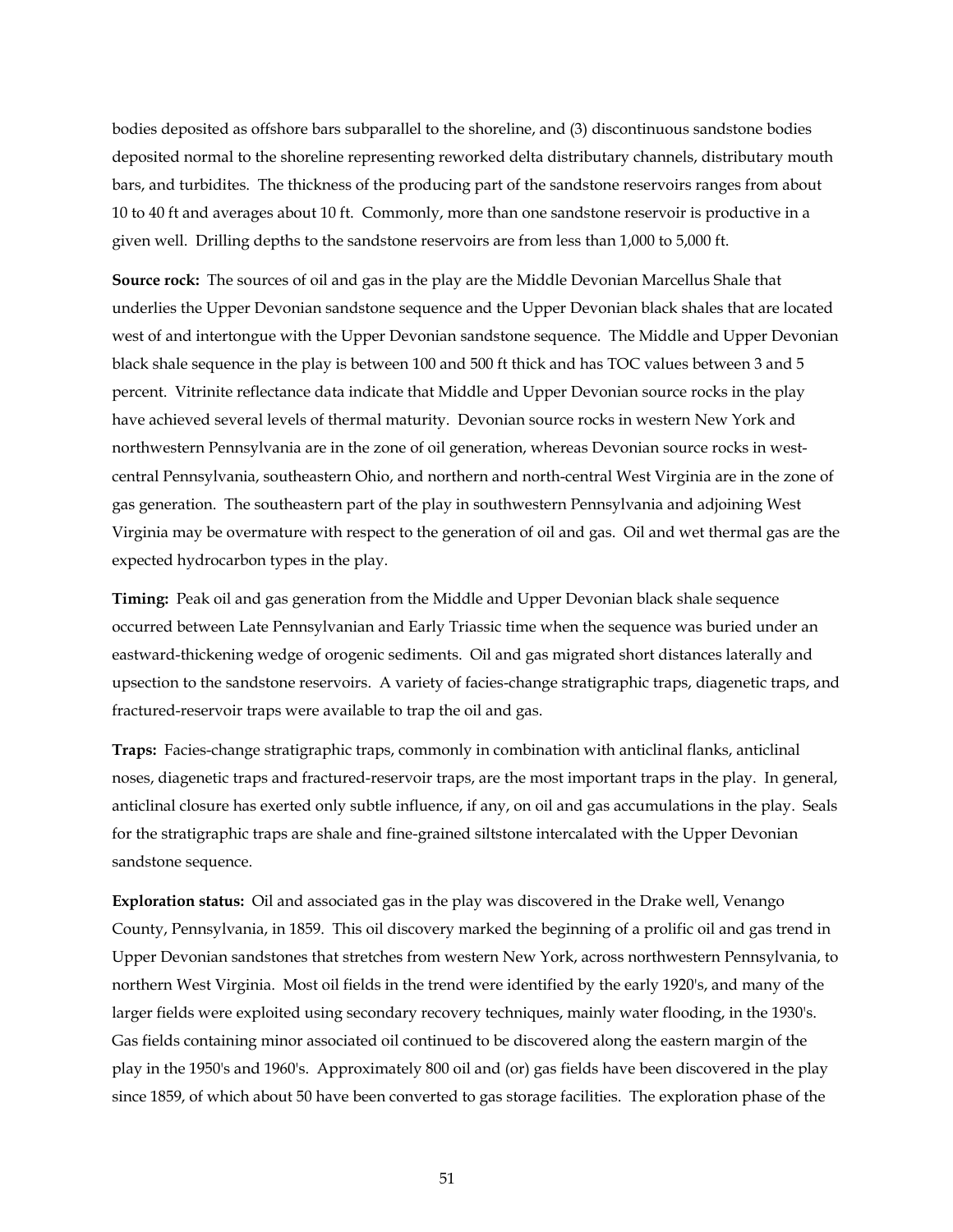play is now over, and current drilling consists of infill wells that add small amounts of oil and gas to existing fields. Many of the sandstone reservoirs in the eastern part of the play have tight formation status.

Among the largest oil fields in the play are Bradford (McKean Co., Pa. and Allegheny Co., N.Y.), discovery date 1871, ultimate recovery 680 MMBO; Saxonburg (Butler Co., Pa.), discovery date 1866, ultimate recovery 59 MMBO; Salem-Wallace-Zinnia (Harrison and Doddridge Cos., W. Va.), discovery date 1899, ultimate recovery 41 MMBO; Mannington (Marion Co., W. Va.), discovery date 1899, ultimate recovery 32 MMBO; and Bullion-Clintonville (Venango Co., Pa.), discovery date 1876, ultimate recovery 29 MMBO.

**Resource potential:** This play has no potential for undiscovered oil and gas fields greater than 1 MMBO or 6 BCFG. The shallow depth of the reservoirs and the high drilling density in the play area suggest that the play is exhausted except for very small accumulations.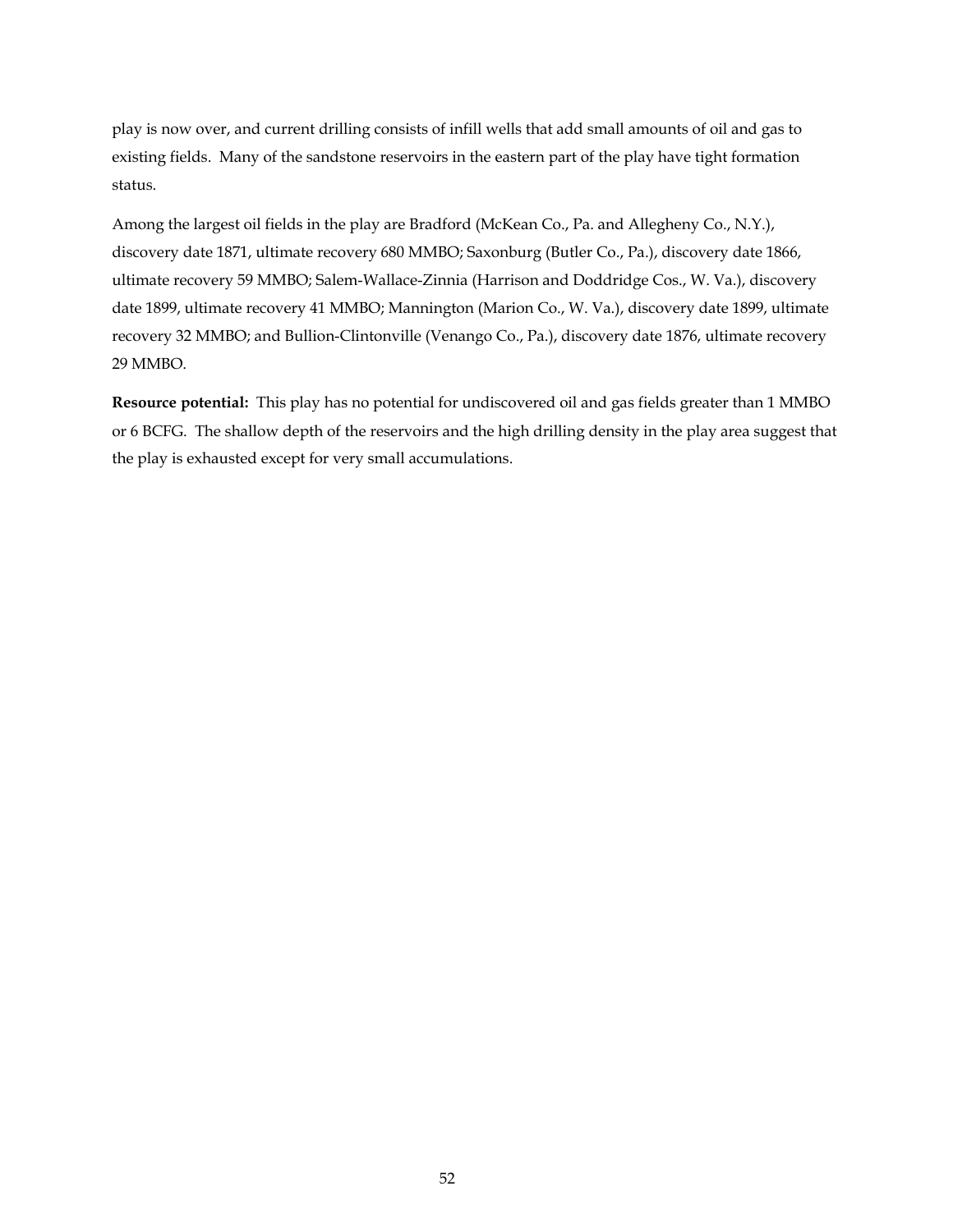# *UPPER DEVONIAN SANDSTONE GAS PLAYS*

## *6733. UPPER DEVONIAN SANDSTONE GAS HIGH POTENTIAL 6734. UPPER DEVONIAN SANDSTONE GAS MEDIUM POTENTIAL (HYPOTHETICAL) 6735. UPPER DEVONIAN SANDSTONE GAS MEDIUM-LOW POTENTIAL (HYPOTHETICAL) 6736. UPPER DEVONIAN SANDSTONE GAS LOW POTENTIAL (HYPOTHETICAL)*

The unconventional Upper Devonian Sandstone Gas plays (6733, 6734, 6735, 6736) and the conventional Upper Devonian Sandstone Oil/Gas Play (6737) are contiguous plays in the sandstone depositional system of the Upper Devonian Catskill Delta. Most of the sandstone was deposited in littoral-marine, deltaic, offshore shallow-marine, and offshore deeper-water marine (turbidite) settings. The unconventional Upper Devonian Sandstone Gas plays (6733, 6734, 6735, 6736) located east of the conventional play (6737) are defined as a continuous-type gas accumulation because of (1) lowpermeability reservoirs, (2) abnormally low formation pressure, (3) coalesced gas fields, (4) gas shows or production in most holes drilled, and (5) general lack of control by anticlinal closure on gas accumulations.

Four Upper Devonian sandstone gas plays are recognized. The Upper Devonian Sandstone Gas High Potential Play (6733), the largest of the plays, is down-dip of the conventional Upper Devonian Sandstone Oil/Gas Play (6737). It extends across most of central Pennsylvania and part of north-central West Virginia. The relatively small Upper Devonian Sandstone Gas Medium Potential Play (6734) consists of two parts: a northeastern Pennsylvania part attached to the northeast end of play 6733 and a southcentral Pennsylvania, western Maryland, and eastern West Virginia part attached to the down-dip side of play 6733. The Upper Devonian Sandstone Gas Medium-Low Potential Play (6735) also consists of two parts. The southern part of the Upper Devonian Sandstone Gas Medium-Low Potential Play (6735) occupies most of southeastern West Virginia and small pieces of adjoining Virginia and is attached at its north end to plays 6733, 6734, and 6737. The northern part of the Upper Devonian Sandstone Gas Medium-Low Potential Play (6735) occupies small parts of northeastern Pennsylvania and adjoining south-central New York and is attached along its west side to plays 6734 and 6737. The Upper Devonian Sandstone Gas Low Potential Play (6736) wraps around the northern parts of plays 6734 and 6735 in a large part of southeastern New York and northeastern Pennsylvania.

Stratigraphically, the play involves numerous formal and informal sandstone and siltstone units deposited during multiple regressive events. In Pennsylvania, Upper Devonian sandstones and siltstones are organized into four major sequences, in ascending order, the Braillier Formation, Elk Group, Bradford Group, and Venango Group. Westward in Pennsylvania the Elk, Bradford, and Venango Groups change facies and are replaced by siltstone and shale of the Braillier Formation, whereas eastward and southward the Elk, Bradford, and Venango Groups are replaced, respectively, by the Scherr, Foreknobs,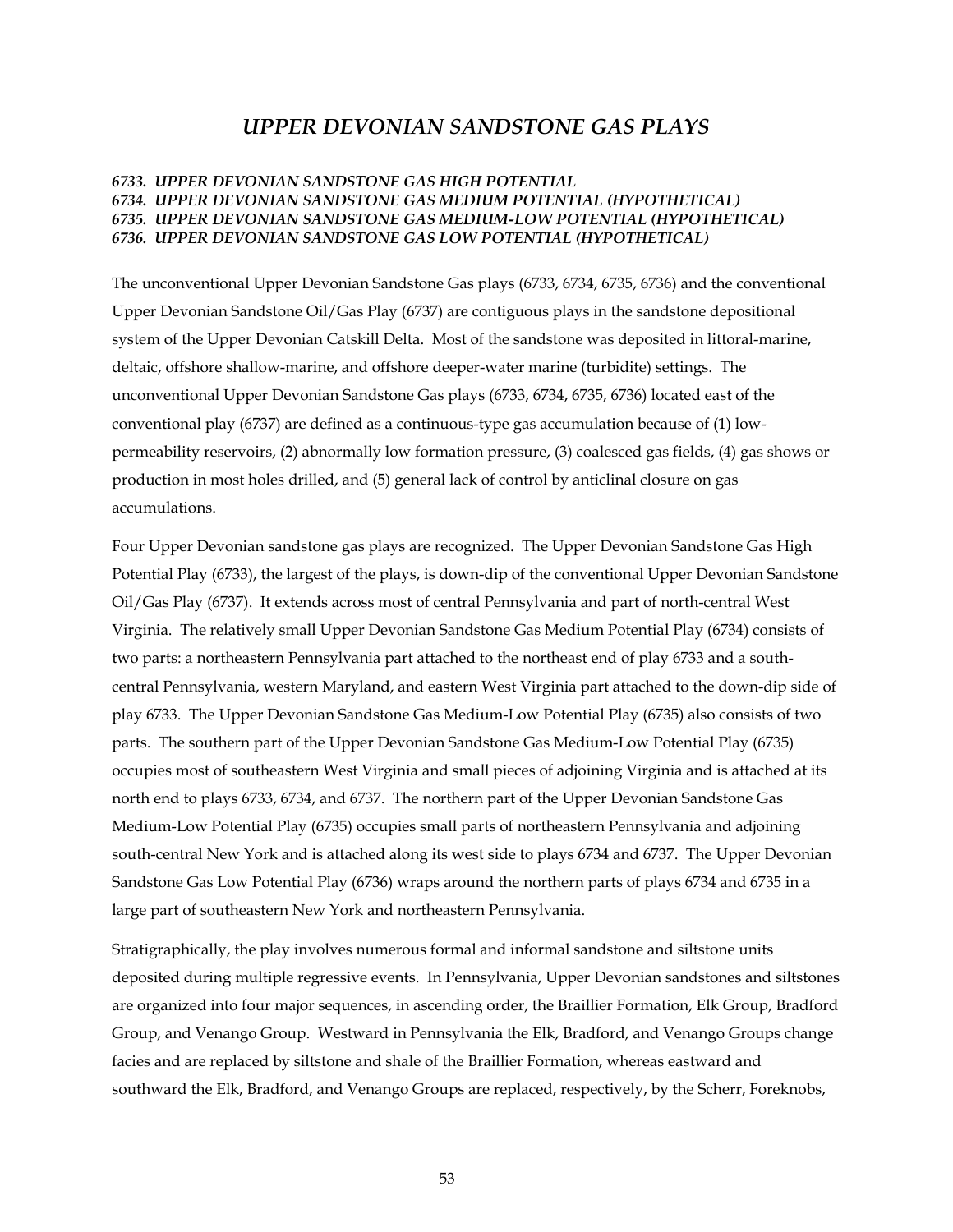and Catskill Formations. In West Virginia, Upper Devonian sandstones are organized, in ascending order, into the Braillier Formation, Greenland Gap Formation, Hampshire Group, and Price Formation (part). Farther to the west in West Virginia, the Hampshire Group and Price Formation (part) are replaced, respectively, by the Venango and Oswago Formations, and the Greenland Gap Formation changes facies and is replaced by shale and siltstone of the Braillier Formation. Pennsylvania and West Virginia nomenclature correlates approximately as follows: (1) the lower part of the Elk Group and underlying Braillier Formation in Pennsylvania correlate with the lower part of the Braillier Formation in West Virginia; (2) the upper part of the Elk Group, the Bradford Group, and the lower part of the Venango Group in Pennsylvania correlate with the Greenland Gap Formation in West Virginia; and (3) the middle and upper parts of the Venango Group in Pennsylvania correlate with the Hampshire Group and lower part of the Price Formation in West Virginia.

The eastern boundary of the play in West Virginia, Virginia, Maryland, central and northeastern Pennsylvania, and southeastern New York and the northern boundary of the play in east-central New York are marked by the erosional limit of the Upper Devonian sandstone sequence. The western boundary of the play in west-central New York, west-central Pennsylvania, and north-central West Virginia is marked by the approximate limit of oil production in the Upper Devonian sandstone sequence. The western limit of the play in southern West Virginia is the depositional limit of the Upper Devonian sandstone and siltstone sequence.

The plays are confirmed and their prospective reservoirs are classified as unconventional because of the continuous nature of the gas accumulations.

**Reservoirs:** Coarse siltstone and very fine to fine grained sandstone, classified as sublitharenite, quartzwacke, subarkose, and quartzarenite constitute the reservoirs in the play. Compaction and burial diagenesis have greatly reduced the primary intergranular porosity of the reservoir. Silica and calcite cement and authigenic clay minerals are the primary pore-filling materials. Secondary intergranular porosity, caused by dissolution of detrital grains (feldspar, metamorphic rock fragments), and silica and (or) calcite cement, and fracture porosity, caused by movement between basement-involved fault blocks, are the important porosity types in the play. Porosity types of secondary importance are moldic porosity caused by fossil fragment dissolution and reduced primary intergranular porosity in medium-grained quartzarenites. Porosity for reservoirs in the play ranges from 0.5 to 15 percent and averages 5 percent. Permeability is as high as 2 mD, but generally averages less than 0.01 mD. Porosity and permeability values are higher than average along the crests of anticlines.

Lateral continuity of the sandstone reservoirs ranges from discontinuous lens-shaped sandstone bodies to continuous sheet like sandstone bodies. The net thickness of the sandstone reservoirs ranges from about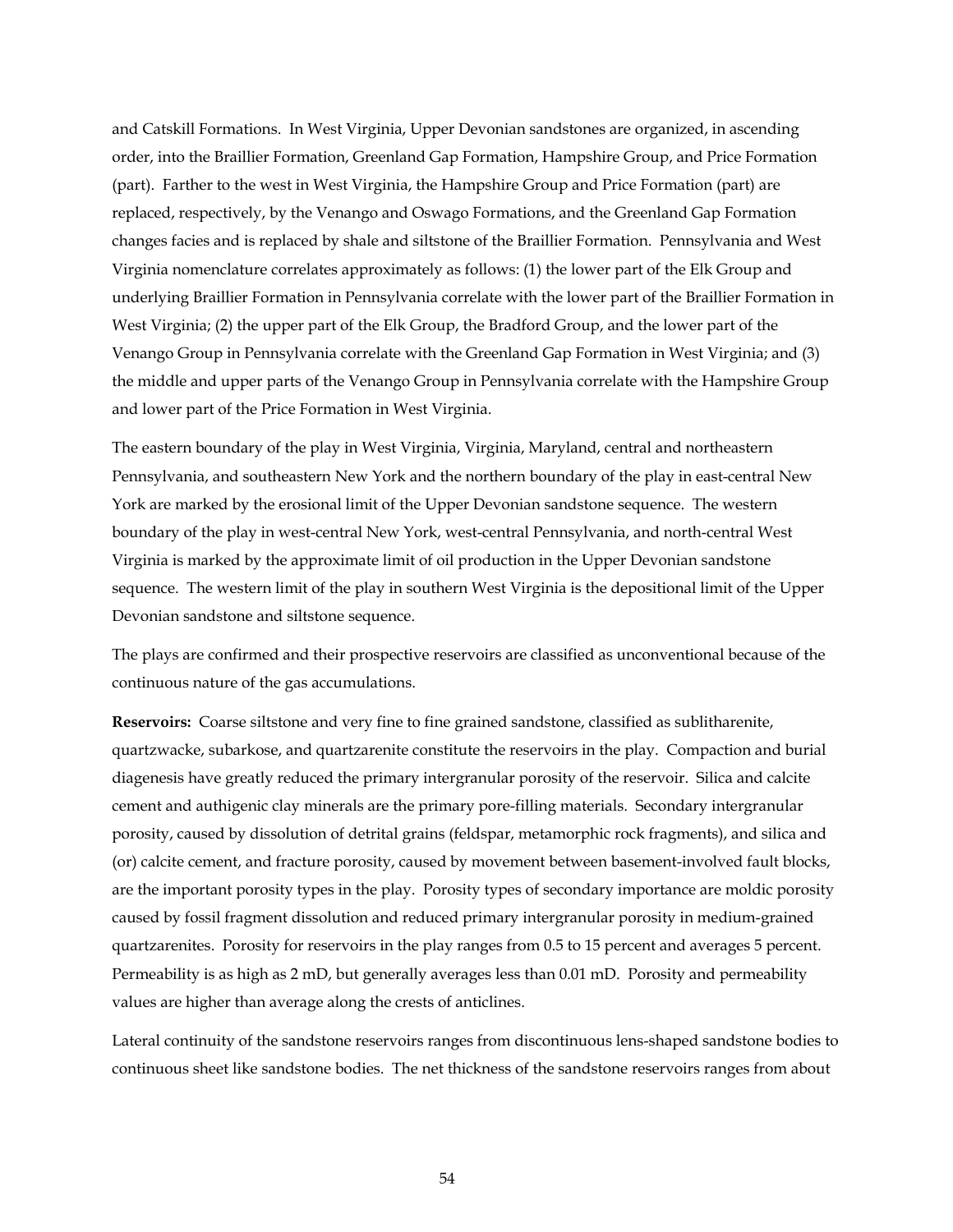10 to 25 ft. Commonly, more than one sandstone reservoir is productive in a given well. Drilling depths to the sandstone reservoirs are between 2,000 and 6,000 ft.

**Source rocks:** The sources of gas in the play are the Middle Devonian Marcellus Shale that underlies the Upper Devonian sandstone sequence and the Upper Devonian black shales that are west of and intertongue with the Upper Devonian sandstone sequence. The Middle and Upper Devonian black shale sequence in the play area is between 50 and 400 ft thick and has TOC values between 3 and 5 percent. Vitrinite reflectance data indicate that Middle and Upper Devonian source rocks in the play have achieved several levels of thermal maturity. Devonian source rocks in the northern and southern parts of the play area are in the zone of gas generation, whereas Devonian source rocks in the central and eastern parts of the play are overmature with respect to the generation of oil and gas. Dry and wet thermal gas are the expected hydrocarbon types in the play.

**Timing and migration:** Peak gas generation from the Middle and Upper Devonian black shale sequence occurred between Late Pennsylvanian and Early Triassic time when the sequence was buried under an eastward-thickening wedge of orogenic sediments. Gas migrated a short distance laterally and upsection to the sandstone reservoirs. A variety of facies-change stratigraphic traps, diagenetic traps, and fractured-reservoir traps were available to trap the gas.

**Traps:** Facies-change stratigraphic traps, commonly in combination with anticlinal flanks, anticlinal noses, diagenetic traps, and fractured-reservoir traps, are the most important traps in the play. In general, anticlinal closure has exerted only subtle influence, if any, on gas accumulations in the play. Water block, a suggested trapping mechanism for the Clinton/Medina Sandstone Gas Plays, also may apply to the Upper Devonian Sandstone Gas plays. This type of trap is created by low-permeability sandstone sequences whose permeability to water is much greater than their permeability to gas. If the model is applicable to this play, it would imply the presence of a basin-center gas accumulation.

Seals for the stratigraphic traps are shale and fine-grained siltstone intercalated with the Upper Devonian sandstone sequence.

**Exploration status:** The first 15–20 gas fields in the play were discovered from 1865 through 1900 in Armstrong, Cambrian, Elk, Indiana, Jefferson, and Westmoreland Counties, Pennsylvania. These early fields, whose drilling depths to Upper Devonian sandstone reservoirs range from 1,500 to 3,000 ft, are along the eastern perimeter of the prolific Upper Devonian sandstone oil and gas trend (play 6737) discovered in 1859. For the next 60 years, new fields were discovered in Pennsylvania along the margins of the Upper Devonian oil and gas trend at the approximate rate of one field per year. In the 1960's, gas field discoveries in the play showed a modest increase, and 11 new fields were discovered in Pennsylvania (drilling depth ~3,000 to 5,000 ft). This modest increase signaled a shift in exploration to deeper parts of the play where gas is trapped in low-permeability sandstone reservoirs. An abrupt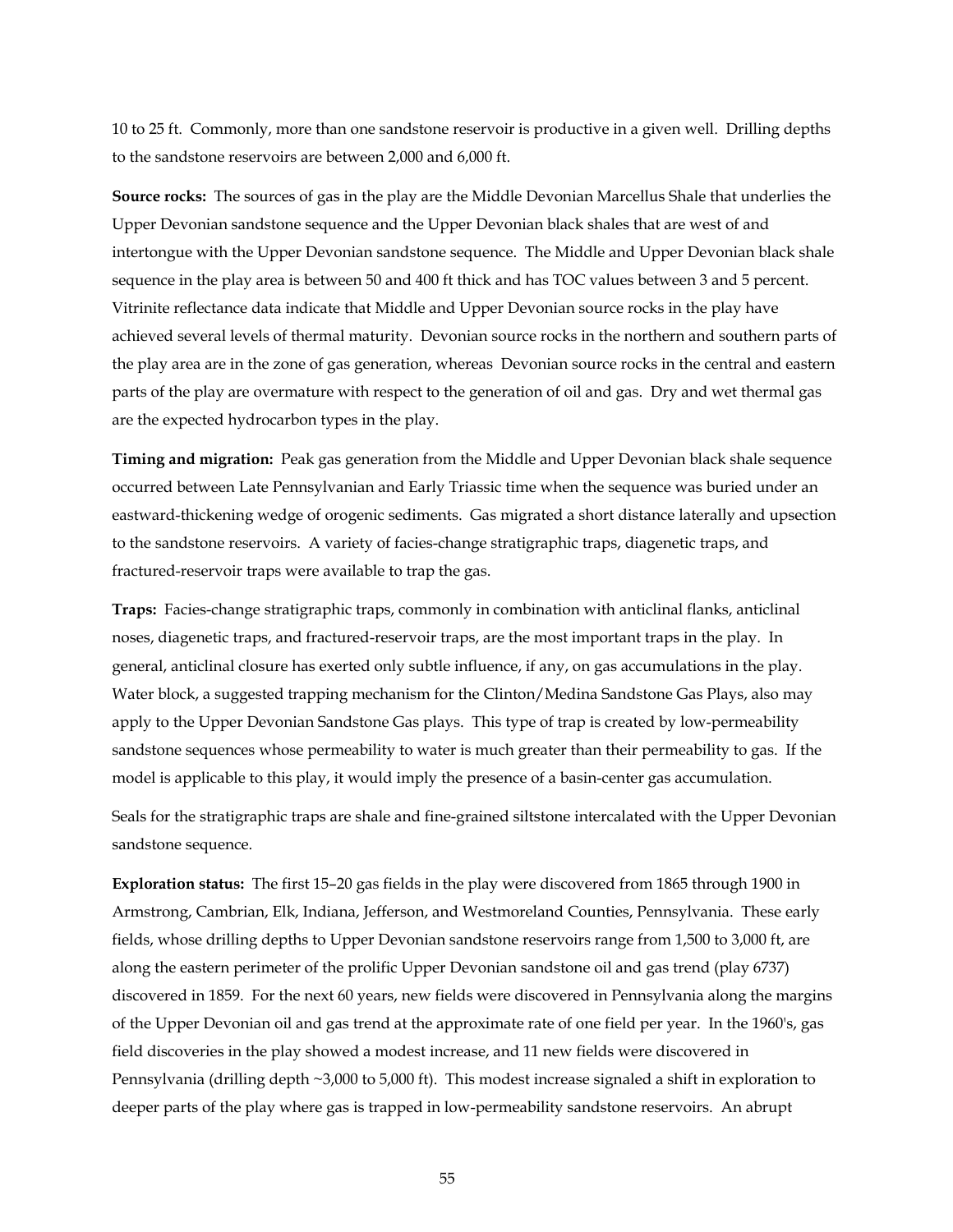increase in the amount of gas discovered in low-permeability sandstone reservoirs occurred in the 1970's and 1980's when approximately 70 new fields were discovered in Pennsylvania and 2 new fields were discovered in West Virginia. The number of gas fields discovered in West Virginia in the 1970's and 1980's is probably under represented here because Upper Devonian sandstone gas discoveries were reported as deeper extensions of existing fields rather than new fields. Successful exploration continues today in west-central Pennsylvania and east-central West Virginia where drilling depths range from about 3,000 to 7,000 ft. Most sandstone reservoirs in the plays have tight formation status.

An important factor that insured exploration success in low-permeability sandstone reservoirs in the plays was the development of hydraulic fracturing techniques. Wells that originally had a very low natural flow of gas were transformed by hydraulic stimulation into wells producing as much as 1–2 MMCFGPD. Field size has little meaning in the plays because older fields tend to merge together into a regional-type accumulation with additional drilling. For example, three or four Upper Devonian sandstone fields that were discovered in Centre and Clinton Counties, Pennsylvania, in the early 1980's have now merged into a single accumulation having an ultimate recovery of about 250 BCFG.

**Resource potential:** This group of plays has potential for a large quantity of undiscovered gas in a proposed continuous-type accumulation. Undiscovered gas in the plays is assessed using a continuoustype unconventional resource model. This model incorporates (1) estimated ultimate recovery (EUR) per well probability distributions, (2) optimum area that a well can drain (spacing), (3) number of untested drill sites having the appropriate spacing area, (4) success ratio of previously drilled holes, and (5) risk.

EUR values for producing wells in the Upper Devonian Sandstone Gas High Potential Play (6733) range from 7 (F95) to 197 (F5) MMCFG and have a median (F50) of about 54 MMCFG. Slightly smaller EUR values are estimated for producing wells in the Upper Devonian Sandstone Gas Medium Potential Play (6734); they range from 5 (F95) to 200 (F5) MMCFG and have a median (F50) of about 50 MMCFG. Low EUR values, high risk, and a low success ratio are assigned to the Upper Devonian Sandstone Gas Medium-Low Potential (6735) and Upper Devonian Sandstone Gas Low Potential (6736) Plays. A well spacing of 40 acres was selected for all plays.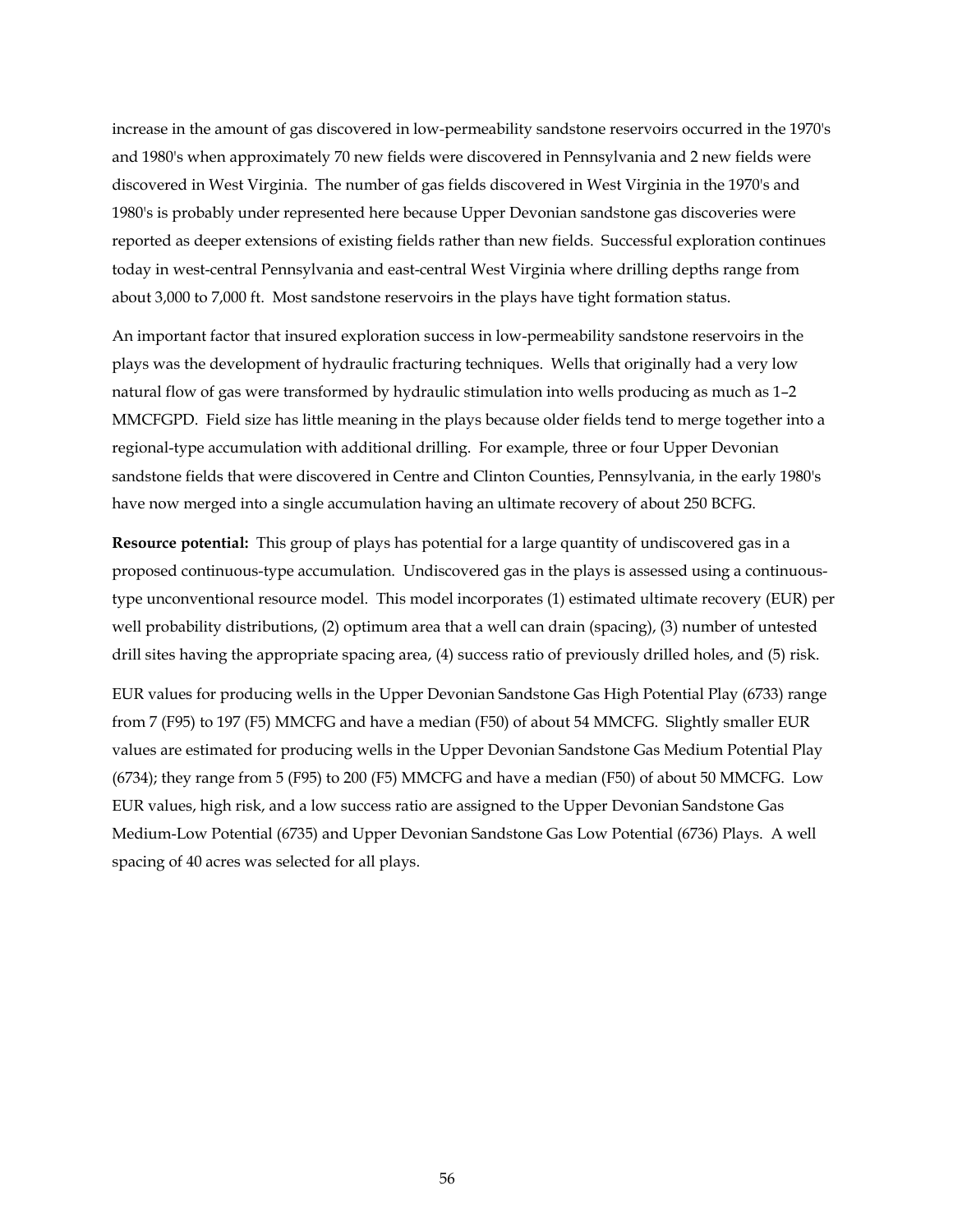# *DEVONIAN BLACK SHALE GAS PLAYS*

*by R.C. Milici* 

## *6740. DEVONIAN BLACK SHALE–GREATER BIG SANDY PLAY 6741. DEVONIAN BLACK SHALE–GREATER SILTSTONE CONTENT 6742. DEVONIAN BLACK SHALE–LOWER THERMAL MATURITY (HYPOTHETICAL) 6743. DEVONIAN BLACK SHALE–UNDEVELOPED NE OHIO AND WESTERN PENNSYLVANIA PLAY (HYPOTHETICAL)*

Black gas-producing shale of Devonian and Mississippian age is present in much of the Appalachian Basin, in an area that extends from New York generally southwestward through Pennsylvania, Maryland, Ohio, West Virginia, and eastern Kentucky, into Tennessee. In general, the shale was deposited in a foreland basin along the distal margins of the Acadian Catskill delta. Sediment input into this basin was from the northeast, from erosion of Acadian highlands that were elevated by the collision of ancestral North America with European sialic crust (Perroud and others, 1984).

Throughout much of their occurrence, the Devonian and Mississippian black shales are inclined gently to the east or southeast into the Appalachian Basin, away from the crest of the Cincinnati Arch. The western boundary of the play is along the outcrop of the Devonian shale along the western margin of the basin, where it is exposed on the eastern flanks of the Nashville and Jessamine Domes in Tennessee and Kentucky, and along the trace of the shale outcrop in central Ohio. The southern boundary of the play is in the Appalachian Plateau regions of Tennessee, where the entire black shale sequence thins to 50 ft or less. At the northern end of the Appalachian Basin, Devonian-Mississippian gas shales are exposed in western and central New York, where they trend easterly and dip generally to the south. The eastern margin of the play in general is within the Appalachian Plateau, where the black-shale-dominated deltaic sequence gives way eastward to coarser grained siltstone and gray shale that contain relatively less organic matter.

In general, the plays are a combination conventional-unconventional continuous-type accumulations. The black shales serve both as source and reservoir for the gas and, thus, are autogenic (Milici, 1993). Production depends upon the coincidence of several factors, including relatively abundant organic matter at suitable thermal maturity and a reservoir that is significantly enhanced by a naturally occurring fracture system.

**Reservoirs:** In its productive area, the Devonian-Mississippian Catskill delta sequence consists of interbedded black shale facies and gray shale and siltstone facies (de Witt and others, 1993; Milici, 1993). Devonian black shales include the Marcellus Shale, Rhinestreet Shale Member of the West Falls Formation, Pipe Creek Shale Member of the Java Formation, lower and upper parts of the Huron Member of the Ohio Shale, and Cleveland Member of the Ohio Shale. The black Sunbury Shale is the only gas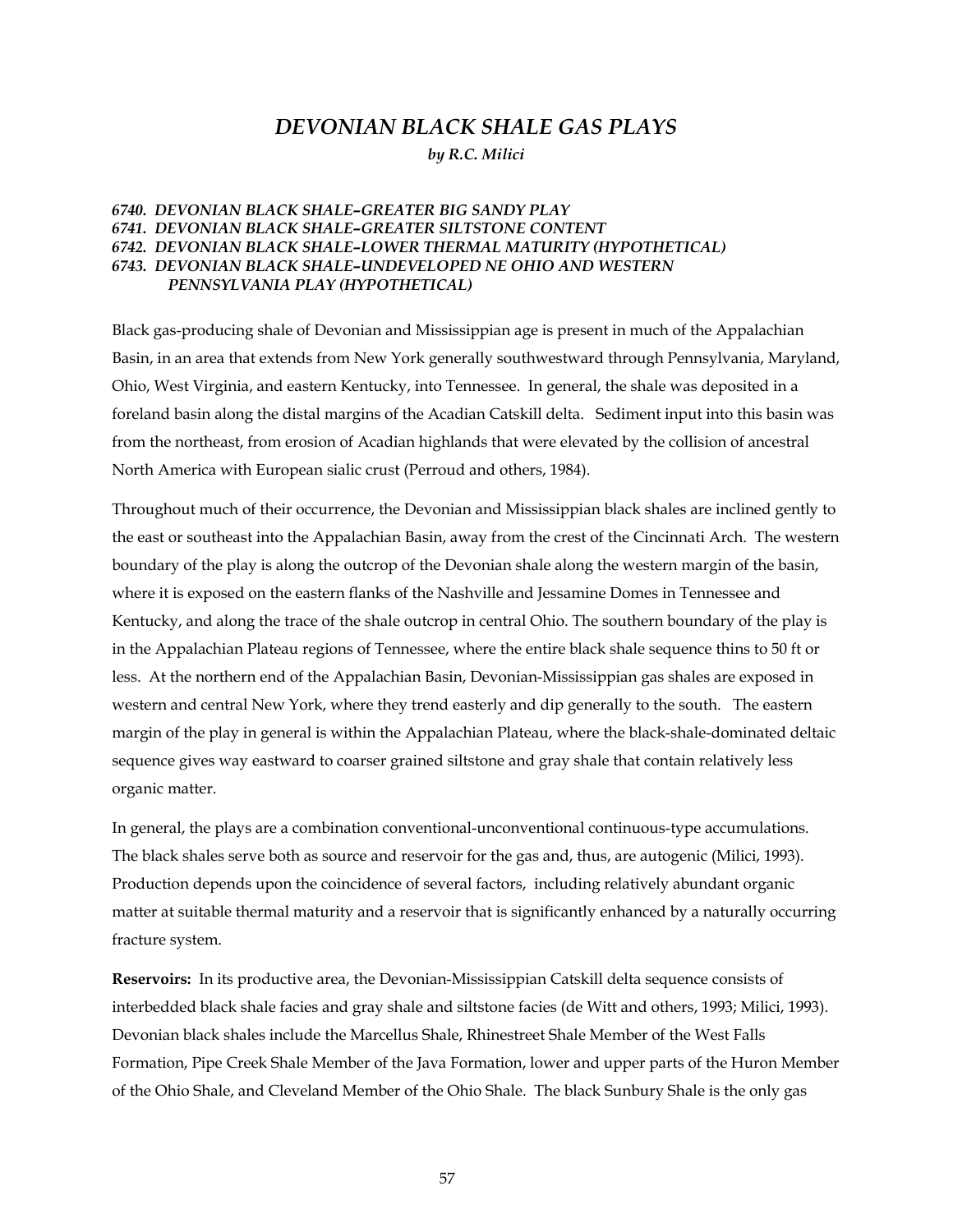shale of Mississippian age in this sequence. A Mississippian heterogeneous, multifacies sandstone, the Berea Sandstone, is beneath the Sunbury throughout much of the area and is a significant reservoir within the shale sequence. The greatest thickness of combined black-shale units is in the depocenter in central Pennsylvania, where together the units are about 1,400 ft thick and constitute about 15 percent of the deltaic sequence (Milici, 1993). In the productive area in southwestern Virginia, black shale beds constitute about 40 percent of the section, although the entire sequence is only about 400 ft thick.

Gas shale reservoir quality depends to a large degree on the occurrence of an integrated natural fracture system within the shale. In the southern part of the play area, in southwestern Virginia, eastern Kentucky, southern Ohio, and West Virginia, fracturing within the shale probably is related to subhorizontal decollement (Schumaker, 1980; Milici, 1993). In the Lake Shore fields of northern Ohio and northwestern Pennsylvania, fracture porosity in the shale may be related to deformation caused by glacial loading and differential isostatic rebound (White, 1992).

**Source rocks:** Stratigraphically, the source rocks of these autogenic shales are the same as the reservoirs. In general, the greatest amount of organic carbon in the shale sequence (2 percent or more) extends in a broad band northward from eastern Kentucky and adjacent West Virginia into central Ohio (Schmoker, 1993). On the western side of the Appalachian Basin, kerogen types I and II predominate, indicating that their principal sources were algae or marine biota (Zeilinski and McIver, 1982). On the eastern side of the basin, woody and coaly types predominate (type III), and by using carbon isotopes Maynard (1981) showed that the only likely source of this land-derived carbon was to the east. In general,  $R_0$  values of vitrinite increase from about 0.5 to 2.0 percent eastward across the Appalachian Basin (Maynard, 1981; Schmoker, 1993). In the productive areas in Virginia, Kentucky, and West Virginia,  $R_0$  values range from about 0.6 to 1.5 percent.

**Timing and migration of hydrocarbons:** Depending on location within the Appalachian Basin, generation of hydrocarbons probably occurred during maximum burial late in the Pennsylvanian, and westward migration of hydrocarbons probably occurred during thrust loading of the eastern side of the basin during the Alleghenian deformation.

**Traps:** The Devonian gas shales are best described as regional accumulations having variable production characteristics. Production depths may range from several tens of feet to several hundreds of feet in some areas, such as in the Lake Shore fields, to 5,000 feet or more in the deeper parts of the play in southwestern Virginia. Evidence from drilling indicates that zones of decollement and associated extensional and contractional fractures are much more likely to be present within the kerogen-bearing black shales rather than in the interbedded gray shale and siltstone (Young, 1957; Milici, 1993). Productive horizons thus are separated from one another and sealed by less fractured fine-grained siliciclastic units having relatively low carbon content.

58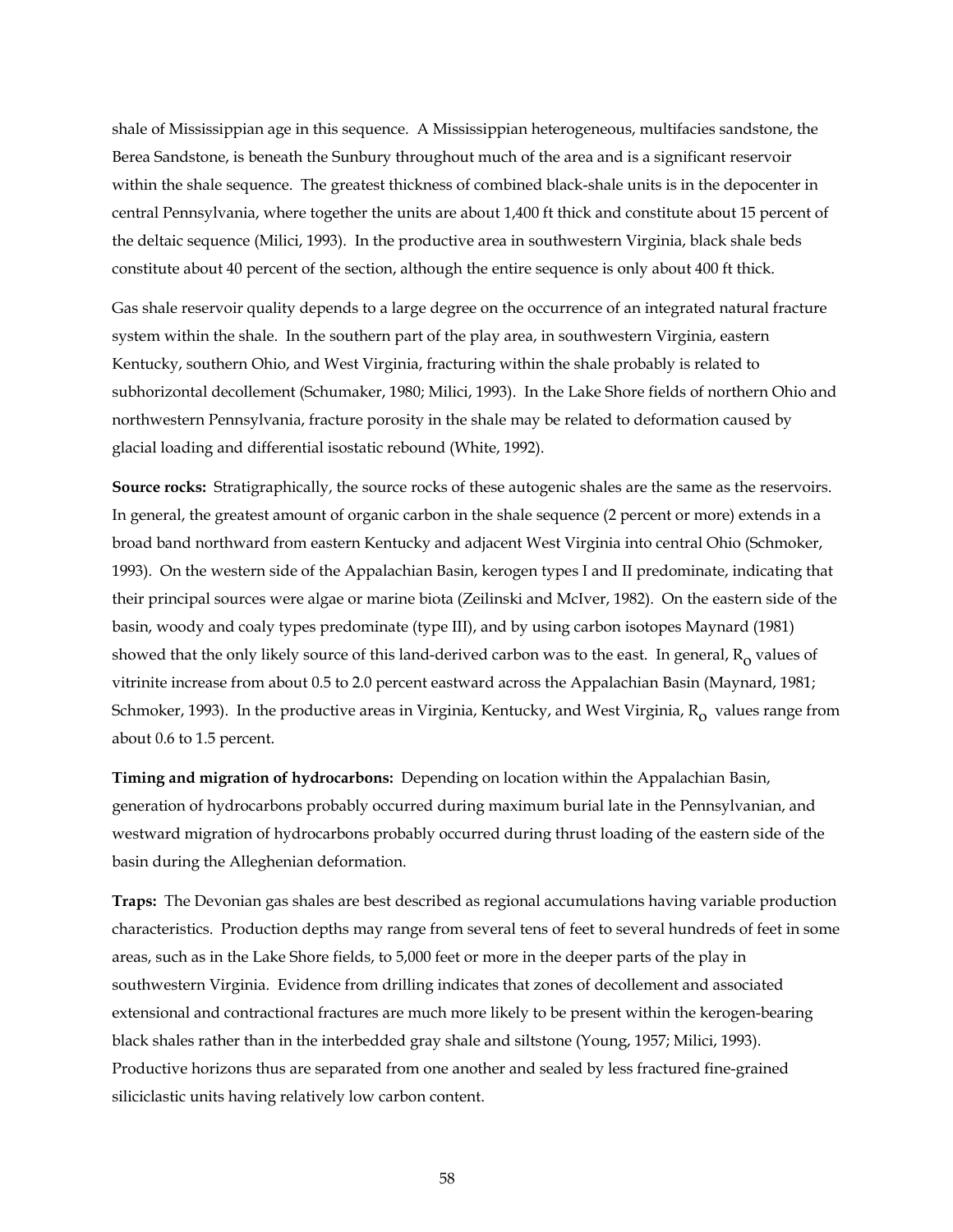**Exploration status:** The Devonian Black Shale Gas plays are the oldest gas plays in the United States. The first well drilled for gas in the United States was drilled in Fredonia, New York, in 1821, in shale beds overlying the black Dunkirk Shale (deWitt and others, 1993). Since then, Devonian shales have yielded about 3.0 TCFG, and it is estimated that recoverable reserves are about 20 TCFG (Charpentier and others, 1993).

At present, gas is produced from Devonian and Mississippian black shales from three general regions, as well as from numerous scattered localities in the Appalachian basin. A major producing area in southernmost Ohio, eastern Kentucky, southwestern West Virginia, and southwestern Virginia includes the Big Sandy gas field and several nearby smaller fields. This area constitutes the Greater Big Sandy Gas Play (Play 6470), the most productive shale-gas play in the Appalachian Basin. In this area, the cumulative thickness and organic richness of the black gas shales within the Devonian shale sequence is relatively great. Although the kerogen is generally oil prone in this part of the Appalachian Basin, natural gas is commonly produced instead of oil because of the relatively low thermal maturity of the source beds in this area. Abundant decollement-related fracture porosity is an essential characteristic of the reservoir, and these fractures provide the permeability necessary for the gas to migrate to the well bore. More than 10,000 wells were drilled and produced more than 2.5 TCFG from the Big Sandy gas field between 1921 and 1985 (Hunter and Young, 1953; Brown, 1976; Charpentier and others, 1993).

An extension of the Big Sandy producing area is present to the north, in West Virginia, and is called "the emerging area" by Patchen and Hohn (1993). The "emerging area" of Patchen and Hohn (1993) in western West Virginia extends into nearby counties in southeastern Ohio. For the purposes of this assessment, this shale-gas play is characterized by its greater siltstone content (play 6741). It is of considerable economic interest for exploration, however, primarily because it produces oil as well as gas from the Devonian shale sequence. The occurrence of both liquid and gaseous hydrocarbons in the Devonian shale sequence in this region is a result of the almost unique coincidence of suitable source rock composition, thermal maturity, matrix porosity in fine-grained siliciclastics, and abundant fracture porosity (Zielinski and McIver, 1982). In general, the Upper and Middle Devonian stratigraphic sequence in this area contains a significant stratigraphic component that has a relatively low organic content. The black and gray shale formations, rich in organic matter, are interstratified (diluted) with gray and greenish-gray shales and siltstones, and in places, with very fine-grained sandstones, all relatively lean in organic matter. As a result of this overall low content of organic matter, this play may ultimately prove marginal or non-commercial.

Low-pressure fields have been producing gas from fractured Devonian shales in the Lake Shore fields for than 100 years in an area of relatively low thermal maturity (play 6742). Almost all of northern Ohio and adjacent parts of Pennsylvania and nearby New York were subjected to several episodes of continental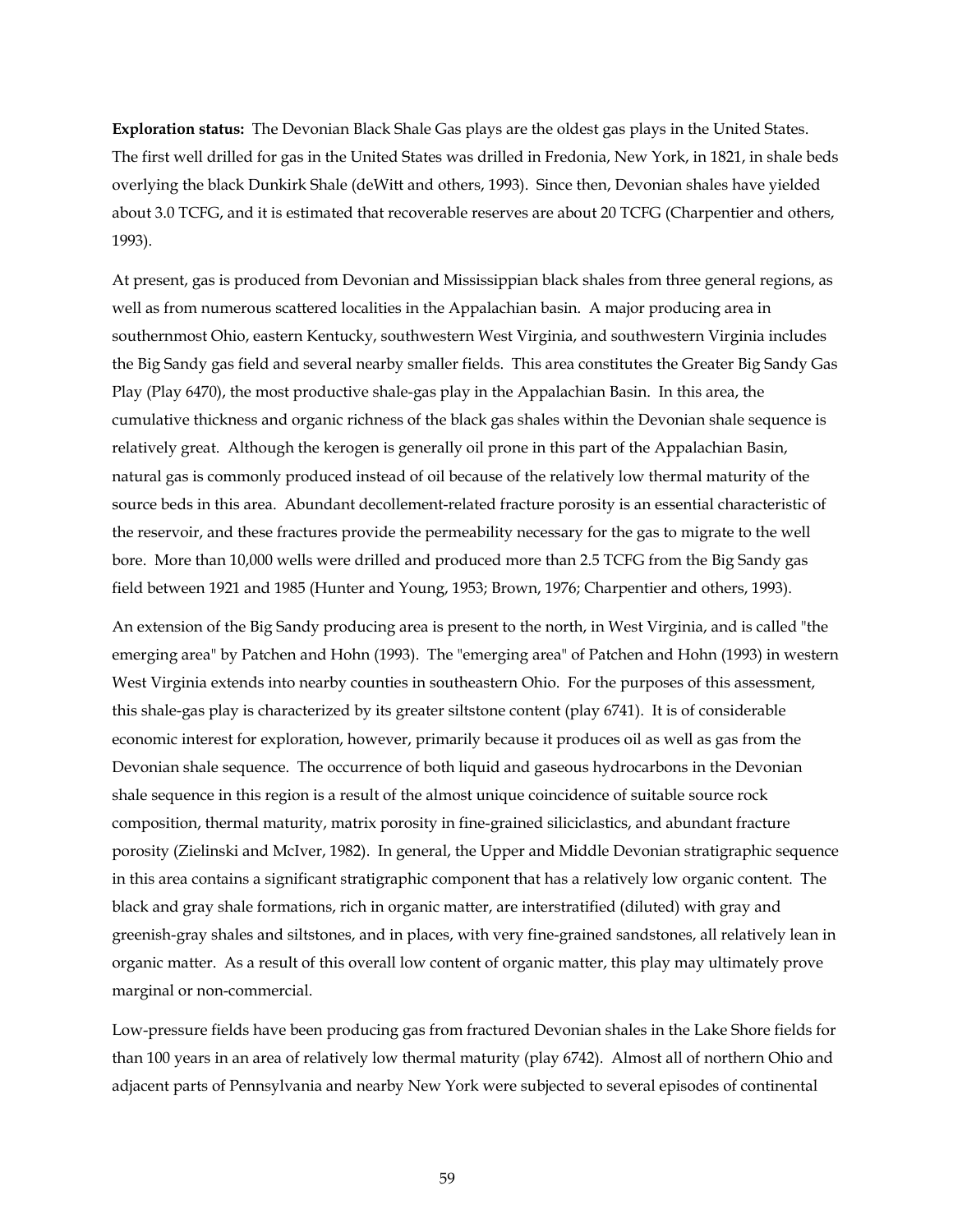glaciation within the last 1,000,000 years during the Pleistocene Epoch. White (1992) suggests that ice as thick as 4,000 to 6,500 ft effectively produced a decollement in Silurian salt measures that resulted in the formation of southeastward verging salt-cored anticlines around the periphery of the Laurentide ice lobe. Indeed, glacial loading and post-glacial isostatic rebound in the gas-producing regions to the south of the Great Lakes appears to have created the fractured pathways for gas to have migrated from black shale source rocks into intercalated brittle silty and sandy reservoirs, as well as to have fractured and enhanced the storage capacity of these reservoirs. Drilling commenced in Pennsylvania in the 1850's and was extended into Ohio a decade later (Janssens and deWitt, 1976). Hundreds of wells have been drilled, chiefly for domestic production. In general, initial production ranges from 1 to 50 MCF/D. The wells decline slowly and may produce gas for 50 years or more. Production is probably from silty and sandy zones within the shale sequence, and fracture porosity is of secondary importance (Broadhead, 1993).

**Resource potential:** The Devonian Black Shale Gas plays are a regional accumulation that has produced moderate quantities of natural gas over many years. Reserves previously estimated are large, and their future production depends primarily on the economics of the natural gas industry and on improved technology for production of the gas. Most favorable areas are those having relatively high amounts of organic matter, suitable thermal maturation, and naturally enhanced fracture porosity. A dozen or more shale-gas wells were drilled in western Pennsylvania to the south of the Lake Shore fields during the late 1970's and early 1980's. Although most of these wells either produced natural gas or have the potential to produce gas from the Devonian shale and siltstone sequence, the area is relatively untested (play 6473). In addition, Milici (1993) identified two relatively large, untested areas in northeastern Ohio and western Pennsylvania that initially, at least, may be favorable for exploration.

#### **6725. MISSISSIPPIAN AND PENNSYLVANIAN SANDSTONE/CARBONATE PLAY**

The Mississippian and Pennsylvanian Sandstone/Carbonate Play is defined by oil and gas trapped in shallow-marine sandstone and shelf limestone by facies-change stratigraphic traps, combination traps, unconformity traps, and local anticlinal traps. Stratigraphically, the play involves numerous formal and informal sandstone units and several limestone units. Among the important reservoirs are the Lower Mississippian (recently changed to Upper Devonian) Berea Sandstone (Ohio, West Virginia, Kentucky, Virginia), Lower Mississippian (recently changed to Upper Devonian) Murrysville Sandstone (Pennsylvania), bioherms in the Lower Mississippian Fort Payne Formation (Tennessee), Lower Mississippian Big Injun, Squaw, and Weir sandstones (West Virginia, Ohio, Kentucky), Upper Mississippian Greenbrier and Newman Limestones (West Virginia, Kentucky), Upper Mississippian Monteagle Limestone (Tennessee), Upper Mississippian Mauch Chunk and Pennington Formations (Kentucky, Pennsylvania, West Virginia), Upper Mississippian Ravencliff Sandstone Member of the Hinton Formation (West Virginia, Virginia), Lower and Middle Pennsylvanian Salt sands of the Lee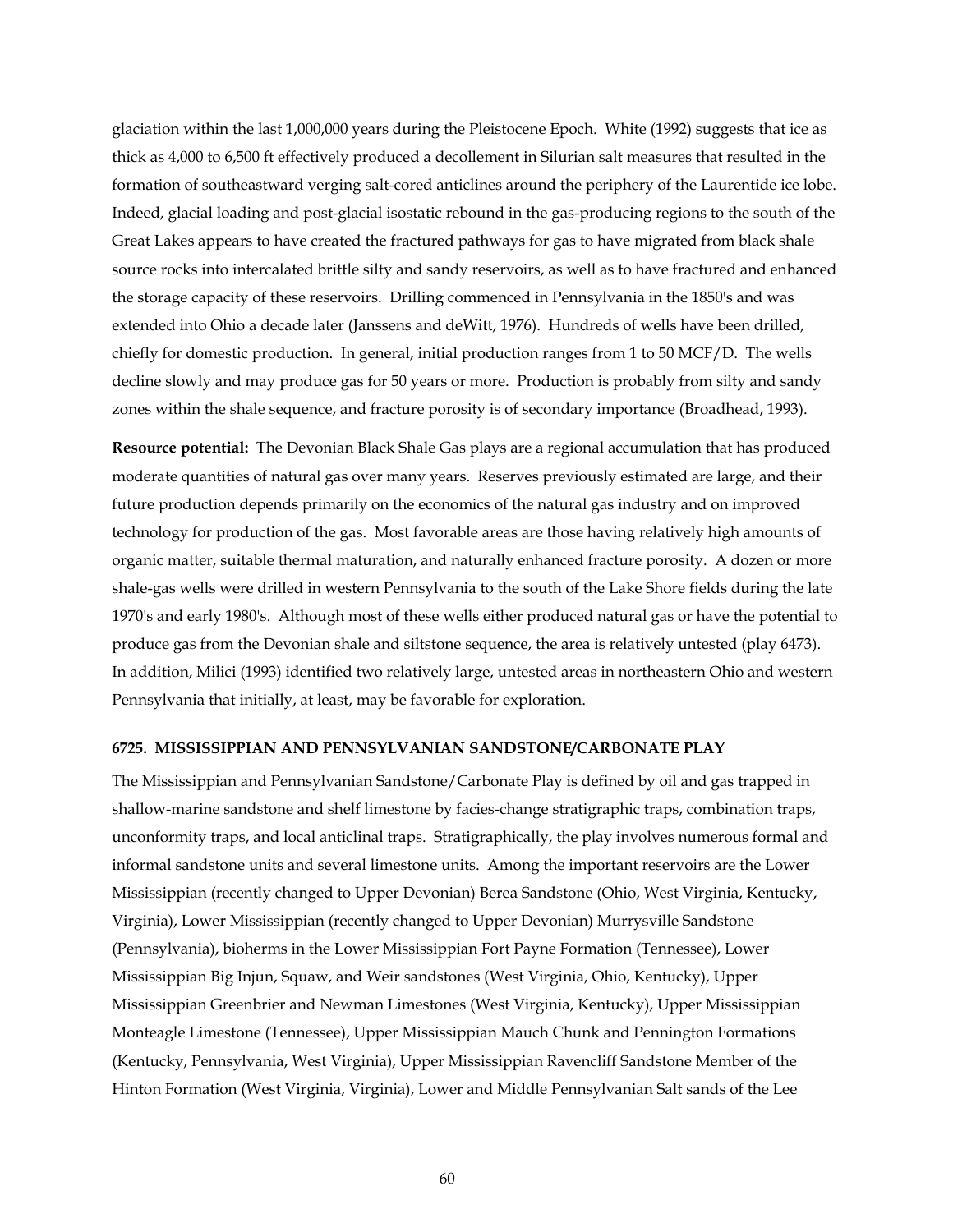Formation (Kentucky, West Virginia), Lower and Middle Pennsylvanian sandstone of the Pottsville Formation (Pennsylvania), Upper Pennsylvanian Cow Run Sandstone (Pennsylvania, Ohio, West Virginia, Kentucky), The previously named sandstone and limestone reservoirs are combined into a single play because they occupy the uppermost part of the sedimentary section in the basin that has been penetrated by hundreds of thousands of drill holes. Subdividing this highly explored sedimentary sequence into numerous plays seems unnecessary in view of the small number of undiscovered oil and gas fields, greater than 1 MMBO and 6 BCFG in size, that remain.

The play covers parts of Pennsylvania, Ohio, West Virginia, Maryland, Kentucky, Virginia, Tennessee, Georgia, and Alabama. The eastern and northern boundary is defined by the erosional limit of Mississippian strata. Several isolated coal basins, east of the erosional limit, in northeastern and southcentral Pennsylvania and east-central Alabama, are included in the play. The western boundary of the play is marked by the western boundary of the Appalachian Basin Province (067), except in Ohio where it is marked by the erosional limit of Mississippian strata. The play is confirmed and the sandstone and limestone reservoirs are conventional.

**Reservoirs:** Very fine to medium grained sandstone and pebbly coarse-grained sandstone, classified as litharenite, sublitharenite, and quartzarenite, constitute the sandstone reservoirs in the play. Primary intergranular porosity, although reduced somewhat by silica, dolomite, and calcite cement and authigenic clay minerals, is the dominant porosity type in the play; however, secondary intergranular porosity, created by the dissolution of cements and detrital grains such as feldspar and metamorphic rock fragments, is also important. Porosity for sandstone reservoirs in the play ranges from 3 to 25 percent and averages between 6 and 18 percent, depending on the age, composition, and drilling depth of the reservoir. Permeability ranges from <0.1 mD to several hundreds of millidarcies and averages between 6 and 10 mD. The average thickness of the producing part of the sandstone reservoir is between 10 and 15 ft. Drilling depths to the sandstone reservoirs range from 1,500 to 3,000 ft but are as great as 5,000 ft in the eastern parts of the play area.

Carbonate reservoirs in the play consist of oosparite, crinoidal bioherms, vuggy dolomite, and crystalline dolomite. Commonly, the limestone and dolomite reservoirs in the Greenbrier/Newman Limestone (Big Lime) contain 20–30 percent of very fine to fine grained quartz sand. Vuggy, intercrystalline, oomoldic, and intergranular (oolitic) porosity are the common porosity types in the limestone and dolomite reservoirs. Locally, fracture porosity has been identified. Porosity for carbonate reservoirs in the play ranges from 2 to 24 percent and averages between 6 and 14 percent, depending on the rock type, porosity type, and drilling depth of the reservoir. Permeability ranges from 0.1 to about 50 mD and averages between 1 and 4 mD. The average thickness of the producing part of the carbonate reservoir is between 9 and 18 ft. Drilling depths to the carbonate reservoirs range from about 1,500 to 2,000 ft.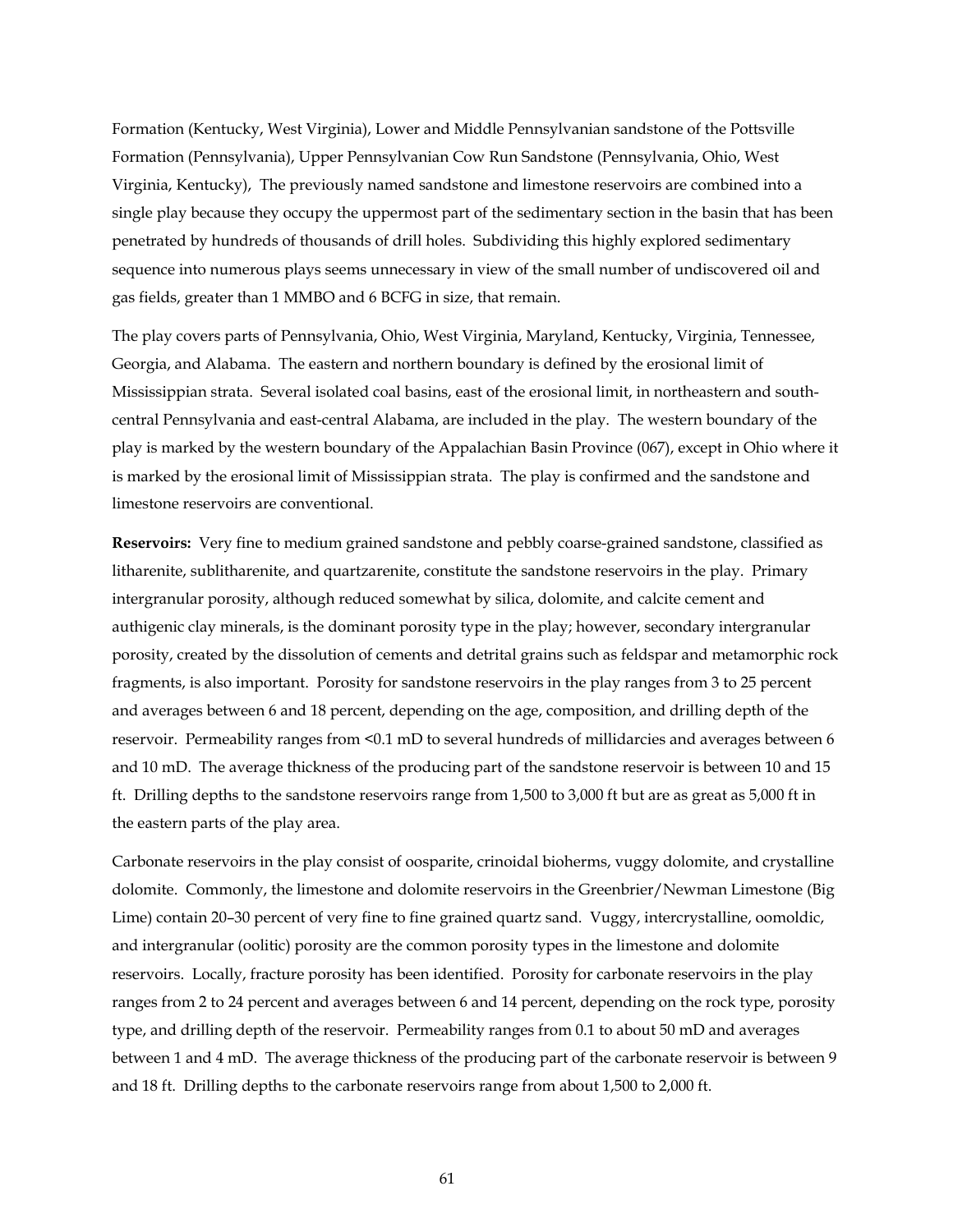**Source rocks:** The sources of oil and gas in the play are the Middle Devonian Marcellus Shale, Upper Devonian black shales and the Lower Mississippian Sunbury Shale. The Middle and Upper Devonian black shale sequence in the northern part of the play is between 50 and 500 ft thick and has TOC values between 3 and 5 percent. In the Tennessee and Alabama part of the play the Upper Devonian and Lower Mississippian black shale sequence is between 25 and 50 ft thick and has TOC values between 5 and 10 percent.

Vitrinite reflectance data indicate that Middle and Upper Devonian and Lower Mississippian source rocks in the play have achieved several levels of thermal maturity. Devonian and Mississippian source rocks in northwesternmost Pennsylvania, east-central Ohio, western West Virginia, southeastern Kentucky, east-central Tennessee, northwesternmost Georgia, and northeastern Alabama are in the zone of oil generation. Devonian and Mississippian source rocks in the zone of oil generation are flanked on the east by Devonian and Mississippian source rocks in the zone of gas generation that extends from northwestern Pennsylvania, through northern and central West Virginia, to southwestern Virginia. In southwestern Pennsylvania, western Maryland, and eastern West Virginia, Devonian and Mississippian source rocks are overmature with respect to the generation of oil and gas, whereas, in central Ohio and northern Kentucky, Devonian and Mississippian source rocks are immature with respect to the generation of oil and gas. Oil and wet thermal gas are the expected hydrocarbon types in the play.

**Timing:** Peak oil and gas generation from the Middle Devonian, Upper Devonian, and Lower Mississippian black shale sequences occurred between Late Pennsylvanian and Early Triassic time when the sequences were buried under an eastward-thickening wedge of orogenic sediments. Oil and gas migrated short distances laterally and upsection to the sandstone and carbonate reservoirs. A variety of facies-change stratigraphic traps, combination traps, diagenetic traps, truncation traps, and local highamplitude anticlines were available to trap the oil and gas.

**Traps:** Facies-change stratigraphic traps, commonly in combination with subtle anticlinal flanks, anticlinal noses, and diagenetic traps, are the most important traps in the play. Locally important traps are anticlinal closure and truncation traps situated above and below unconformities. Seals for the traps are shale, siltstone, and micrite in the Mississippian and Pennsylvanian sequence.

**Exploration status:** Oil and gas in the play were first discovered in Beaver County, Pennsylvania, in 1859, the same year that the Drake well was completed. In the 1860's, most of the exploration drilling was concentrated in southwestern Pennsylvania (Beaver, Greene, and Lawrence Counties), southeastern Ohio (Gallia, Meigs, Morgan, and Washington Counties), and northern West Virginia (Hancock, Marion, Monongalia, Pleasant, Ritchie, and Wirt Counties). Most of the fields discovered in the 1860's produced oil and gas from a variety of sandstone reservoirs of Pennsylvanian age and a few sandstones of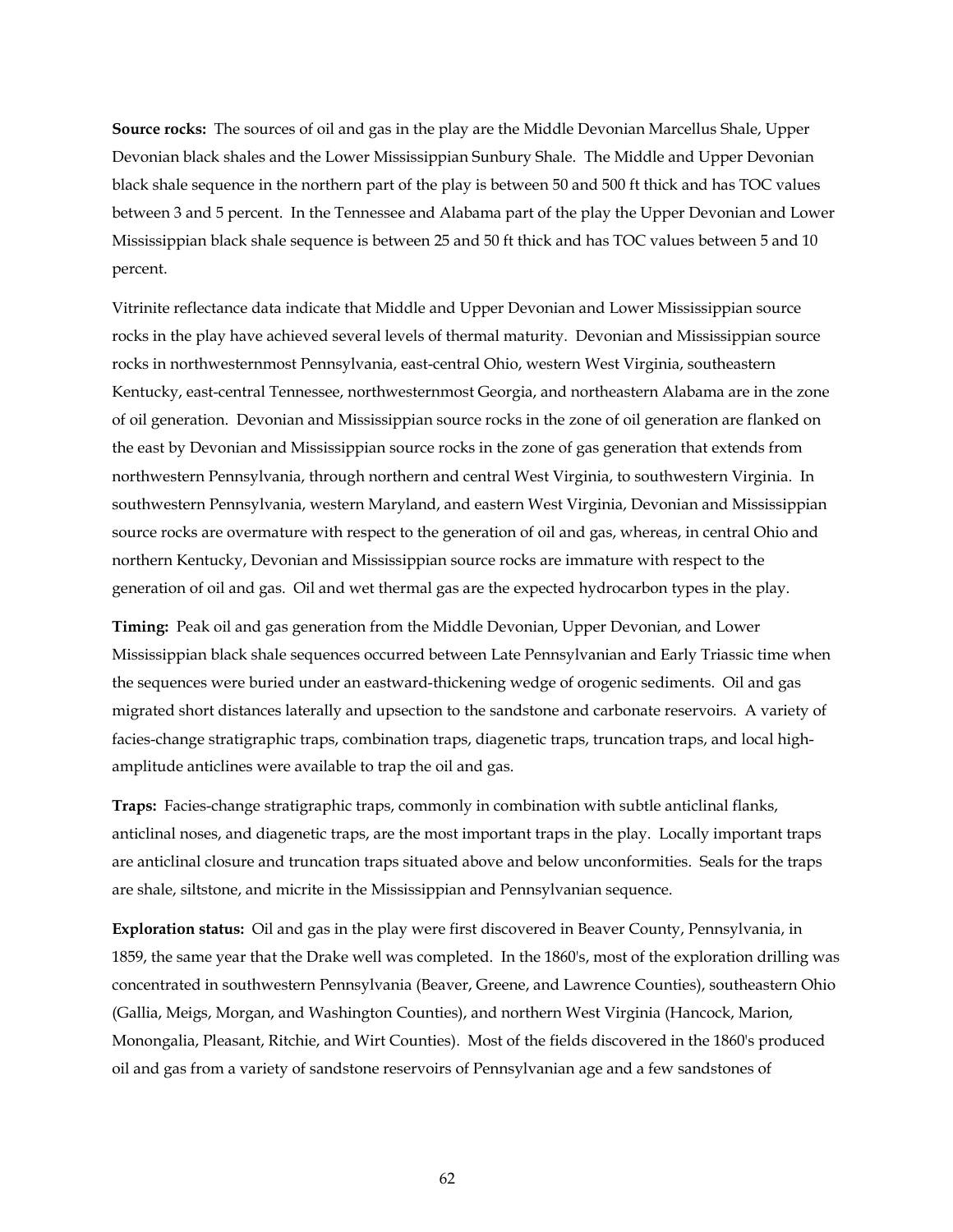Mississippian age. The first field in the Kentucky part of the play was discovered in Knott County in 1892. By the turn of the century, approximately 125 fields had been discovered in the play.

Lower Mississippian sandstone reservoirs and Upper Mississippian carbonate reservoirs were the chief exploration objectives in the play in the early 1900's. Most oil fields in the trend were identified by the early 1930's and many of the larger fields were exploited using secondary recovery techniques, mainly water flooding, in the 1930's and 1940's. Nonassociated gas fields and a few oil fields continued to be discovered in the play in the 1950's and 1960's. Exploration in the play was rejuvenated in 1969 with the discovery of oil in bioherms of the Lower Mississippian Fort Payne Formation, Scott County, Tennessee. About 7 or 8 Fort Payne Formation oil fields greater than 1 MMBO were discovered in east-central Tennessee in the 1970's and early 1980's.

Approximately 900 to 1,000 oil and (or) gas fields have been discovered in the play since 1859. Many of these fields have commingled oil and (or) gas production from Upper Devonian sandstone and Upper Devonian black shale, but production from Mississippian and (or) Pennsylvanian reservoirs is dominant. Parts or all of about 35 fields in the play have been converted to gas storage facilities. The exploration phase of the play is almost complete, and most of the current drilling consists of infill wells that add small amounts of oil and gas to existing fields. Many of the sandstone and carbonate reservoirs in the play have tight formation status.

Among the largest oil fields in the play are Fairview-Statler Run-Mt. Morris (Monongalia and Marion Cos., W.Va.), discovery date 1890, ultimate recovery ~23 MMBO; Blue Creek (Kanawha Co., W.Va.), discovery date 1911, ultimate recovery ~19 MMBO; and Sistersville (Tyler Co., W.Va.), discovery date 1890, ultimate recovery ~15 MMBO.

**Resource potential:** This play has potential for a small number of oil and gas fields greater than 1 MMBO or 6 BCFG; however, the shallow drilling depths of the reservoirs and the high drilling density in the play area suggest that the play is almost exhausted. Most undiscovered fields greater than 1 MMBO or 6 BCFG are probably located along the eastern margin of the play where drilling has been less intense.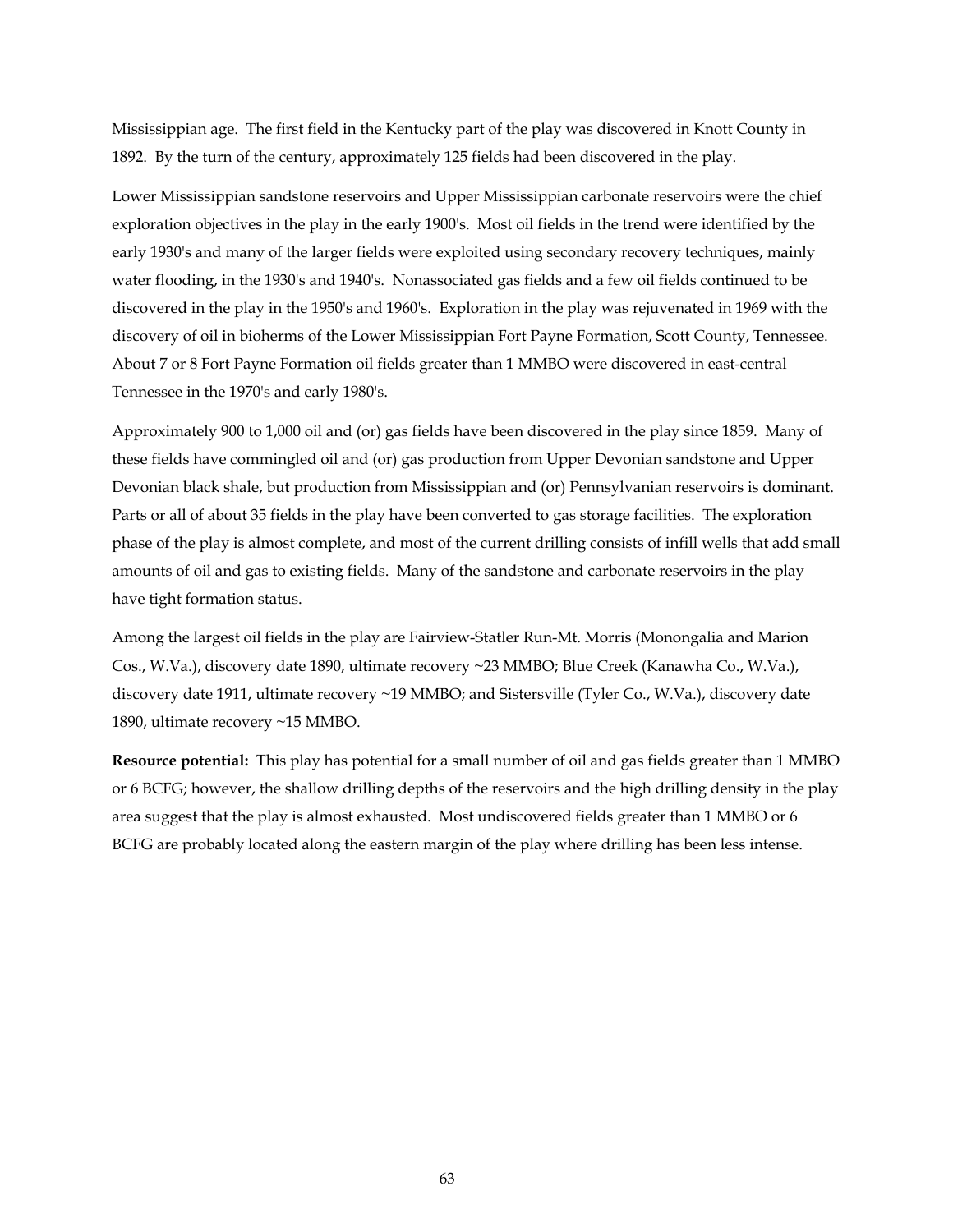# *COALBED GAS PLAYS By Dudley D. Rice and Thomas M. Finn*

For the purposes of coal geology, the Appalachian Basin province is divided into three northeastsouthwest trending basins: Northern, Central, and Cahaba (plays 6750 through 6753). The Northern Appalachian Coal Basin covers an area of approximately 30,000 sq mi and is located in parts of five States–Pennsylvania, West Virginia, Ohio, Kentucky, and Maryland. The Central Appalachian Coal Basin is smaller (about 23,000 sq mi) and occupies parts of Tennessee, Kentucky, Virginia, and West Virginia. The Cahaba Basin is a small, tectonically complex area located within the Appalachian Thrust Belt of Alabama.

# *Northern Appalachian Basin*

The Northern Appalachian Basin is divided into 2 coalbed gas plays, the Northern Appalachian Basin Anticline Play (6750) and the Northern Appalachian Basin Syncline Play (6751).

A geologic overview of the coalbed gas potential of the Northern Appalachian Basin is given by Kelafant and others (1988), Patchen and others (1991), and Schwietering and others (1992). Zebrowitz and others (1991) and Hunt and Steele (1992) provide summaries of reservoir characteristics and technology development for coalbed gas in the entire Appalachian Basin. Diamond and others (1993) described production of coalbed gas associated with underground coal mining.

The coal-bearing interval of the Northern Appalachian Basin is the Pennsylvanian Allegheny, Conemaugh, and Monongahela Groups and the Permian Dunkard Group. The main targets for coalbed gas are seams assigned to, in ascending order, the Clarion/Brookville, Kittanning, Freeport, Mahoning, Pittsburgh, Sewickly, and Waynesburg Coal Groups. Each of these coal groups may contain several individual coal seams that were deposited mainly in a fluvial environment. Data from oil and gas wells indicate that the cumulative coal thickness of all the groups ranges from 10 to 19 ft. The Pittsburgh seam is the thickest (as much as 12 ft), most widespread, and has been mined extensively underground. Many of the coal groups show a eastward trend of increasing number and thickness of individual coal seams. In comparison, data from some proprietary coreholes in West Virginia indicate that the average thickness of the coals more than 2 ft thick over this same interval is greater than 25 ft. Although the coal beds are as deep as 2,000 ft in the basin, the target coal beds for coalbed gas are generally in the depth range of 500 to 1,200 ft.

Coal rank in the basin increases in an eastward direction from high-volatile B bituminous to low-volatile bituminous; a large portion of the coal is actually high-volatile A bituminous in rank. In general, coalification probably resulted from maximum burial during late Paleozoic and early Mesozoic at which time thermogenic gases were generated. However, along the Allegheny Structural Front localized areas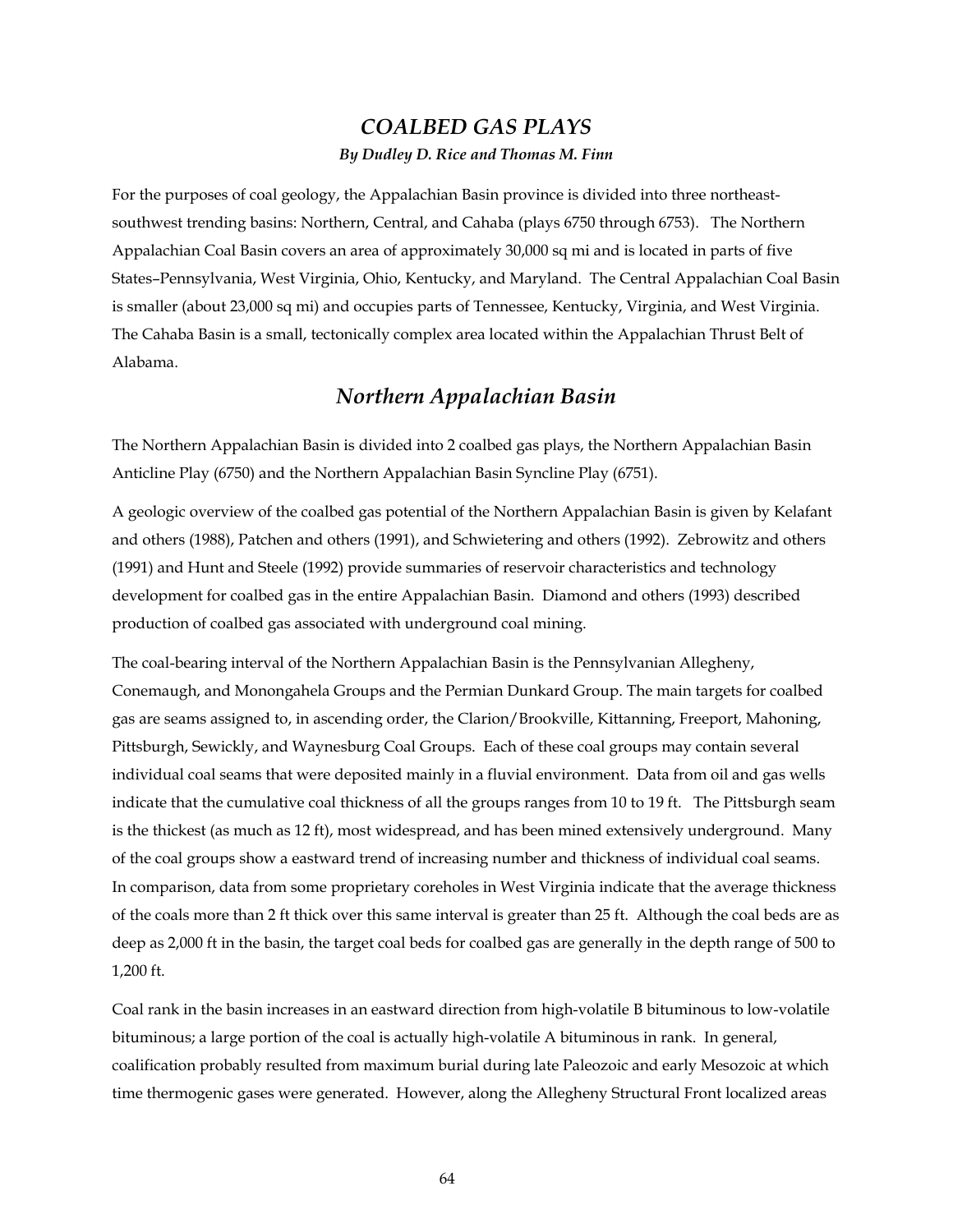of higher rank may have been controlled by advective heating due to fluid flow. As much as 9,000 to 10,000 ft of Permian and Pennsylvanian strata have probably been eroded starting in early Permian time. This uplift and erosion resulted in degassing of some of the original coalbed gas, particularly at shallow depths.

The coalbed gases, as determined from desorbed samples, are composed mostly of methane with variable amounts of CO<sub>2</sub> (as much as 10 percent). The gases are probably of thermogenic origin, although some mixing of relatively recent biogenic gas may have occurred.

Coal-bearing Pennsylvanian strata were folded into many northeast-southwest trending anticlines, which are parallel to the trend of the basin, during the main phase of the Allegheny Orogeny (Permian through Triassic time). Face cleats are oriented perpendicular or at high angles to the axes of the anticlines (NW-SE). Because the cleats are perpendicular to bedding, even on steeply dipping limbs of folds, they probably formed prior to the main phase of the Allegheny Orogeny.

Gas contents in the Northern Appalachian Basin generally vary according to rank and depth. Although gas contents as high as 400 Scf/ton have been reported, the values are generally less than 200 Scf/ton because of the low rank (high-volatile A bituminous) and relatively shallow depths (generally less than 1,200 ft). In addition to having relatively low gas contents, coals from the Northern Appalachian Basin have longer desorption times (as much as 600 days) as compared to those from other productive basins.

Coalbed gas and conventional oil and gas reservoirs are usually underpressured as compared to hydrostatic pressure (average 0.3 psi/ft). This underpressuring is probably the result of extensive underground coal mining and/or partial degassing of original thermogenic gas.

Information on coalbed hydrology is limited. However, in Indiana County, Pennsylvania, several wells produce water at rates up to 200 barrels per day. The water is supposedly potable, and a permit has been issued for surface discharge.

The in-place coalbed gas resources of the Northern Appalachian Basin in coal beds greater than 1 ft thick and deeper than 300 ft are estimated to be about 61 TCF. The majority of this resource is concentrated in the deeper Brookville/Clarion, Kittanning, and Freeport coal groups. This represents, by far, the largest in-place coalbed gas resource in the Paleozoic coal-bearing provinces of Central and Eastern United States (Eastern Interior and Midcontinent regions). However, the economic recoverability of the resource may be adversely affected in this basin by the long desorption time which will probably result in lower production rates.

Major quantities of Pennsylvanian coal are mined underground in the Northern Appalachian Basin and large amounts of methane are emitted in the process. Greene County of Pennsylvania and Monongalia County of West Virginia are two of the top five underground mining counties in the U.S. based on 1991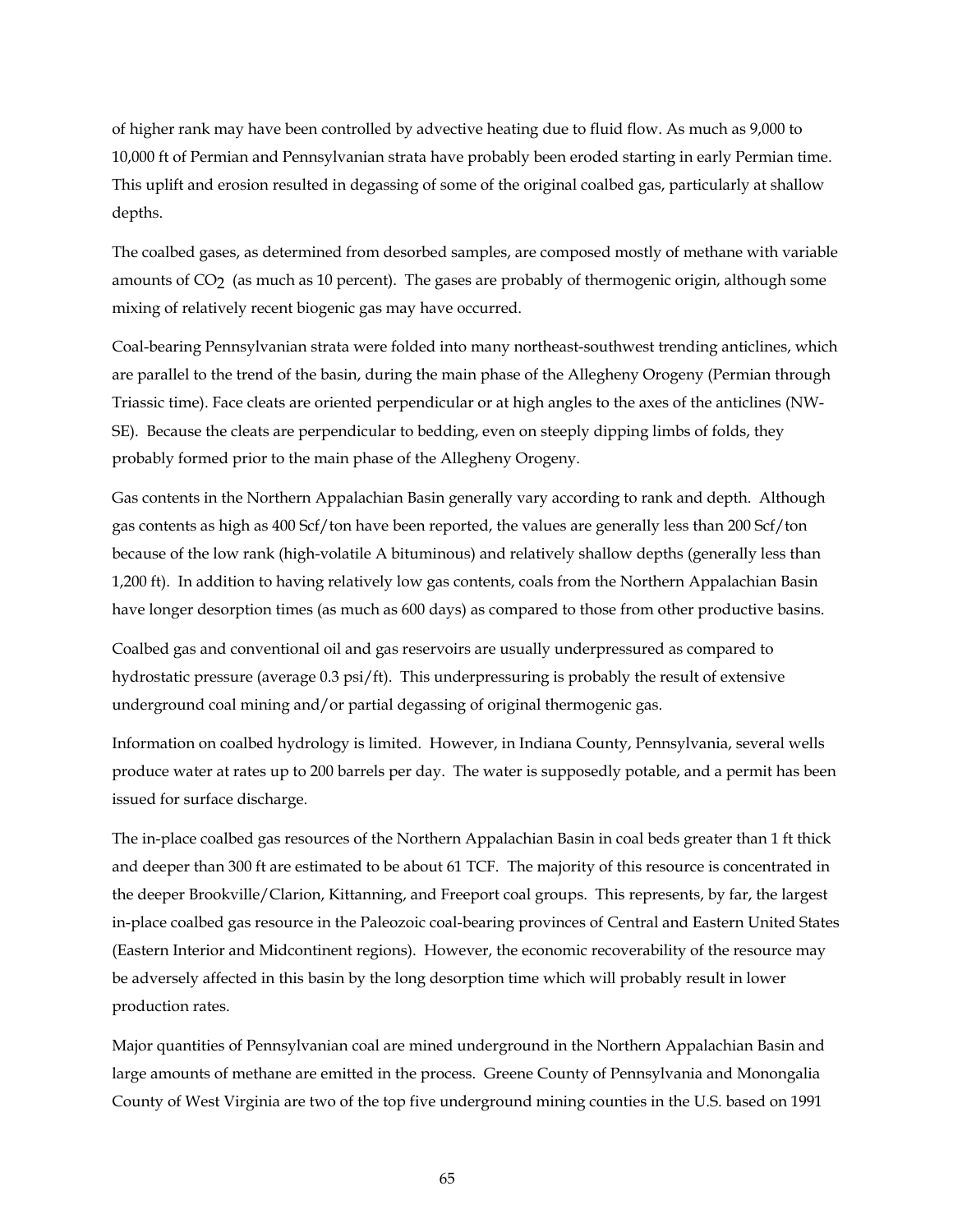tonnage statistics. Large mined-out areas occur in the Kittanning, Freeport, and Pittsburgh Coal Groups, particularly in the Pittsburgh, which is the shallowest of these three groups. Some of the largest coal mine emissions rates in the United States have been documented from the Pittsburgh mines in northcentral West Virginia. In 1988, West Virginia and Pennsylvania were ranked first and fourth, respectively, in terms of methane emissions from underground mines. In West Virginia, emissions were from both the Northern and Central Appalachian Basins.

The history of coalbed gas production in the Northern Appalachian Basin goes back at least 50 years. Gas was produced from the Pittsburgh coal bed in the Big Run field in Wetzel County, West Virginia starting in 1932. More than 2 BCF of coalbed gas was produced from the field until 1988. Four other gas fields and pools are also reported to have produced coalbed gas: Oakford, Gump, and Waynesburg in Pennsylvania and Pine Grove in West Virginia. During the 1970's and 1980's, the Bureau of Mines and Department of Energy, in association with mining companies, undertook a variety of projects directed toward development of the coalbed gas resource. These projects were only marginally successful because of low production rates (generally <100 MCFGPD) and technical problems, including attempted production from only a single coal seam and inadequate reservoir stimulation. Current activity is limited to one project in Indiana County, Pennsylvania, where 20 wells were drilled in 1992. Six wells were put on production, which was characterized by high water rates initially (as much as 200 bbl/D per well). In addition to technical problems, the development of coalbed gas in the Northern Appalachian Basin has been hindered by questions of gas ownership (coal versus gas rights) and environmental problems, mainly disposal of water.

Much of the Northern Appalachian Basin is underlain by shallow gas fields, with reservoirs of Mississippian and Pennsylvanian age that have been producing for many years. Therefore, an infrastructure is in place for the development of the shallow coalbed gas resource.

The area of potential Pennsylvanian coalbed gas reserves in the northern Appalachian coal basin corresponds with the area where the Kittanning Coal Group has more than 0.5 BCF/sq mi in-place which generally corresponds to depths of burial greater than 300 ft. The Kittanning has the largest in-place resources of coalbed gas in the basin, and the areas of potential reserves for other coal zones are generally within this same Kittanning area.

# *6750. NORTHERN APPALACHIAN BASIN–ANTICLINE PLAY 6751. NORTHERN APPALACHIAN BASIN–SYNCLINE PLAY (HYPOTHETICAL)*

This target area for potential coalbed gas reserves is subdivided into two plays based on structure: (1) anticline (Northern Appalachian Basin–Anticline Play 6750), and (2) syncline (Northern Appalachian Basin–Syncline Play 6751). The anticline play is located on the crests and shallow flanks of the tightly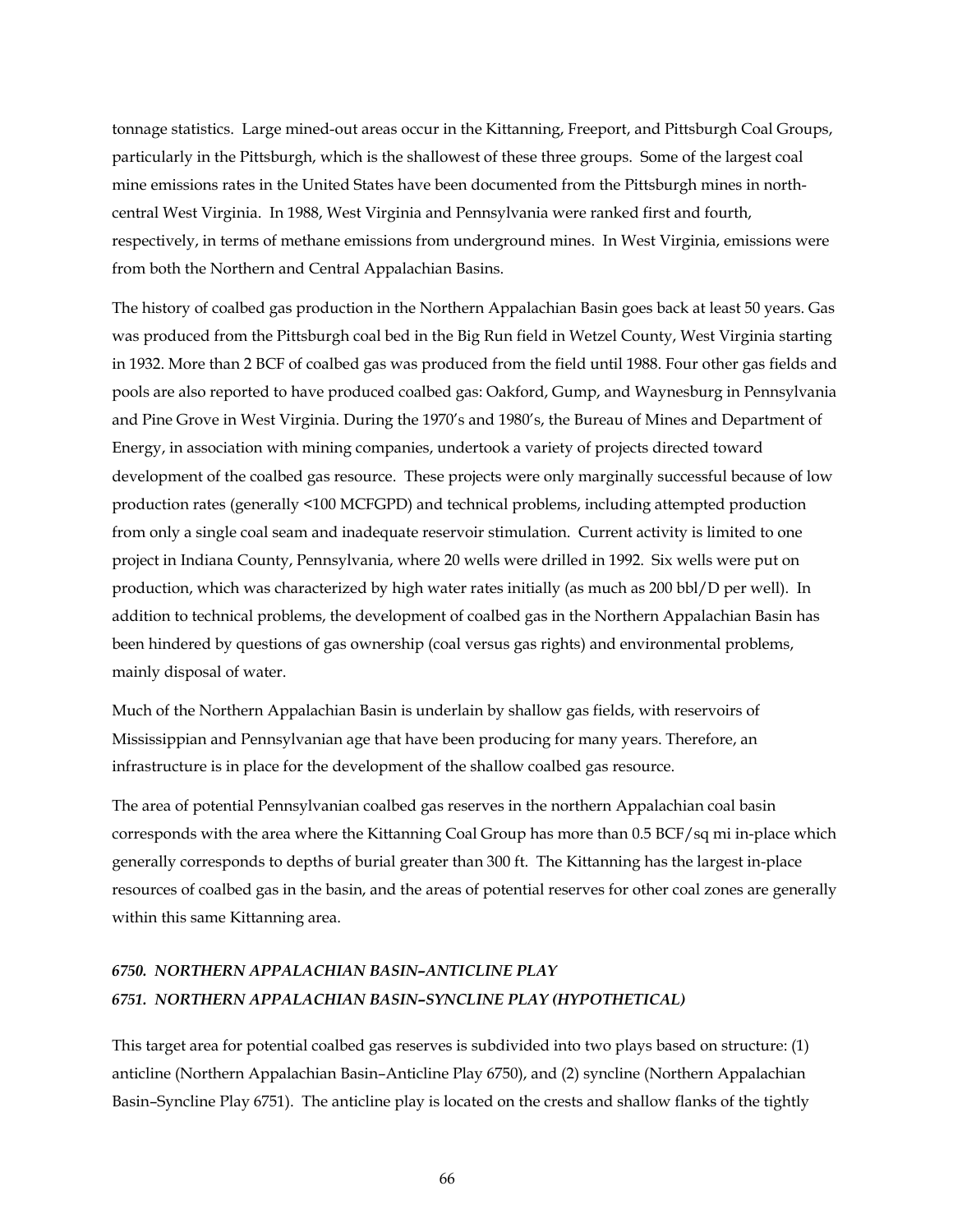folded northeast-southwest trending anticlines. Although the gas contents are generally lower because of the shallower depths and partial degassing, the permeability may be tectonically enhanced. In addition, the gas production from both desorption and from the cleats will probably be water free. All the past production of coalbed gas in the basin has come from this play. In the Big Run field, the only field where production records are available, gas was produced from generally unstimulated wells with no water. The undiscovered potential for this play is rated as good. Limiting factors are long desorption times that may affect production rates and low gas contents.

The syncline play, which covers more area, is located in the broad structural lows of the basin and below the gas-water contact. The gas contents in this play, as compared to the anticline play, will undoubtedly be higher because of the greater depth; however the gas production will be accompanied by water. In addition, the permeability values may be lower because of greater depth of burial and lack of enhancement by tight folding. Although no production has been established and the play is hypothetical, its potential for undiscovered resources is considered to be good. Possible limiting factors are long desorption times that may affect production rates and low gas contents.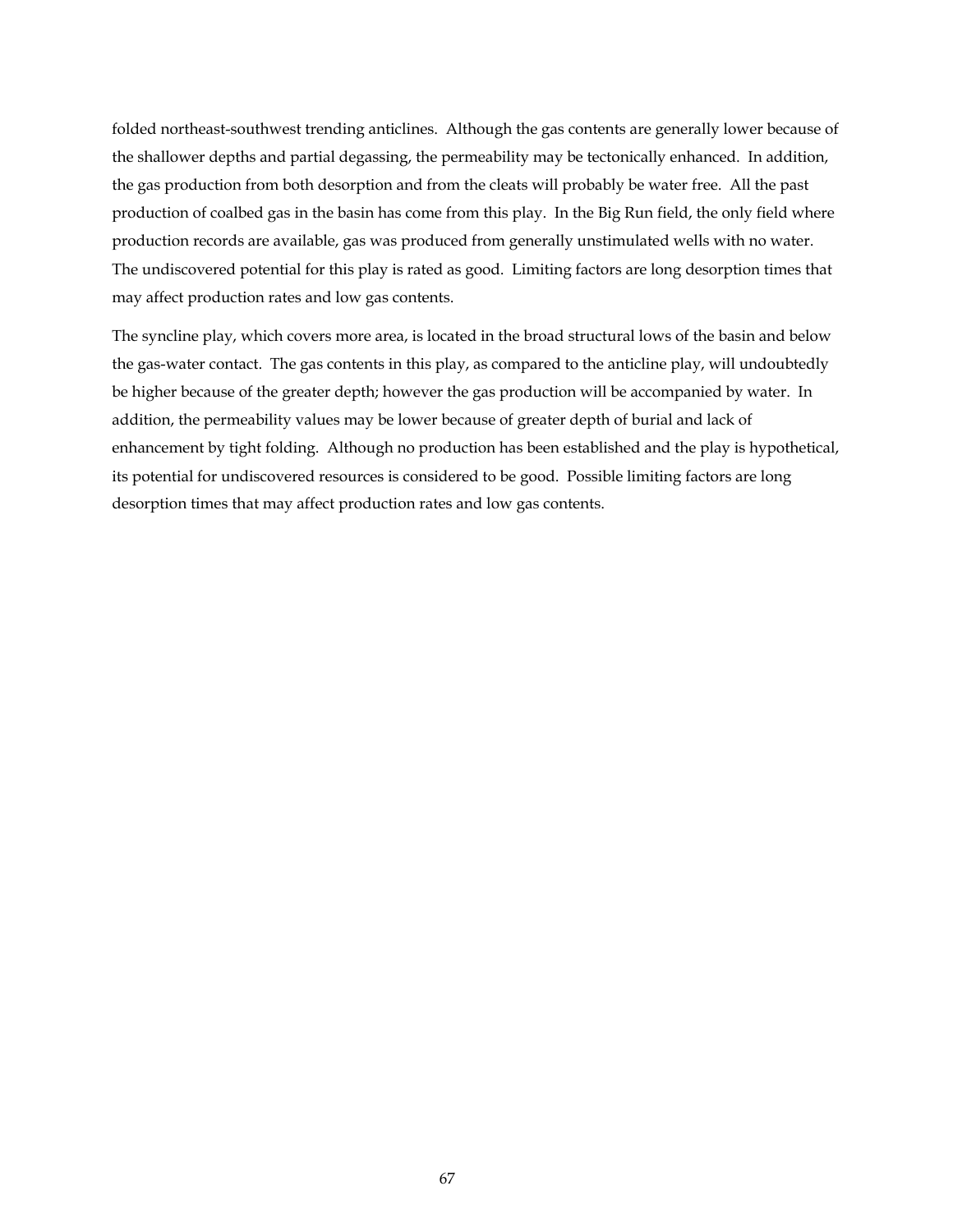# *Central Appalachian Basin*

The Central Appalachian Basin contains one coalbed gas play, the Central Appalachian Basin Basin– Central Basin Play (6752).

Adams (1984) and Kelafant and Boyer (1988) described the geologic controls of coalbed gas potential of the Central Appalachian Basin. Summaries of reservoir characteristics and development of technology for coalbed gas in the entire Appalachian Basin are provided by Zebrowitz and others (1991) and Hunt and Steele (1992). Recovery and utilization of coalbed gas from underground mining operations in the Central Appalachian Basin is characterized by von Schonfeldt and others (1982).

The coal-bearing rocks of the Central Appalachian Basin are of Pennsylvanian age, but they are older (Lower and Middle Pennsylvanian) and thicker ( as much as 5,000 ft) than those of the Northern Appalachian Basin. The coals are assigned to formations of the Pottsville Group; the formation names and individual coal bed names commonly change across State borders. In southwestern Virginia, where commercial production of coalbed gas is taking place, the main coal-bearing interval is assigned to the Pocahontas, Lee, and Norton Formations. The Pocahontas No. 3 is the deepest (as much as 3,000 ft deep), thickest (as much as 7 ft), and most extensive seam, and the seam is the main target for both underground mining and coalbed gas development. Younger target coal beds for gas are Pocahontas No. 4, Lower Horsepen/Firecreek, War Creek/Beckley, Lower Seaboard/Sewell, and Jawbone/Iaeger (Virginia name followed by West Virginia name). The target coal beds commonly occur in the depth range of 1,500 to 2,500 ft which is considerably deeper than the Northern Appalachian Basin.

The rank of the prospective coals for gas increases to the east from medium- to low-volatile bituminous, considerably higher than the Northern Appalachian Basin. As in the Northern Appalachian Basin, the coalification pattern was probably controlled by maximum depth of burial in late Paleozoic time, which increased to the east toward the terrigenous source area. Uplift and erosion of a considerable amount of rock probably took place in early Mesozoic time.

Produced coalbed gases in the Virginia portion of the Central Appalachian Basin are composed mainly of methane with as much as 4 percent heavier hydrocarbons and as much as 2 percent CO2. Isotopic analyses indicate that the gases are of thermogenic origin.

Pennsylvanian strata dip gently to the northwest, whereas Mississippi and older strata dip to the southeast. Structural features of the Central Appalachian Basin are mainly the result of thin-skin tectonics of the Pine Mountain Overthrust Block that moved along dŽcollement zones of shale and coal generally below the Pennsylvanian coal zone. The overthrust block was transported as much as 5 mi to the northwest, which might have resulted in enhanced permeability in the overlying coals. Broad northeast-southwest folds formed prior to thrusting and close to time of deposition. Thin-skin thrusting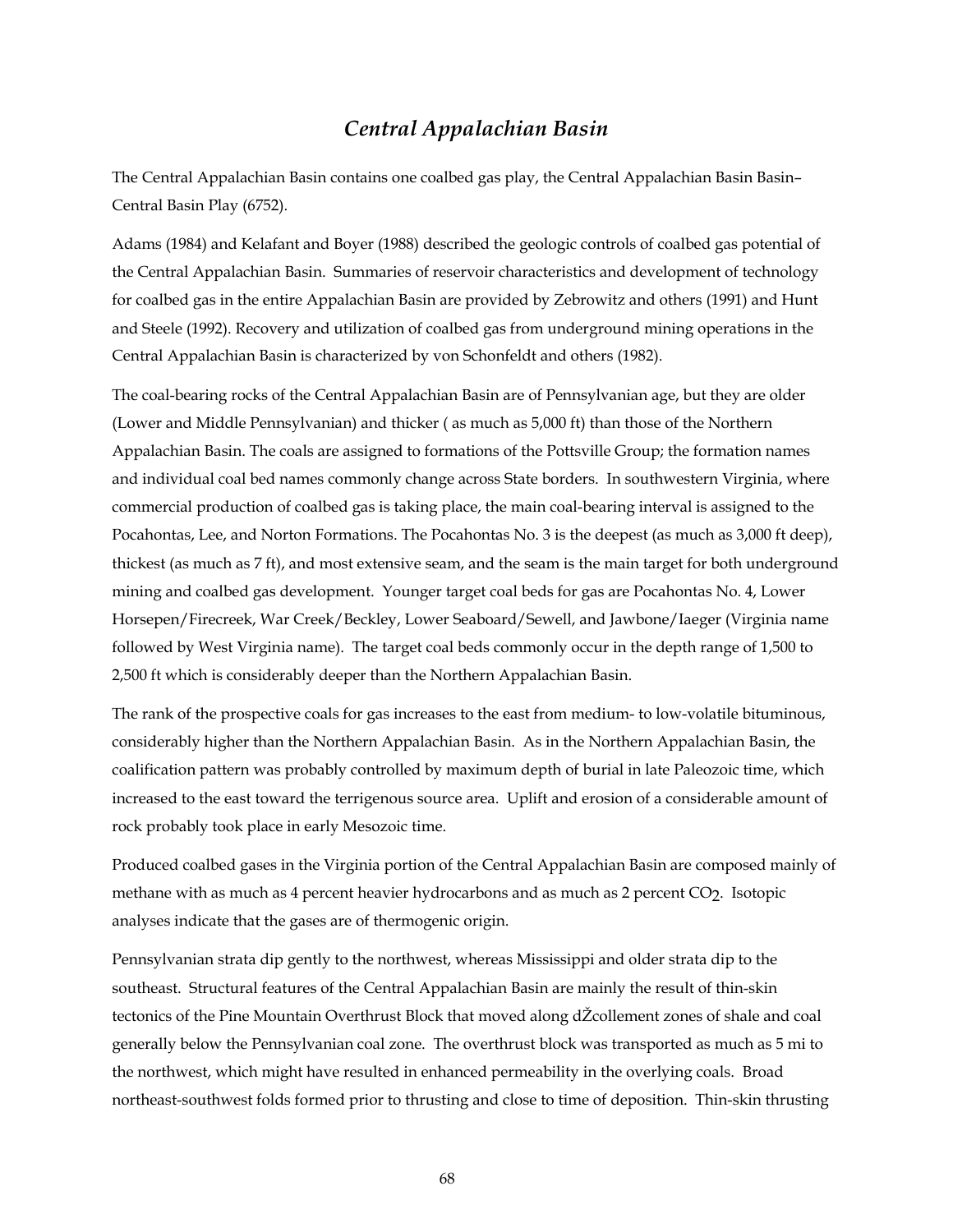and strike-slip faulting, which are at high angles to the thrusting, occurred during the Allegheny Orogeny (late Pennsylvanian to Permian time). The Russell Fork Fault is a prominent example of a strike-slip fault with as much as 4 mi of lateral displacement. Permeability has probably been enhanced along these faults, which might have resulted in some natural degassing of the coal beds.

In contrast to the Northern Appalachian Basin, cleat-and-joint patterns display two dominant trends that reflect two periods of structural deformation. A northeast-southwest set probably formed first and the second set (north-south) was superimposed on it during later deformation associated with movement of the Pine Mountain Overthrust Block. Some relaxation of the cleats might have occurred during Tertiary time.

Within the area of potential additions to reserves, gas contents are reported to be as high as 700 Scf/ton in the Pocahontas No. 3 coal seam, which is extensively mined underground. At equivalent depths and ranks, gas contents in the Central Appalachian Basin are much higher than those in the Northern Appalachian Basin. The variation in gas content between the two basins might be attributed to different maximum burial depths, and burial and tectonic histories. An additional factor is that the Central Appalachian coals desorb in a time period of a few days (1 to 3) as compared to the Northern Appalachian coals that commonly take a few hundred days. These shorter desorption times indicate that gas production rates from individual wells will be higher.

Reservoir pressures measured in the Pocahontas No. 3 seam are close to hydrostatic (0.35 to 0.43 psi/ft) and are higher than those reported from the Northern Appalachian Basin. The pressures may be locally lowered by underground mining activities.

Only minor amounts of water are produced from wells in the Central Appalachian Basin (several bbl/D per well). The total dissolved solids (TDS) of this water are commonly very high (greater than 30,000 ppm) and injection is required. Although precipitation is relatively abundant and some coal beds are thick and continuous, ground-water flow is restricted because the area with potential reserves is faultbounded and the coal beds do not crop out for possible recharge.

The latest estimate for in-place coalbed gas resources of the Central Appalachian Basin for the six major coal beds (Pocahontas No.'s 3 and 4, Lower Horsepen, War Creek, Lower Seaboard, and Jawbone) is 5 TCF. Additional in-place resources are undoubtedly present in other coal seams. This resource figure is considerably lower than a range of 10 to 48 TCF, which was reported at an earlier date. The earlier large number resulted mainly from having no depth cutoff, which is critical in this area of high relief where coal beds commonly crop out on hill sides and have probably degassed.

Major quantities of coal are mined in the Central Appalachian Basin, both underground and on the surface. Five counties (Pike, Kentucky; Mingo, Boone, and Logan, West Virginia;, and Buchanan,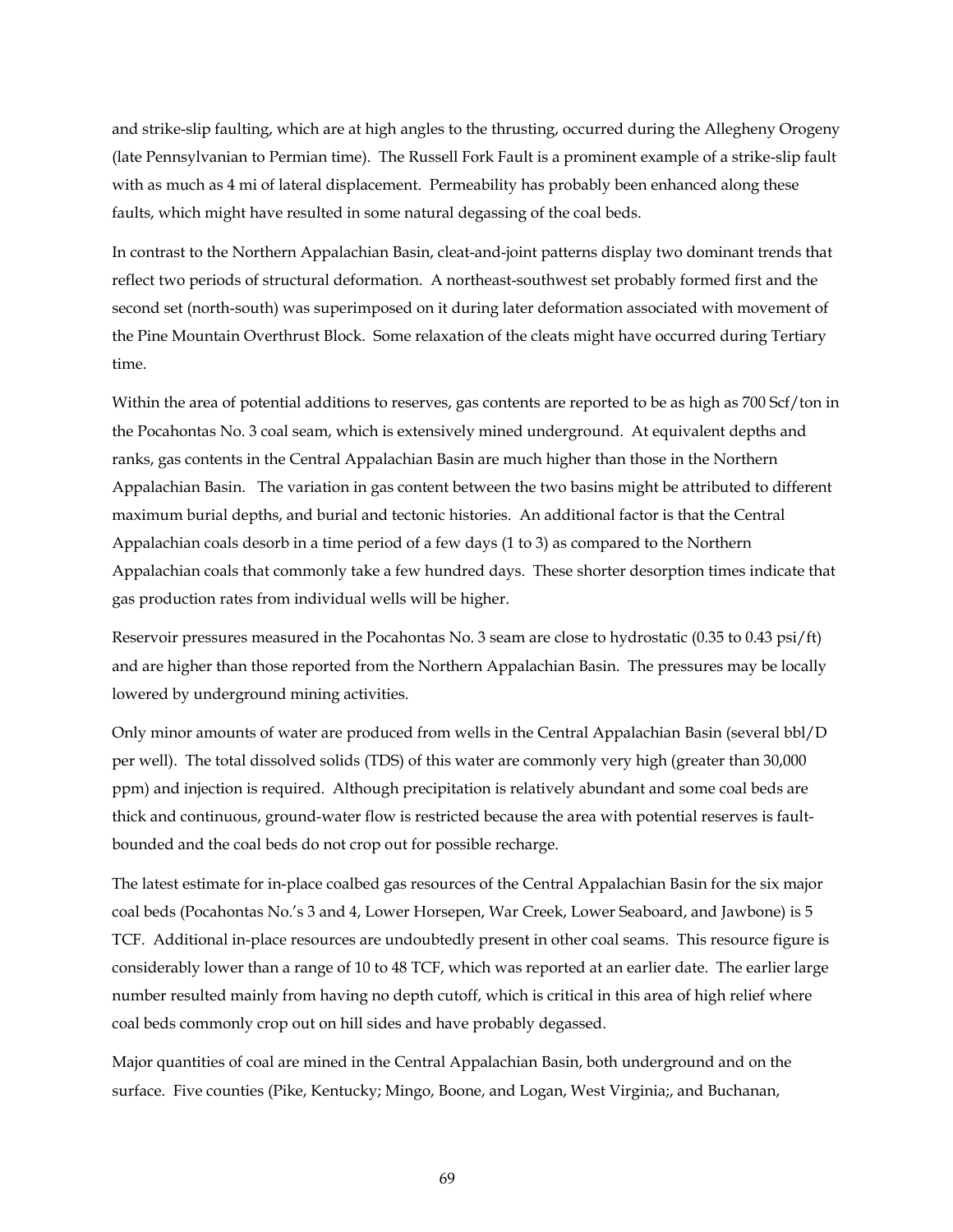Virginia) are in the top ten mining counties in the United States based on 1991 statistics, and Buchanan County, Kentucky, was fourth in the country in terms of total tonnage from underground mining. The majority of the underground mining is in the Pocahontas No's. 3, and 4, and Beckley seams. West Virginia and Virginia ranked number. 1 and 3, respectively, in the United States in 1988 for methane emissions from underground mines. However, parts of West Virginia are located in both the Northern and Central Appalachian Basin.

As is the case with the Northern Appalachian Basin, there have been several cooperative projects between mines and Federal agencies during the past 20 years to produce coalbed gas, most of which were marginally successful and information is not readily available. The cooperative projects were a result of the need to degasify the underground coal mines. Much of the early technology (horizontal and gob wells) to degas underground mines was actually developed in the Virginia part of the basin.

In the Central Appalachian Basin, the State of Virginia and the Federal government in 1990 adopted a version of "forced pooling" to reduce the obstacle created by uncertainty of gas ownership. This "forced pooling" procedure in Virginia resulted in a dramatic increase in the development and production of coalbed gas during the period of 1990 to 1993. In 1992, southwest Virginia had more than 280 coalbed wells that produced about 10 BCF. These wells were completed mostly in the Nora and Oakwood fields and were drilled both in association with and away from underground coal mines. As of 1993, the coalbed gas reserves in Virginia are estimated to be about 220 BCF. West Virginia has recently passed legislation regulating, and perhaps encouraging, the development of coalbed gas.

The prospective area for coalbed gas in the Central Appalachian Basin is underlain by oil and gas fields and an infrastructure for these hydrocarbons is in place. Over the past couple of years, many miles of pipeline have been constructed in southwestern Virginia for the collection of coalbed gas from many wells, which have been drilled and are producing in association with and away from underground coal mining.

The topography of the Central Appalachian Basin is characterized by considerable relief (as much as 1,500 ft), and many of the coal seams crop out along hillsides or are less than 500 ft below drainage. This condition severely limits the coalbed gas potential to about 20 percent (5,000 sq mi in West Virginia and Virginia) of the total area. One play is identified in the Central Appalachian Basin, and it is confined to that area where coal beds have gas contents of at least 86 Scf/t and reservoir pressures of at least 215 psi. These values correspond to depths of burial greater than 500 ft. The play area (5,000 sq mi) represents approximately 22 percent of the total coal-bearing part of the Central Appalachian Basin and the gas is contained in about 15 percent of the coal reserves.

### *6752. CENTRAL APPALACHIAN BASIN–CENTRAL BASIN PLAY*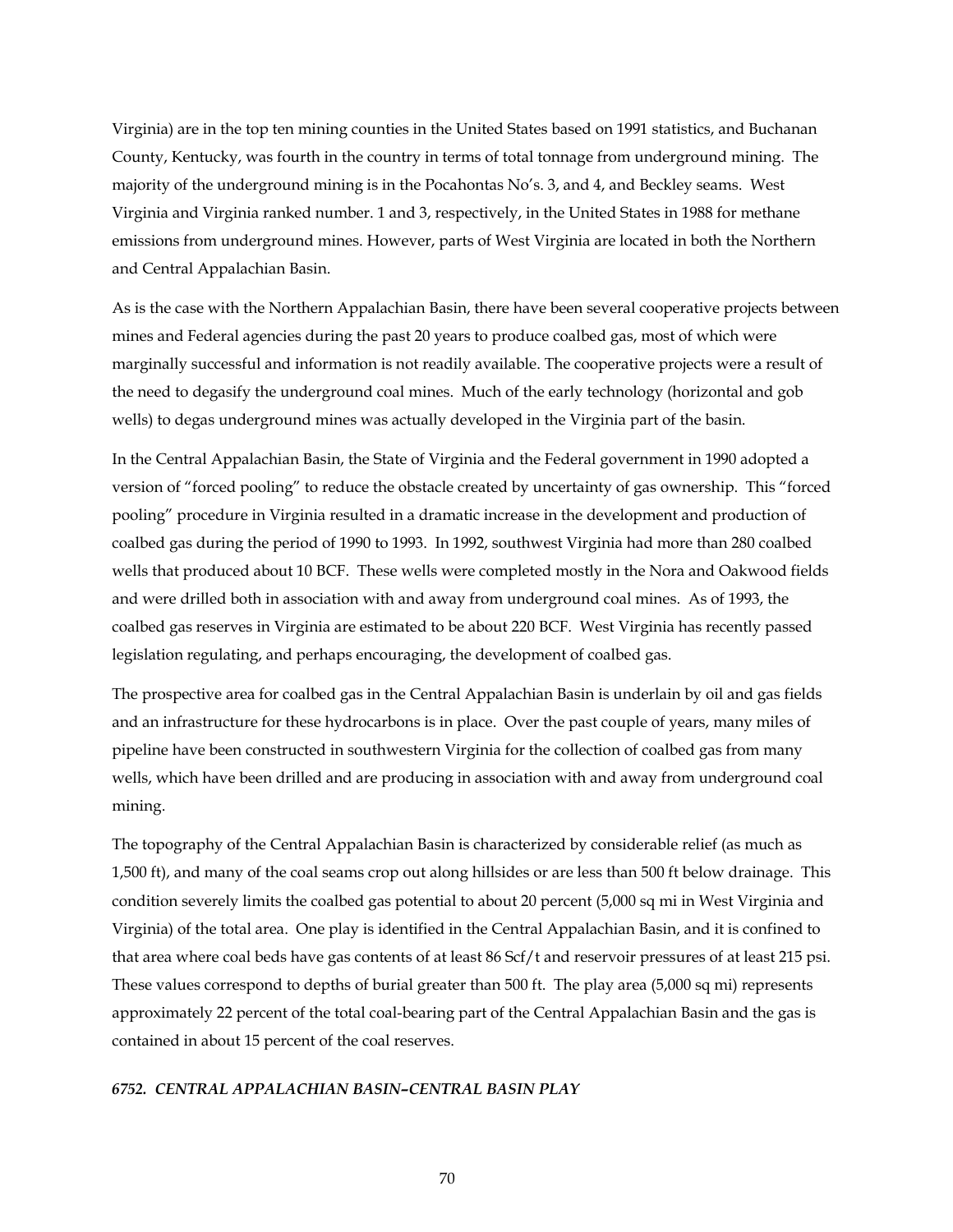The play can be divided into two areas based on the total gas in place per section, which is the result of coal thickness, depth, and gas content. In the central area, the coal beds are thick and occur at depths greater than 1,000 ft deep indicating higher gas content. In this area, gas in-place is as much as 5 BCF per sq mi. The Nora and Oakwood fields of southwest Virginia are located within this area.

The other area surrounds this central part, and the major seams, such as the Pocahontas No. 3 and 4 and War Creek, are thinner and shallower. The gas in-place volume is less than 1 BCF per sq mi. Only a few wells, which are in Roaring Fork field, have been drilled in this play, and it is essentially undeveloped. The undiscovered potential for this play is considered to be good, although the production rates for individual wells will probably be lower than for the central area. The potential for additions to reserves for this entire play is considered to be very good.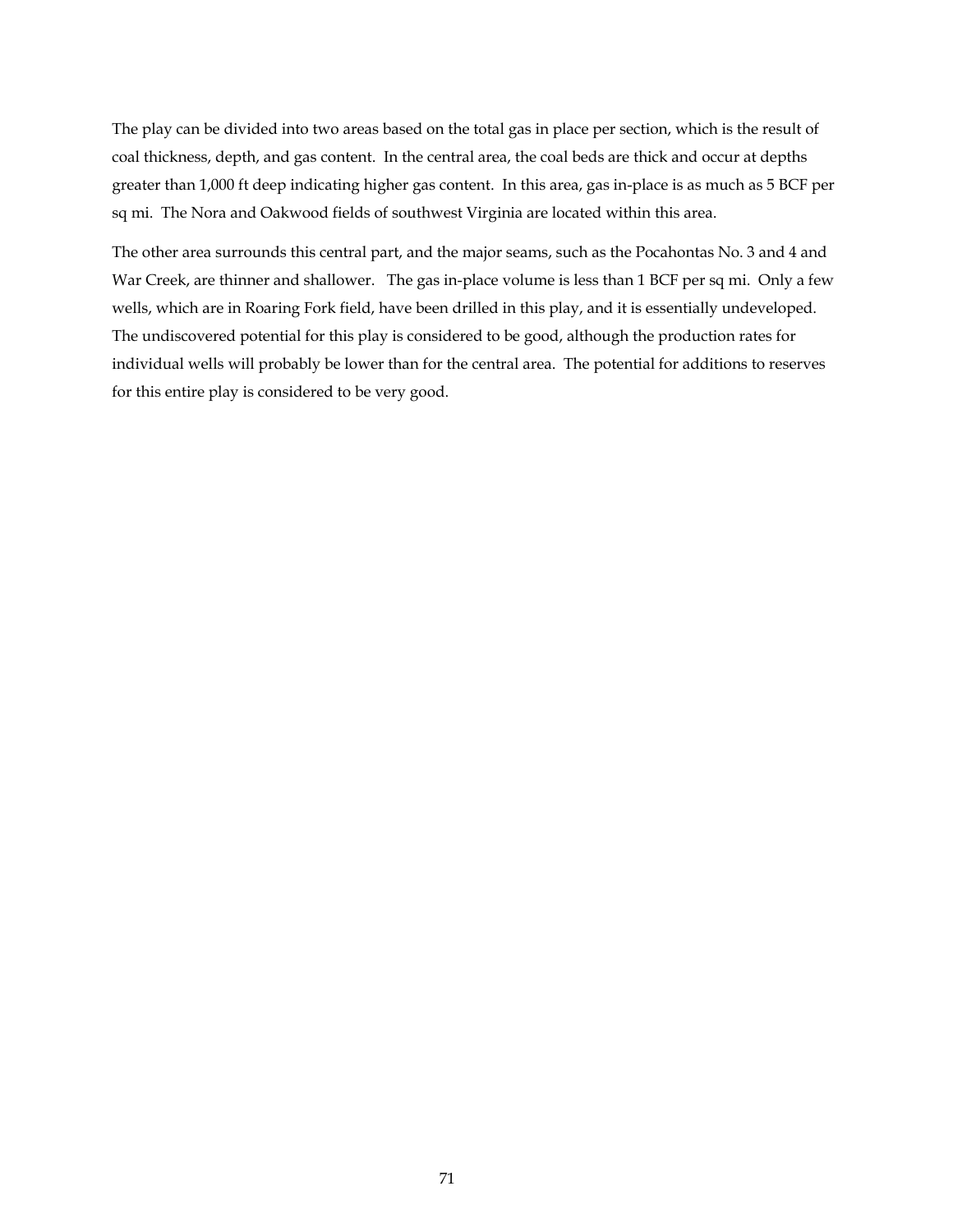## *Cahaba Basin*

The fourth coalbed gas play in the Appalachian Basin province (067) is the Cahaba Coal Field play (6753) in the Cahaba Basin.

Coalbed gas potential of the Cahaba Basin is described by Telle and Thompson (1987) and Pashin and Carroll (1993). Production information for the basin's only field, Gurnee, is commonly reported with the Black Warrior Basin.

The Cahaba Basin contains one of the principal coal fields within the Appalachian Thrust Belt, a foreland thrust system. To date, most development of coalbed gas has taken place in gently deformed foreland basins, such as the adjacent Black Warrior Basin. The Cahaba coal field, although small in size, provides an example from another tectonic setting where the potential for coalbed gas exists, but its controls reflect an interaction between sedimentation, tectonism, and coalification.

The coal field is situated along the southeast side of the northeast-southwest trending Cahaba Basin which is part of an Alleghenian Thrust Sheet. Thrusting probably occurred near the margin of a relict rift basin. The basin is bound on the northwest by the Birmingham Anticlinorium and on the southeast by the Helena Thrust Fault. The basin was an actively subsiding depression behind an uplifting thrust ridge during deposition of Lower Pennsylvanian Pottsville Formation.

The Lower Pennsylvanian Pottsville Formation is the principal coal-bearing interval in the Cahaba coal field. A comparison of the Pottsville section in the adjacent Black Warrior Basin with that in the Cahaba coal field indicates a different depositional history in the Cahaba area, which is related to syndepositional tectonism (subsidence and thrusting). In the Cahaba, the Pottsville is as much as 9,000 ft thick and can be divided into a lower quartz-arenite measures, middle mudstone measures, and an upper conglomerate measures. It contains 20 informal coal zones and as many as 60 individual beds. About 25 beds are thick enough to be of economic importance, and they are primarily in the mudstone measures. Individual beds are as much as 7 ft thick and the net coal thickness can be more than 45 ft thick. Some of the economically important coal zones, in ascending order, are the Gould, Harkness, Wadsworth, Coke, Gholson, Thompson, Montavello, and Maylene.

Coals at the surface in the Cahaba field are high-volatile A bituminous rank, and the rank increases to the southeast. Rank also increases with depth; in the southeast part of the basin the rank of the coal is lowvolatile bituminous at 9,000 ft. The rank of these deeper coals increases to the northwest. The diverse relation between rank patterns and structure indicates a complicated burial and thermal history. The main coalification phase occurred during time of maximum burial and thrusting. However, this regional coalification pattern is overlain by a significant post-tectonic component. This post-tectonic coalification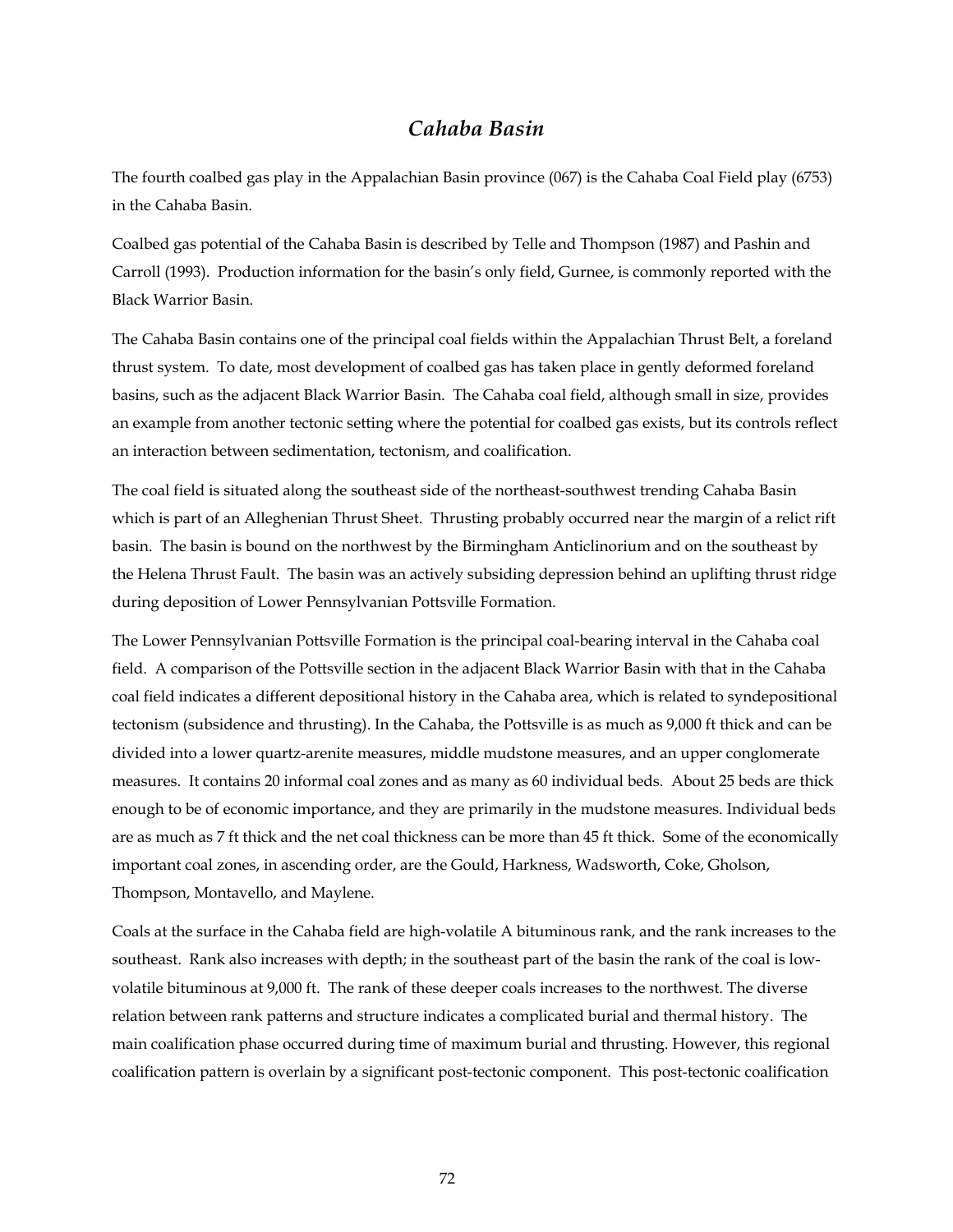resulted from meteoric recharge in the shallow coal beds and from expulsion of warm orogenic fluids during thrusting in the deeper coalbeds.

Although biogenic gas was probably generated in the shallower coal beds, thermogenic gas was generated in deeper coal beds (greater than 2,500 ft) in the structurally deeper parts of the basin. The best potential for thermogenic gas probably occurs in the coal beds of the mudstone measures.

Strata in the Cahaba Basin dip gently to the southeast. The southwest part of the coal field contains numerous folds. The field narrows to the northeast where *en echelon* folds and thrust faults occur in the center of the synclinorium.

In most foreland basins, rectilinear face-butt cleat systems are dominant. These cleats form in a tensile stress field and gas and water are able to flow through them. However, inclined fractures, which result from shearing by structural slip, are abundant in the folded coal beds of the Cahaba coal field. These fractures strike roughly parallel to bedding and dip approximately 60¡ to bedding. The fractures are best developed where the bedding is dipping steeper than 15¡. Thrust faults and associated folds are also common in the dipping coal beds, but, as is the case with the inclined fractures, they do not penetrate the bounding sandstone and mudstone. The ability of gas and water to flow through compressional fractures in thrust belts, such as the Cahaba coal field, is not well understood. However, similar inclined fractures do produce coalbed gas in the Black Warrior Basin along the Blue Creek Anticline.

The desorbed gas contents measured in a core hole in the southeast part of the Cahaba coal field were as much as 380 Scf/t and show a relation between rank and depth. Because of the complex burial and thermal history of the basin, more measurements and modeling of gas contents will be required for basinwide evaluation. On the basis of the measured gas content values and the estimated coal resources by depth, rank, and location, about 2 TCF of in-place coalbed gas resources have been estimated for the basin with the highest resource potential occurring in the southeast part of the basin.

Although some coal is being mined on the surface, no underground mining has taken place in the Cahaba coal field for a number of years. Most of the underground mining was in the southeast part of the basin where the coal rank is higher.

Coalbed gas production was established in the Gurnee field in 1990, the only degasification field in the coal field. In 1993, 64 wells produced about 432 MMCF of coalbed gas. In comparison, 140 wells produced about 542 MMCF of coal gas in 1992.

## *6753. CAHABA COAL FIELD PLAY*

Only one coalbed gas play is identified in the Cahaba Basin, the Cahaba Coal Field play, and it coincides with the areal extent of the Pottsville Formation. On the basis of the structural complexity of the coal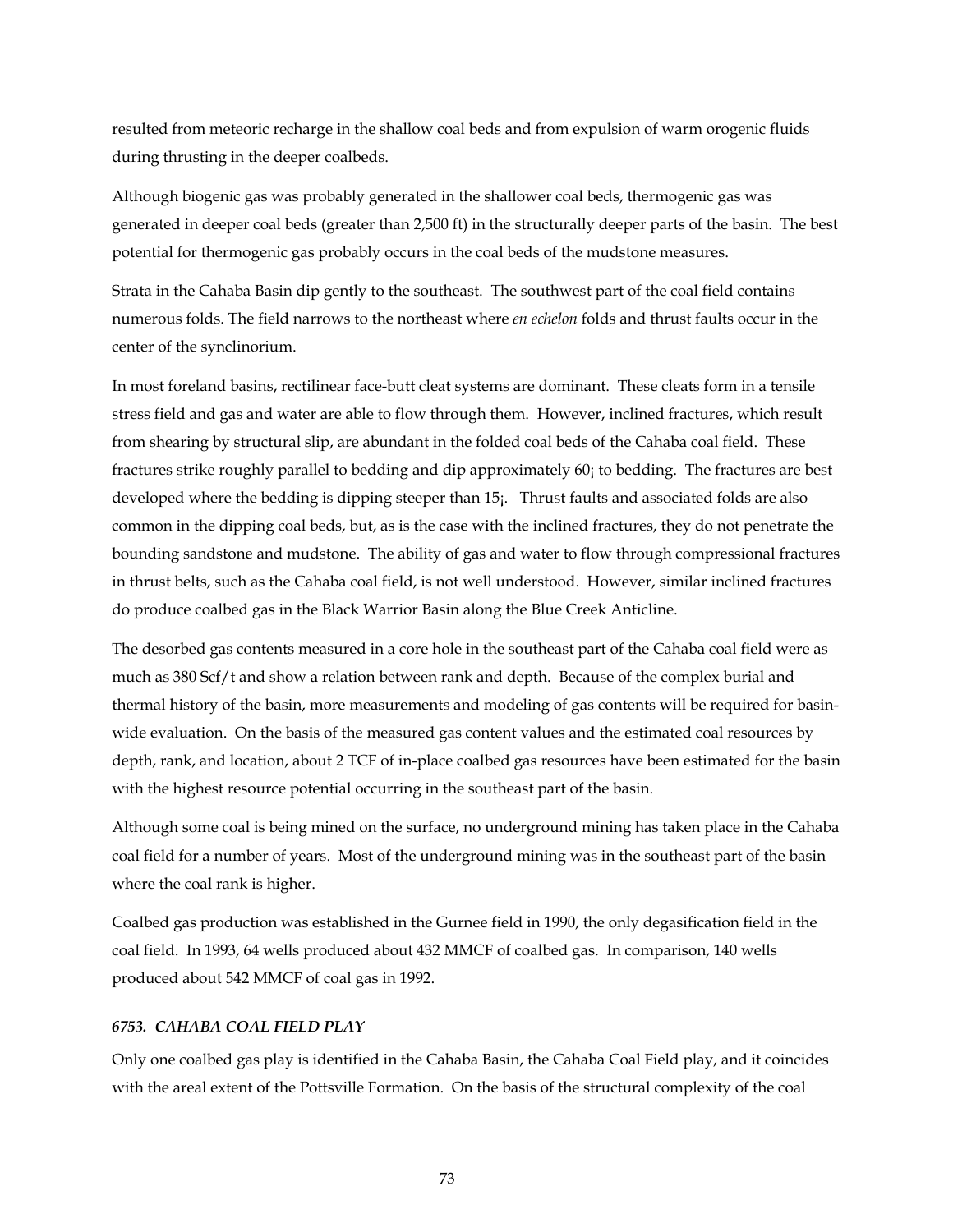field and the production histories of the existing wells to date, the play is estimated to have fair potential for additional reserves of coalbed gas. However, more detailed studies are needed on foreland thrust systems, such as the Cahaba, to understand the geologic factors controlling the development of potentially large resources of recoverable coalbed gas.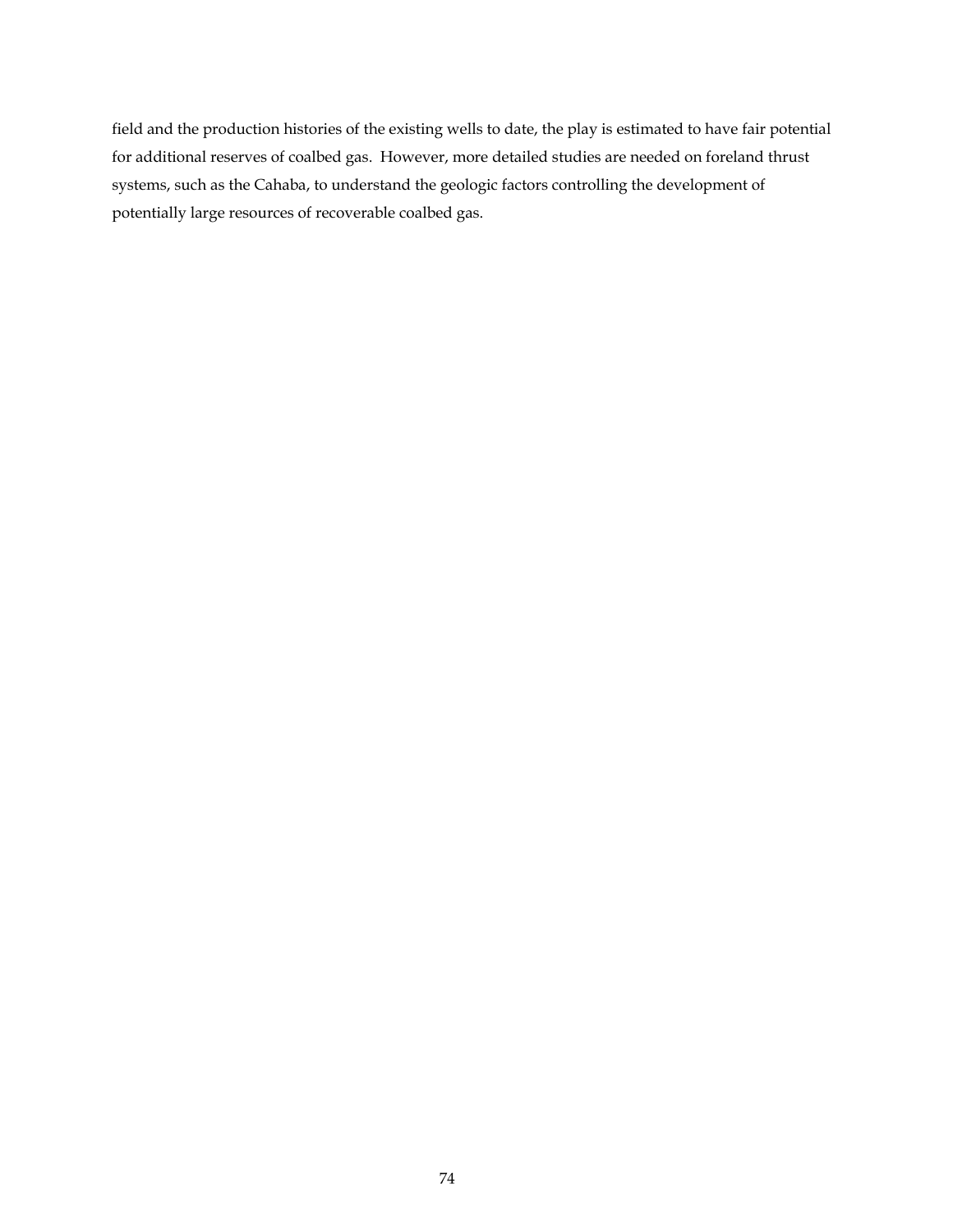## **REFERENCES**

## *(References for coalbed gas are shown in Rice, D.D., Geologic framework and description of coalbed gas plays, this CD-ROM)*

- Bagnall, W.D., Beardsley, R.W., and Drabish, R.A., 1979, The Keyser gas field, Mineral County, West Virginia, *in* Avary, K.L., ed., Devonian clastics in West Virginia and Maryland: American Association of Petroleum Geologists, Eastern Section, Morgantown, West Virginia, Field Trip Guide, p. 69-76.
- Baranowski, M.T., and Riley, 1988, Analysis of stratigraphic and production relationships of Devonian shale-gas reservoirs in Lawrence County, Ohio: Ohio Division of Geologic Survey Open-File Report 88-2, 30 p.
- Bartlett, C.S., 1988, Trenton Limestone fracture reservoirs in Lee County, southwestern Virginia, *in* Keith, B.D., ed., The Trenton Group (Upper Ordovician Series) of eastern North America--Deposition, diagenesis, and petroleum: American Association of Petroleum Geologists Studies in Geology 29, p. 27-35.
- Bell, D.A., Siegrist, H.G., Jr., and Bourman, J.D., 1993, Paragenesis and reservoir quality with a shallow combination trap--Central West Virginia: American Association of Petroleum Geologists Bulletin, v. 77, no. 12, p. 2077-2091.
- Benson, D.J., and Mink, R.M., 1983, Depositional history and petroleum potential of the Middle and Upper Ordovician of the Alabama Appalachians; Gulf Coast Association of Geological Societies Transactions, v. 33, p. 33-21.
- Boswell, R.M., and Jewell, G.A., 1988, Atlas of Upper Devonian/Lower Mississippian sandstones in the subsurface of West Virginia: West Virginia Geological and Economic Survey Circular C-43, 144 p.
- Brannock, M.C., 1993, The Starr fault system of southeastern Ohio [abs.]: American Association of Petroleum Geologists Bulletin, v. 77, no. 8, p. 1466.
- Broadhead, R.F., 1993, Petrography and reservoir geology of Upper Devonian shales, northern Ohio, *in*  Roen, J.B., and Kepferle, R.C., eds., Petroleum geology of the Devonian and Mississippian black shale of eastern North America: U.S. Geological Survey Bulletin 1909, p. H1-H15.
- Brown, P.J., 1976, Energy from shale-a little used natural resource, *in* Natural gas from unconventional geologic sources: Energy Research and Development Report FE -2271-1, p. 86-99.
- Cardwell, D.H., 1971, The Newburg of West Virginia: West Virginia Geological and Economic Survey Bulletin 35, 54 p., 1 plate.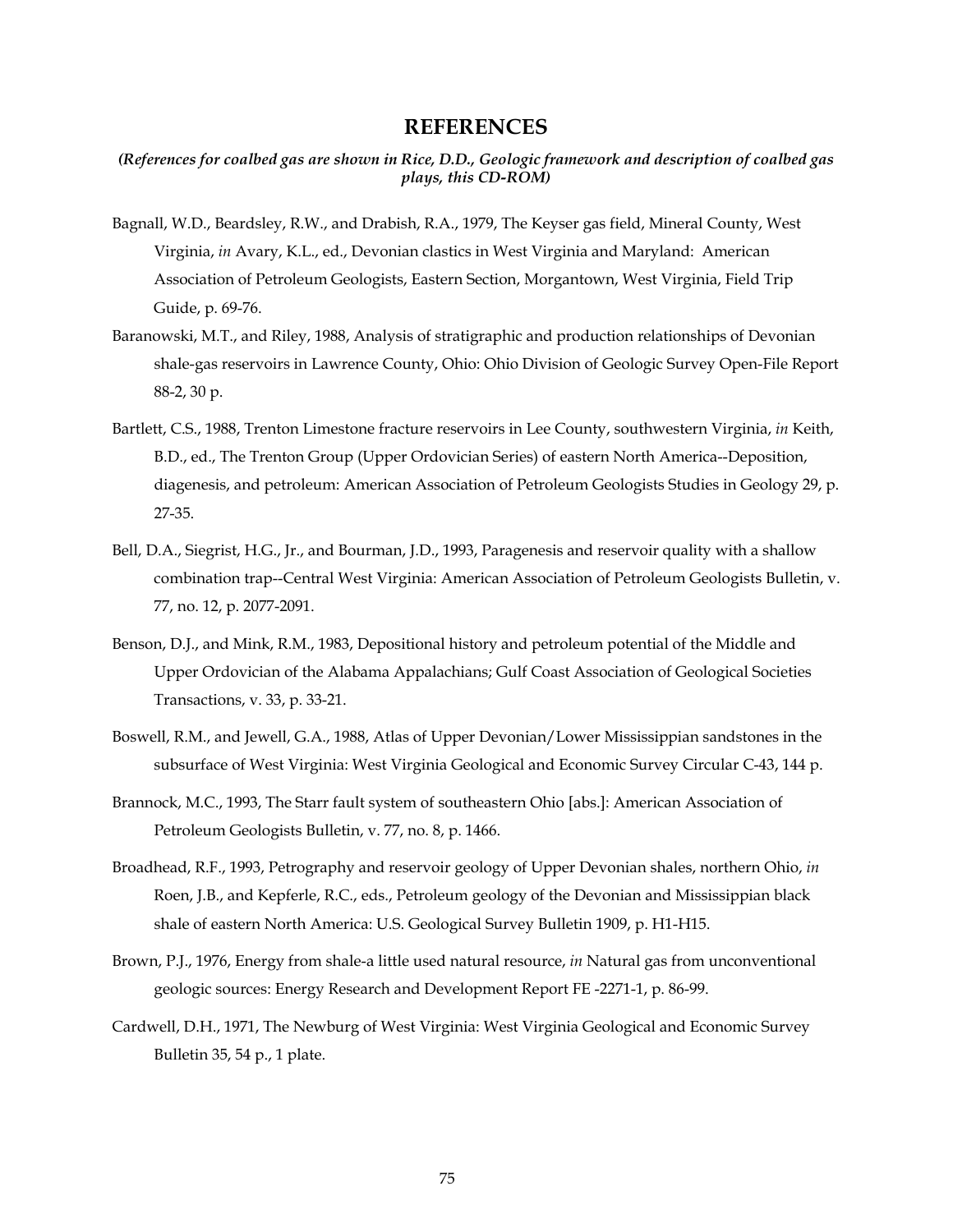- Cardwell, D.H., 1977, West Virginia gas development on Tuscarora and deeper formations: West Virginia Geological and Economic Survey Mineral Resources Series 8, 38 p.
- Cardwell, D.H., 1982, Oriskany and Huntersville gas fields of West Virginia (with deep well and structural geologic map): West Virginia Geological and Economic Survey Mineral Resources Series 5A, 180 p.
- Cardwell, D.H., and Avary, K.L., 1982, Oil and gas fields of West Virginia: West Virginia Geological and Economic Survey Mineral Resources Series MRS-7B, 119 p.
- Charpentier, R R., deWitt, Wallace, Jr., Claypool, G.E., Harris, L.D., Mast. R.F., Megeath, J.D., Roen, J.B., and Schmoker, J.W., 1993, Estimates of unconventional natural gas resources in the Devonian shales of the Appalachian basin, *in* Roen, J.B., and Kepferle, R.C., eds., Petroleum geology of the Devonian and Mississippian black shale of eastern North America: U.S. Geological Survey Bulletin 1909, p. N1-N20.
- Cole, G.A., Drozd, R.J., Sedivy, R.A., and Halpern, H.I., 1987, Organic geochemistry and oil-source correlations, Paleozoic of Ohio: American Association of Petroleum Geologists Bulletin, v. 71, no. 7, p. 788-809.
- Conrad, J.M., and Smosna, R.A., 1987, Stratigraphic framework, reservoirs, and petroleum occurrence in the Silurian Lockport Dolomite of eastern Kentucky, *in* Shumaker, R.C., compiler, Appalachian Basin Industrial Associates, v. 13: Morgantown, West Virginia University, p. 78-98.
- Coogan, A.H., and Reeve, R.L., 1985, Devonian Oriskany Sandstone reservoir and trap in Coshocton County, Ohio: Northeastern Geology, v. 7, no. 3/4, p. 127-135.
- Currie, M.T., and MacQuown, W.C., 1984, Subsurface stratigraphy of the Corniferous (Silurian-Devonian) of eastern Kentucky, *in* Kentucky Oil and Gas Association annual meeting, 45th, Proceedings of the Technical Sessions ; Kentucky Geological Survey Special Publication 11, p. 1-21.
- Davis, T.B., 1984, Subsurface pressure profiles in gas-saturated basins, *in* Masters, J.A., ed., Elmworth-- Case study of a deep basin gas field: American Association of Petroleum Geologists Memoir 38, p. 189-203.
- de Witt, Wallace, Jr., 1993, Principal oil and gas plays in the Appalachian basin (province 131): U.S. Geological Survey Bulletin 1839-I. 37 p.
- de Witt, Wallace, Jr., and Milici, R.C., 1989, Energy resources of the Appalachian orogen, *in* Hatcher, R.D., Jr., Thomas, W.A., and Viele, G.W., eds., The Appalachian-Ouachita orogen in the United States: Boulder, Colorado, Geological Society of America, The Geology of North America, v. F-2, p. 495- 510.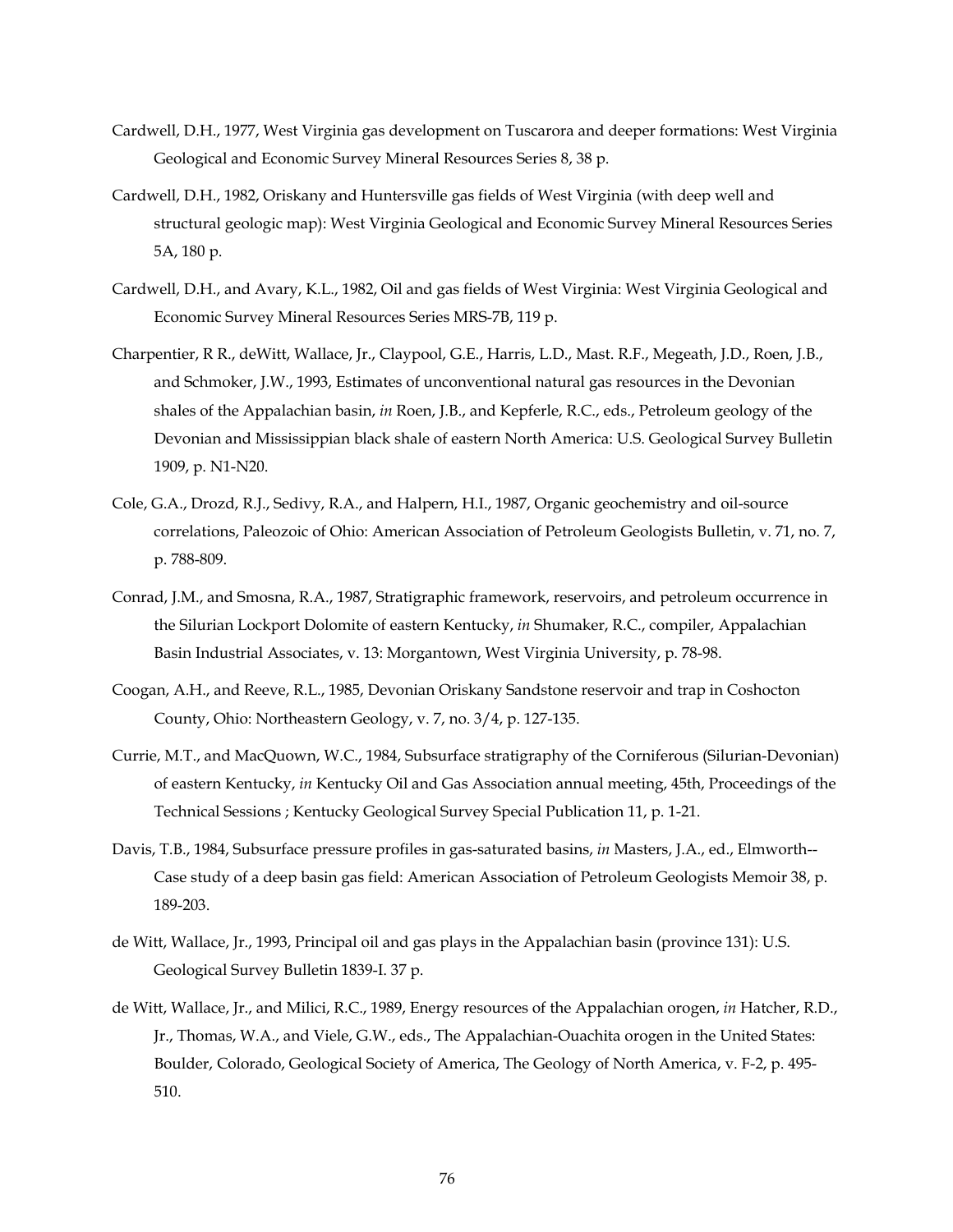- de Witt, Wallace, Jr., and Milici, R.C., 1991, Petroleum geology of the Appalachian basin, in Gluskoter, H.J., Rice, D.D., and Taylor, R.B., eds., Economic Geology: Boulder, Colorado, Geological Society of America, The Geology of North America, v. F-2, p. 273-286.
- DeBrosse, T.A., and Vohwinkel, J.C., 1974, Oil and gas fields of Ohio: Ohio Division of Geological Survey (in cooperation with the Ohio Division of Oil and Gas), 1 sheet, scale 1:500,000.
- Department of Environmental Conservation, 1986, New York State oil and gas fields: Department of Environmental Conservation, New York Division of Mineral Resources, 1 sheet, scale 1:250,000.
- deWitt, Wallace, Jr., Perry, W.J., Jr., and Wallace, L.G., 1993, Stratigraphy of Devonian black shales and associated rocks in the Appalachian basin, in Roen, J.B., and Kepferle, R.C., eds., Petroleum geology of the Devonian and Mississippian black shale of eastern North America: U.S. Geological Survey Bulletin 1909, p. B1-B57.
- Diecchio, R.J., Jones, S.E., and Dennison, J.M., 1984, Oriskany Sandstone--Regional stratigraphic and production trends: West Virginia Geological and Economic Survey Map WV-17, 8 plates, scale 1:2,000,000.
- Dolly, E.D., and Busch, D.A., 1972, Stratigraphic, structural, and geomorphologic factors controlling oil accumulation in Upper Cambrian strata of central Ohio: American Association of Petroleum Geologists Bulletin, v. 56, no. 12, p. 2335-2368.
- Edwards, Jonathan, Jr., 1970, Deep wells of Maryland: Maryland Geological Survey Basic Data Report 5, 9 p., 1 appendix, 1 map.
- Epsman, M.L., and Taylor, J.D., 1991, Alabama's Appalachian overthrust amid exploratory drilling resurgence: Oil and Gas Journal, v. 89, no. 25, p. 59-64.
- Fettke, C.R., 1938, Bradford oil field, Pennsylvania and New York: Pennsylvania Geological Survey, 4th series, Bulletin M21, 454 p.
- Filer, J.K., 1985, Oil and gas report and map of Pleasants, Wood, and Ritchie Counties, West Virginia: West Virginia Geological and Economic Survey Bulletin B-11A, 87 p., 9 plates.
- Gates, F.A., and Watson, W.A., 1975, Geological and drilling aspects of Columbia's Mingo County prospect: Society of Petroleum Engineers Eastern Region Meeting, Paper 5447, 4 p.
- Gwinn, V.E., 1964, Thin-skinned tectonics in the Plateau and northwestern Valley and Ridge provinces of the central Appalachians: Geological Society of America Bulletin, v. 75, no. 4, p. 863-900.
- Harper, J.A., 1990, Leidy gas field, Clinton and Potter Counties, Pennsylvania, *in* Foster, N.H., and Beaumont, E.A., eds., Structural Traps I: Tulsa, American Association of Petroleum Geologists Treatise of Petroleum Geology, Atlas of Oil and Gas Fields, p. 157-190.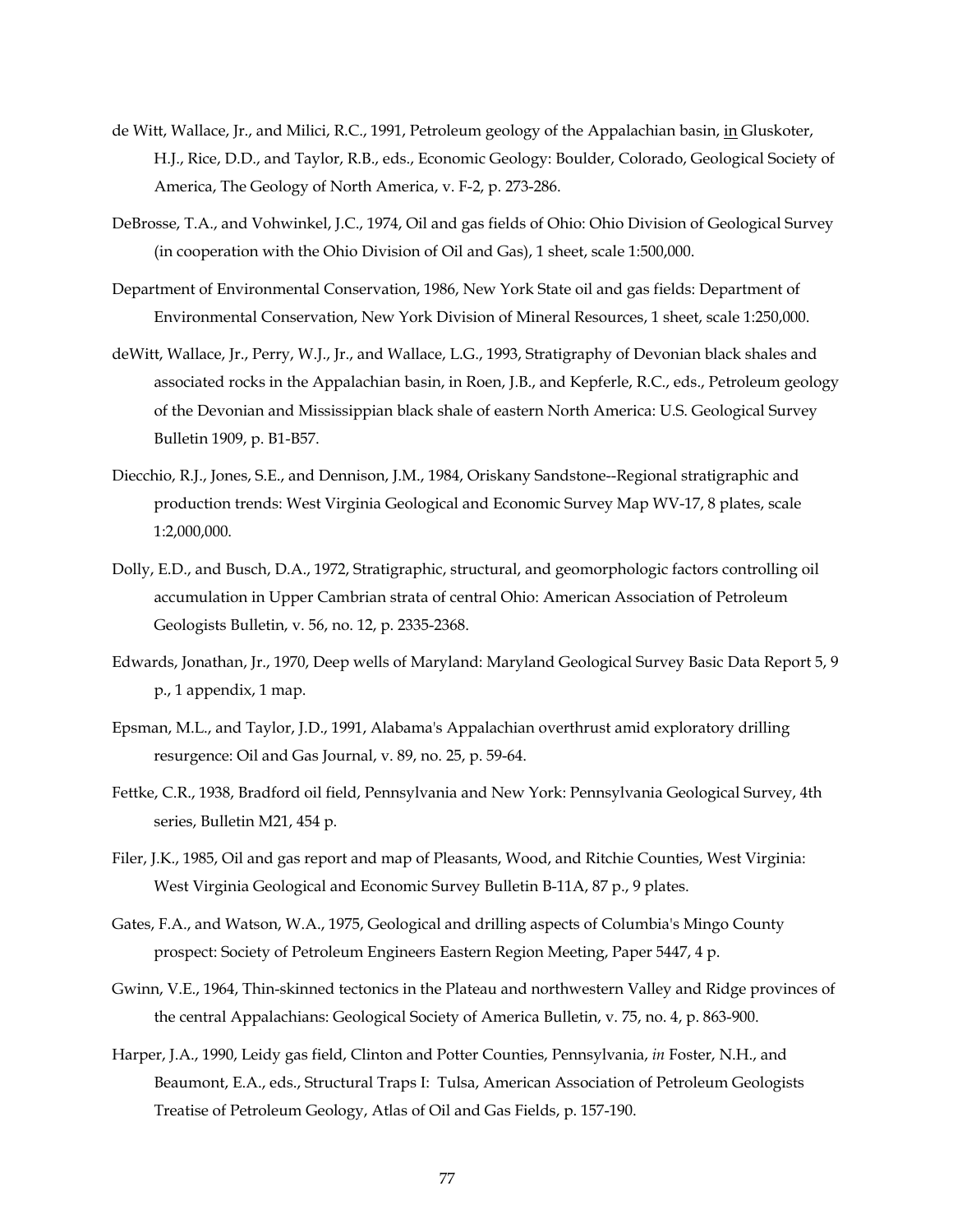- Harper, J.A., 1992, Review of the 1980's and prospective trends for the 1990's, *in* Harper, J.A. and Cozart, C.L., Oil and gas developments in Pennsylvania in 1990 with ten-year review and forecast: Pennsylvania Topographic and Geologic Survey Progress Report 204, p. 37-55.
- Harper, J.A., and Laughrey, C.D., 1987, Geology of the oil and gas fields of southwestern Pennsylvania: Pennsylvania Topographic and Geologic Survey Mineral Resource Report 87, 166 p., 8 plates.
- Harper, J.A., Laughrey, C.D., and Lytle, W.S., 1982, Oil and gas fields of Pennsylvania: Pennsylvania Topographic and Geologic Survey Map 3, 2 sheets, scale 1:250,000.
- Harris, A.G., Harris, L.D., and Epstein, J.B., 1978, Oil and gas data from Paleozoic rocks in the Appalachian basin--Maps for assessing hydrocarbon potential and thermal maturity (conodant color alteration isograds and overburden isopachs): U.S. Geological Survey Miscellaneous Investigations Series Map I-917-E, 4 sheets, scale 1:2,500,000.
- Harris, L.D., 1967, Geology of the L.S. Bales well, Lee County, Virginia -- A Cambrian and Ordovician test, *in* Rose, W.D., ed., Annual Meeting, 29th, 1965, Proceedings of the Technical Session of the 29th Kentucky Oil and Gas Association : Kentucky Geological Survey Special Publication 14, Series 10, p. 50-55.
- Harris, L.D., and Milici, R.C., 1977, Characteristics of thin-skinned style of deformation in the southern Appalachians and potential hydrocarbon traps: U.S. Geological Survey Professional Paper 1018, 40 p.
- Heck, E.T., 1941, Gay-Spencer-Richardson oil and gas trend, Jackson, Roane, and Calhoun Counties, West Virginia, *in* Levorsen, A.I., ed., Stratigraphic type oil fields: American Association of Petroleum Geologists, Tulsa, p. 806-829.
- Henderson, G.J. and Timm, C.M., 1985, Ordovician stratigraphic hydrocarbon entrapment potential of Appalachia: Oil and Gas Journal, v. 83, no. 17, p. 118-121.
- Horvath, A.L., O'Brien, M.H., and Pryce, R.A., 1970, Generalized cross section, stratigraphic correlations, Silurian strata from Highland County, Ohio to Montgomery County, Virginia, *in* Silurian stratigraphy, central Appalachian basin: Charleston, West Virginia, Appalachian Geological Society, plate in back.
- Hunter, C.D., 1955, Natural gas fields of eastern Kentucky: The Petroleum Engineer, May 1955, p. 47-52.
- Hunter, C.D., and Young, D.M., 1953, Relationship of natural gas occurrence and production in eastern Kentucky (Big Sandy Gas field) to joints and fractures in Devonian bituminous shales: American Association of Petroleum Geologists Bulletin, v. 37, p. 282-299.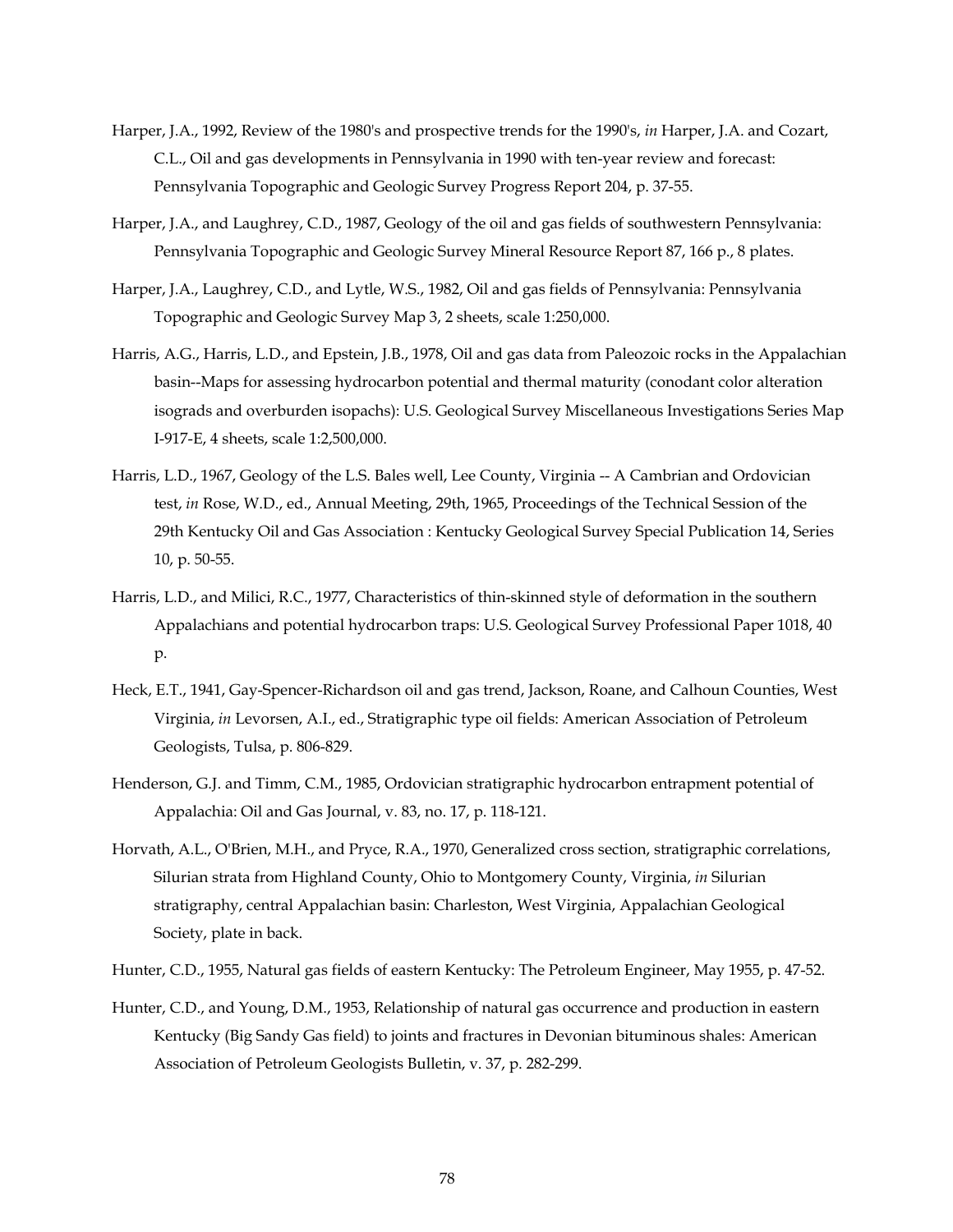- Janssens, A., 1975, Catalog of oil and gas wells in "Newburg" (Silurian) of Ohio: Ohio Division of Geological Survey Information Circular 42, 19 p.
- Janssens, A., 1976, Map showing wells producing from Oriskany sandstone. Includes "Austinburg sandstone" in Ashtabula County and "Cambridge sandstone" in Guernsey County: Ohio Division of Geological Survey Miscellaneous Oil and Gas Map 76, 1 sheet, scale 1:250,000.
- Janssens, A., 1992, Oil and gas from Rose Run Sandstone and Beekmantown Dolomite in Ohio: Ohio Oil and Gas Association Winter Meeting, 1992, Columbus, Preprint, 16 p.
- Janssens, A., and deWitt, Wallace, Jr., 1976, Potential natural gas resources in the Devonian shales in Ohio: Ohio Division of Geological Survey Note 3, 12 p.
- Kreidler, W.L., 1963, Selected deep wells and areas of gas production in western New York: New York State Museum and Science Service Bulletin 390, 404 p.
- Kuminecz, C.P., and Gorham, S.B., 1993, Henderson Dome: A hydrocarbon-producing, basementinvolved structural anomaly of the Coshocton zone, Mercer County, western Pennsylvania [abs.], *in*  Catacosinos, P. and others, conveners, Basement and basins of eastern North America: American Association of Petroleum Geologists Hedberg Research Conference, Ann Arbor, Michigan, Proceedings, 2 p.
- Lacazette, A.J., 1991, Natural hydraulic fracturing in the Bald Eagle Sandstone in central Pennsylvania and the Ithaca siltstone at Watkins Glen, New York: State College, Pennsylvania State University, Ph.D. thesis, 243 p.
- Laughrey, C.D., 1982, High-potential gas production and fracture-controlled porosity in Upper Devonian Kane "Sand," central-western Pennsylvania: American Association of Petroleum Geologist Bulletin, v. 66, no. 4, p. 477-482.
- Laughrey, C.D., 1987, Evaluating the Lockport Dolomite--Problems, pores, and possibilities: West Virginia Geological and Economic Survey Circular C-40, p. 56-58.
- Laughrey, C.D., and Harper, J.D., 1986, Comparisons of Upper Devonian and Lower Silurian tight formations in Pennsylvania-Geological and engineering characteristics, *in* Spencer, C.W. and Mast, R.F., eds., Geology of tight gas reservoirs: American Association of Petroleum Geologists Studies in Geology 24, p. 9-43.
- Lytle, W.S., 1950, Crude oil reserves of Pennsylvania: Pennsylvania Geological Survey Bulletin M32, 249 p.
- Maslowski, Andy, 1986, Harlem field is model in central Ohio: Northeast Oil World, v. 6, no. 1, p. 15-17.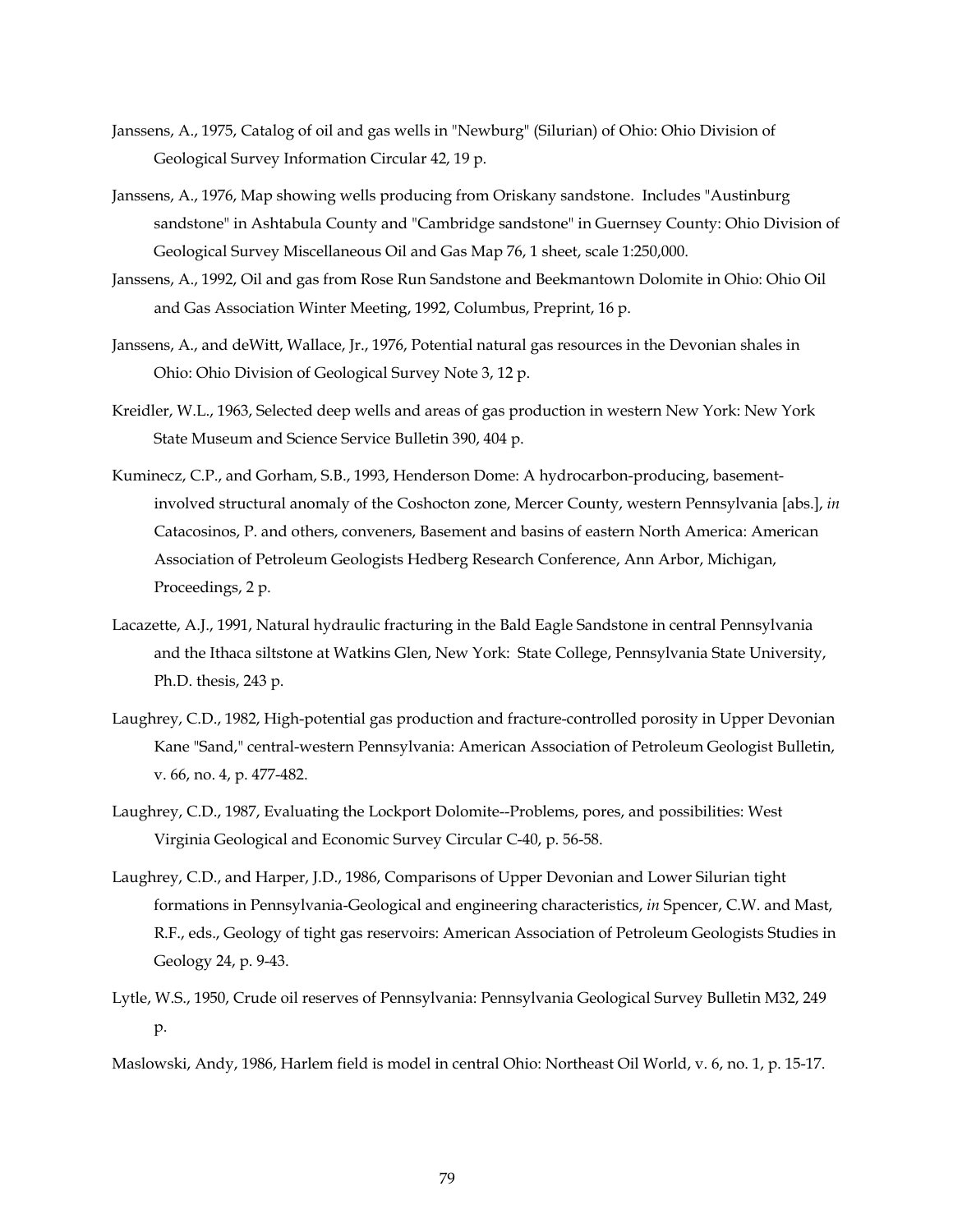- Maynard, J.B., 1981, Some geochemical properties of the Devonian-Mississippian shale sequence, *in*  Kepferle, R.C., and Roen, J.B., Field trip 3, Chattanooga and Ohio Shales of the southern Appalachians, *in* Roberts, T. G., ed., Field trip guidebooks for the annual meeting of the Geological Society of America, 1981, Cincinnati, Ohio, v. 2--Economic geology, structure: Falls Church, American Geological Institute, p. 336-343.
- Mesolella, K.J., 1978, Paleogeography of some Silurian and Devonian reef trends, central Appalachian basin: American Association of Petroleum Geologists Bulletin, v. 62, no. 9, p. 1607-1664.
- Miles, P.M., 1972, Notes on "Corniferous" production in eastern Kentucky, Kentucky Oil and Gas Association; Proceedings Technical Sessions of the 34th and 35th Annual Meetings Kentucky Geological Survey Special Publication 21, p. 46-49.
- Milici, R.C., 1980, Relationship of regional structure to oil and gas producing areas in the Appalachian basin: U.S. Geological Survey Miscellaneous Investigation Series Map I-917-F, 5 sheets, scale 1:2,500,000.
- Milici, R.C., 1993, Autogenic gas (self-sourced) from shales--An example from the Appalachian basin, *in*  Howell, D.G., ed., The future of energy gases: U.S. Geological Survey Professional Paper 1570, p. 253-278.
- Milici, R.C., and de Witt, Wallace, Jr., 1988, The Appalachian basin, *in* Sloss, L.L., ed., Sedimentary cover-- North American craton; U.S.: Boulder, Colorado, Geological Society of America, The Geology of North America, v. D-2, p. 427-469.
- Miller, B.M., 1975, A summary of oil and gas production and reserve histories of the Appalachian basin, 1859-1972: U.S. Geological Survey Bulletin 1409, 36 p.
- New York Division of Mineral Resources, 1987, Historical Digest: Trenton and Black River Formations: New York State Oil and Gas Drilling and Production 1986: New York Division of Mineral Resources, p. 27-31.
- Nolde, J.E., 1992, Oil and gas well data and geology, Lee County, Virginia: Virginia Division of Mineral Resources Publication 113, 13 p., 2 plates.
- Nuttall, B.C., 1989, Index to oil and gas fields of Kentucky: Kentucky Geological Survey Information Circular 27, Series 11, 267 p.
- Ohio Geological Society, 1985, Clinton sandstone papers presented at the Ohio Oil and Gas Association winter meetings 1961 to 1978: Columbus, Ohio Geological Society, 228 p.
- Ohio Geological Society, 1985, The new Clinton Collection (reprinted 1987 with one additional paper): Columbus, Ohio Geological Society, 257 p.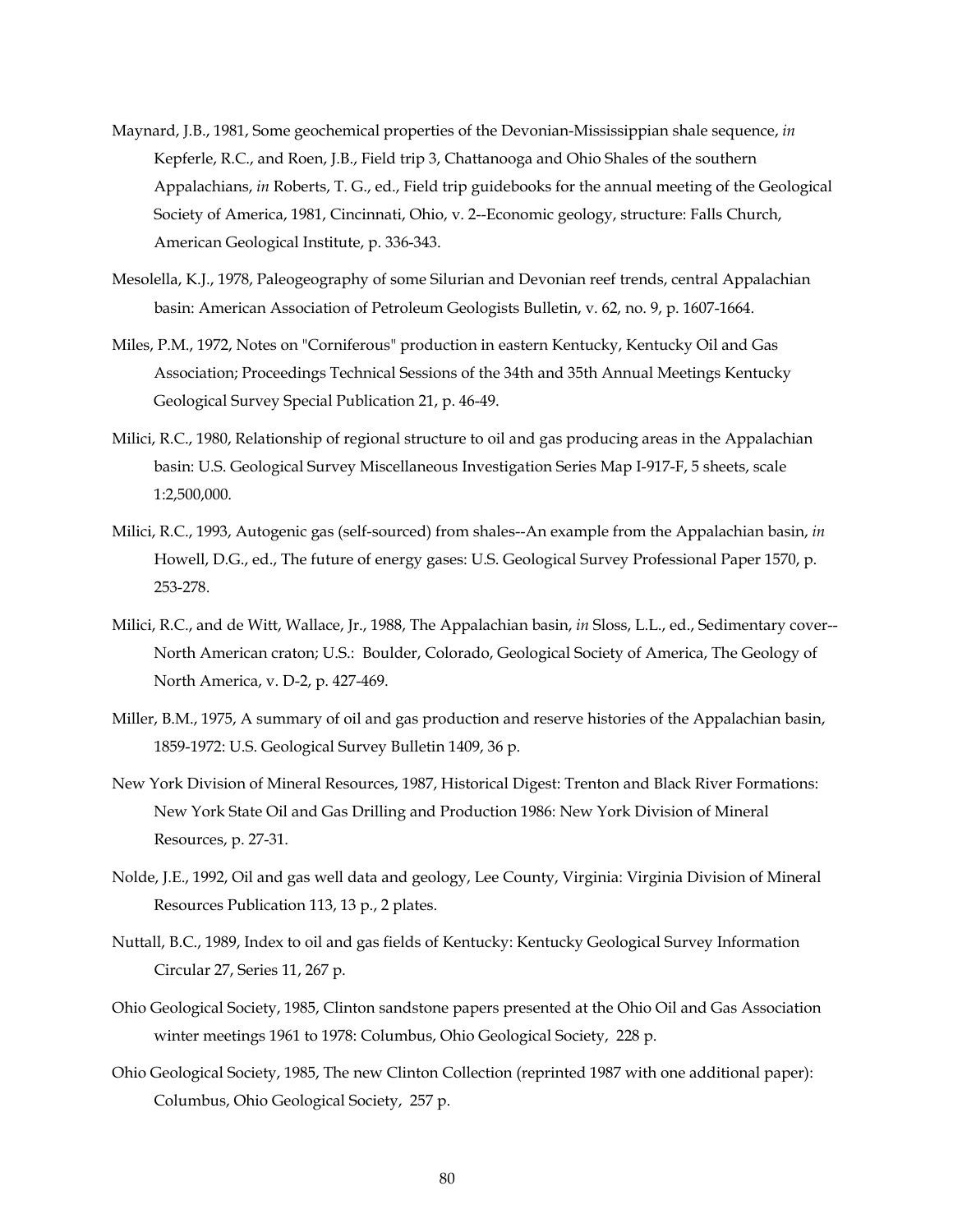Oil and Gas Journal, 1961, Lake Erie well is gas producer: Oil and Gas Journal, June 19, 1961, p. 177.

- Oliver, W.A., Jr., de Witt, Wallace, Jr., Dennison, J.M., Hoskins, D.M., and Huddle, J.W., 1971, Isopach and lithofacies maps of the Devonian in the Appalachian basin: Pennsylvania Topographic and Geologic Survey Progress Report 182, 7 sheets, scale 1:1,000,000.
- Osborne, W.E. and Raymond, D.E., 1992, The Knox Group in the Appalachian fold-thrust belt and Black Warrior basin of Alabama: Stratigraphy and petroleum exploration: Geological Survey of Alabama Circular 162, 34 p.
- Patchen, D.G., 1968, Keefer Sandstone gas development and potential in West Virginia: West Virginia Geological and Economic Survey Circular Series 7, 19 p.
- Patchen, D.G., and Hohn, M.E., 1993, Production and production controls in Devonian shales, West Virginia, *in* Roen, J.B., and Kepferle, R.C., eds., Petroleum geology of the Devonian and Mississippian black shale of eastern North America: U.S. Geological Survey Bulletin 1909, p. L1- L28.
- Patchen, D.G., and Smosna, R.A., 1975, Stratigraphy and petrology of Middle Silurian McKenzie Formation in West Virginia: American Association of Petroleum Geologists Bulletin, v. 59, no. 12, p. 2266-2287.
- Patchen, D.G., Bruner, K.R., and Heald, M.T., 1992, Elk-Poca field-USA, Appalachian basin, West Virginia, *in* Foster, N.H. and Beaumont, E.A., eds., Stratigraphic traps III: Tulsa, American Association of Petroleum Geologists Treatise of Petroleum Geology, Atlas of Oil and Gas fields, 197-230.
- Perroud, H., Van der Voo, R., and Bonhommet, N., 1984, Paleozoic evolution of the America plate on the basis of paleomagnetic data: Geology, v. 12, p. 579-582.
- Petroleum Week, 1959, Second American-side test opens drilling season on Lake Erie: Petroleum Week, May 1, 1959, p. 28-29.
- Piotrowski, R.G., 1981, Geology and natural gas production of the Lower Silurian Medina Group and equivalent rock units in Pennsylvania: Pennsylvania Topographic and Geologic Survey Mineral Resource Report 82, 21 p., 11 plates.
- Quillian, R.G., 1967, Good Siluro-Devonian gas prospects in Lake Erie: World Oil, September 1967, p. 61- 64.
- Raymond, D.E., 1991, New subsurface information on Paleozoic stratigraphy of the Alabama fold and thrust belt and the Black Warrior basin: Geological Survey of Alabama Bulletin 143, 185 p.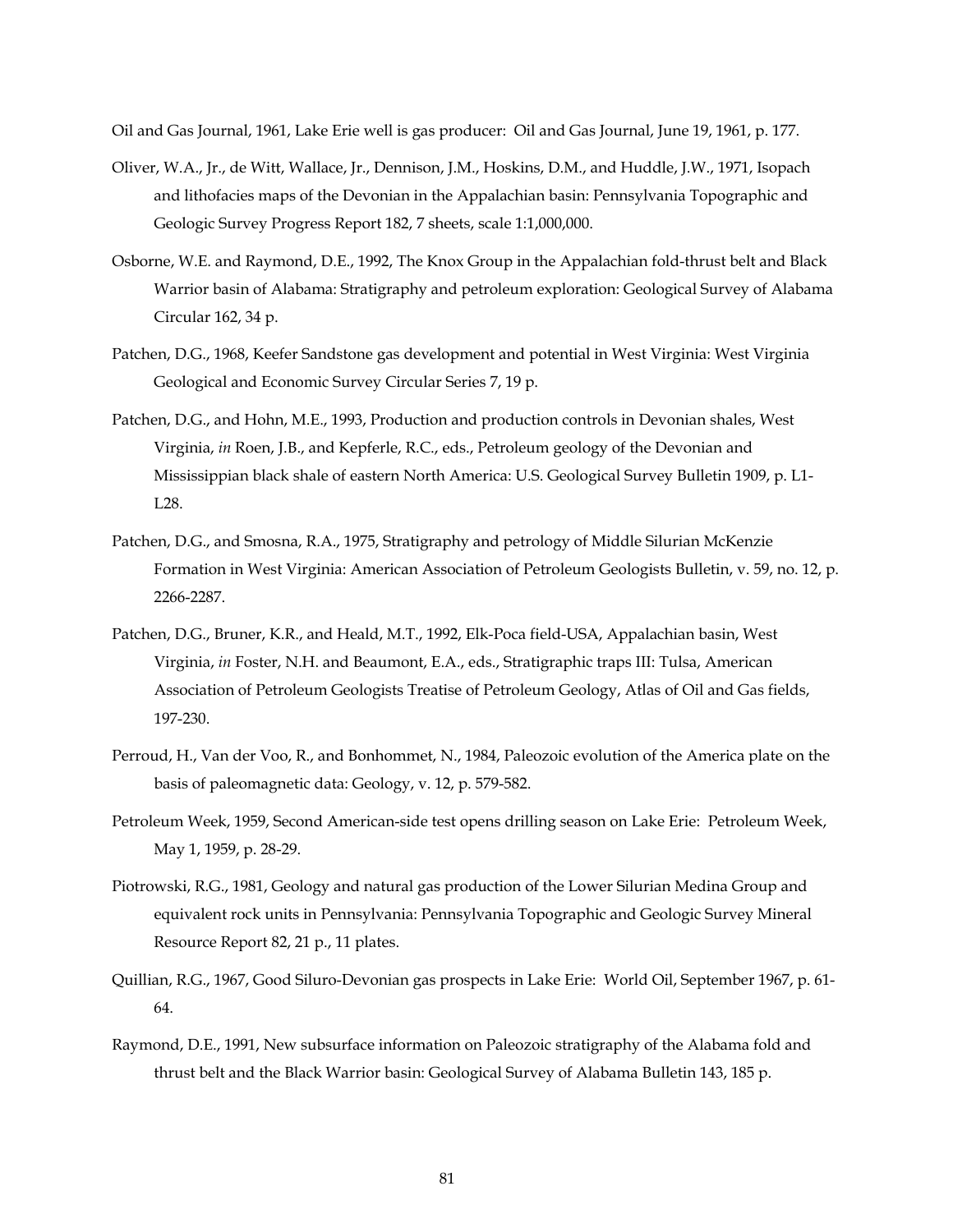Reed, Chris, 1988, Historical digest--Queenston Formation: New York State Oil and Gas Drilling and Production 1987, New York Division of Mineral Resources, p. 21-25.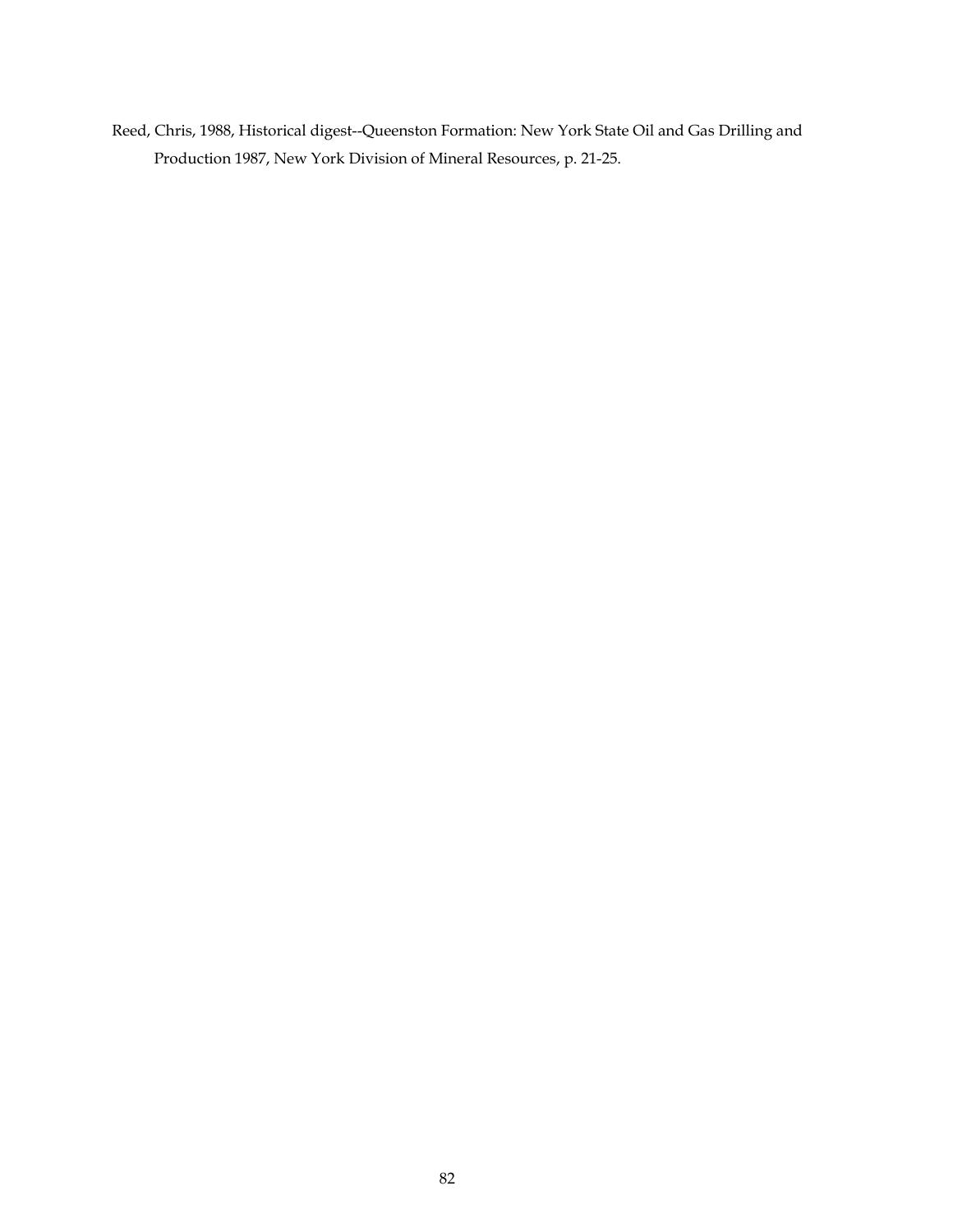- Riley, R.A., Harper, J.A., Baranoski, M.T., Laughrey, C.D., and Carlton, R.W., 1993, Measuring and predicting reservoir heterogeneity in complex deposystems--The Late Cambrian Rose Run Sandstone of eastern Ohio and western Pennsylvania: Appalachian Oil and Natural Gas Research Consortium, National Research Center for Coal and Energy, West Virginia University, Morgantown, West Virginia, 257 p.
- Robinson, J.E., 1987, Upper Ordovician and Silurian sandstone facies of central New York State, *in* Misra, Kula, compiler, Appalachian Basin Associates, v. 12: Knoxville, University of Tennessee, p. 93-106.
- Roen, J.B., and de Witt, Wallace, Jr., 1984, Stratigraphic framework of the Devonian black shales of the Appalachian basin: U.S. Geological Survey Open-File Report 84-111, 71 p., 31 plates.
- Rothman, E.M., 1989, Columbia Natural Resources' recent deep exploratory drilling in the Finger Lakes region of New York [abs.]: West Virginia Geological and Economic Survey Circular C-44, p. 56-58.
- Rothrock, H.E., 1949, Mayfield pool, Cuyahoga County, Ohio: American Association of Petroleum Geologists Bulletin, v. 33, no. 10, p. 1731-1746.
- Ryder, R.T., 1992, Stratigraphic framework of Cambrian and Ordovician rocks in the central Appalachian basin from Morrow County, Ohio, to Pendleton County, West Virginia: U.S. Geological Survey Bulletin 1839-G, 25 p., 1 plate.
- Ryder, R.T., Burruss, R.C., and Hatch, J.R., 1991, Geochemistry of selected oil and source rock samples from Cambrian and Ordovician strata, Ohio-West Virginia-Tennessee part of the Appalachian basin: U.S. Geological Survey Open-File Report 91-434, 71 p.
- Ryder, R.T., Harris, A.G., and Repetski, J.E., 1992, Stratigraphic framework of Cambrian and Ordovician rocks in the central Appalachian basin from Medina County, Ohio, through southwestern and south-central Pennsylvania to Hampshire County, West Virginia: U.S. Geological Survey Bulletin 1839-K, 32 p., 1 plate.
- Santini, R.J., and Coogan, A.H., 1983, The Silurian Newburg (Lockport) gas pools in Summit County, Ohio--Complex structural-stratigraphic petroleum accumulations: Northeastern Geology, v. 5, no. 3/4, p. 181-191.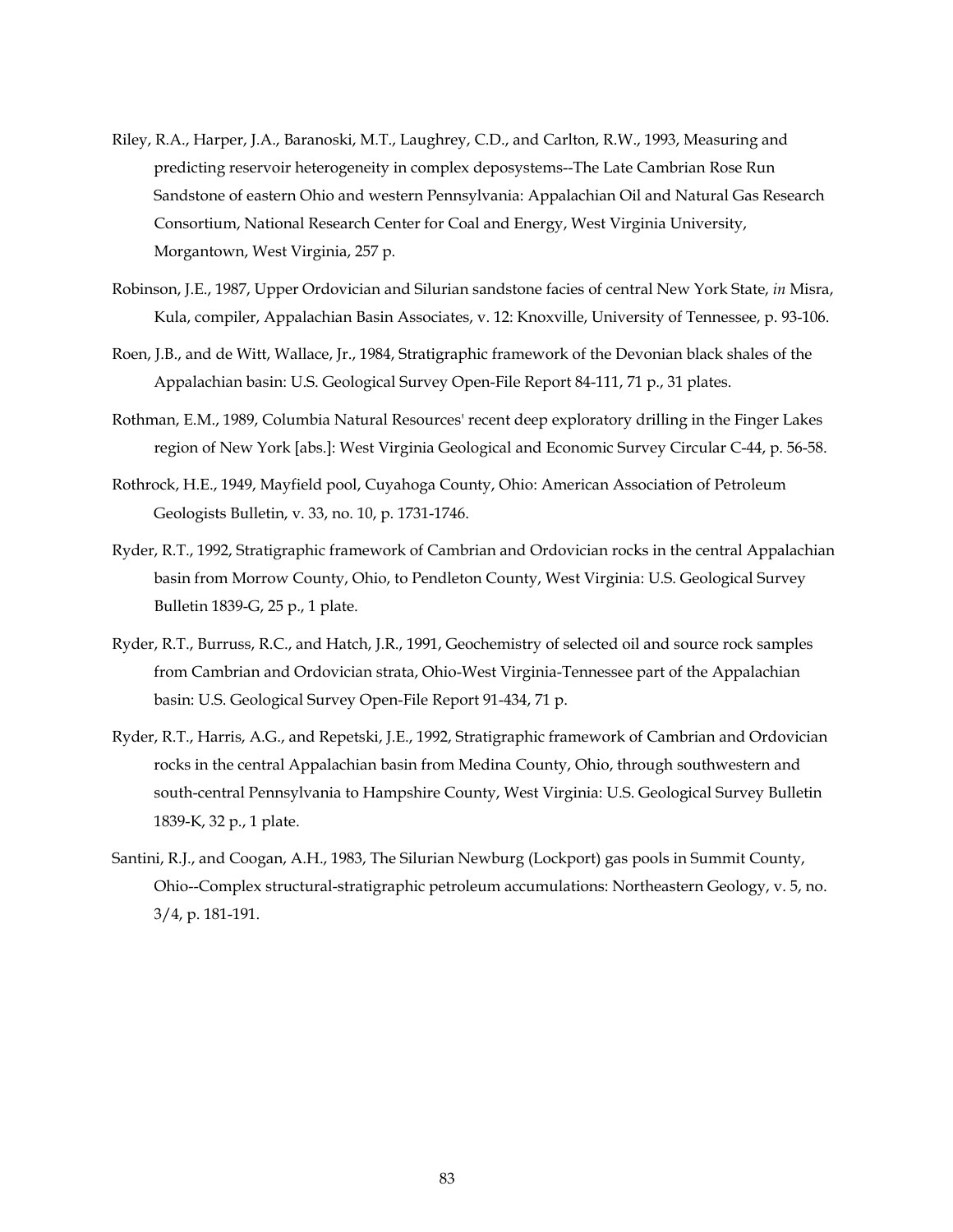- Saroff, S.T., 1987, Subsurface structure and nature of gas production of the Upper Ordovician Queenston Formation, Auburn gas field, Cayuga County, New York, *in* Schumaker, R.C., compiler, Appalachian Basin Associates, v. 13: Morgantown, West Virginia University, p. 38-58.
- Schmoker, J.W., 1993, Use of formation density logs to determine organic-carbon content in Devonian shales of the western Appalachian basin, and an additional example based on the Baaken Formation of the Williston Basin, in Roen, J.B., and Kepferle, R.C., eds., Petroleum geology of the Devonian and Mississippian black shale of eastern North America: U.S. Geological Survey Bulletin 1909, p. J1-J41
- Schumaker, R.C., 1980, Porous fracture facies in Devonian shales of eastern Kentucky and West Virginia: U.S. Department of Energy DOE/METC/SP-80/23, p. 124-132.
- Schwarz, K.A., 1982, Maryland oil and gas developments 1981: Oil and Gas Journal, August 16, 1982, p. 176-179.
- Sherrill, R.E., Dickey, P.A., and Matteson, L.S., 1941, Types of stratigraphic oil pools in Venango sands of northwestern Pennsylvania, *in* Levorsen, A.I., ed., Stratigraphic type oil fields: Tulsa, American Association of Petroleum Geologists, p. 507-538.
- Shyer, E.C., 1989, Historical Digest: Medina Sandstone: New York State Oil and Gas Drilling and Production 1988, New York Division of Mineral Resources, p. 27-33.
- Smosna, Richard, and Patchen, Douglas, 1978, Silurian evolution of central Appalachian basin: American Association of Petroleum Geologists Bulletin, v. 62, no. 11, p. 2308-2328.
- Statler, A.T., 1975, Recent oil and gas activities in Tennessee: Society of Petroleum Engineers Eastern Regional Meeting, Charleston, West Virginia, Paper SPE 5449, 9 p.
- Streib, D.L., 1981, Distribution of gas, organic carbon, and vitrinite reflectance in the eastern Devonian gas shales and their relationship to the geologic framework: U.S. Department of Energy, Morgantown Energy Technology Center, Report METC/08216-1276, 262 p.
- Sutton, E.M., 1981, Deep exploration in eastern Kentucky by the SCLAW group during the early seventies, *in* Kentucky Oil and Gas Association, Annual meeting, 38, 1974, Proceedings of the Technical Session: Kentucky Geological Survey Special Publication 3, Series 11, p. 31-44.
- Sutton, Emmett, 1965, Trempealeau reservoir performance, Morrow County field, Ohio: Journal of Petroleum Technology, v. 17, no. 12, p. 1391-1395.
- Tatlock, D.B., and Briggs, R.P., 1983, Estimates of undiscovered recoverable natural gas resources in Pennsylvania: Prepared for Pennsylvania Oil and Gas Association and Pennsylvania Natural Gas Associates, 35 p., 12 plates.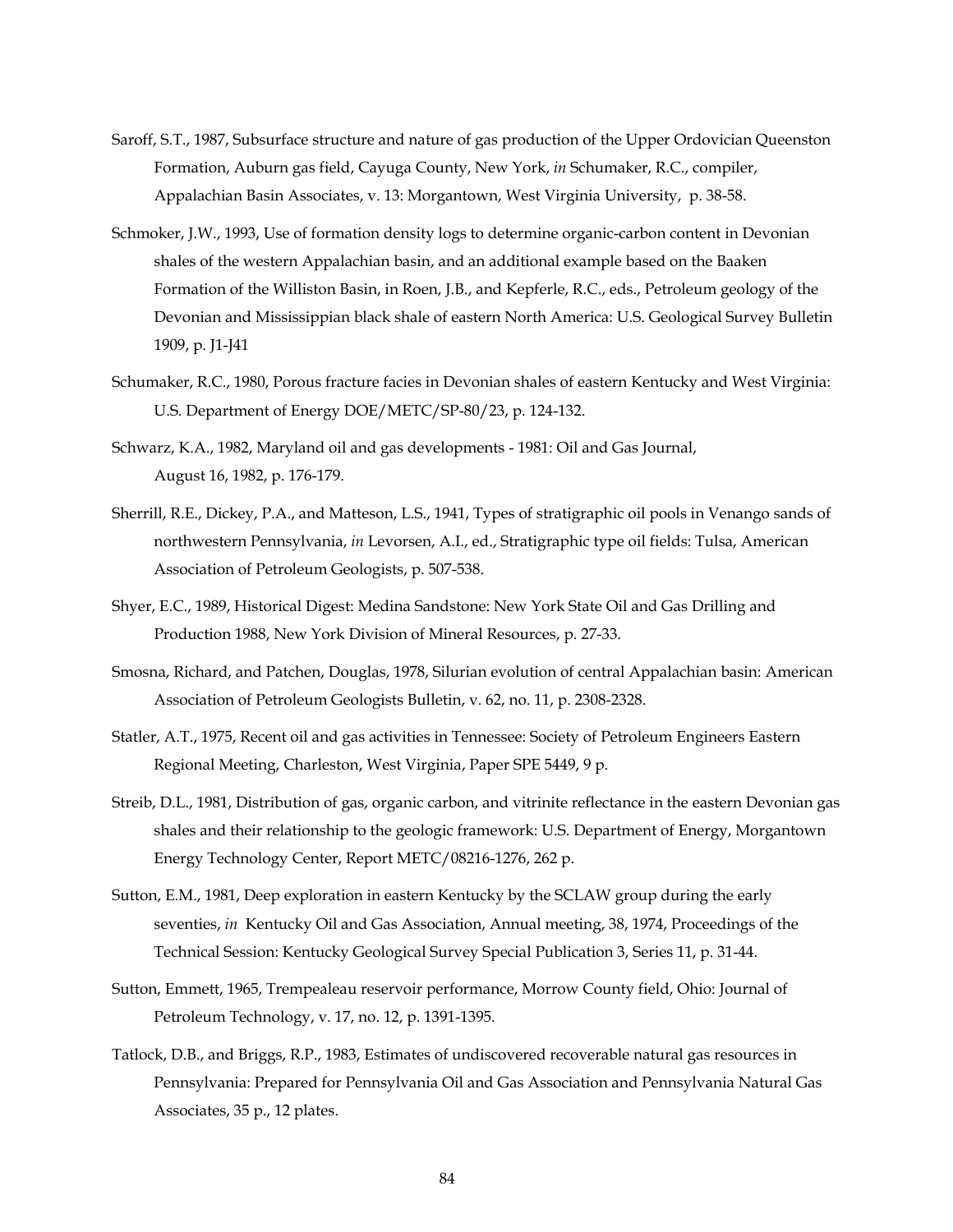- Tennessee Division of Geology, 1986, Oil and gas fields of north-central Tennessee: 1 sheet, scale 1:250,000.
- Tomastik, T.E., and Cavender, M.J., 1990, Analysis of natural gas production from the Mississippian age "second Berea" Sandstone in southeastern Ohio: Society of Petroleum Engineers Eastern Regional Meeting, Columbus, Ohio, Paper SPE 21288, p. 233-238.
- Van Tyne, A.M., 1984, Estimates of potential natural gas reserves in New York as of December 31, 1983, part I: Prepared for Independent Oil and Gas Association of New York, 61 p., 8 plates.
- Wallace, L.G., and Roen, J.B. 1989, Petroleum source rock potential of the Upper Ordovician black shale sequence, northern Appalachian basin: U.S. Geological Survey Open-File Report 89-488, 66 p.
- Weaver, O.D. and McGuire, W.H., 1977, Cambro-Ordovician potential of the Rome trough of eastern Kentucky: Oil and Gas Journal, v. 75, no. 47, p. 250-259.
- Whieldon, C.E., Jr. and Eckland, W.E., 1963, West Virginia oil fields discovered before 1940: U.S. Bureau of Mines Bulletin 607, 187 p.
- White, W.A., 1992, Displacement of salt by the Laurentide ice sheet: Quaternary Research, v. 38, p. 305- 315.
- Wilson E.N., and Sutton, D.G., 1976, Oil and gas map of Kentucky, sheet 4, eastern part: Kentucky Geological Survey, Series 10, 1 sheet, scale 1:250,000.
- Wilson, E.N., and Sutton, D.G., 1973, Oil and gas map of Kentucky, sheet 3, east-central part: Kentucky Geological Survey, Series 10, 1 sheet, scale 1:250,000.
- Young, D.M., 1957, Deep drilling through Cumberland overthrust block in southwestern Virginia: American Association of Petroleum Geologists Bulletin, v. 41, no. 11, p. 2567-2573.
- Youse, A.C., 1970, A summary of Tuscarora Sandstone petroleum exploration in West Virginia, *in*  Silurian stratigraphy, central Appalachian basin: Charleston, West Virginia, Appalachian Geological Society, p. 86-98.
- Zagorski, W.A., 1991, Trapping models for the Lower Silurian Medina Sandstone Group--A comparison of trapping styles and exploration methodology for both "deep" and "shallow" Medina plays in the Appalachian basin [abs.]: American Association of Petroleum Geologists Bulletin, v. 75, no. 8, p. 1392.
- Zeilinski, R.E., and McIver, R.D., 1982, Oil and gas potential in Devonian gas shales of the Appalachian basin: U.S. Department of Energy Report MLM-MU-82-61-0002 DOE/DP/0053-1125 (Contract No. DE-AC04-76-DP00053), 326 p.